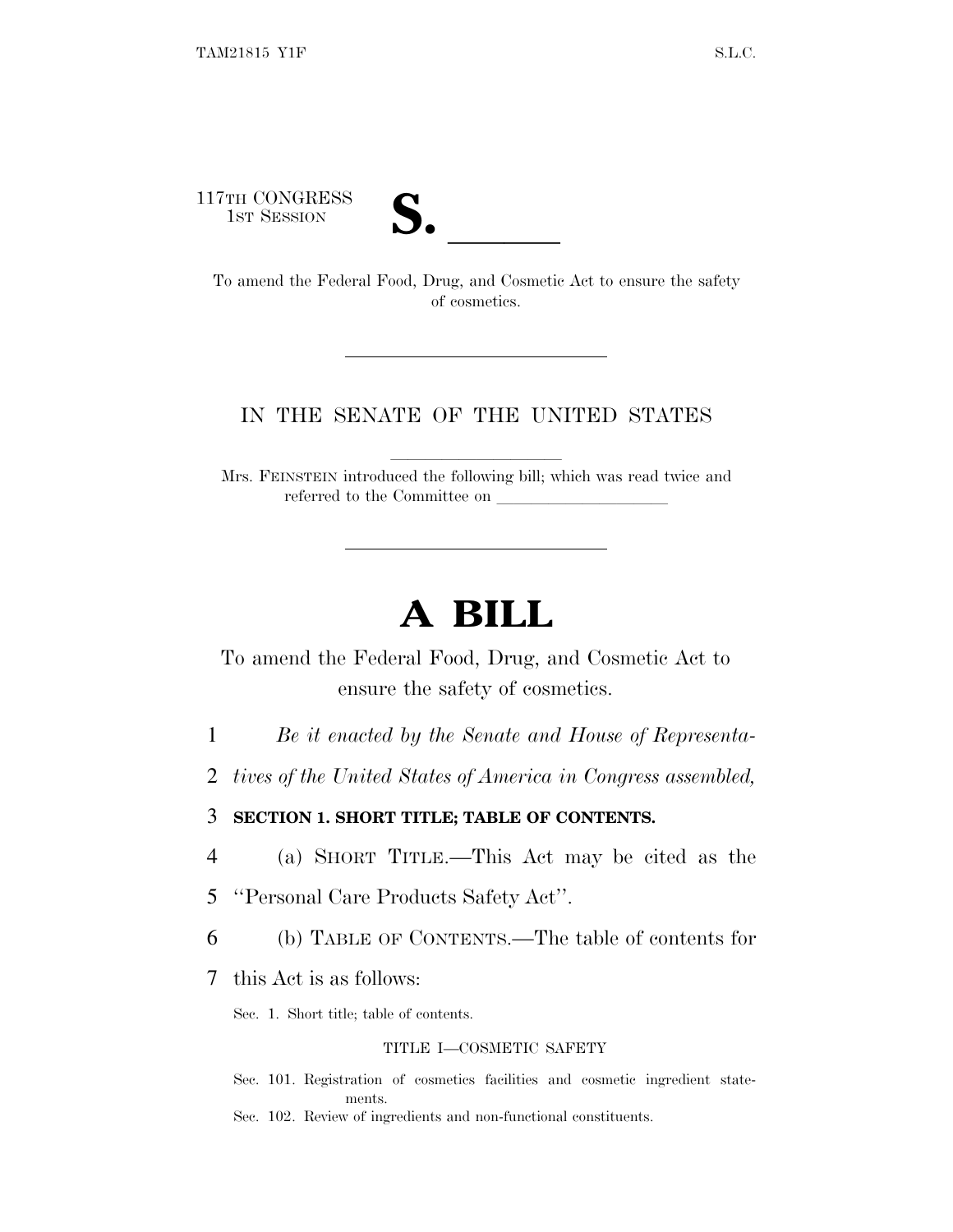- Sec. 103. Good manufacturing practices for cosmetics.
- Sec. 104. Adverse event reports.
- Sec. 105. Records inspection; mandatory recall authority.
- Sec. 106. Labeling.
- Sec. 107. Coal tar chemicals.
- Sec. 108. Fragrance allergen disclosure.
- Sec. 109. Sense of the Senate on animal testing.
- Sec. 110. Preemption.
- Sec. 111. Reporting.
- Sec. 112. Small businesses.
- Sec. 113. Applicability with respect to certain cosmetics.
- Sec. 114. Enforcement.
- Sec. 115. Consumer information.
- Sec. 116. Ban on perfluoroalkyl or polyfluoroalkyl substances.
- Sec. 117. Counterfeit cosmetics.

#### TITLE II—FEES RELATED TO COSMETIC SAFETY

- Sec. 201. Findings.
- Sec. 202. Authority to assess and use cosmetic safety fees.
- Sec. 203. Direct hiring authority to support activities related to cosmetics.

# 1 **TITLE I—COSMETIC SAFETY**

#### 2 **SEC. 101. REGISTRATION OF COSMETICS FACILITIES AND**

### 3 **COSMETIC INGREDIENT STATEMENTS.**

- 4 (a) AMENDMENTS.—Chapter VI of the Federal Food,
- 5 Drug, and Cosmetic Act (21 U.S.C. 361 et seq.) is amend-

6 ed by adding at the end the following:

#### 7 **''SEC. 604. DEFINITIONS.**

8 ''In this chapter:

9 "(1) COSMETIC FORMULATION.—The term 'cos- metic formulation' means a preparation of cosmetic raw materials with a qualitatively and quantitatively set composition.

13 "(2) COSMETIC PRODUCT.—The term 'cosmetic product' means a preparation of cosmetic raw ingre- dients, which may come in a range of possible amounts for each ingredient, for purposes of intro-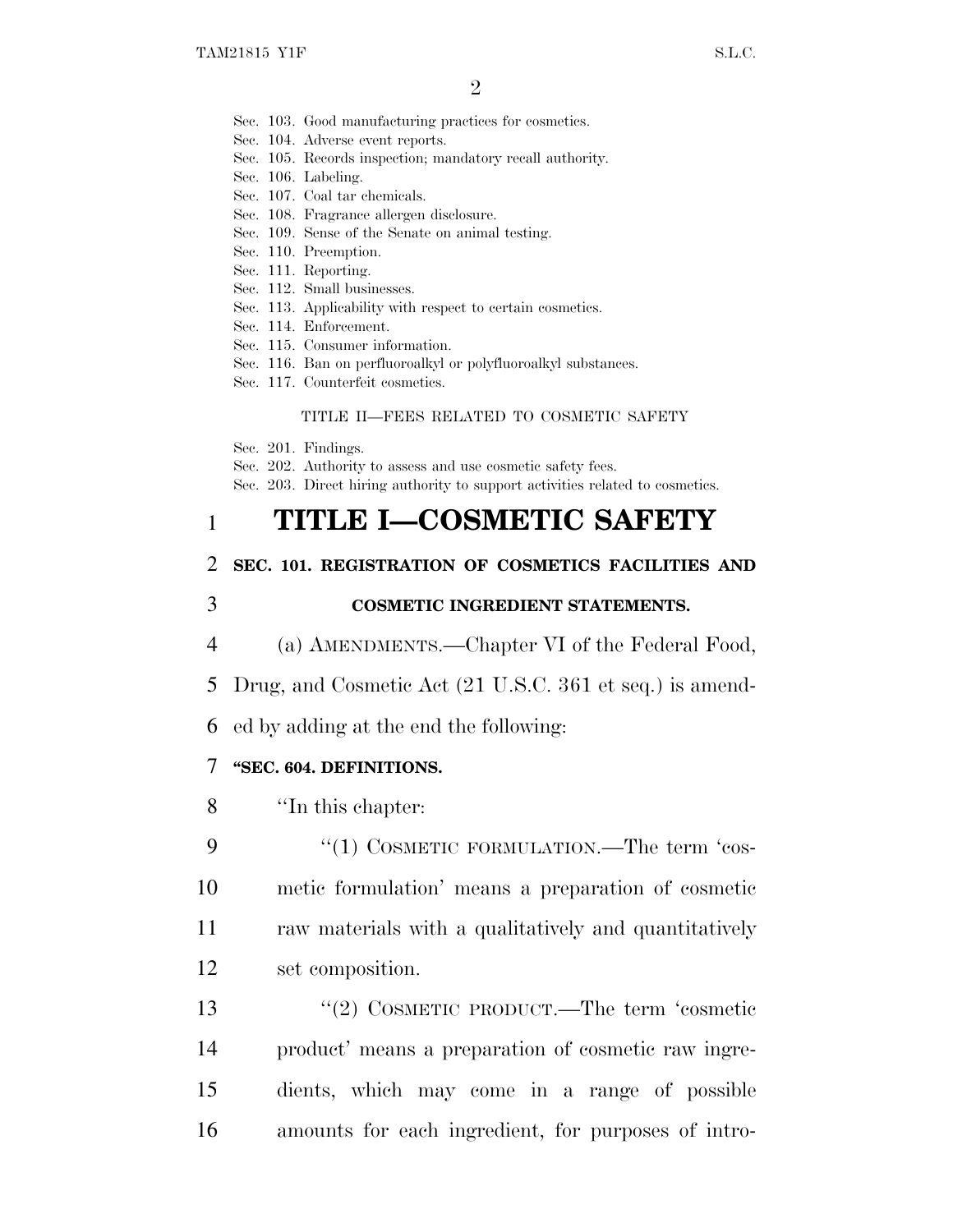| $\mathbf{1}$   | duction into interstate commerce as a finished prod-  |
|----------------|-------------------------------------------------------|
| $\overline{2}$ | uct.                                                  |
| 3              | "(3) FACILITY.—The term 'facility' includes           |
| $\overline{4}$ | any factory, warehouse, or establishment (including   |
| 5              | a factory, warehouse, or establishment of an im-      |
| 6              | porter) that manufactures or processes cosmetic       |
| 7              | products or cosmetic formulations, or any other enti- |
| 8              | ty whose name and address appear on the label of      |
| 9              | a cosmetic product. Such term does not include—       |
| 10             | "(A) beauty shops and salons that do not              |
| 11             | otherwise manufacture, process, or package cos-       |
| 12             | metics at that location;                              |
| 13             | "(B) cosmetic product retailers, including            |
| 14             | individual sales representatives, direct sellers,     |
| 15             | retail distribution facilities, and pharmacies,       |
| 16             | that do not otherwise manufacture, process, or        |
| 17             | package cosmetics at that location;                   |
| 18             | "(C) hospitals, physicians' offices,<br>and           |
| 19             | health care clinics;                                  |

20  $"$ (D) public health agencies and other non- profit entities that provide cosmetics directly to 22 the consumer;

23 ''(E) hotels and other entities that provide complimentary cosmetics to guests;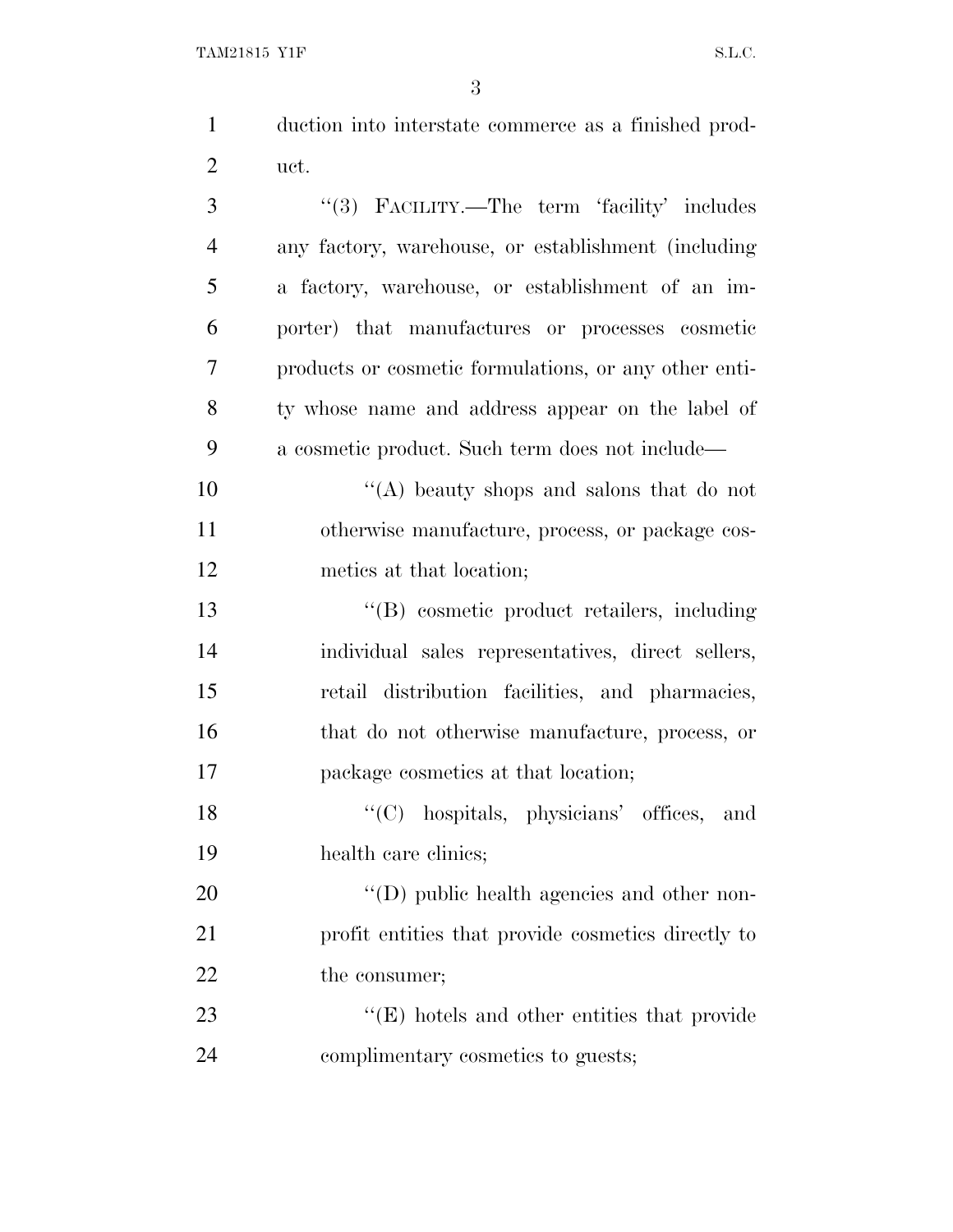| $\mathbf{1}$   | $``(F)$ trade shows and other venues where                      |
|----------------|-----------------------------------------------------------------|
| $\overline{2}$ | cosmetic product samples are provided free of                   |
| 3              | charge;                                                         |
| $\overline{4}$ | $\lq\lq(G)$ a factory, warehouse, or establish-                 |
| 5              | ment of-                                                        |
| 6              | "(i) domestic manufacturers with less                           |
| $\overline{7}$ | than \$500,000 in average gross annual                          |
| 8              | sales of cosmetic products in the United                        |
| 9              | States for the previous 3-year period, or                       |
| 10             | less than $$1,000,000$ in such sales of cos-                    |
| 11             | metic products produced in a private resi-                      |
| 12             | dence; or                                                       |
| 13             | "(ii) entities that manufacture<br>or                           |
| 14             | compound cosmetic products solely for use                       |
| 15             | in research, teaching, or pilot plant pro-                      |
| 16             | duction and not for sale; or                                    |
| 17             | $\rm ^{\prime \prime}(H)$ an establishment that solely performs |
| 18             | one or more of the following with respect to cos-               |
| 19             | metic products: labeling, relabeling, packaging,                |
| 20             | repackaging, holding, or distributing.                          |
| 21             | "(4) FOREIGN FACILITY.—The term 'foreign fa-                    |
| 22             | cility' means a facility that manufactures or proc-             |
| 23             | esses a cosmetic formulation or cosmetic product                |
| 24             | that is exported to the United States without further           |
| 25             | processing or packaging inside the United States. A             |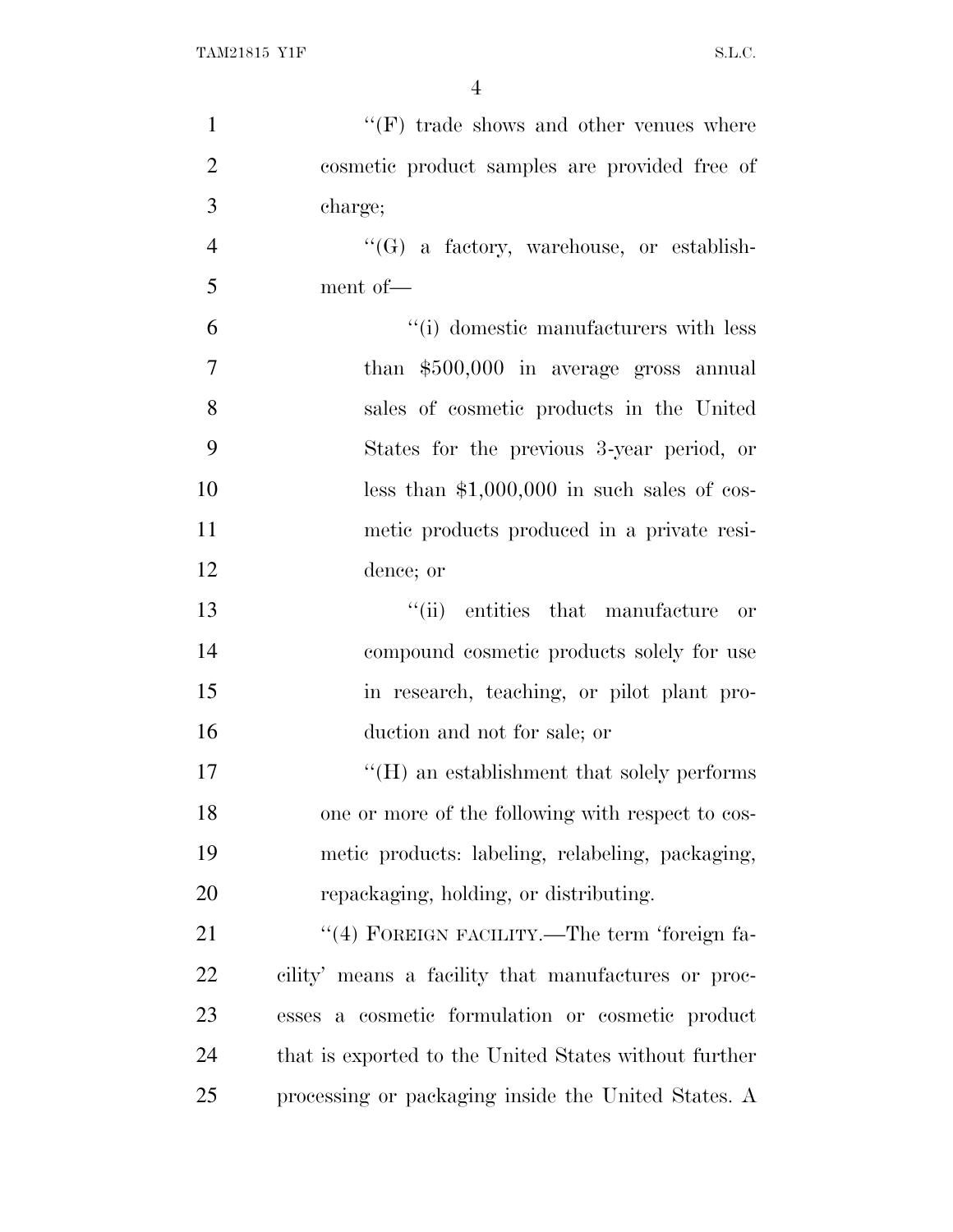cosmetic is not considered to have undergone further processing or packaging for purposes of this defini- tion solely on the basis that labeling was added or that any similar activity of a de minimis nature was carried out with respect to the cosmetic.

 ''(5) NON-FUNCTIONAL CONSTITUENT.—The term 'non-functional constituent' means any sub- stance that is an incidental component of an ingre- dient, a breakdown product of an ingredient or a by- product of the manufacturing process that has not been intentionally added as a separate substance and serves no technical function in the cosmetic.

 ''(6) RESPONSIBLE PERSON.—The term 're-sponsible person' means—

 $\langle (A)$  the brand owner who is the domestic or foreign manufacturer or entity whose name appears on a cosmetic product label of a cos- metic product distributed in the United States, except for entities described in subparagraphs 20 (A) through  $(H)$  of paragraph  $(3)$ ; or

21 ''(B) a contract manufacturer who provides cosmetic products to the entities described in subparagraphs (A) through (H) of paragraph 24  $(3)$ .".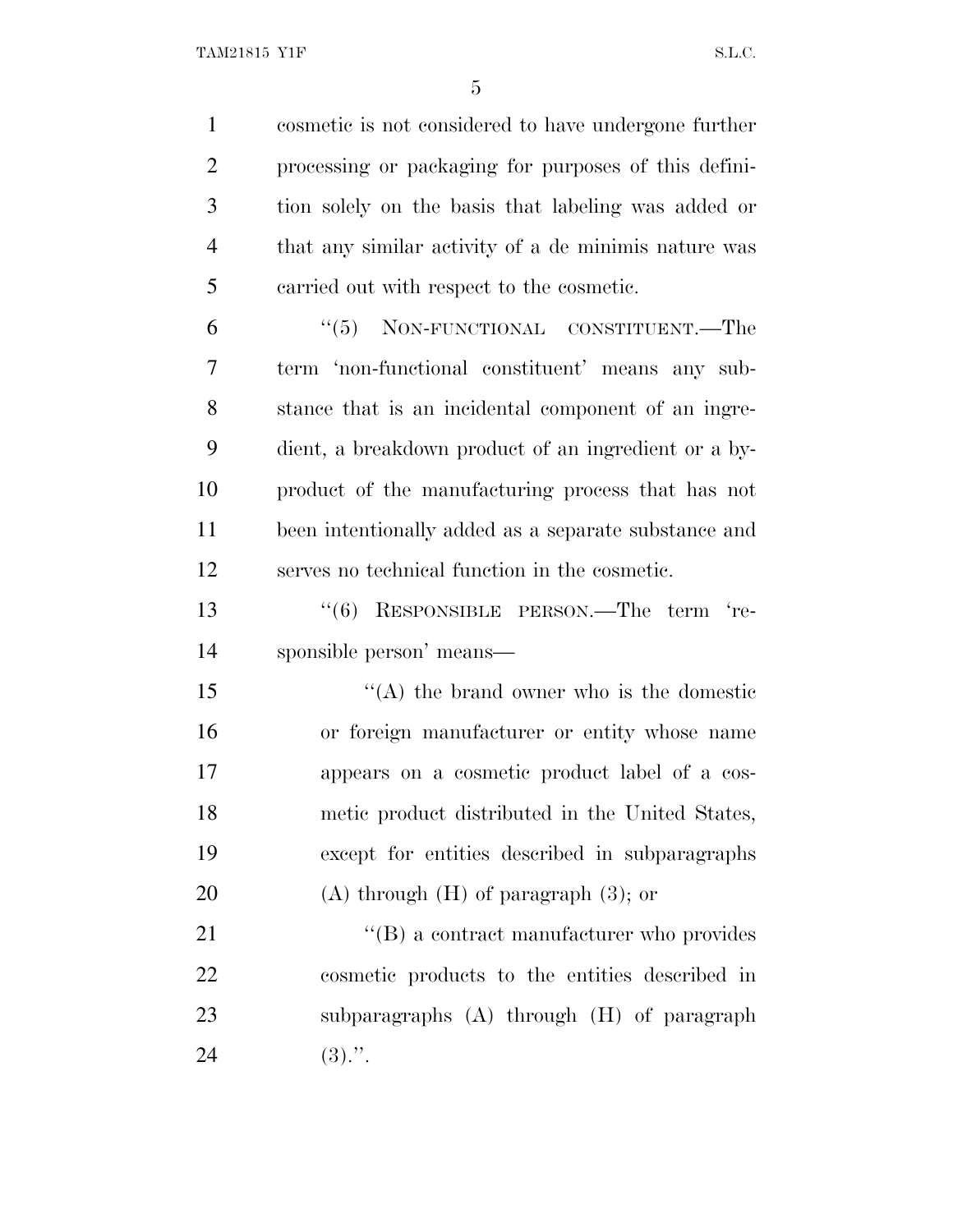#### **''SEC. 605. REGISTRATION OF COSMETIC FACILITIES.**

2 <sup>"</sup>(a) REGISTRATION AND FEES FOR EXISTING MAN-UFACTURING OR PROCESSING OF COSMETICS.—

4 "(1) REGISTRATION, IN GENERAL.—Not later than 1 year after the date of enactment of the Per- sonal Care Products Safety Act, and at a similar time in each subsequent year, as determined by the Food and Drug Administration, each responsible person engaged in manufacturing or processing a cosmetic product or a cosmetic formulation distrib- uted in the United States shall register all of the re- sponsible person's facilities with the Food and Drug Administration.

14 ''(2) FEES.—If the average gross annual sales in the United States of cosmetic products of all of the responsible person's facilities registered under paragraph (1) for the previous 3-year period is greater than \$10,000,000, a registration shall not be complete under this subsection until the responsible person has paid any registration fee required under section 744O.

 ''(b) REGISTRATION BY NEW FACILITIES.—Any fa- cility first engaging after the date of enactment of the Per- sonal Care Products Safety Act in an activity that would require it to register under subsection (a) shall register with the Food and Drug Administration within 60 days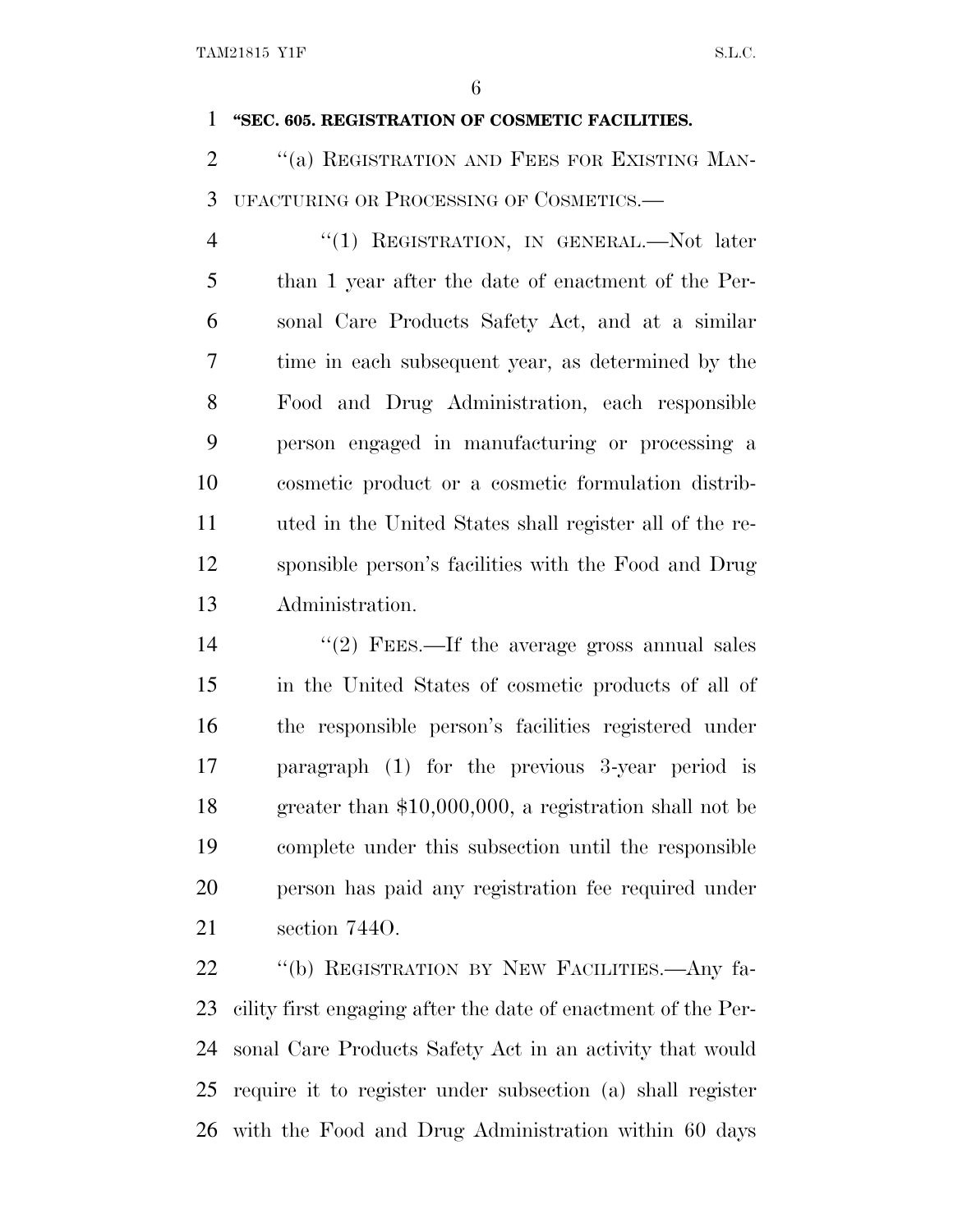of first engaging in such activity, and thereafter in accord-ance with subsection (a).

 ''(c) CONTRACT MANUFACTURERS.—If a facility manufactures or processes cosmetic products on behalf of a responsible person, the Food and Drug Administration shall require only a single registration for such facility even if such facility is manufacturing or processing its own cosmetic products or cosmetic products on behalf of more than 1 responsible person. Such single registration may be submitted to the Food and Drug Administration by such facility or any responsible person whose products are manufactured or processed at such facility.

 ''(d) CHANGES TO INFORMATION.—A registrant who has submitted a registration under this section shall notify the Food and Drug Administration of any change to the information required under subsection (a) or (b) not later than 60 days after the date of such change, unless other-wise specified by the Food and Drug Administration.

19 " (e) FORMAT; CONTENTS.—

20 "(1) ELECTRONIC FORMAT.—Each registration shall be submitted using an electronic format, as specified in a registration form provided by the Food and Drug Administration.

24 "(2) CONTENTS.—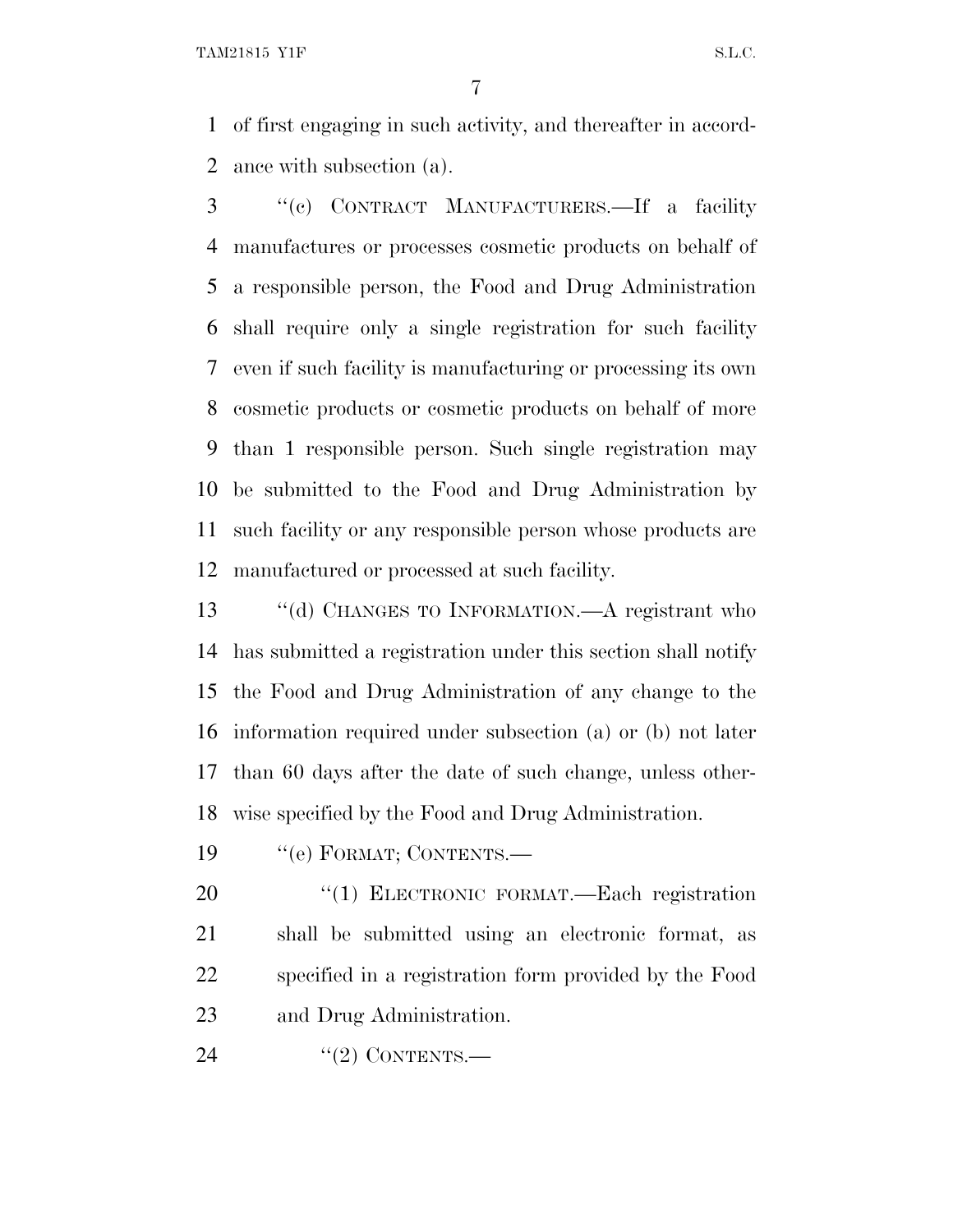| $\mathbf{1}$   | "(A) IN GENERAL.—Except as provided in           |
|----------------|--------------------------------------------------|
| $\overline{2}$ | subparagraph (B), the registration shall contain |
| 3              | the following information:                       |
| $\overline{4}$ | "(i) Each facility's name and full ad-           |
| 5              | dress, identifying the precise physical loca-    |
| 6              | tion of the facility.                            |
| $\overline{7}$ | "(ii) The identity of the facility, in-          |
| 8              | cluding the unique facility identifier, if       |
| 9              | any, previously assigned by the Food and         |
| 10             | Drug Administration to the facility under        |
| 11             | subsection (h).                                  |
| 12             | "(iii) All business trading names used           |
| 13             | by the facility.                                 |
| 14             | "(iv) The product category or cat-               |
| 15             | egories of each cosmetic product or cos-         |
| 16             | metic formulation manufactured or proc-          |
| 17             | essed at the facility or on whose label the      |
| 18             | facility's name and address appear.              |
| 19             | "(v) The type of activity conducted at           |
| 20             | the facility (such as manufacturing or           |
| 21             | processing).                                     |
| 22             | "(vi) The name, title, street address,           |
| 23             | telephone number, and electronic contact         |
| 24             | information of the emergency contact for         |
| 25             | the facility.                                    |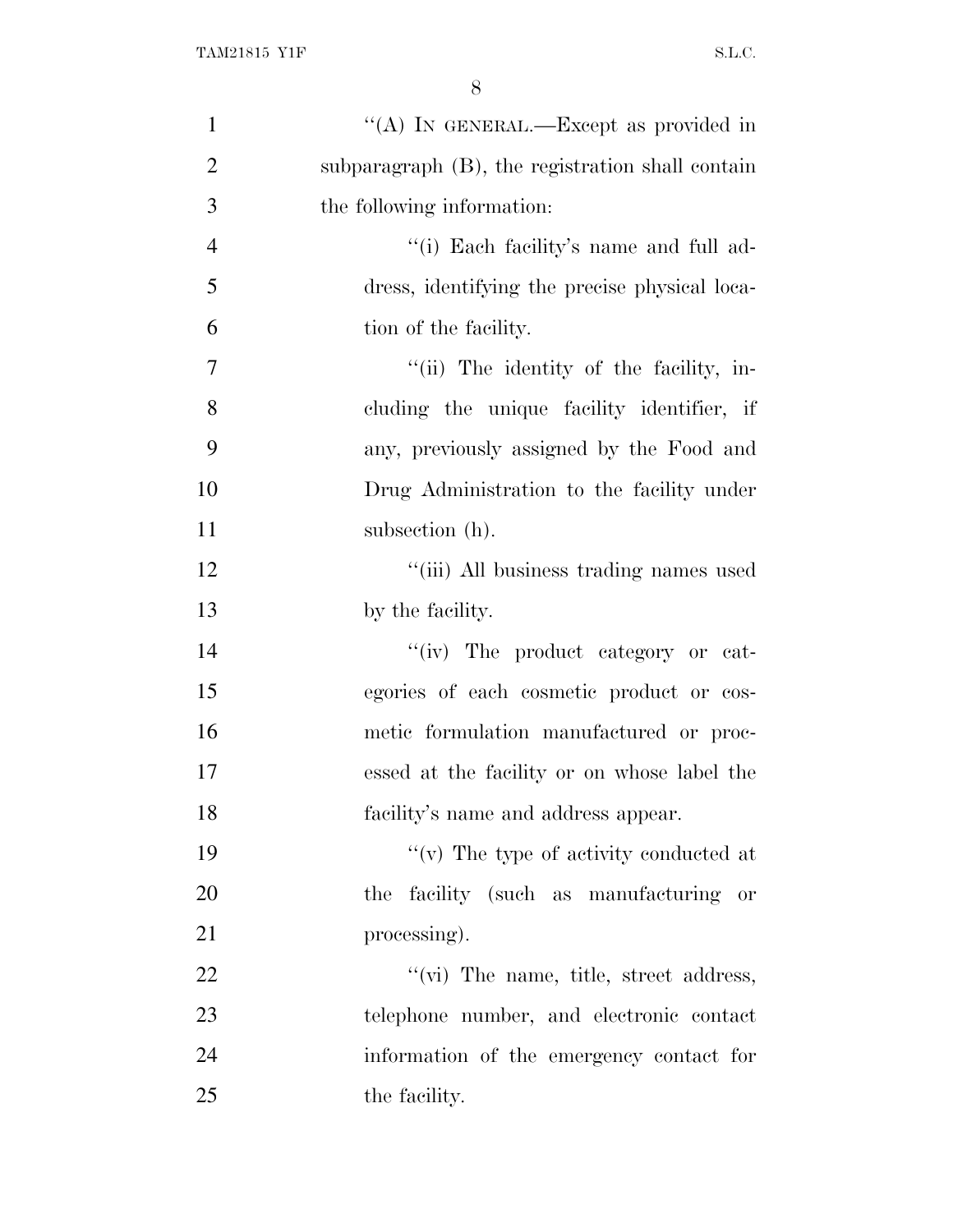| $\mathbf{1}$   | "(vii) In the case of a foreign facility,    |
|----------------|----------------------------------------------|
| $\overline{2}$ | the name, street address, telephone num-     |
| 3              | ber, emergency contact information, and      |
| $\overline{4}$ | name of the United States agent for the      |
| 5              | facility, and, if available, the electronic  |
| 6              | contact information of the United States     |
| $\overline{7}$ | agent.                                       |
| 8              | "(viii) The name, title, street address,     |
| 9              | telephone number, and electronic contact     |
| 10             | information of the individual submitting     |
| 11             | the registration.                            |
| 12             | "(ix) An assurance that the Food and         |
| 13             | Drug Administration will be permitted to     |
| 14             | inspect such facility at the times and in    |
| 15             | the manner permitted by this Act.            |
| 16             | "(x) Additional information pertaining       |
| 17             | to the facility or to the cosmetic products  |
| 18             | or cosmetic formulations manufactured or     |
| 19             | processed at the facility, or on whose label |
| 20             | the facility's name and address appear, in-  |
| 21             | cluding all brand names known to con-        |
| 22             | sumers, as the Food and Drug Administra-     |
| 23             | tion may require by regulation.              |
| 24             | "(xi) An ingredient listing for all cos-     |
| 25             | metic products manufactured or processed     |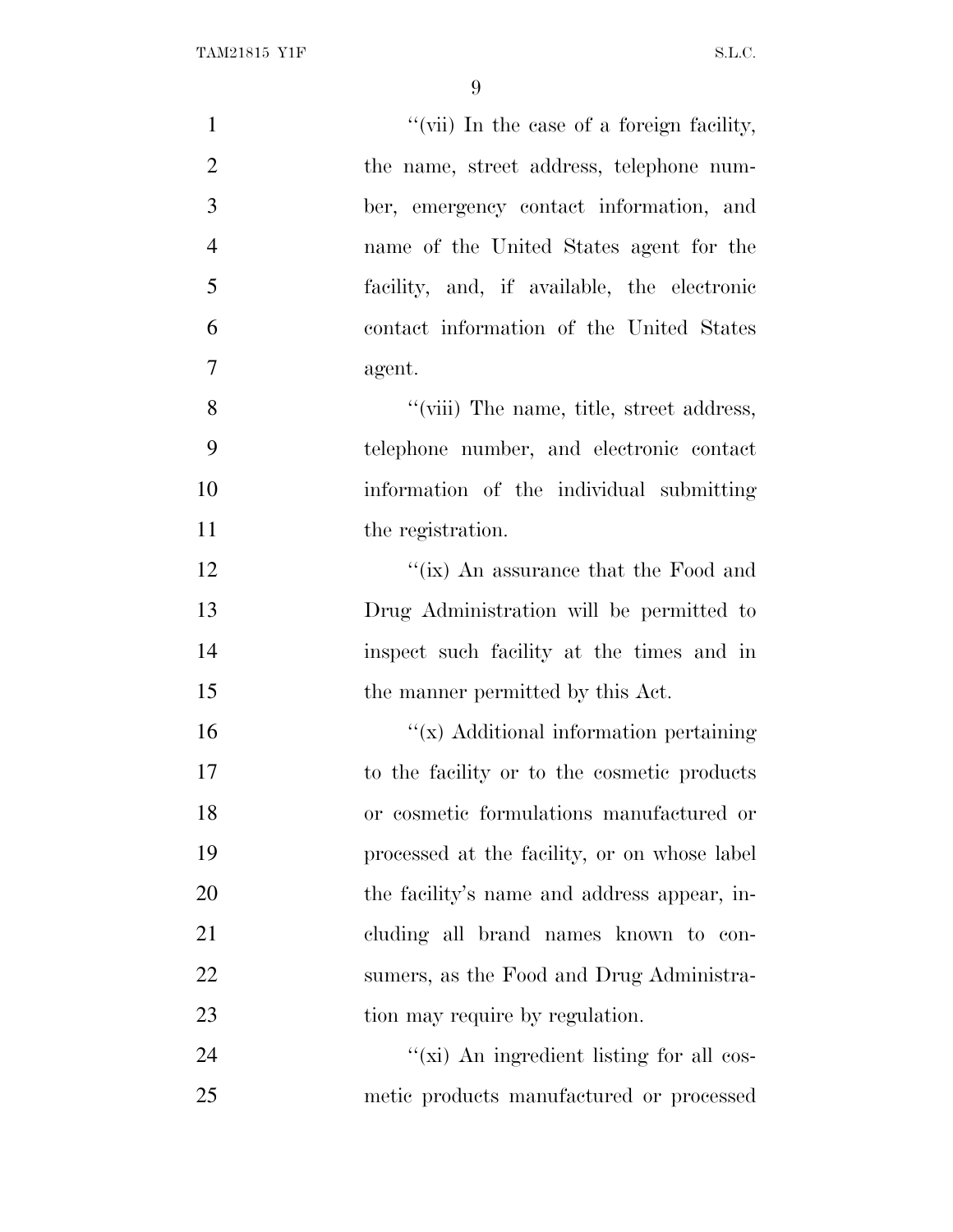| $\mathbf{1}$   | in such facility, in accordance with sub-    |
|----------------|----------------------------------------------|
| $\overline{2}$ | section (f), which, for each relevant cos-   |
| 3              | metic product, may be submitted to the       |
| $\overline{4}$ | Food and Drug Administration as part of      |
| 5              | such registration or separately.             |
| 6              | "(xii) A written assurance that each         |
| $\overline{7}$ | cosmetic product manufactured or proc-       |
| 8              | essed in such facility has been substan-     |
| 9              | tiated for safety or carries the warning re- |
| 10             | quired under section $740.10$ of title 21,   |
| 11             | Code of Federal Regulations (or any suc-     |
| 12             | cessor regulations). The responsible person  |
| 13             | shall maintain records documenting any       |
| 14             | such substantiation of safety and the infor- |
| 15             | mation on which such determination is        |
| 16             | based until 5 years after the finished prod- |
| 17             | uct is no longer marketed, except that a     |
| 18             | responsible person for a domestic company    |
| 19             | whose sales are under $$2,000,000$ per year  |
| 20             | shall maintain such records for at least 2   |
| 21             | years after the finished product is no       |
| 22             | longer marketed.                             |
| 23             | $\cdot$ (B) SMALL BUSINESSES.—               |
| 24             | "(i) REQUIREMENTS.—In the case of            |

a registrant described in clause (ii), the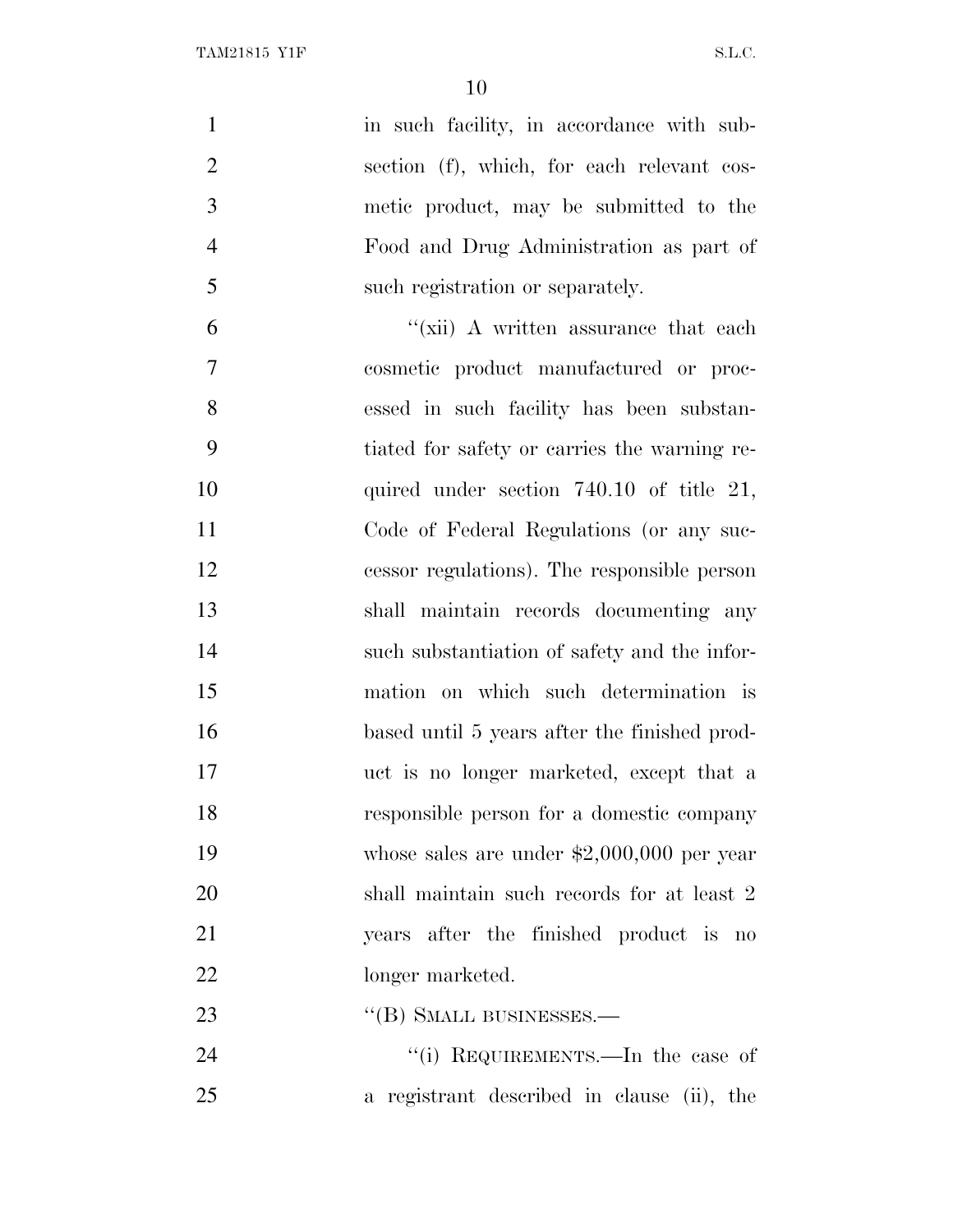| $\mathbf{1}$   | registration shall contain the following in- |
|----------------|----------------------------------------------|
| $\overline{2}$ | formation:                                   |
| 3              | "(I) Each facility's name and full           |
| $\overline{4}$ | address, identifying the precise phys-       |
| 5              | ical location of the facility.               |
| 6              | $\lq$ (II) The name, title, street ad-       |
| $\overline{7}$ | dress, telephone number, and elec-           |
| 8              | tronic contact information of the            |
| 9              | emergency contact for the facility.          |
| 10             | "(III) The consumer product cat-             |
| 11             | egory or categories of each cosmetic         |
| 12             | product or cosmetic formulation man-         |
| 13             | ufactured, processed, packed, or held        |
| 14             | at the facility or on whose label the        |
| 15             | facility's name and address appear.          |
| 16             | "(ii) SMALL BUSINESS<br>REG-                 |
| 17             | ISTRANTS.—A registrant described in this     |
| 18             | clause is a domestic registrant—             |
| 19             | "(I) whose average gross annual              |
| 20             | sales in the United States of cosmetic       |
| 21             | products for the previous 3-year pe-         |
| 22             | between $$500,000$<br>is<br>riod<br>and      |
| 23             | $$2,000,000$ (or between \$1,000,000         |
| 24             | and $$2,000,000$ in the case of sales of     |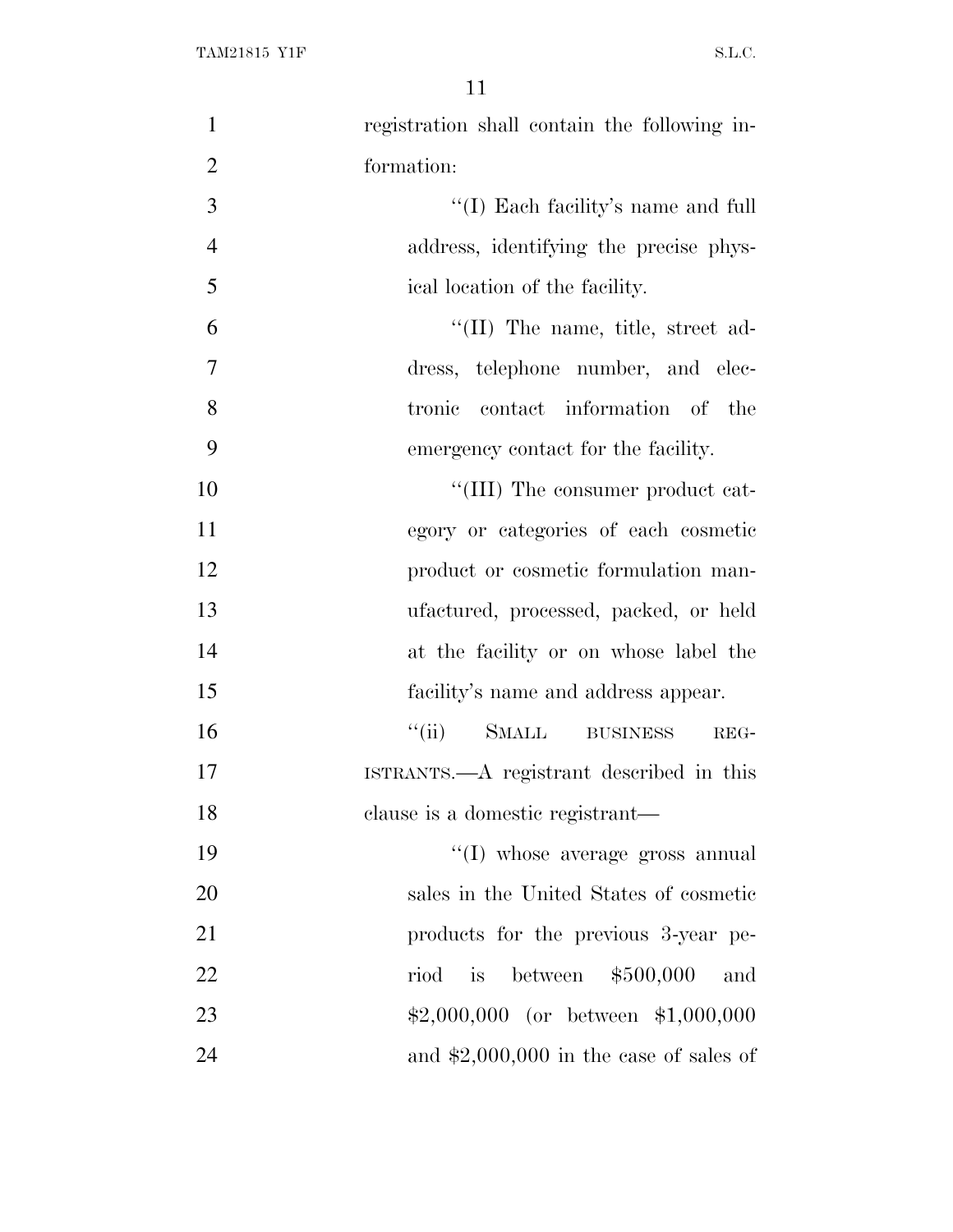| $\mathbf{1}$   | cosmetic products produced in a pri-        |
|----------------|---------------------------------------------|
| $\overline{2}$ | vate residence); and                        |
| 3              | $\lq\lq$ (II) who does not produce—         |
| $\overline{4}$ | "(aa) products that are in-                 |
| 5              | tended to go on the eye area;               |
| 6              | "(bb) lip products with                     |
| $\overline{7}$ | color;                                      |
| 8              | "(ee) products that are in-                 |
| 9              | jected;                                     |
| 10             | "(dd) products that are in-                 |
| 11             | tended for internal use; or                 |
| 12             | $\lq\lq$ (ee) products that<br>are          |
| 13             | meant to alter appearance for               |
| 14             | more than 24 hours.                         |
| 15             | "(iii) GUIDANCE.—The Food<br>and            |
| 16             | Drug Administration shall, after consulta-  |
| 17             | tion with the Small Business Administra-    |
| 18             | tion and small businesses that manufac-     |
| 19             | ture cosmetics, provide additional guidance |
| 20             | for small businesses on compliance with     |
| 21             | the requirements of this section that would |
| 22             | apply to small business registrants. Such   |
| 23             | guidance shall include specific examples of |
| 24             | options for compliance that do not place an |
| 25             | undue burden on small businesses.           |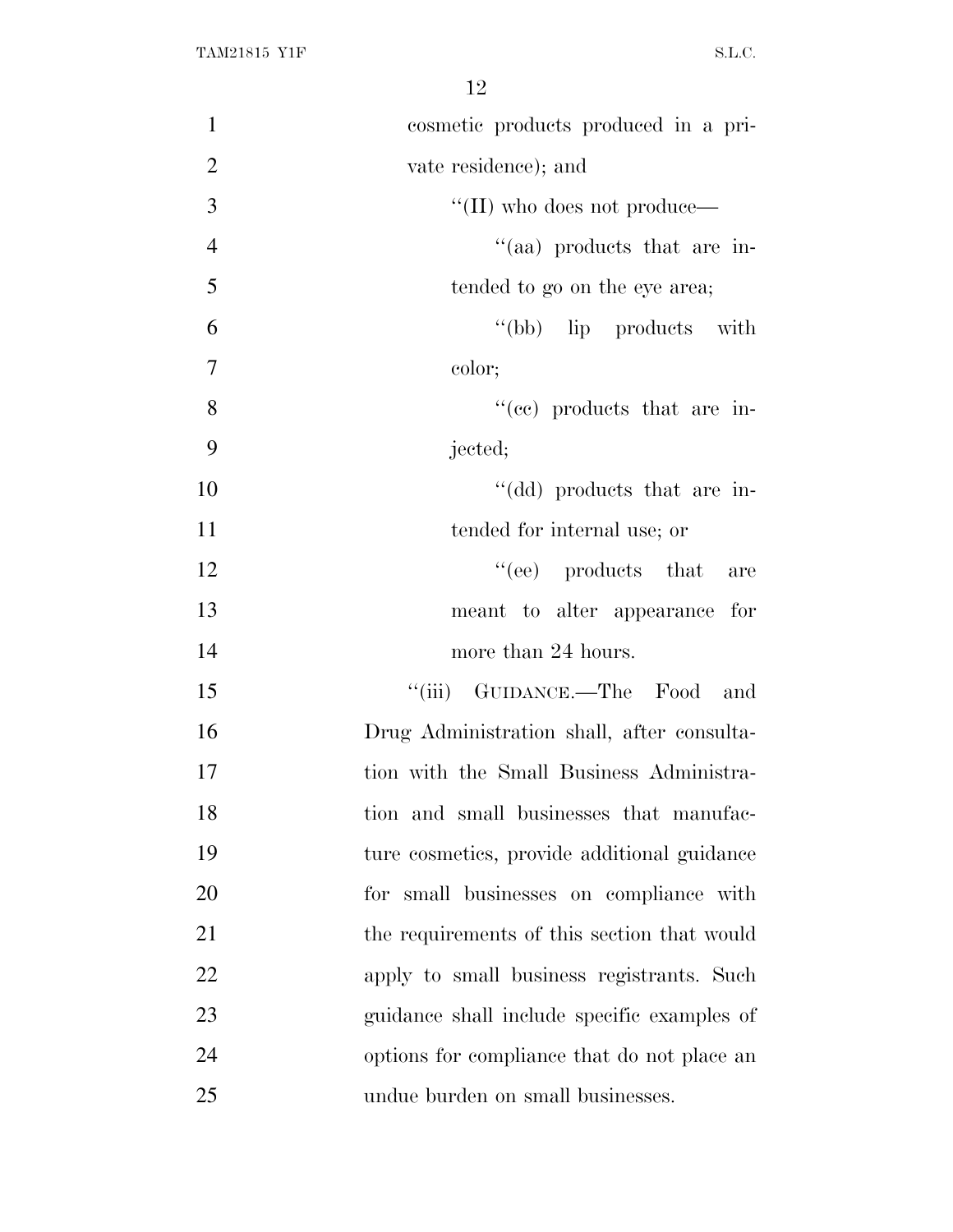| $\mathbf{1}$   | "(3) ABBREVIATED REGISTRATION.—The Food                 |
|----------------|---------------------------------------------------------|
| $\overline{2}$ | and Drug Administration shall provide for an abbre-     |
| 3              | viated registration renewal process for any registrant  |
| $\overline{4}$ | that has not had any changes to the required infor-     |
| 5              | mation with respect to the facility or facilities in-   |
| 6              | volved since the registrant submitted the preceding     |
| 7              | registration.                                           |
| 8              | "(f) COSMETIC PRODUCT INGREDIENT LISTING.—              |
| 9              | $\lq(1)$ In GENERAL.—The ingredient listing re-         |
| 10             | quired pursuant to subsection $(e)(2)(A)(xi)$ shall in- |
| 11             | clude—                                                  |
| 12             | $\lq\lq$ the unique identifier assigned under           |
| 13             | section (h), as applicable, of-                         |
| 14             | "(i) each facility where the cosmetic                   |
| 15             | product is manufactured or processed; and               |
| 16             | "(ii) the facility whose name and ad-                   |
| 17             | dress appear on the label, unless the state-            |
| 18             | ment is filed by a contract manufacturer                |
| 19             | described in section $604(6)(B)$ ;                      |
| 20             | $\lq\lq$ the brand name and the full name for           |
| 21             | the cosmetic product as it appears on the label;        |
| 22             | "(C) the cosmetic product listing number,               |
| 23             | if any, previously assigned to the cosmetic prod-       |
| 24             | uct by the Food and Drug Administration                 |
| 25             | under paragraph $(4)$ ;                                 |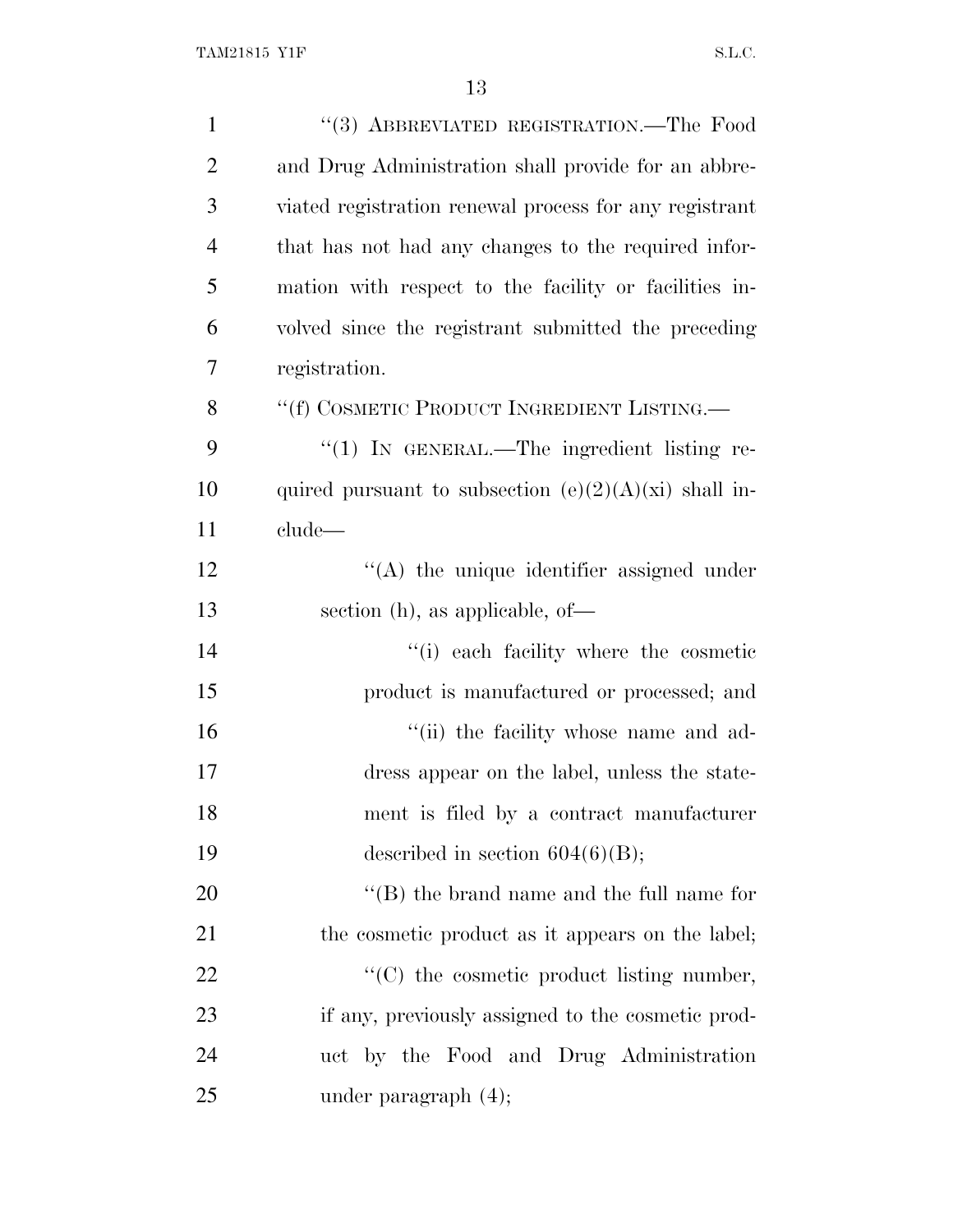| $\mathbf{1}$   | $\lq\lq$ the applicable cosmetic category for     |
|----------------|---------------------------------------------------|
| $\overline{2}$ | the cosmetic product;                             |
| 3              | $\lq\lq(E)$ a list of ingredients in the cosmetic |
| $\overline{4}$ | product, including a range of possible amounts    |
| 5              | of each ingredient, identified by the name        |
| 6              | adopted in regulations promulgated by the Food    |
| 7              | and Drug Administration, if any, or by the        |
| 8              | common or usual name of the ingredient, which     |
| 9              | shall include—                                    |
| 10             | "(i) a list of fragrances, flavors, and           |
| 11             | colors that may be included in the product,       |
| 12             | interchangeably, with ranges of possible          |
| 13             | amounts, which shall include—                     |
| 14             | $\lq\lq$ (I) in the case of fragrances            |
| 15             | that are purchased from a fragrance               |
| 16             | supplier, identification of the fra-              |
| 17             | grances by the name or code provided              |
| 18             | by the supplier, including the name               |
| 19             | and contact information for the fra-              |
| 20             | grance supplier; and                              |
| 21             | "(II) in the case of flavors that                 |
| 22             | are purchased from a flavor supplier,             |
| 23             | identification of the flavors by the              |
| 24             | name or code provided by the sup-                 |
| 25             | plier, including the name and contact             |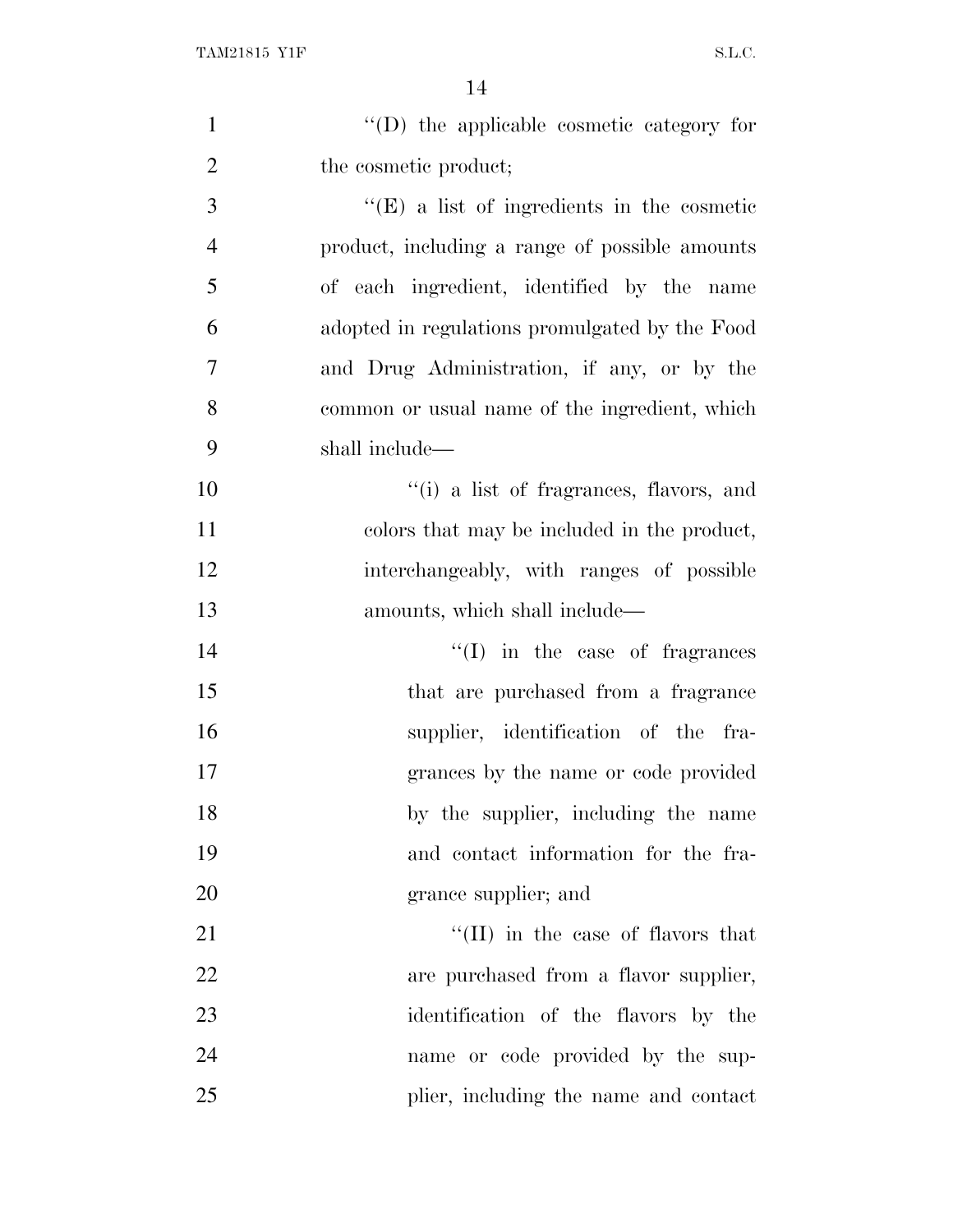| $\mathbf{1}$   | information for the flavor supplier;                   |
|----------------|--------------------------------------------------------|
| $\overline{2}$ | and                                                    |
| 3              | "(ii) other appropriate interchange-                   |
| $\overline{4}$ | able ingredients as the Food and Drug Ad-              |
| 5              | ministration may specify in regulations or             |
| 6              | guidance that may be included in the prod-             |
| $\overline{7}$ | uct, with ranges of possible amounts;                  |
| 8              | $\lq\lq(F)$ the title and full contact information     |
| 9              | of each individual submitting the statement;           |
| 10             | $\lq\lq(G)$ if applicable, information on the la-      |
| 11             | beling required under section 612; and                 |
| 12             | "(H) if applicable, information showing                |
| 13             | that the cosmetic ingredient or ingredients in         |
| 14             | the product meet any specified conditions of use       |
| 15             | or tolerances required following a final deter-        |
| 16             | mination of safety under section $607(d)$ .            |
| 17             | "(2) ADDITIONAL INFORMATION.—In the case               |
| 18             | of a cosmetic ingredient statement that includes a     |
| 19             | list of fragrances or flavors that are purchased from  |
| 20             | a fragrance or flavor supplier as described in para-   |
| 21             | graph $(1)(E)(i)$ , upon request by the Food and Drug  |
| 22             | Administration, the fragrance or flavor supplier shall |
| 23             | submit to the Food and Drug Administration the         |
| 24             | complete list of ingredients in specific fragrances or |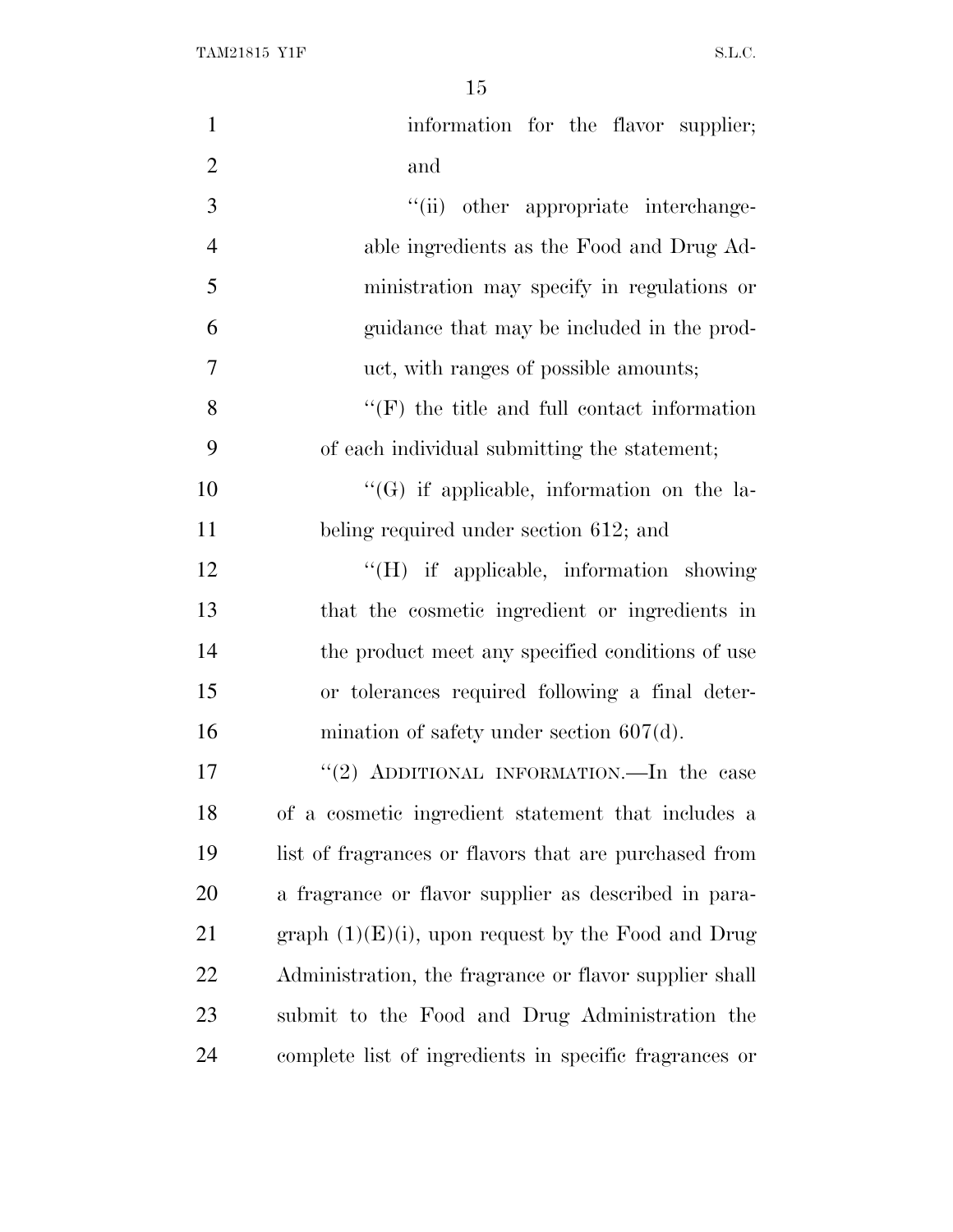flavors, not later than 30 days after receiving such request.

3 "(3) COSMETIC PRODUCT INGREDIENT STATE- MENT FOR NEW OR REFORMULATED COSMETIC PRODUCTS.—

 ''(A) IN GENERAL.—Except as provided under subparagraph (B), in the case of a cos- metic product that is first marketed after the date of enactment of the Personal Care Prod- ucts Safety Act or a cosmetic product that is reformulated after such date of enactment, the responsible person shall submit a cosmetic in- gredient statement to the Food and Drug Ad- ministration within 60 days of first marketing the new cosmetic product or reformulated cos-metic product, and annually thereafter.

17 "'(B) SMALL BUSINESSES.—The Food and Drug Administration shall allow a responsible person that is a business that meets the appli- cable industry-based small business size stand- ard established by the Administrator of the Small Business Administration under section 3 of the Small Business Act to have a period longer than 60 days to submit an initial new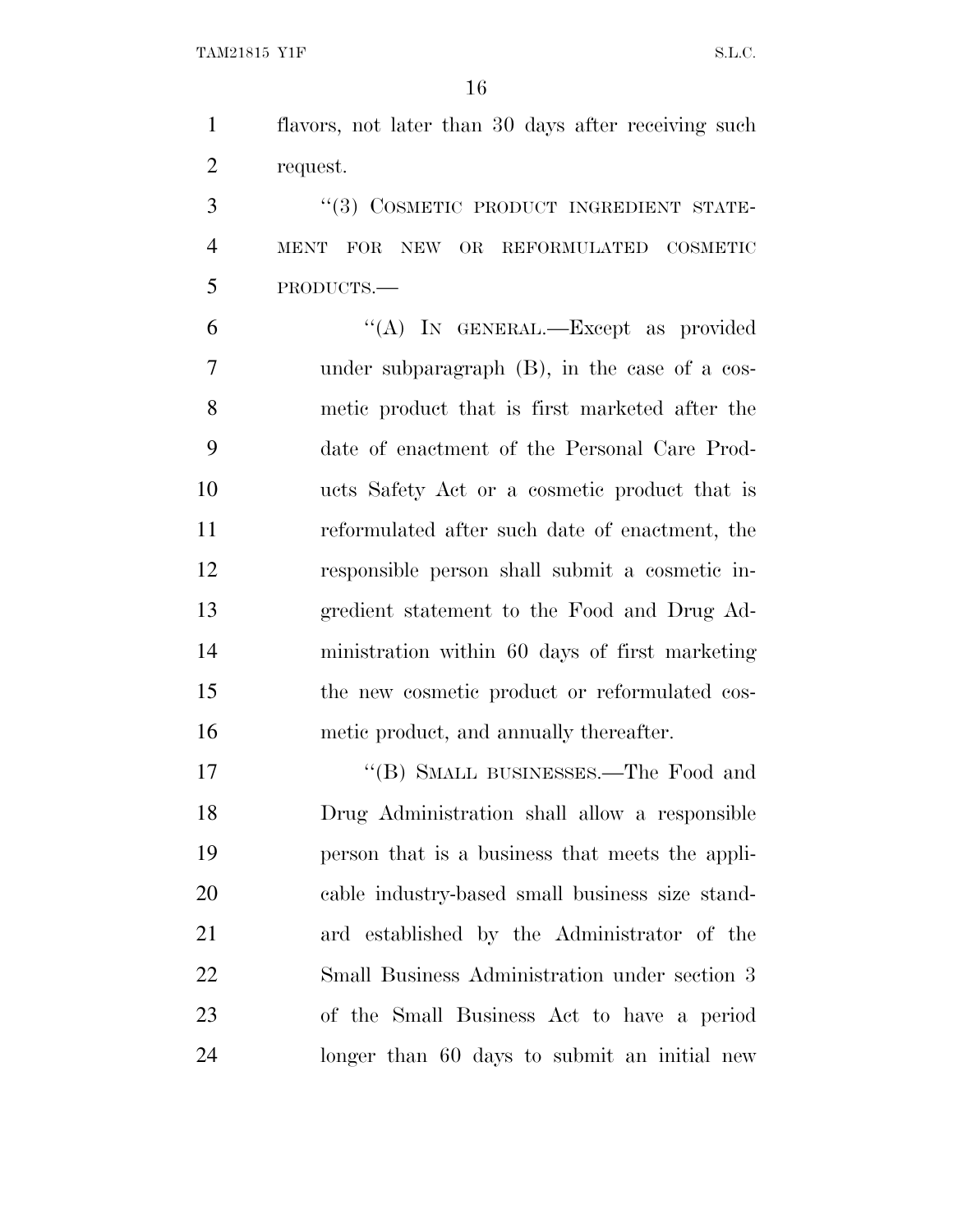| $\mathbf{1}$   | cosmetic ingredient statement under subpara-         |
|----------------|------------------------------------------------------|
| $\overline{2}$ | graph(A).                                            |
| 3              | "(C) DEFINITION.—A cosmetic product                  |
| $\overline{4}$ | shall not be considered first marketed or refor-     |
| 5              | mulated after the date of enactment under sub-       |
| 6              | paragraph $(A)$ if the only change in such prod-     |
| 7              | $uct$ is in-                                         |
| 8              | "(i) the amount of an existing ingre-                |
| 9              | dient if it is within the range previously re-       |
| 10             | ported under paragraph $(1)(E)$ ; or                 |
| 11             | "(ii) the addition or subtraction of a               |
| 12             | fragrance, flavor, or color, or such other           |
| 13             | interchangeable ingredients specified by             |
| 14             | the Food and Drug Administration in reg-             |
| 15             | ulations or guidance, previously reported            |
| 16             | as a potential ingredient under paragraph            |
| 17             | $(1)(E)$ , if, in the case of such an addition,      |
| 18             | the amount is within the range previously            |
| 19             | reported.                                            |
| 20             | "(4) COSMETIC PRODUCTS LIST.—At the time             |
| 21             | of the initial submission of any cosmetic ingredient |
| 22             | statement under this section, the Food and Drug      |
| 23             | Administration shall assign a unique cosmetic prod-  |
| 24             | uct listing number to the cosmetic ingredient state- |
| 25             | ment. Based on such cosmetic ingredient statements,  |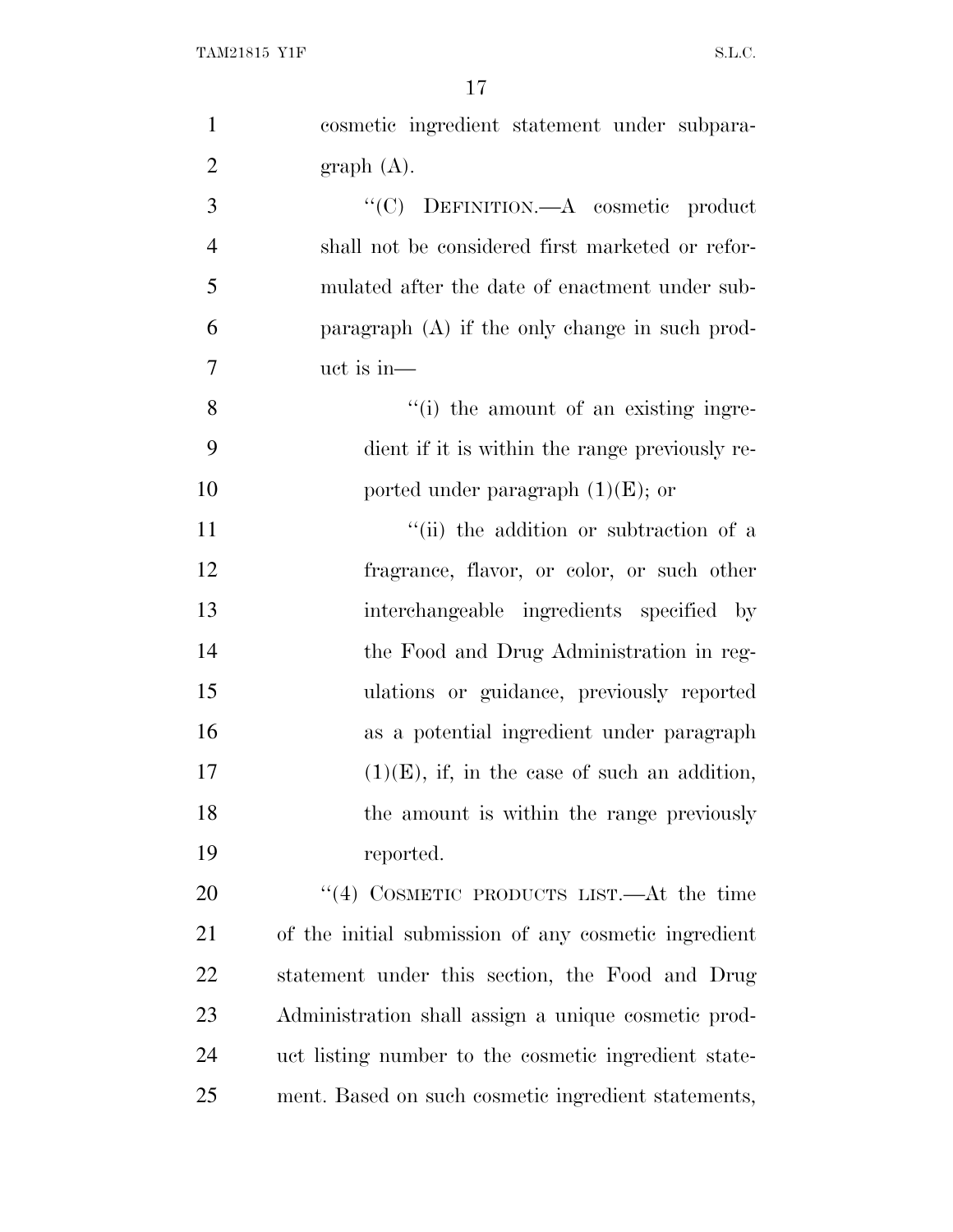the Food and Drug Administration shall compile and maintain a list of cosmetic products distributed in the United States, including the ingredients of each such product, and shall make available such list to any State, upon request. Information disclosed to a State that is exempt from disclosure under section 552(b)(4) of title 5, United States Code, shall be treated as a trade secret and confidential informa-tion by the State.

 ''(g) INCOMPLETE OR INACCURATE REGISTRA-TION.—

12 "(1) In GENERAL.—Not earlier than 10 days after providing notice of the intent to cancel a reg- istration and the basis for such cancellation, the Food and Drug Administration may cancel a reg- istration under this section if the Food and Drug Administration has reasonable grounds to believe that the registration was not properly completed or updated in accordance with this section or otherwise contains false, incomplete, or inaccurate information.

21 "(2) TIMELY UPDATE OR CORRECTION.—If, not later than 7 days after receipt of a notice of intent to cancel, the responsible person corrects the reg- istration in accordance with the basis for the can-cellation, and the required registration fee, if any, is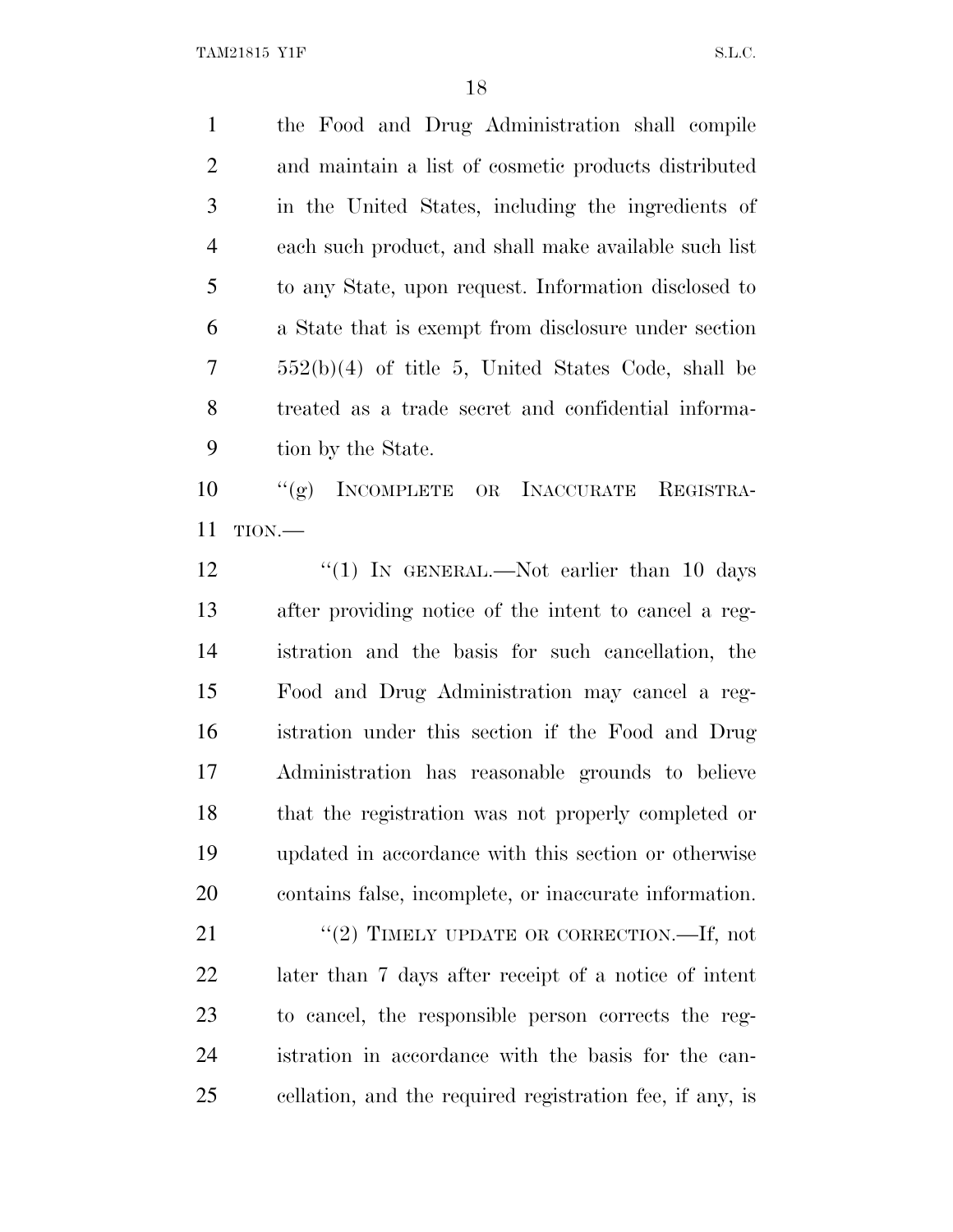paid, the Food and Drug Administration shall not cancel such registration.

 ''(h) UNIQUE IDENTIFIER.—At the time of the initial registration of any cosmetic facility under this section, the Food and Drug Administration shall assign a unique iden-tifier to the facility.

7 "(i) REGISTRY OF FACILITIES.—

8 "(1) IN GENERAL.—The Food and Drug Ad- ministration shall compile, maintain, and update a registry of facilities that are registered under this section, and shall remove from such registry the name of any facility whose registration under this section is cancelled. The registry shall be publicly available.

15 "(2) PUBLIC AVAILABILITY EXCEPTIONS.—In- formation derived from the registry or registration documents that discloses the residential address of a registrant or that discloses specific facilities where specific cosmetic products are manufactured or proc- essed shall not be subject to disclosure under section 21 552 of title 5, United States Code.

## **''SEC. 606. SUSPENSION OF REGISTRATION OR COSMETIC INGREDIENT STATEMENT.**

 ''(a) SUSPENSION OF REGISTRATION OF A FACIL-ITY.—If the Food and Drug Administration determines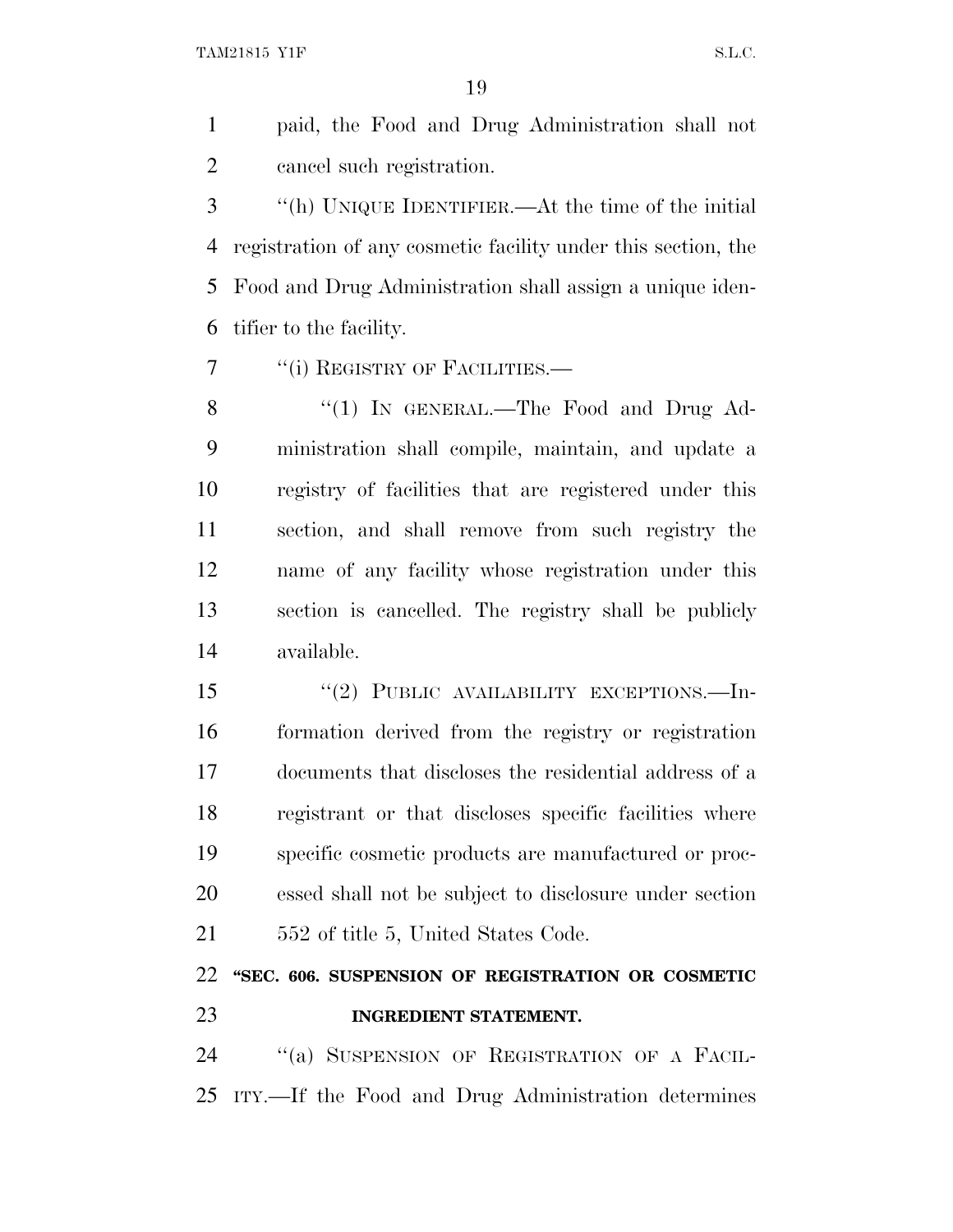that a cosmetic formulation or cosmetic product manufac- tured or processed by a registered facility and distributed in the United States has a reasonable probability of caus- ing serious adverse health consequences or death to hu- mans, and the Food and Drug Administration has a rea- sonable belief that other products manufactured or proc- essed by the facility may be similarly affected because of a failure that cannot be isolated to a single product or products or is sufficiently pervasive to raise concerns about other products manufactured in the facility, the Food and Drug Administration may suspend the registra-tion of a facility.

 ''(b) SUSPENSION OF COSMETIC INGREDIENT STATE- MENT.—If the Food and Drug Administration determines that a cosmetic product manufactured in a registered fa- cility has a reasonable probability of causing serious ad- verse health consequences or death to humans, the Food and Drug Administration may suspend the cosmetic ingre-dient statement of that product.

20 "(c) NOTICE OF SUSPENSION.—Before suspending a facility registration or a cosmetic ingredient statement under this section, the Food and Drug Administration shall provide—

24  $(1)$  notice to the facility registrant of the cos-metic product or formulation or other responsible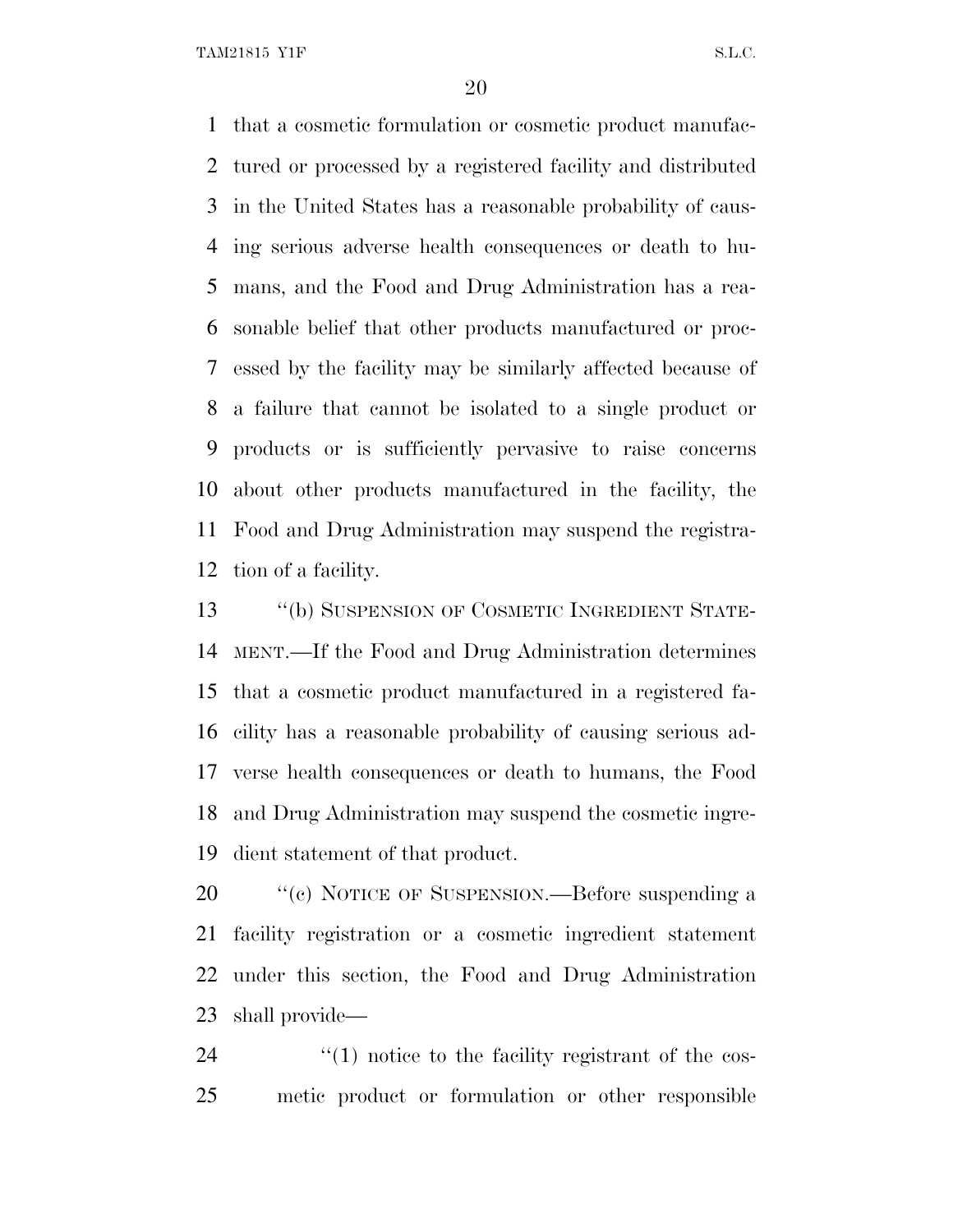person, as appropriate, of the intent to suspend the facility registration or the cosmetic ingredient state- ment, which shall specify the basis of the determina- tion by the Food and Drug Administration that the facility or the cosmetic ingredient should be sus- pended and recommendations for specific actions to avoid suspension; and

 $\frac{8}{2}$  ''(2) an opportunity, within 2 business days of the notice provided under paragraph (1), for the re- sponsible person to address the reasons for possible suspension of the facility registration or cosmetic in-gredient statement.

 ''(d) REINSTATEMENT.—Upon a determination by the Food and Drug Administration that adequate grounds do not exist to continue the suspension actions, the Food and Drug Administration shall promptly vacate the sus- pension and reinstate the registration of the facility or the cosmetic ingredient statement.

19 "(e) EFFECT OF SUSPENSION.—

20 "(1) REGISTRATION.—If the registration of a facility is suspended under this section, no person shall introduce or deliver for introduction into inter- state commerce cosmetics or cosmetic products from such facility.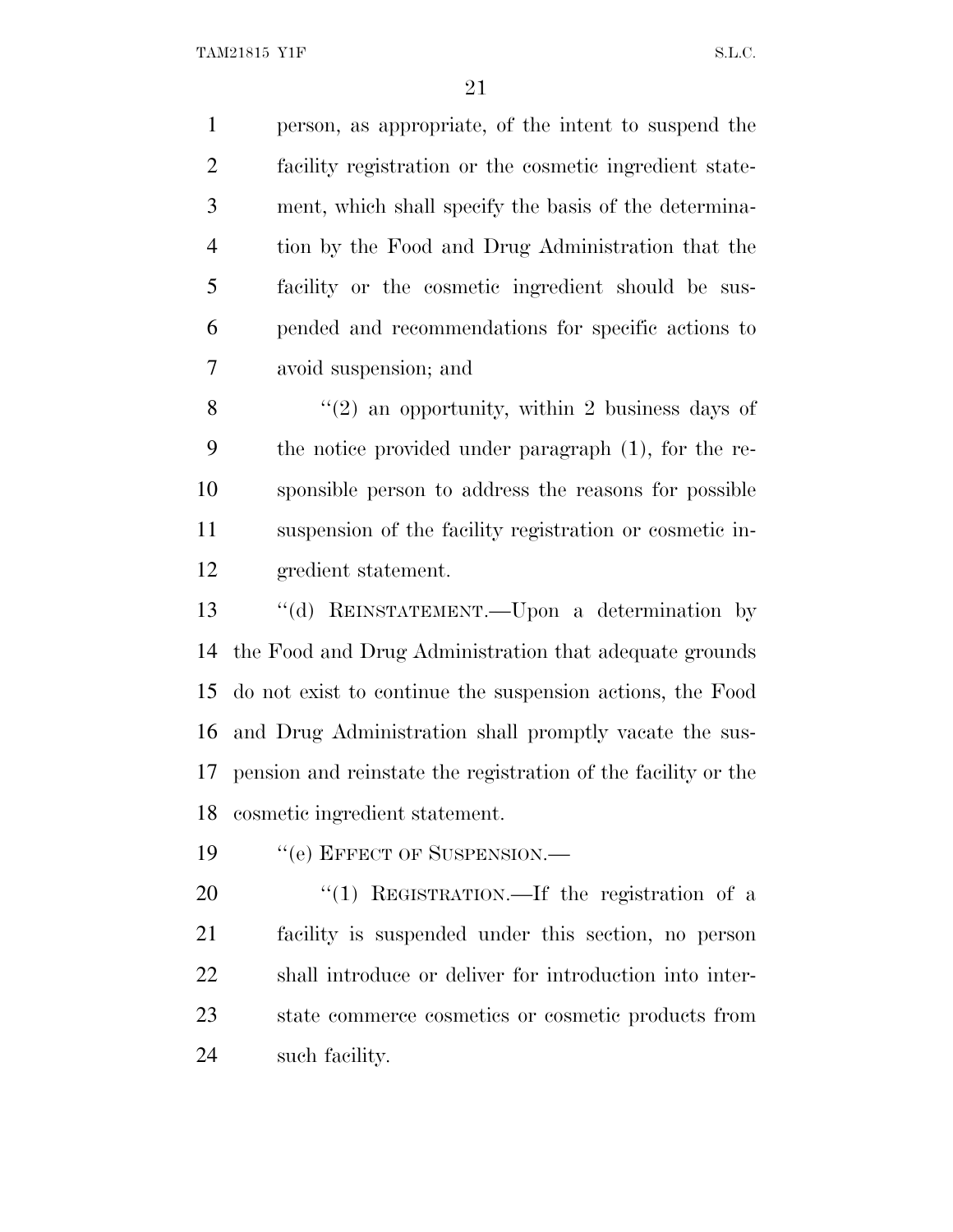1 ''(2) COSMETIC INGREDIENT STATEMENT.—If the cosmetic ingredient statement for a cosmetic product is suspended under this section, no person shall introduce or deliver for introduction into inter- state commerce any cosmetic product that is the subject of such statement.

 ''(f) N<sup>O</sup> DELEGATION.—The authority conferred by this section to issue an order to suspend a registration or vacate an order of suspension shall not be delegated to any officer or employee other than the Commissioner.''.

### **SEC. 102. REVIEW OF INGREDIENTS AND NON-FUNCTIONAL CONSTITUENTS.**

 (a) AMENDMENTS.—Chapter VI of the Federal Food, Drug, and Cosmetic Act (21 U.S.C. 361 et seq.), as amended by section 101, is further amended by adding at the end the following:

 **''SEC. 607. REVIEW OF INGREDIENTS AND NON-FUNC-TIONAL CONSTITUENTS.**

 ''(a) INGREDIENTS AND NON-FUNCTIONAL CON-STITUENTS SUBJECT TO REVIEW.—

21 "(1) In GENERAL.—The Food and Drug Ad- ministration shall review the safety of the cosmetic ingredients and non-functional constituents listed under paragraph (3), as modified under subsection (c), if applicable, and issue an order under sub-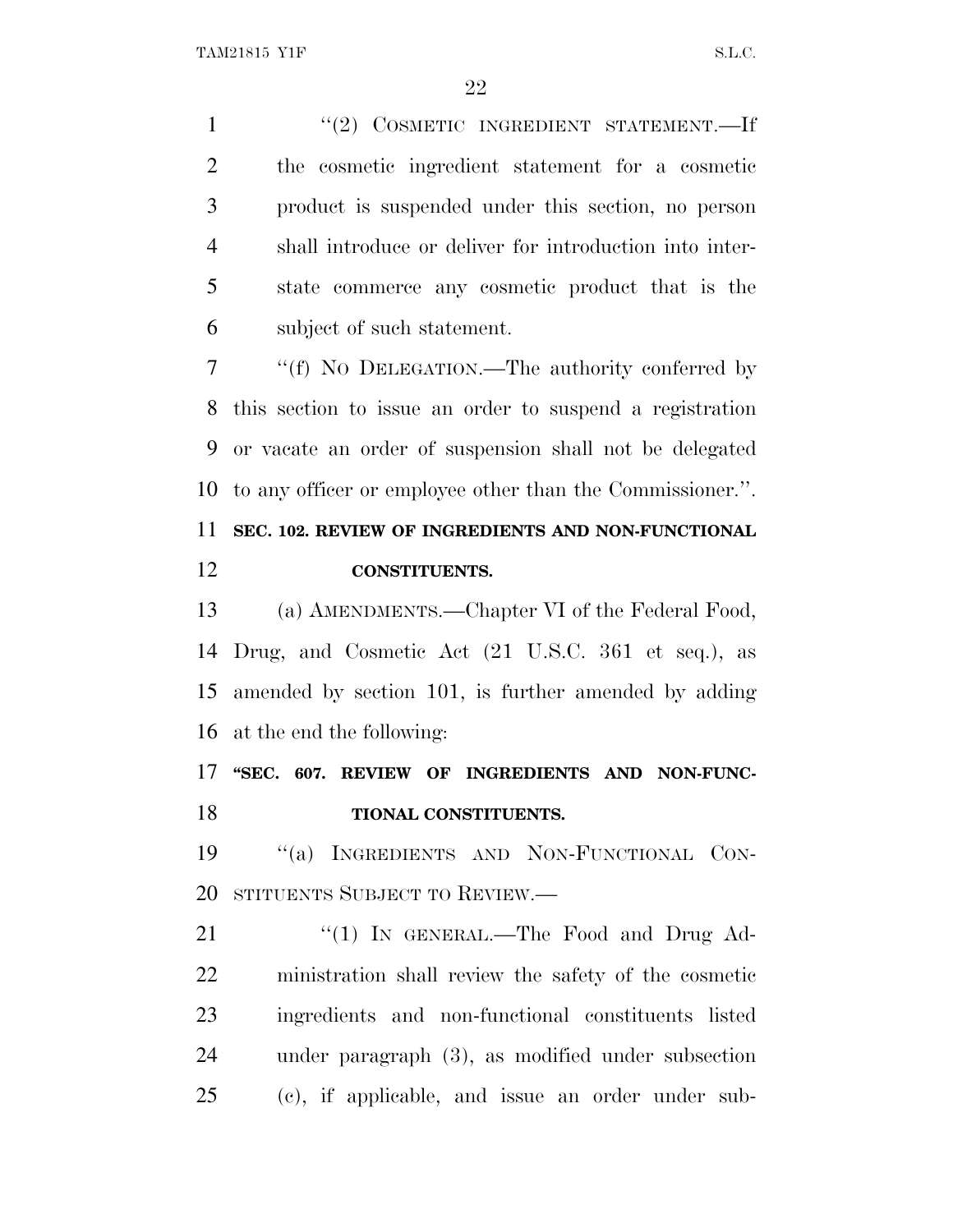section (d) with respect to the use of each such in- gredient and presence of each such non-functional constituent.

4 "(2) PUBLIC NOTICE AND COMMENT.—At the initiation of the review of each cosmetic ingredient or non-functional constituent, the Food and Drug Administration shall open a docket for the submis- sion of public comment and additional data relevant to the safety of the ingredient or non-functional con- stituent. The Food and Drug Administration shall provide 60 days for public comment.

''(3) COSMETIC INGREDIENTS.—

13 "(A) In GENERAL.—Beginning in fiscal year 2022, the Food and Drug Administration shall annually select and complete a safety re- view of at least 5 cosmetic ingredients or non- functional constituents that were not reviewed in the prior 3 years, from a list determined in consultation with the cosmetic industry and consumer and health groups. The Food and Drug Administration may combine selected cos- metics ingredients or non-functional constitu- ents into categories for purposes of such review. The Food and Drug Administration may modify such list under subsection (c).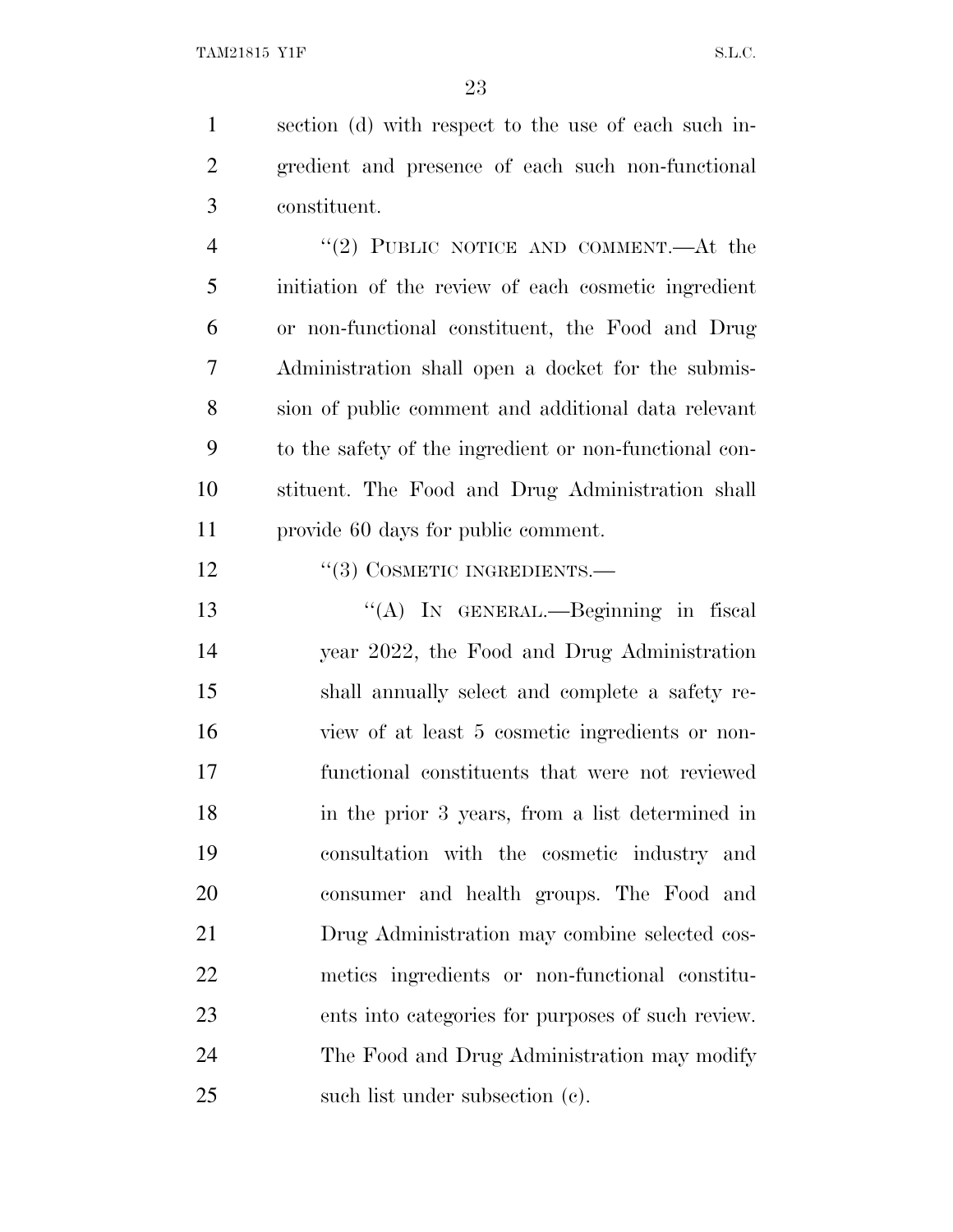1 ''(B) CONSIDERATIONS.—The determina- tion of which ingredients or functional ingredi- ents will be reviewed in a given year shall be publicized in annual reports to Congress and the public, in accordance with section 617. The review of any cosmetic ingredient or non-func- tional constituent shall commence with a public announcement by the Food and Drug Adminis- tration and the opening of a docket as required under paragraph (2). 11 ''(4) COMMENT PERIOD.—As part of the annual reporting to Congress and the public under section 617, the Food and Drug Administration shall solicit public comment on which cosmetic ingredients or non-functional constituents on the list are of great- est interest to be reviewed next for early review and which additional cosmetic ingredients or non-func- tional constituents should be added to the list. The public may submit comments to the Food and Drug Administration at any time during the year regard- ing which cosmetic ingredients or non-functional constituents of interest the Food and Drug Adminis-

tration may consider during that year or subsequent

years.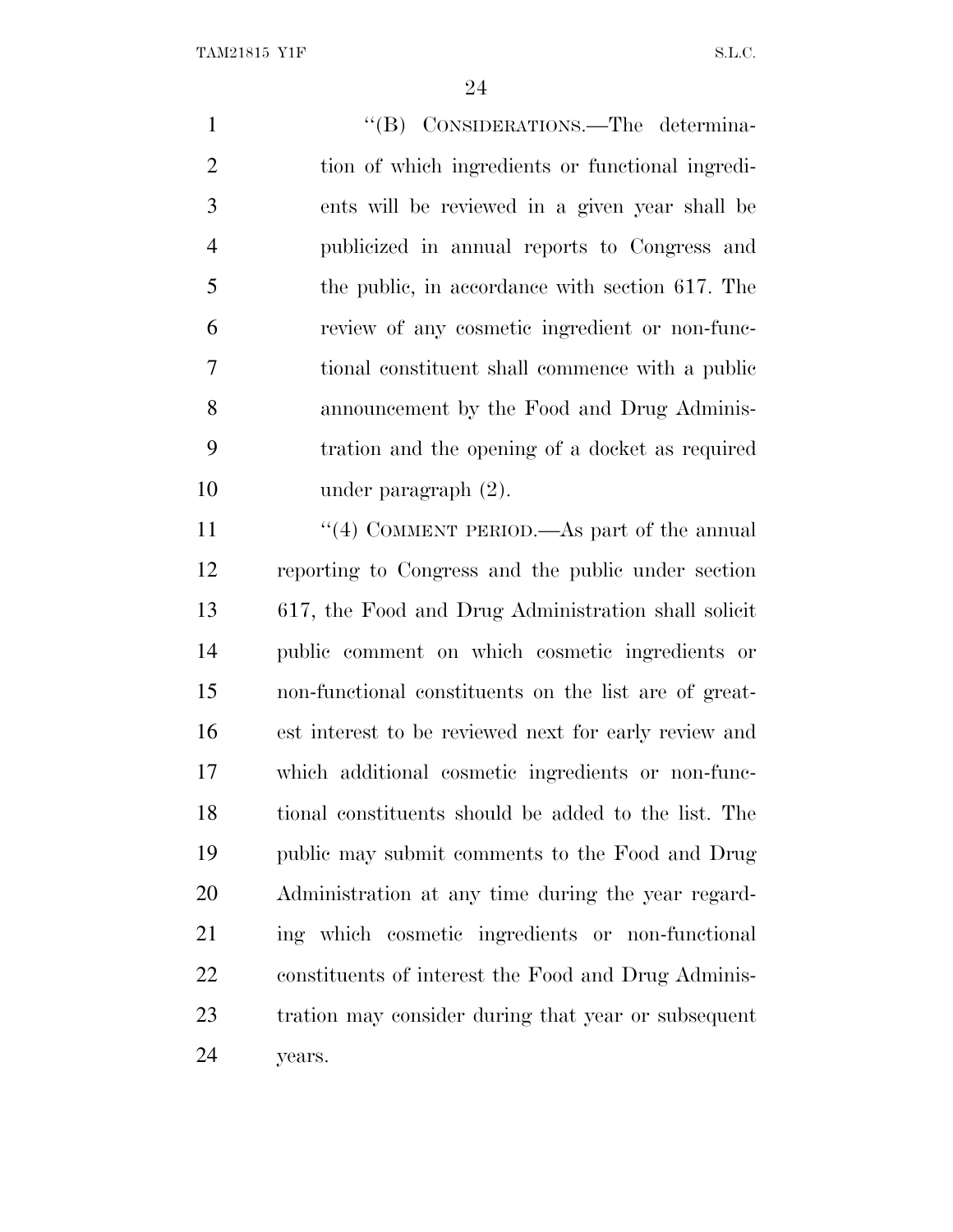''(b) LIST.—The Food and Drug Administration shall maintain a list, posted on the Internet website of the Food and Drug Administration, of the cosmetic ingredi- ents and non-functional constituents for which final orders have been issued under subsection (d)(3), the finding made for each such ingredient or non-functional con- stituent under subsection (d)(4), as modified by any order under subsection (f), if applicable, and, if applicable, com- pliance dates that are the subject of a final order under subsection (e).

11 "(c) INITIATIVE OF THE FDA.—The Food and Drug Administration may at any time propose the issuance of an order on the safety of a cosmetic ingredient or non- functional constituent that was not previously listed in 15 subsection (a) or under section  $617(a)(3)$ . The Food and Drug Administration shall follow the same procedures and policies for review of any cosmetic ingredient or non-func- tional constituent so proposed as for the ingredients and constituents reviewed pursuant to subsection (a).

20 "(d) DETERMINATION ON SAFETY.—

21 "(1) INITIAL PROPOSED ADMINISTRATIVE ORDER.—Following consideration of data and com- ments to the public docket and any other informa- tion before the Food and Drug Administration, the Food and Drug Administration shall determine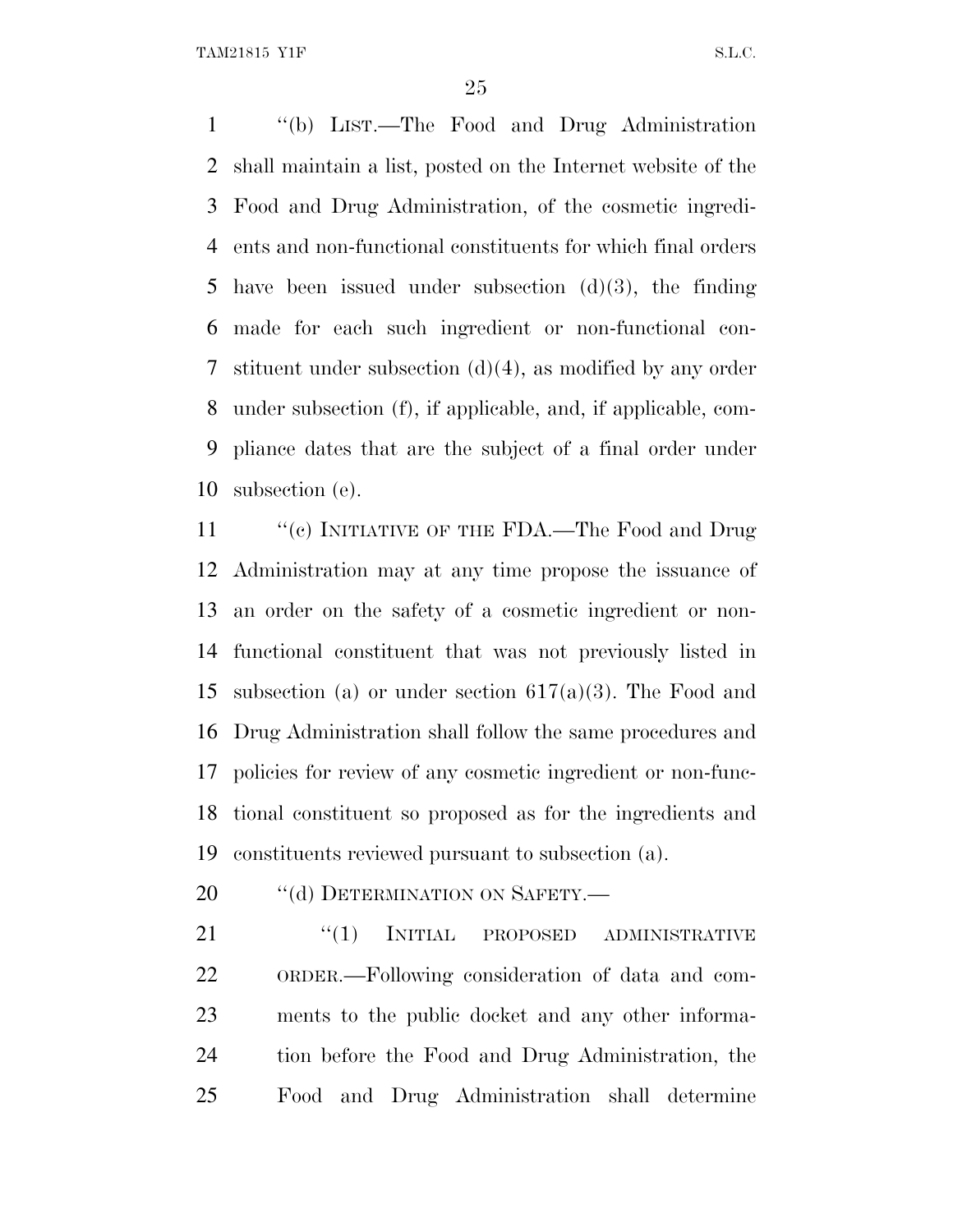whether there is adequate evidence to make an ini- tial finding on the safety of the ingredient or non- functional constituent. If the Food and Drug Ad- ministration determines that there is adequate evi- dence, the Food and Drug Administration shall issue a proposed administrative order and shall post such order on the Internet website of the Food and Drug Administration, notwithstanding subchapter II of chapter 5 of title 5, United States Code. 10 "(2) PUBLIC COMMENT.—Upon publication of the proposed administrative order described in para- graph (1), the Food and Drug Administration shall open a docket for the submission of public comment. The Food and Drug Administration shall provide 30 days for public comment following publication of the proposed administrative order. 17 "(3) FINAL ADMINISTRATIVE ORDER.-Fol- lowing the public comment period described in para- graph (2) and consideration of comments to the pub-20 lic docket and any other information before the Food and Drug Administration, the Food and Drug Ad- ministration shall determine whether there is ade- quate evidence to make a final finding on the safety of the ingredient or non-functional constituent. If the Food and Drug Administration determines that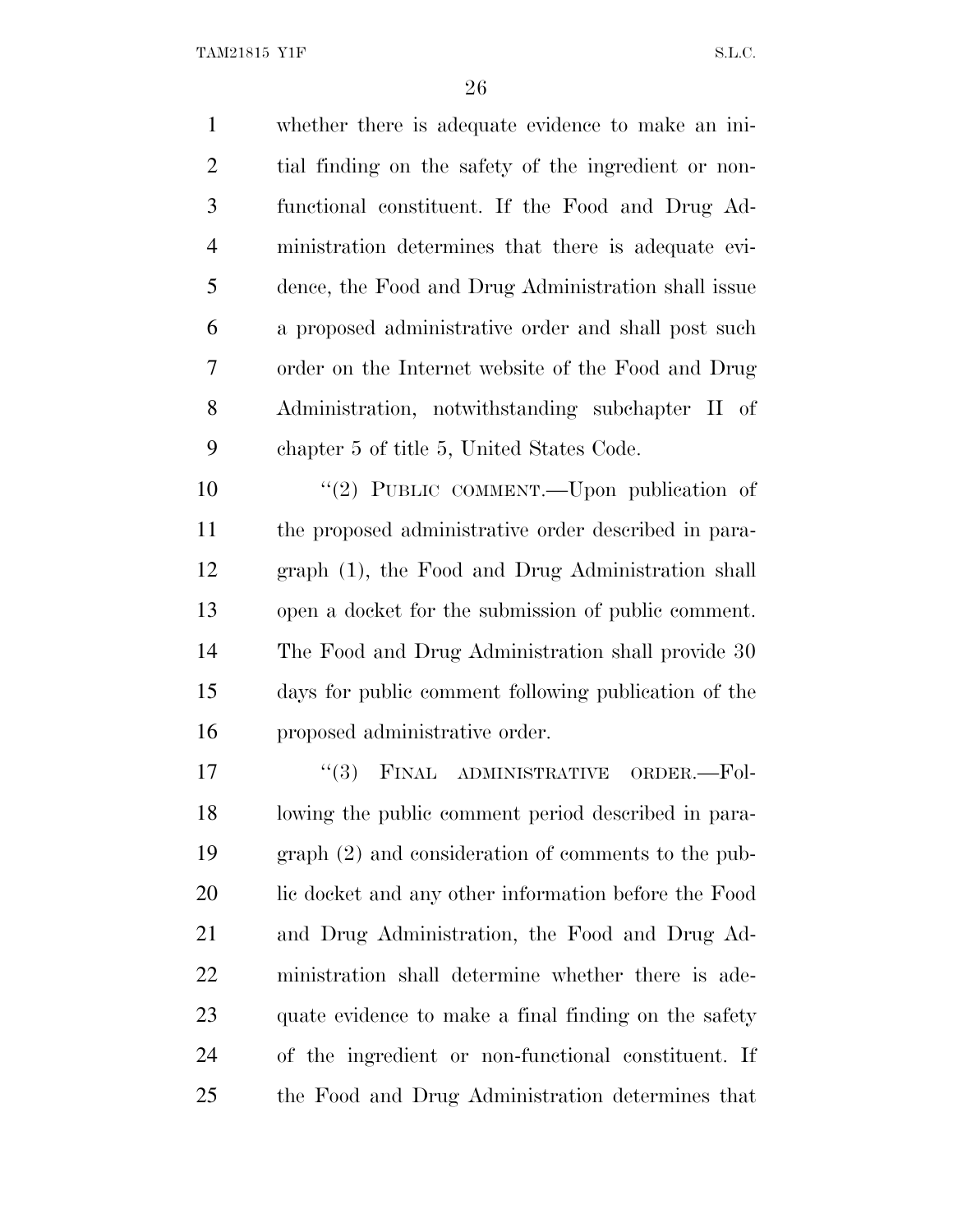| $\mathbf{1}$   | there is adequate evidence, the Food and Drug Ad-     |
|----------------|-------------------------------------------------------|
| $\overline{2}$ | ministration shall issue a final administrative order |
| 3              | and shall post such order on the Internet website of  |
| $\overline{4}$ | the Food and Drug Administration, notwithstanding     |
| 5              | subchapter II of chapter 5 of title 5, United States  |
| 6              | Code.                                                 |
| 7              | "(4) DETERMINATIONS.—In the proposed ad-              |
| 8              | ministrative order or the final administrative order, |
| 9              | as applicable, the Food and Drug Administration       |
| 10             | shall make a determination that the ingredient or     |
| 11             | non-functional constituent is—                        |
| 12             | $\lq\lq$ safe in cosmetic products under speci-       |
| 13             | fied conditions of use or tolerances;                 |
| 14             | $\lq\lq (B)$ safe in cosmetic products without the    |
| 15             | need for specified conditions of use or toler-        |
| 16             | ances; or                                             |
| 17             | $\lq\lq$ (C) not safe in cosmetic products.           |
| 18             | $\lq(5)$ CONDITIONS OF USE AND TOLERANCES.—           |
| 19             | An order under paragraph $(4)(A)$ shall include such  |
| 20             | conditions on the use of an ingredient or such toler- |
| 21             | ances on the presence of a non-functional con-        |
| 22             | stituent as are necessary for the safety of cosmetic  |
| 23             | products containing such ingredient or non-func-      |
| 24             | tional constituent, including—                        |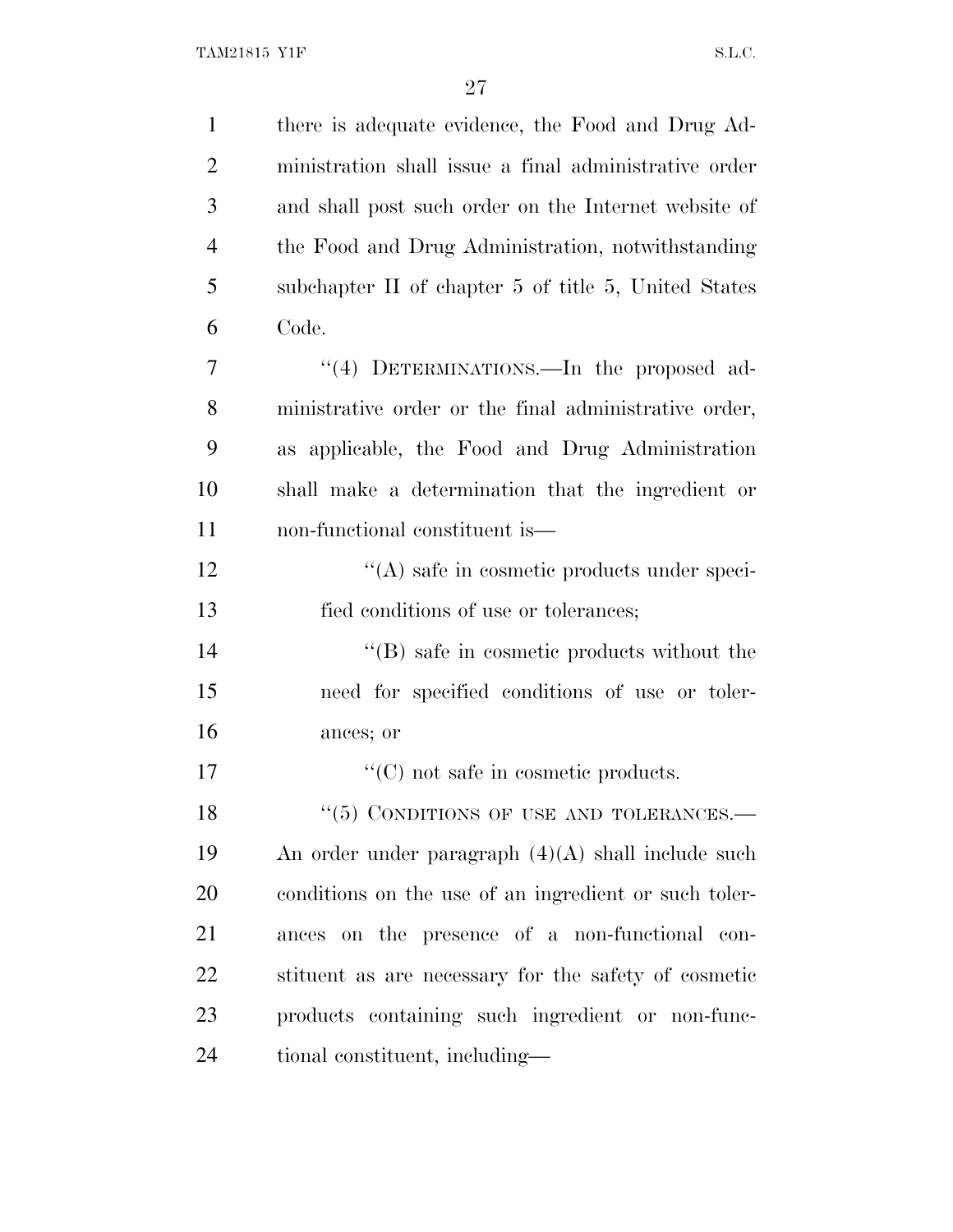| $\mathbf{1}$   | $\lq\lq$ . In its on the amount or concentration      |
|----------------|-------------------------------------------------------|
| $\overline{2}$ | of the ingredient or non-functional constituent       |
| 3              | that may be present in a cosmetic product, in-        |
| $\overline{4}$ | cluding limits in products intended for children      |
| 5              | and other vulnerable populations, and limits on       |
| 6              | use near the eye or mucosal membranes;                |
| 7              | "(B) warnings that are necessary or appro-            |
| 8              | priate under section 612, including warnings re-      |
| 9              | lated to use by children, pregnant women, popu-       |
| 10             | lations with high exposure to the ingredient          |
| 11             | (such as workers who are exposed through pro-         |
| 12             | duction practices or handling of final products),     |
| 13             | or other vulnerable populations, to help ensure       |
| 14             | safe use of cosmetic products containing the in-      |
| 15             | gredient or non-functional constituent; and           |
| 16             | "(C) such other screening, safety protocol,           |
| 17             | or other similar conditions as are necessary for      |
| 18             | the safety of cosmetic products containing such       |
| 19             | ingredient or non-functional constituent.             |
| 20             | " $(6)$ PUBLIC NOTICE.—A final order under this       |
| 21             | subsection shall set forth the determination of the   |
| 22             | Food and Drug Administration on safety, any condi-    |
| 23             | tions of use or tolerances under subparagraph (A) or  |
| 24             | (B) of paragraph (4) and a summary of the valid       |
| 25             | scientific evidence supporting the finding. The order |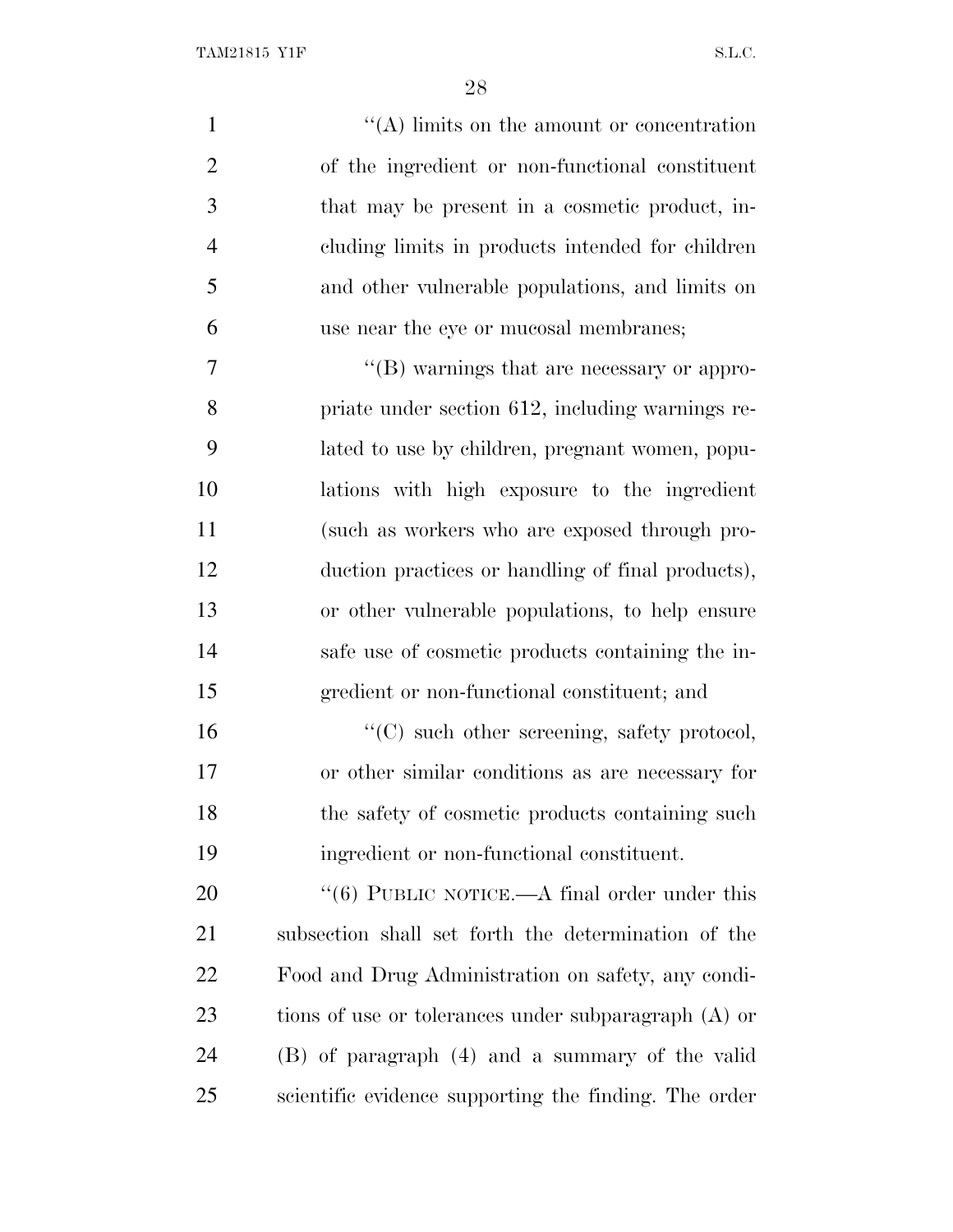shall be effective upon its publication on the Internet website of the Food and Drug Administration and shall be considered final agency action.

"(e) ORDER.—

 ''(1) IN GENERAL.—If the Food and Drug Ad- ministration issues a final administrative order 7 under subparagraph  $(A)$  or  $(C)$  of subsection  $(d)(4)$ , the Food and Drug Administration shall, at the same time as publication of the notice under sub- section (d)(6), publish a proposed order identifying dates by which use of the ingredient or non-func- tional constituent in cosmetic products shall comply with the final administrative order, and provide 60 days for public comment, including comment on whether compliance is feasible within the proposed dates. After considering comments on the proposed order, the Food and Drug Administration shall pub-lish in the Federal Register a final order.

 $\frac{1}{2}$  CONTENT.—The public notice information regarding the final order under paragraph (1) shall include a summary that is written in plain and un- derstandable language that is comprehensible and meaningful for consumers. The summary shall in- clude information on any conditions of use or warn-ings required under section 612, including the appli-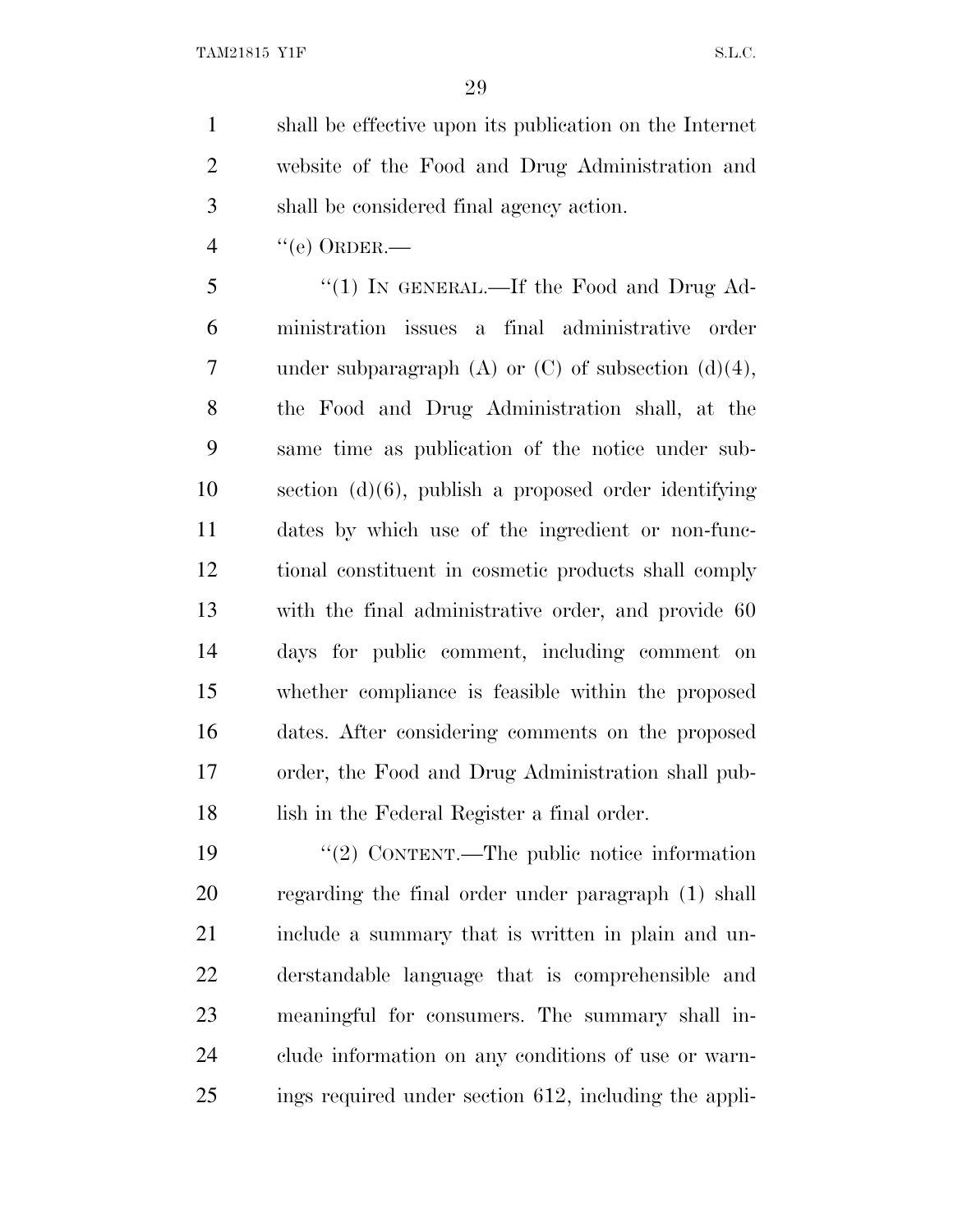cation to vulnerable populations, the types of safety studies evaluated, and any additional relevant infor-mation that was part of the review process.

 ''(f) MODIFICATION OF AN ORDER.—An order issued under subsection (d) or (e) may be modified or revoked by the Food and Drug Administration on the initiative of the Food and Drug Administration or in response to a petition.

9 "(g) INADEQUATE EVIDENCE.—

 ''(1) NOTICE; EXTENSION.—If the Food and Drug Administration determines that the available data and information are not adequate to make a proposed or final determination regarding safety under subsection (d)(4), with respect to a cosmetic ingredient or non-functional constituent, the Food and Drug Administration shall—

17 ''(A) publish such finding on the Internet website of the Food and Drug Administration not later than 90 days after the close of the rel- evant comment period for the ingredient or non-functional constituent under subsection (a)(2), in the case of a proposed order, or sub-23 section  $(d)(2)$ , in the case of a final order; and "(B)(i) include a notice providing inter-ested persons an additional 30 days from the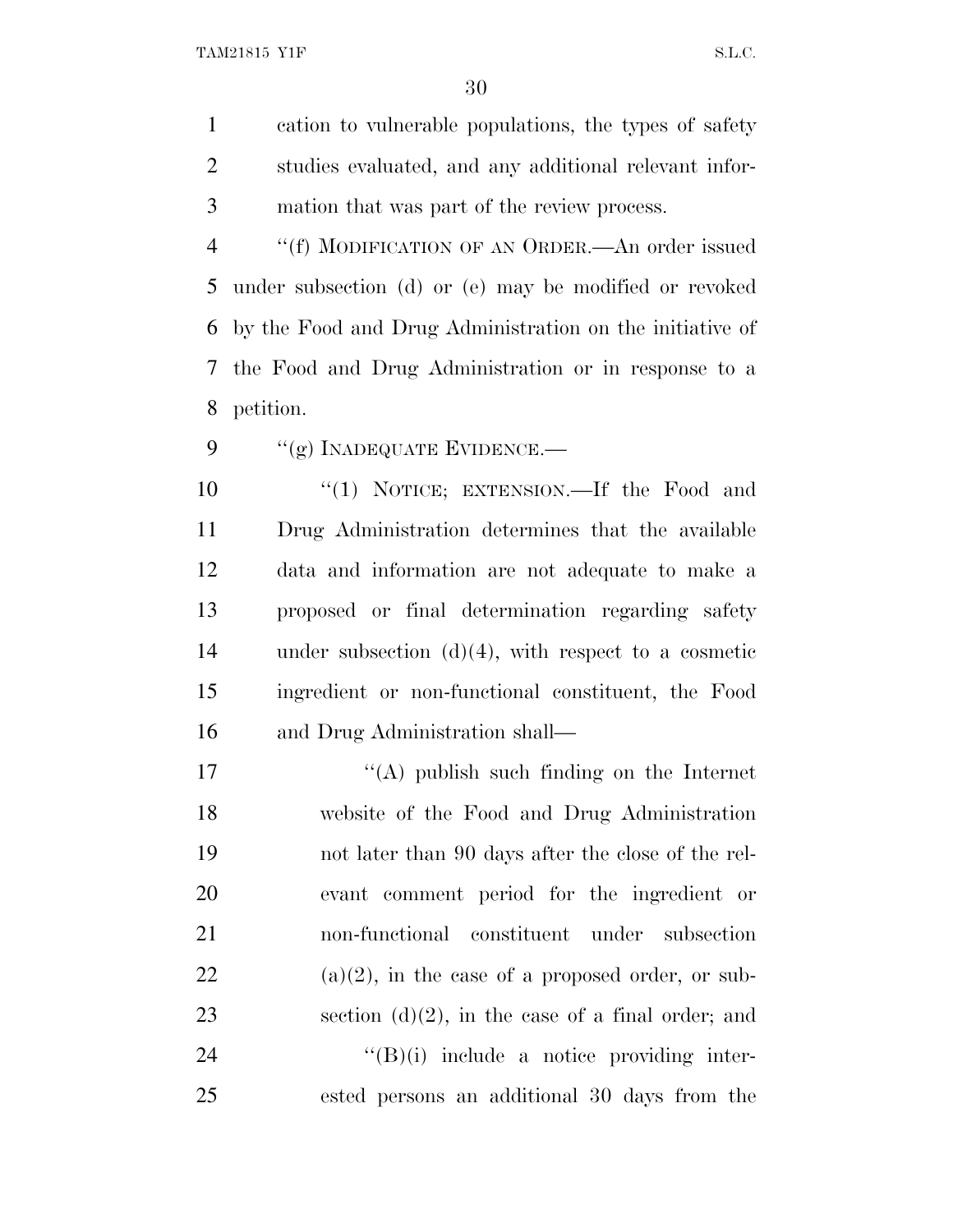| $\mathbf{1}$   | notice date to provide additional data and infor- |
|----------------|---------------------------------------------------|
| $\overline{2}$ | mation; and                                       |
| 3              | "(ii) if, after the 30-day period under           |
| $\overline{4}$ | clause (i), the Food and Drug Administration      |
| 5              | determines that additional safety substantiation  |
| 6              | with respect to such ingredient or non-func-      |
| $\overline{7}$ | tional constituent is necessary to make a safety  |
| 8              | determination-                                    |
| 9              | $\lq\lq$ (I) include a notice specifying an ad-   |
| 10             | ditional time period, not to exceed 18            |
| 11             | months from the notice date, during which         |
| 12             | time the assurance made by a responsible          |
| 13             | person under section $605(e)(2)(A)(xii)$ with     |
| 14             | respect to the safety of such cosmetic in-        |
| 15             | gredient or non-functional constituent shall      |
| 16             | be deemed to be in compliance with the re-        |
| 17             | quirements of this Act, but shall not affect      |
| 18             | final determinations of safety under sub-         |
| 19             | section (d); and                                  |
| 20             | "(II) plan to obtain such data and in-            |
| 21             | formation.                                        |
| 22             | "(2) DETERMINATION; ORDER.—                       |
| 23             | "(A) INADEQUATE DATA AND INFORMA-                 |
| 24             | TION.—If the Food and Drug Administration         |
| 25             | determines, after considering any additional      |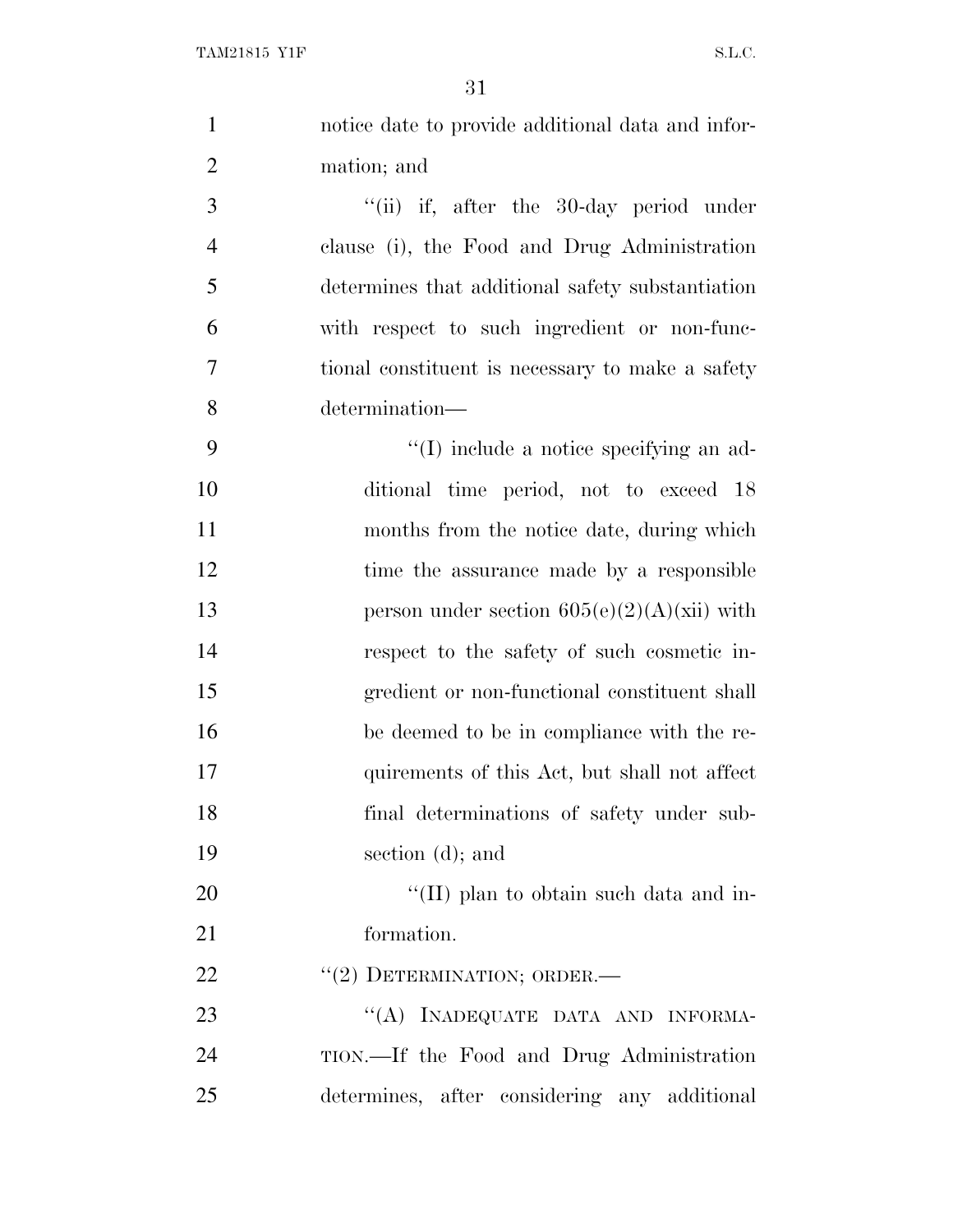| $\mathbf{1}$   | data and information submitted under para-          |
|----------------|-----------------------------------------------------|
| $\overline{2}$ | graph $(1)(B)$ , that the available data and infor- |
| 3              | mation still are not adequate to make a deter-      |
| $\overline{4}$ | mination regarding safety under subsection          |
| 5              | $(d)(4)$ , the Food and Drug Administration         |
| 6              | shall, within 90 days of the close of the addi-     |
| 7              | tional time period provided under paragraph         |
| 8              | $(1)(B)$ , issue a proposed order or a final admin- |
| 9              | istrative order—                                    |
| 10             | "(i) making a determination that the                |
| 11             | ingredient or non-functional constituent            |
| 12             | has not been shown to be safe in cosmetic           |
| 13             | products; and                                       |
| 14             | "(ii) explaining why the available data             |
| 15             | and information are not adequate to assess          |
| 16             | the safety of the ingredient or non-func-           |
| 17             | tional constituent.                                 |
| 18             | ``(B)<br>ADEQUATE DATA AND INFORMA-                 |
| 19             | TION.—If the Food and Drug Administration           |
| 20             | determines, after considering any additional        |
| 21             | data and information submitted under para-          |
| 22             | graph $(1)(B)$ , that the available data and infor- |
| 23             | mation are adequate to make a determination         |
| 24             | regarding safety under subsection $(d)(4)$ , the    |
| 25             | Food and Drug Administration shall, within          |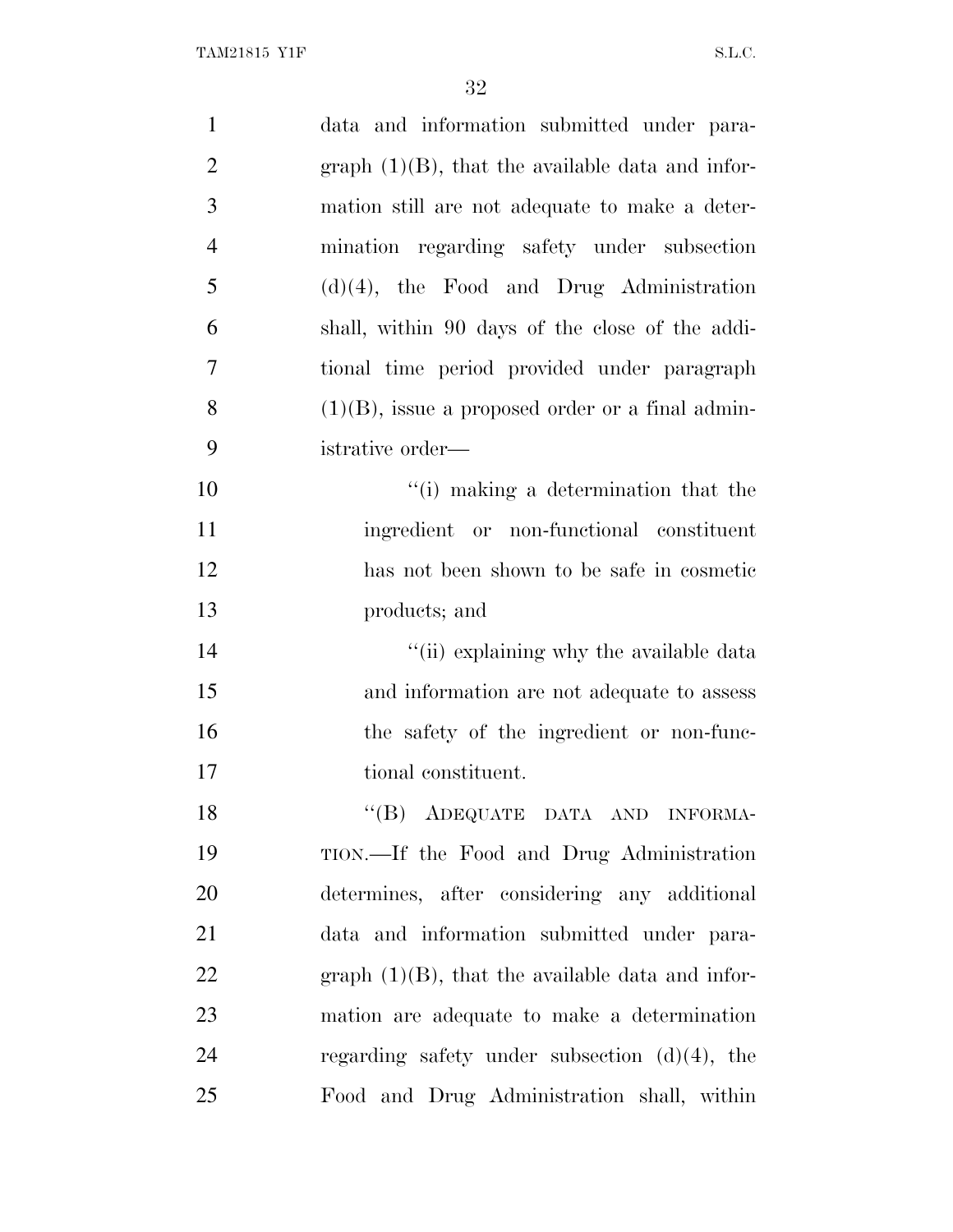1 180 days of the close of the comment period, issue a proposed order, followed by a final order, on such cosmetic ingredient or non-func- tional constituent, in accordance with such sub-section.

''(h) SAFETY ASSESSMENT.—

 ''(1) IN GENERAL.—In assessing the safety of an ingredient or non-functional constituent, the Food and Drug Administration shall consider wheth- er there is adequate evidence to support a reasonable certainty among competent scientists that the ingre- dient is not harmful under the recommended or sug- gested conditions of use or customary or usual use, or that a non-functional constituent is not harmful under the recommended or suggested tolerance levels or the level at which it is customarily or usually present. The Food and Drug Administration may not consider an ingredient or non-functional con- stituent harmful solely because it can cause minor adverse health reactions, such as minor transient al- lergic reactions or minor transient skin irritations, in some users.

23 "(2) FACTORS.—In assessing the safety of an ingredient or non-functional constituent, the Food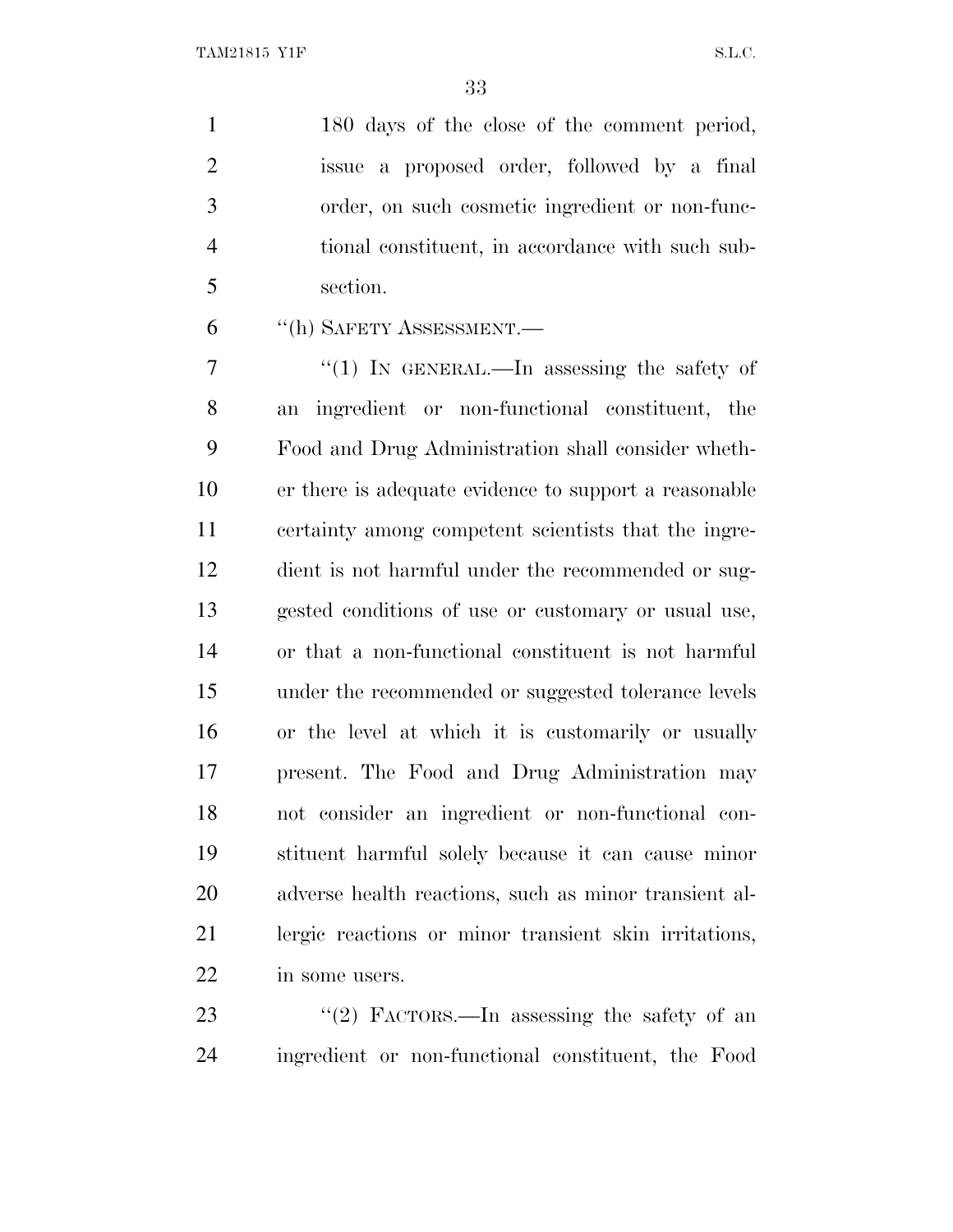| $\mathbf{1}$   | and Drug Administration shall consider, among     |
|----------------|---------------------------------------------------|
| $\overline{2}$ | other relevant factors, the following:            |
| 3              | "(A) The probable human exposure to the           |
| $\overline{4}$ | ingredient or non-functional constituent from     |
| 5              | expected use in cosmetics.                        |
| 6              | $\lq\lq$ (B) The probable cumulative and aggre-   |
| 7              | gate effect in humans of relevant exposure to     |
| 8              | the ingredient or non-functional constituent or   |
| 9              | to any chemically or pharmacologically related    |
| 10             | substances from use in cosmetics or other prod-   |
| 11             | ucts with similar routes of exposure under rec-   |
| 12             | ommended or suggested conditions of use or        |
| 13             | their customary use, to the extent adequate       |
| 14             | data is available for analysis. In appropriate    |
| 15             | cases, the Food and Drug Administration may       |
| 16             | consider available information on the total expo- |
| 17             | sure to an ingredient or non-functional con-      |
| 18             | stituent from all sources.                        |
| 19             | "(C) Whether warnings or recommenda-              |
| 20             | tions in a product label required under section   |
| 21             | 612, as part of any conditions of use or toler-   |
| 22             | ances imposed by the Food and Drug Adminis-       |
| 23             | tration, would be necessary and appropriate to    |
| 24             | help ensure the safety of the ingredient or non-  |
| 25             | functional constituent.                           |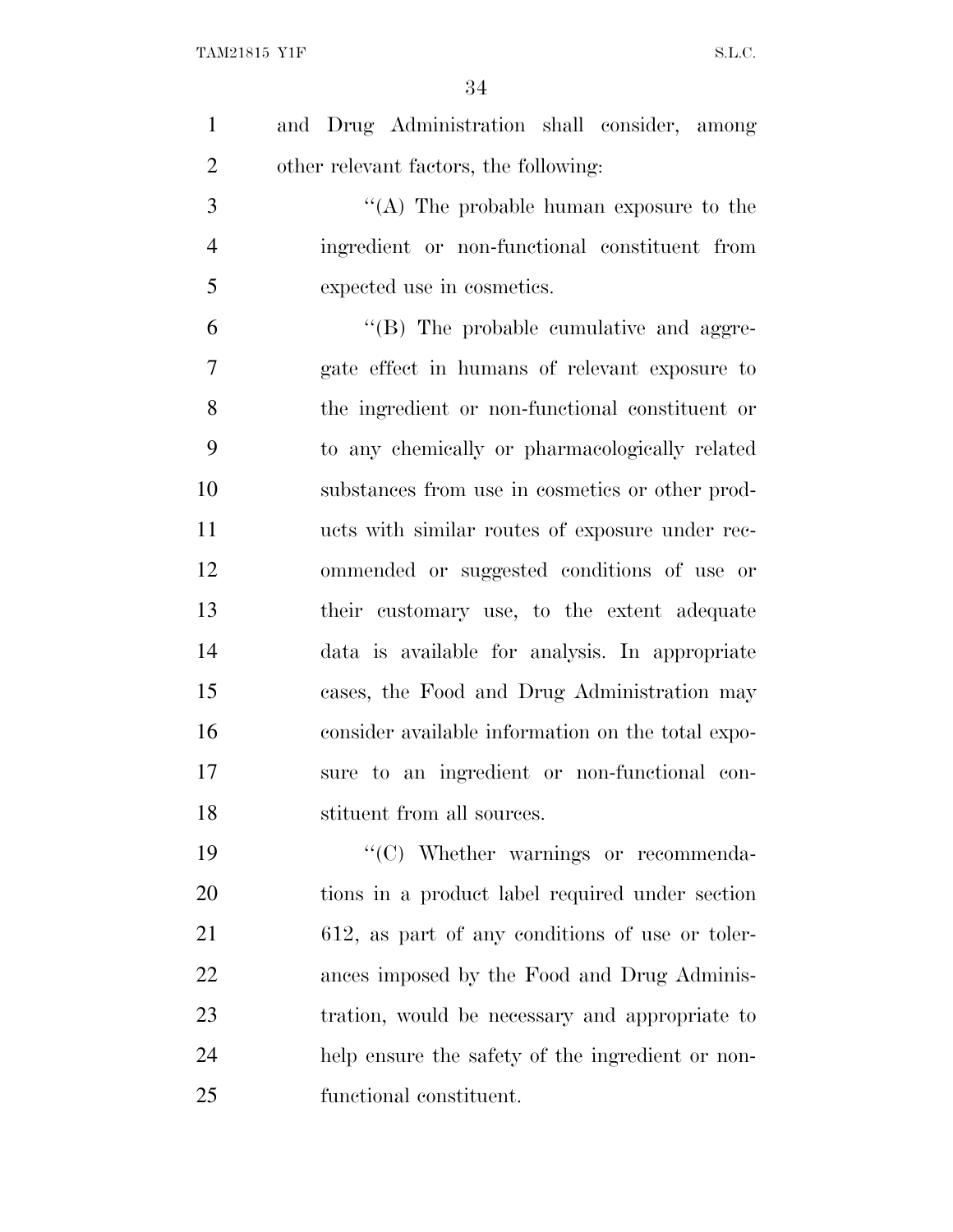1 ''(3) DATA AND INFORMATION.—

2 "(A) REQUIRED INFORMATION.—A deter- mination that an ingredient or non-functional constituent is safe in cosmetics shall be based upon adequate evidence submitted or otherwise known to the Food and Drug Administration, which shall include full reports of all available studies, published or unpublished, that are ade- quately designed to show whether the ingredient or non-functional constituent is safe. Such stud- ies may include in vitro and in silico studies and epidemiological studies, biomonitoring stud- ies, and studies focused on various points dur-14 ing the lifespan of the subject, that use scientif-ically valid methodology.

 ''(B) ADDITIONAL RELEVANT INFORMA- TION.—The Food and Drug Administration shall consider any other relevant information related to the safety of the ingredient or non-functional constituent, including—

21  $\frac{1}{2}$  adverse event reports;

 $\frac{1}{1}$  findings and information from State, Federal, national, and international entities and other bodies composed of sci-entific and medical experts;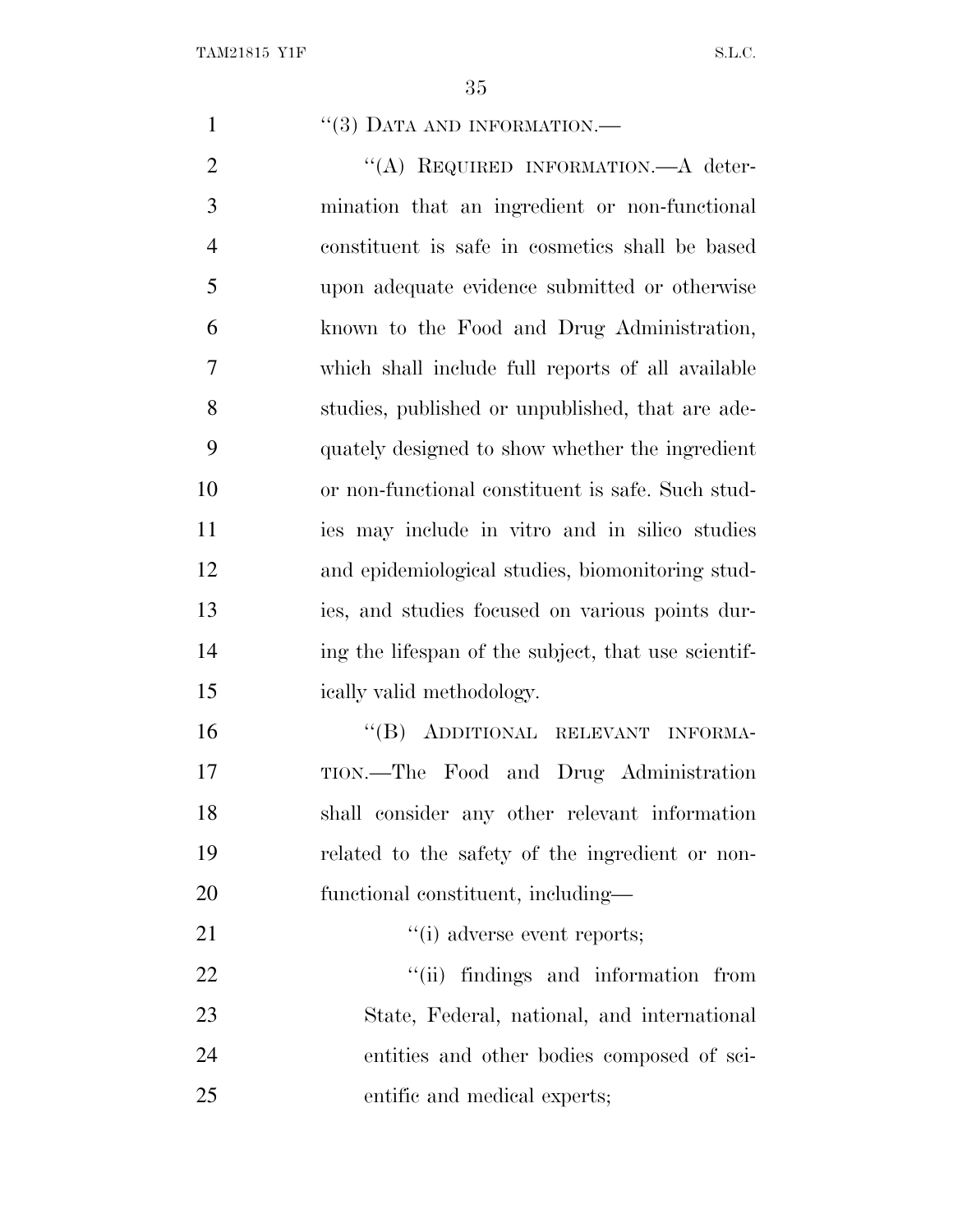| $\mathbf{1}$   | "(iii) if the ingredient or non-func-                         |
|----------------|---------------------------------------------------------------|
| $\overline{2}$ | tional constituent is lawfully used or                        |
| 3              | present in other products regulated by the                    |
| $\overline{4}$ | Food and Drug Administration, the sci-                        |
| 5              | entific basis for such use; and                               |
| 6              | "(iv) experience with the ingredient or                       |
| $\tau$         | non-functional constituent in products that                   |
| $8\,$          | are distributed in the United States or in                    |
| 9              | other countries, if such experience is well-                  |
| 10             | documented and has resulted in substantial                    |
| 11             | human exposure to the ingredient or non-                      |
| 12             | functional constituent over time.                             |
| 13             | "(i) COAL-TAR HAIR DYE.-Coal-tar hair dye shall               |
| 14             | be subject to the conditions of section $601(a)$ unless the   |
| 15             | Food and Drug Administration has issued a final deter-        |
|                | 16 mination for a coal-tar hair dye ingredient under sub-     |
|                | 17 section $(d)(4)(C)$ .                                      |
| 18             | "(j) CERTAIN INGREDIENTS IMPARTING PIGMENT.—                  |
| 19             | Ingredients imparting pigment to cosmetic products that       |
| 20             | are subject to review and approval pursuant to section        |
| 21             | $721(b)$ shall not be subject to review under this section.". |
| 22             | (b) GAO REPORT.—The Comptroller General of the                |
| 23             | United States shall conduct a review of the program of        |
| 24             | review of cosmetic ingredients and non-functional con-        |
| 25             | stituents under section 607 of the Federal Food, Drug,        |
|                |                                                               |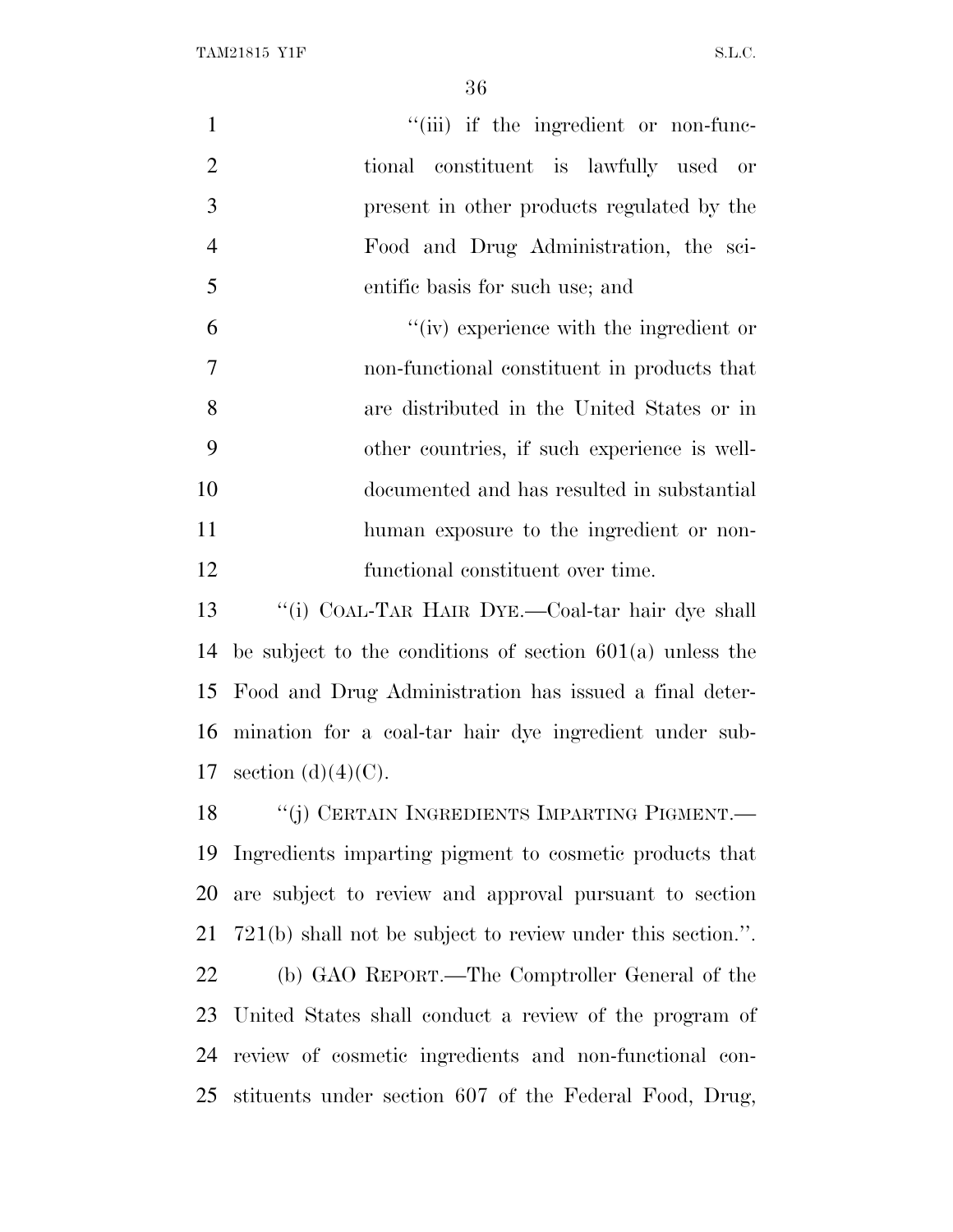and Cosmetic Act, as added by subsection (a), and, not later than 5 years after the date of enactment of this Act, issue a report on such review.

# **SEC. 103. GOOD MANUFACTURING PRACTICES FOR COS-METICS.**

 (a) I<sup>N</sup> GENERAL.—Chapter VI of the Federal Food, Drug, and Cosmetic Act (21 U.S.C. 361 et seq.), as amended by section 102, is further amended by adding at the end the following:

# **''SEC. 608. GOOD MANUFACTURING PRACTICES FOR COS-METICS.**

12 "(a) IN GENERAL.—The Food and Drug Administra- tion shall review national and international standards for cosmetic good manufacturing practices that are in exist- ence on the date of enactment of the Personal Care Prod- ucts Safety Act and shall develop and implement, through regulations, standards consistent, to the extent the Food and Drug Administration determines practicable and ap- propriate, with such national and international standards for cosmetic good manufacturing practices to ensure that requirements of this chapter with respect to the manufac-ture of cosmetic products are in harmony.

 ''(b) CONSULTATION.—The standards under sub- section (a) shall include simplified good manufacturing practices for small businesses that take into account the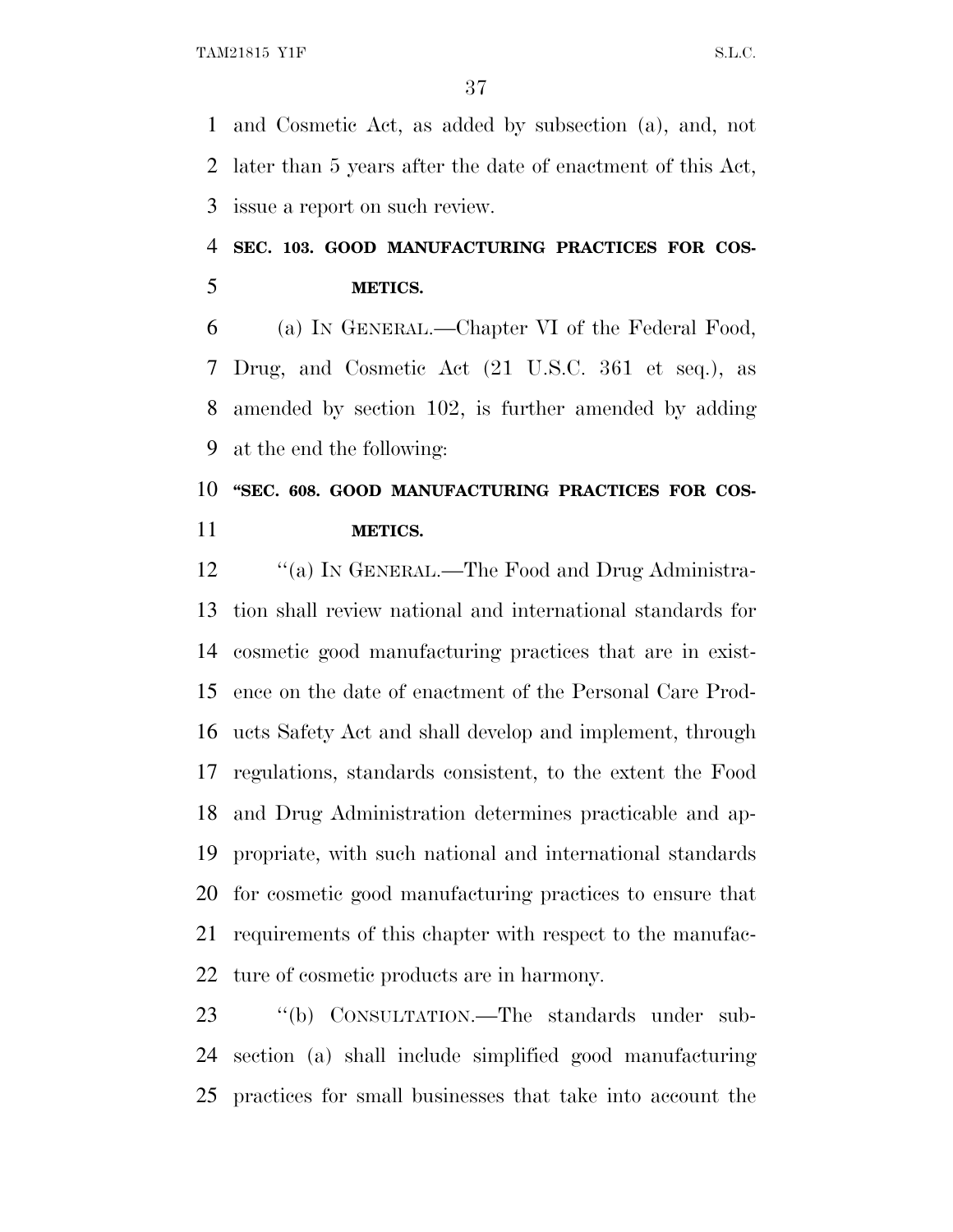TAM21815 Y1F S.L.C.

 size and scope of the business, developed in consultation with the Small Business Administration.

 ''(c) TIMEFRAME.—The Food and Drug Administra- tion shall publish a proposed rule described in subsection (a) not later than 18 months after the date of enactment of the Personal Care Products Safety Act and shall pub- lish a final such rule not later than 3 years after such date of enactment.''.

 (b) EFFECTIVE DATE FOR COSMETIC MANUFACTUR-ERS.—

 (1) LARGE BUSINESSES.—For businesses of a size greater than the Small Business Administra- tion's standard for a small business, section 608 of the Federal Food, Drug, and Cosmetic Act (as added by subsection (a)) shall take effect beginning 180 days after the date on which the Food and Drug Administration makes effective cosmetic good manufacturing practices.

 (2) SMALL BUSINESSES.—For businesses of a size that meets the Small Business Administration's standard for a small business, section 608 of the Federal Food, Drug, and Cosmetic Act (as added by subsection (a)) shall take effect beginning 2 years after the date the Food and Drug Administration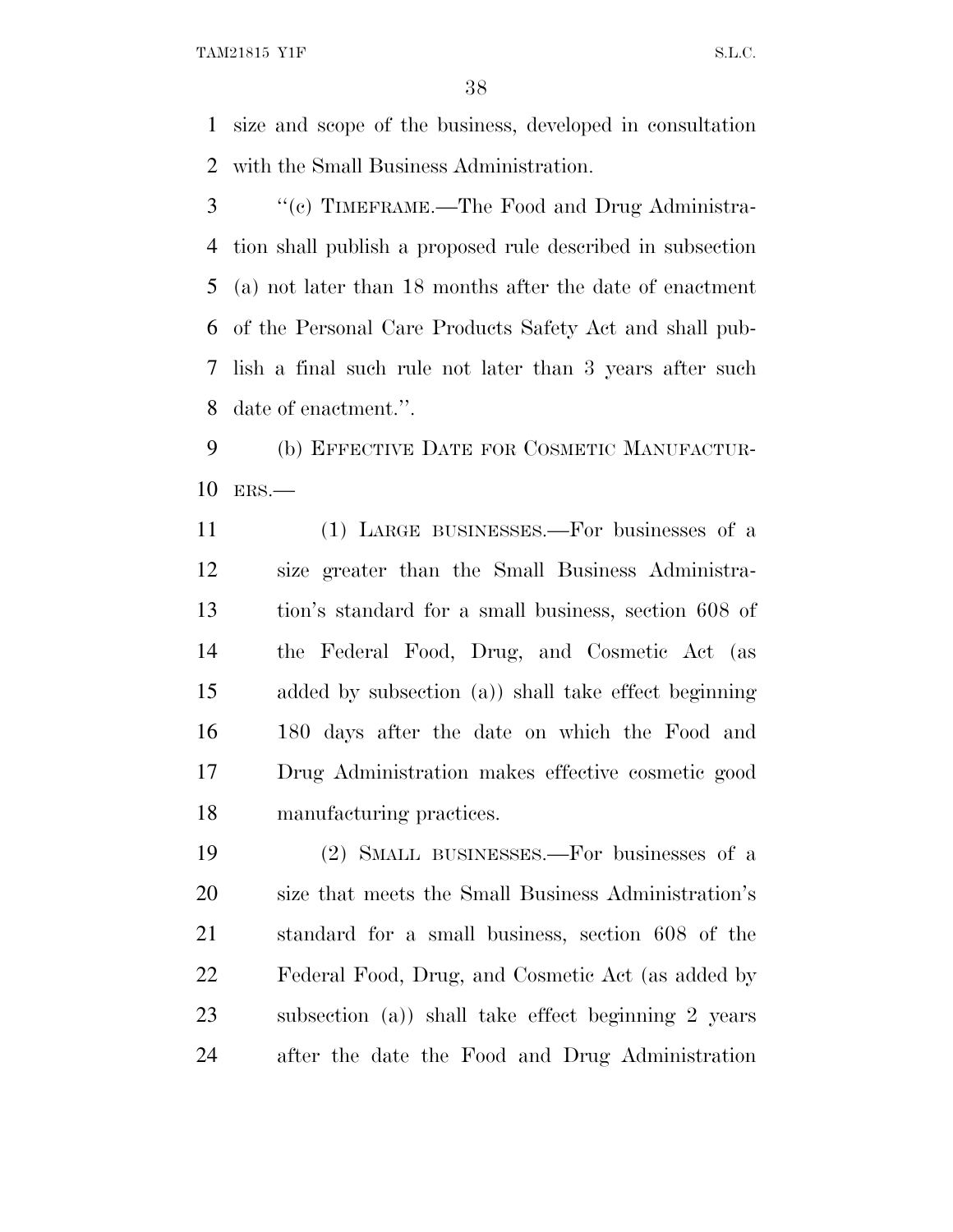makes effective cosmetic good manufacturing prac-tices.

#### **SEC. 104. ADVERSE EVENT REPORTS.**

 Chapter VI of the Federal Food, Drug, and Cosmetic Act (21 U.S.C. 361 et seq.), as amended by section 103(a), is further amended by adding at the end the fol-lowing:

#### **''SEC. 609. ADVERSE EVENT REPORTING FOR COSMETICS.**

 ''(a) I<sup>N</sup> GENERAL.—With respect to any cosmetic product distributed in the United States, the responsible person shall submit to the Food and Drug Administration a report of any serious adverse event associated with such cosmetic product, when used in the United States, accom- panied by a copy of the label on or with the retail pack- aging of the cosmetic, any new medical information, re- lated to a submitted serious adverse event report that is received by the responsible person, and an annual report for all adverse events received by the responsible person. ''(b) DEFINITIONS.—In this section:

20 "(1) An 'adverse event' for a cosmetic product is a health-related event associated with the use of 22 this product that is adverse.

23  $\langle (2) \rangle$  A 'serious adverse event' for a cosmetic product is an adverse event that—

25  $"({\rm A})$  results in—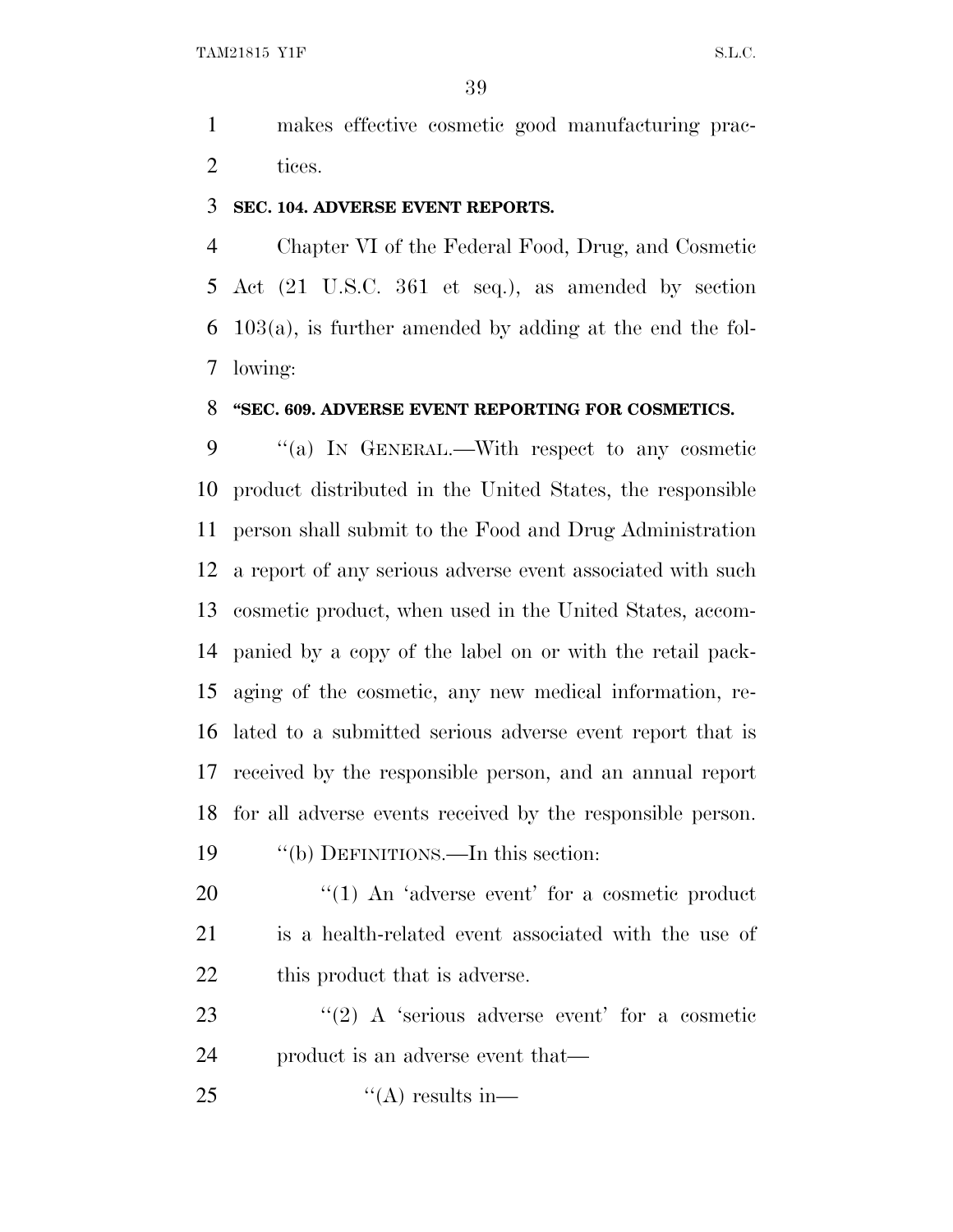| $\mathbf{1}$   | $\lq\lq$ (i) death;                                     |
|----------------|---------------------------------------------------------|
| $\overline{2}$ | "(ii) a life-threatening experience;                    |
| 3              | "(iii) inpatient hospitalization;                       |
| $\overline{4}$ | "(iv) a persistent or significant dis-                  |
| 5              | ability or incapacity;                                  |
| 6              | $\lq\lq$ congenital anomaly or birth de-                |
| $\overline{7}$ | fect; or                                                |
| 8              | "(vi) significant disfigurement, includ-                |
| 9              | ing serious and persistent rashes or infec-             |
| 10             | tions and significant hair loss; or                     |
| 11             | "(B) requires, based on appropriate med-                |
| 12             | ical judgment, a medical or surgical interven-          |
| 13             | tion to prevent an outcome described in sub-            |
| 14             | paragraph $(A)$ .                                       |
| 15             | "(c) SUBMISSION OF REPORTS.—                            |
| 16             | "(1) SERIOUS ADVERSE EVENT REPORTS.-Ex-                 |
| 17             | cept as provided in paragraph $(2)$ , with respect to a |
| 18             | cosmetic product distributed in the United States,      |
| 19             | the responsible person shall submit a serious adverse   |
| 20             | event report to the Food and Drug Administration        |
| 21             | not later than 15 business days after information       |
| 22             | concerning the adverse event is received. If a serious  |
| 23             | adverse event report for a cosmetic with drug prop-     |
| 24             | erties is filed using Form FDA 3500A (or any suc-       |
| 25             | cessor form developed for such purpose) or its elec-    |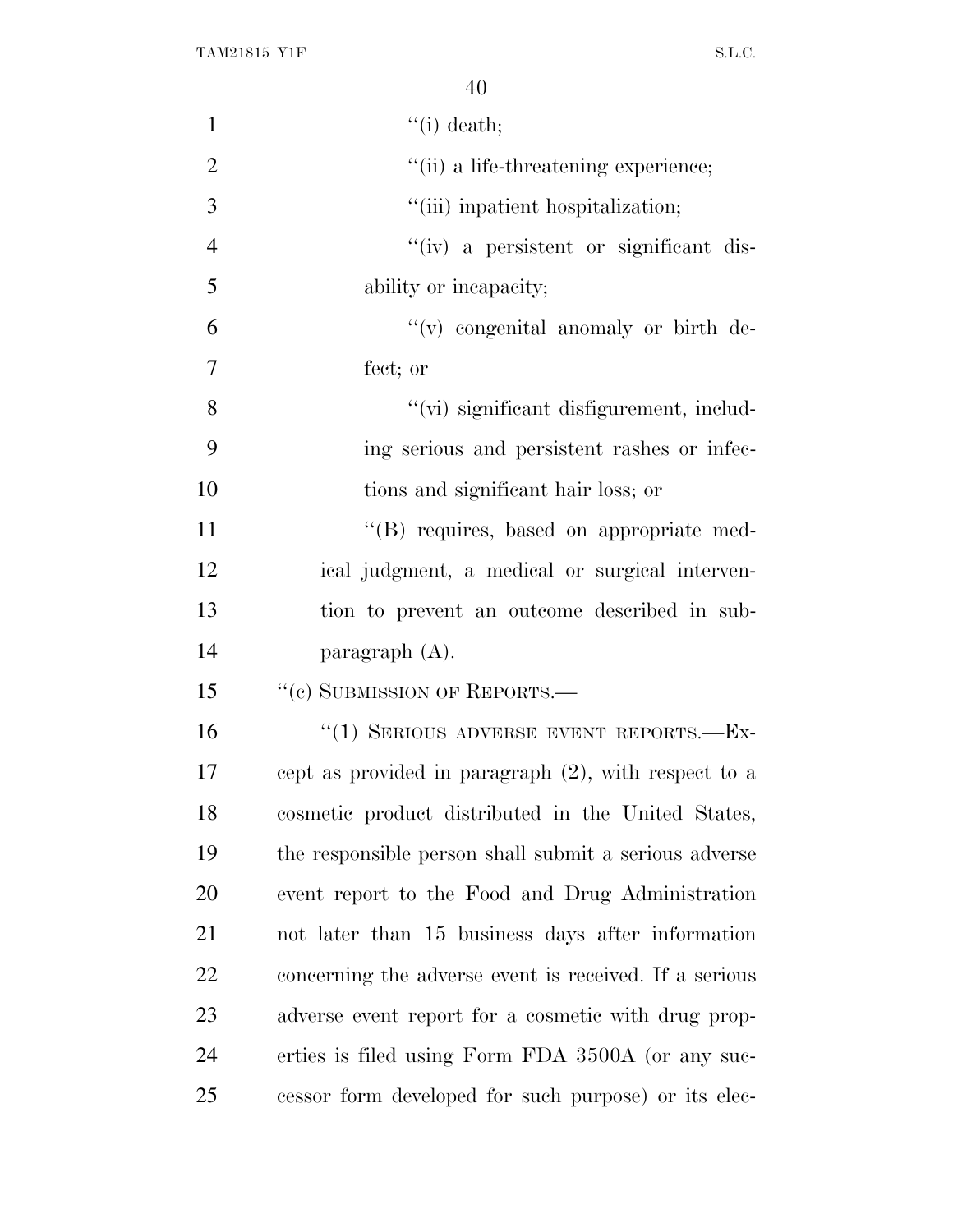| $\overline{2}$<br>3<br>$\overline{4}$<br>5<br>6<br>7<br>8<br>9<br>10<br>11<br>mation is received by the responsible person.<br>12<br>13<br>14<br>15<br>16<br>17<br>event.<br>18<br>$``(4)$ ANNUAL REPORT.—<br>19<br>20<br>21<br><u>22</u><br>23<br>24<br>that year. | $\mathbf{1}$ | tronic equivalent for over-the-counter drugs, the re- |
|---------------------------------------------------------------------------------------------------------------------------------------------------------------------------------------------------------------------------------------------------------------------|--------------|-------------------------------------------------------|
|                                                                                                                                                                                                                                                                     |              | sponsible person shall not have to submit a duplica-  |
|                                                                                                                                                                                                                                                                     |              | tive serious adverse event report under this section. |
|                                                                                                                                                                                                                                                                     |              | "(2) NEW MEDICAL INFORMATION.—The re-                 |
|                                                                                                                                                                                                                                                                     |              | sponsible person shall submit to the Food and Drug    |
|                                                                                                                                                                                                                                                                     |              | Administration any new medical information, related   |
|                                                                                                                                                                                                                                                                     |              | to a submitted serious adverse event report that is   |
|                                                                                                                                                                                                                                                                     |              | received by the responsible person within 1 year of   |
|                                                                                                                                                                                                                                                                     |              | the initial report, and shall submit such information |
|                                                                                                                                                                                                                                                                     |              | not later than 15 business days after the new infor-  |
|                                                                                                                                                                                                                                                                     |              |                                                       |
|                                                                                                                                                                                                                                                                     |              | "(3) CONSOLIDATION OF REPORTS.—The Food               |
|                                                                                                                                                                                                                                                                     |              | and Drug Administration shall provide for systems     |
|                                                                                                                                                                                                                                                                     |              | to enable the responsible person to submit a single   |
|                                                                                                                                                                                                                                                                     |              | report that includes duplicate reports of, or new     |
|                                                                                                                                                                                                                                                                     |              | medical information related to, a serious adverse     |
|                                                                                                                                                                                                                                                                     |              |                                                       |
|                                                                                                                                                                                                                                                                     |              |                                                       |
|                                                                                                                                                                                                                                                                     |              | "(A) IN GENERAL.—Not later than March                 |
|                                                                                                                                                                                                                                                                     |              | 1 of each year, except as provided under sub-         |
|                                                                                                                                                                                                                                                                     |              | paragraph $(C)$ , the responsible person shall sub-   |
|                                                                                                                                                                                                                                                                     |              | mit an electronic report for the prior calendar       |
|                                                                                                                                                                                                                                                                     |              | year for each cosmetic product marketed during        |
|                                                                                                                                                                                                                                                                     |              |                                                       |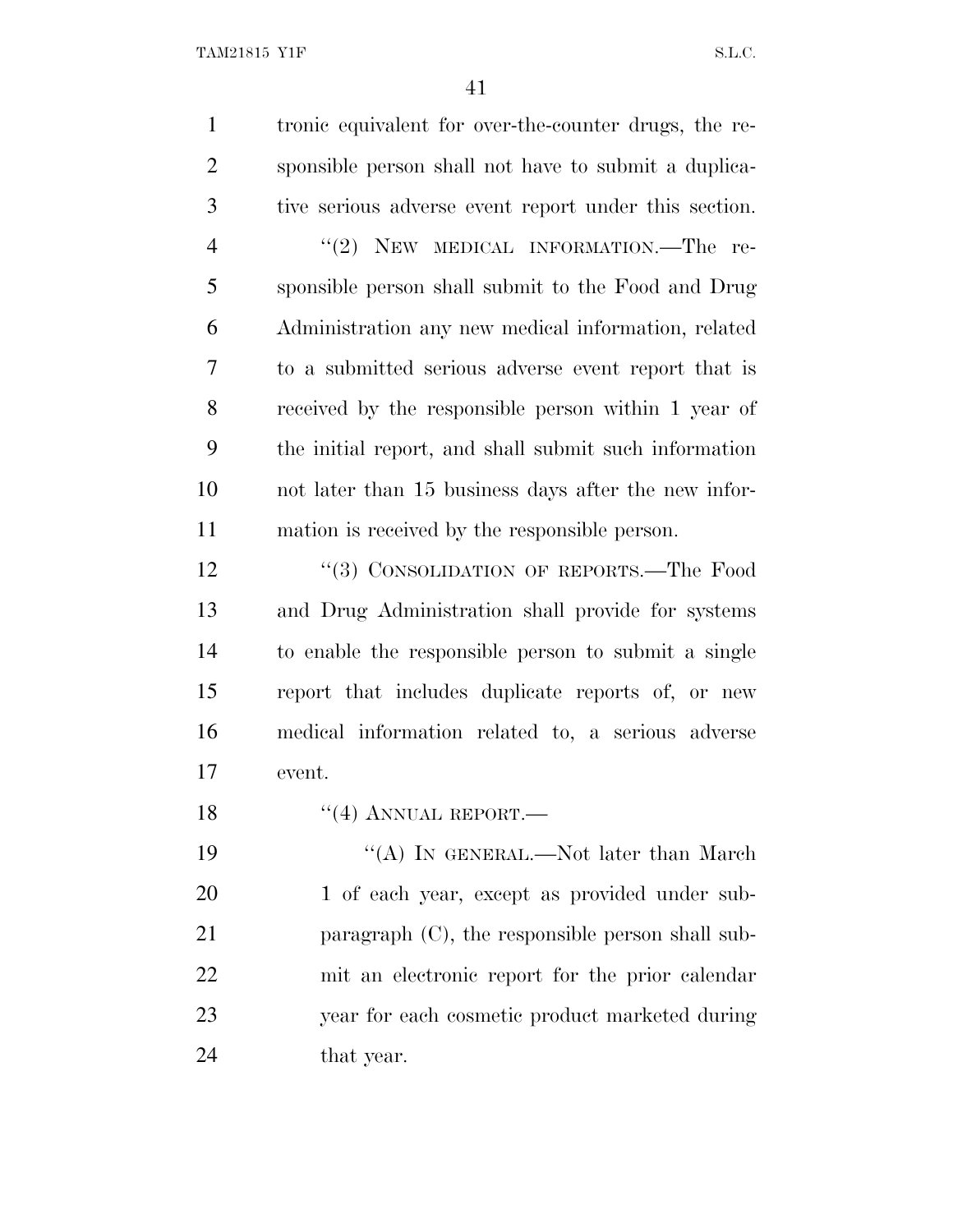1 ''(B) CONTENTS.—Each report under this paragraph shall contain a summary of all ad- verse events received during the reporting pe- riod, a complete list of individual reports, and an estimate of the total number of product units estimated to have been distributed to con- sumers in the United States during such period. The report shall not include consumer com- plaints that are solely regarding efficacy and do not contain any information about an adverse event. The Food and Drug Administration shall further specify the contents of the annual elec- tronic report by regulation or guidance. 14 "(C) SMALL BUSINESS EXCEPTION.—In the case of a domestic facility for which the av-

 erage gross annual sales in cosmetic products in the United States over the previous 3-year pe-18 riod is not more than \$2,000,000, the respon- sible person is not required to submit an annual report under this paragraph.

21 "(5) EXEMPTION.—The Food and Drug Ad- ministration may establish by regulation an exemp- tion to any of the requirements under this sub- section if the Food and Drug Administration deter-mines that such exemption is supported by adequate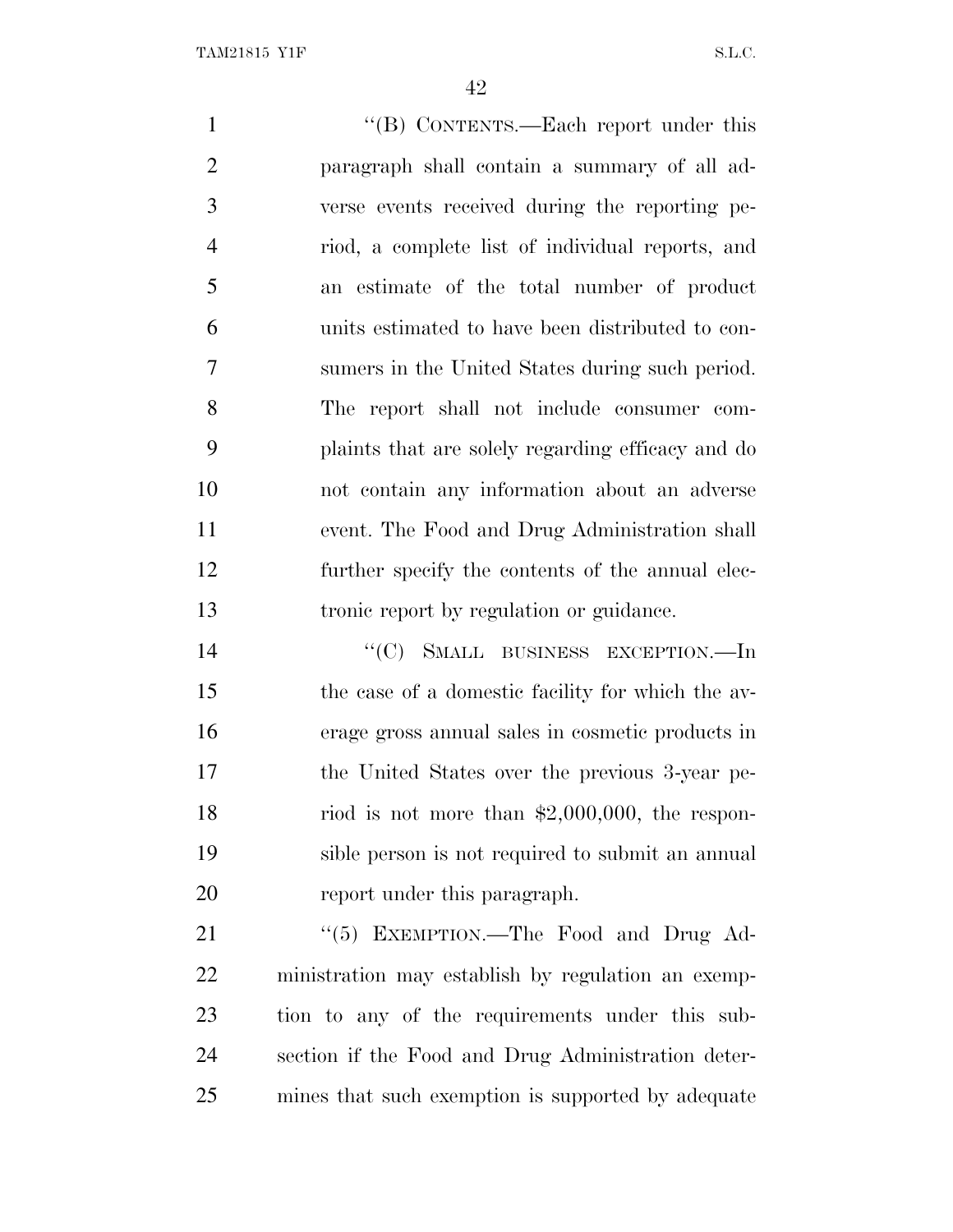- evidence and would have no adverse effect on public health.
- ''(d) REQUIREMENTS.—

4 "(1) IN GENERAL.—Each serious adverse event report under this section shall be submitted to the Food and Drug Administration using an electronic system of the Food and Drug Administration. The Food and Drug Administration shall make such elec- tronic system available not later than 1 year after the date of enactment of the Personal Care Products Safety Act.

12 ''(2) MODIFICATION.—The format of the re- porting system may be modified by the Food and Drug Administration and the reports may include additional information. The Food and Drug Admin- istration may, in guidance, further specify the for-mat and contents of required reports.

18 "(3) SCOPE OF SERIOUS ADVERSE EVENT RE- PORT.—A serious adverse event report (including all information submitted in the initial report or added later) submitted to the Food and Drug Administra-22 tion under subsection (a) includes—

23 "(A) a report under section 756 with re- spect to safety and related to a specific cos-metic product;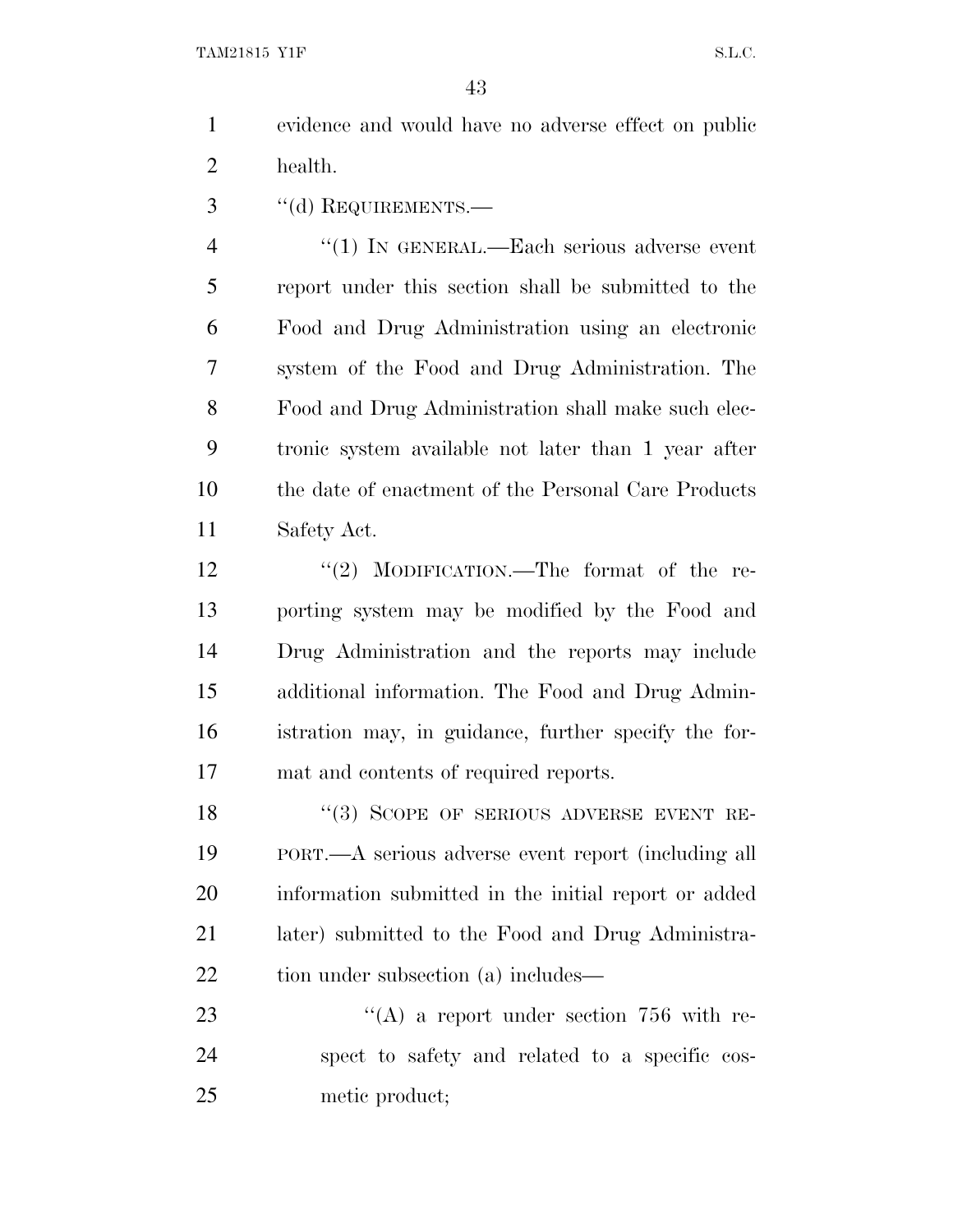| $\mathbf{1}$   | $\lq\lq (B)$ a record about an individual who suf-      |
|----------------|---------------------------------------------------------|
| $\overline{2}$ | fered the serious adverse event under section           |
| 3              | 552a of title 5, United States Code;                    |
| $\overline{4}$ | $\lq\lq$ (C) a medical or similar file documenting      |
| 5              | the serious adverse event, the disclosure of            |
| 6              | which would constitute a violation of section           |
| 7              | $552(b)(6)$ of such title 5, and shall not be pub-      |
| 8              | liely disclosed unless all personally identifiable      |
| 9              | information is redacted; and                            |
| 10             | $\lq\lq$ contact information for the individual         |
| 11             | reporting the serious adverse event.                    |
| 12             | "(4) RESPONSIBILITY TO GATHER INFORMA-                  |
| 13             | TION.—After an individual initiates the reporting of    |
| 14             | a serious adverse event, the responsible person for     |
| 15             | the cosmetic product shall actively gather all of the   |
| 16             | information to complete and file the report with the    |
| 17             | Food and Drug Administration.                           |
| 18             | " $(5)$ NO ADVERSE EVENTS TO REPORT.—The                |
| 19             | Food and Drug Administration shall provide an op-       |
| 20             | tion as part of the electronic registration process for |
| 21             | the responsible person to indicate if such responsible  |
| 22             | person had no adverse events to report over the pre-    |
| 23             | vious year. With respect to a responsible person who    |
| 24             | received no adverse event reports for a year, the an-   |
| 25             | nual adverse event report requirement may be met        |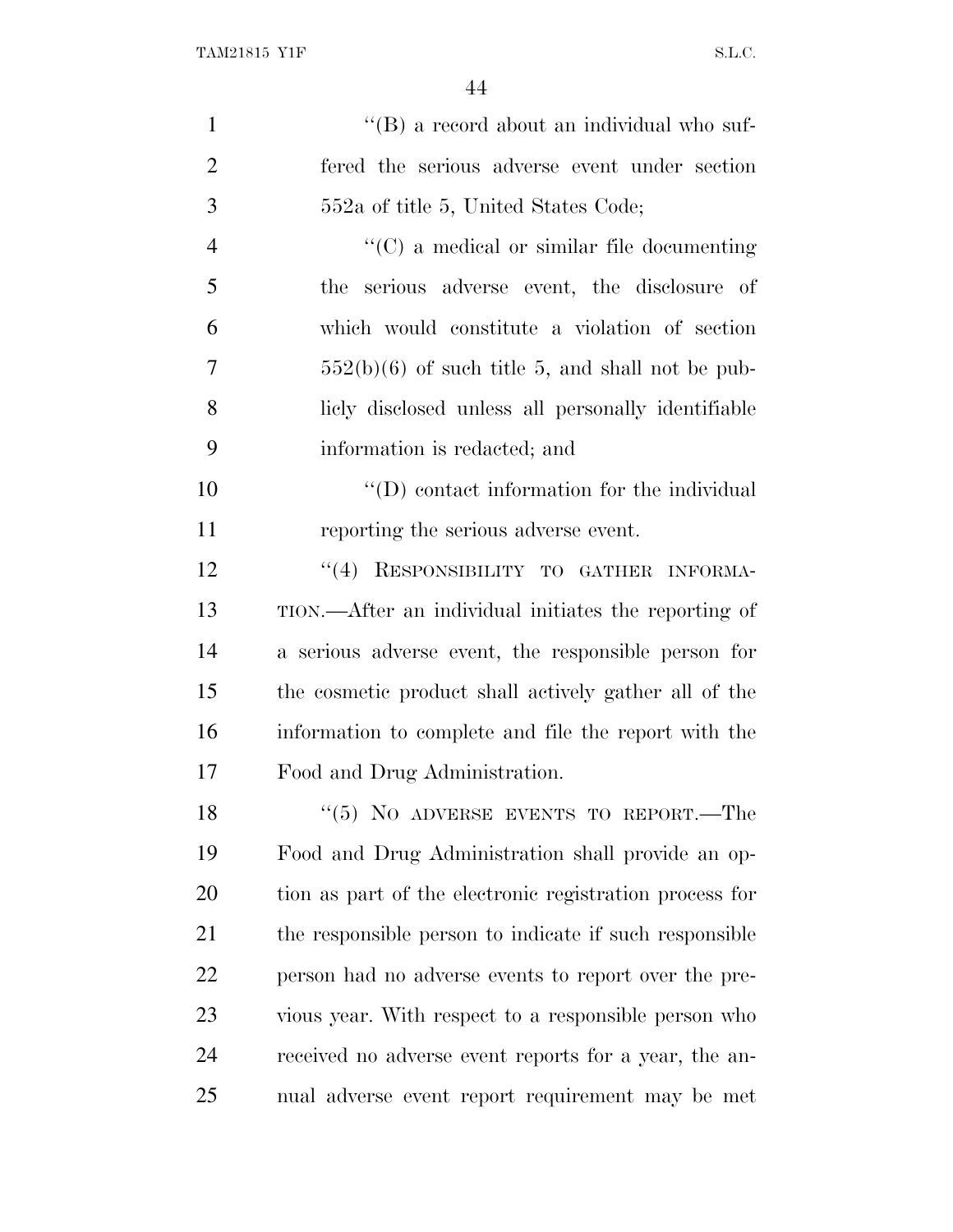by indicating no such events on the annual registra-tion form.

 ''(e) LIMITATION WITH RESPECT TO ADVERSE EVENT REPORTS.—The submission of an adverse event report in compliance with subsection (a) shall not con- stitute an admission that the cosmetic involved caused or contributed to the adverse event.

8 "(f) CONTACT INFORMATION.—The label of a cos- metic shall bear the domestic telephone number or elec- tronic contact information, and it is encouraged that the label include both the telephone number and electronic contact information, through which the responsible person may receive a report of an adverse event.

 ''(g) MAINTENANCE OF RECORDS.—The responsible person shall maintain records related to each report of an adverse event received by the responsible person for a pe-riod of 6 years.

 ''(h) AVAILABILITY TO STATES.—The Food and Drug Administration shall make available records sub- mitted under this section to any State, upon request. In- formation disclosed to a State that is exempt from disclo- sure under section 552(b)(4) of title 5, United States Code, shall be treated as a trade secret and confidential information by the State.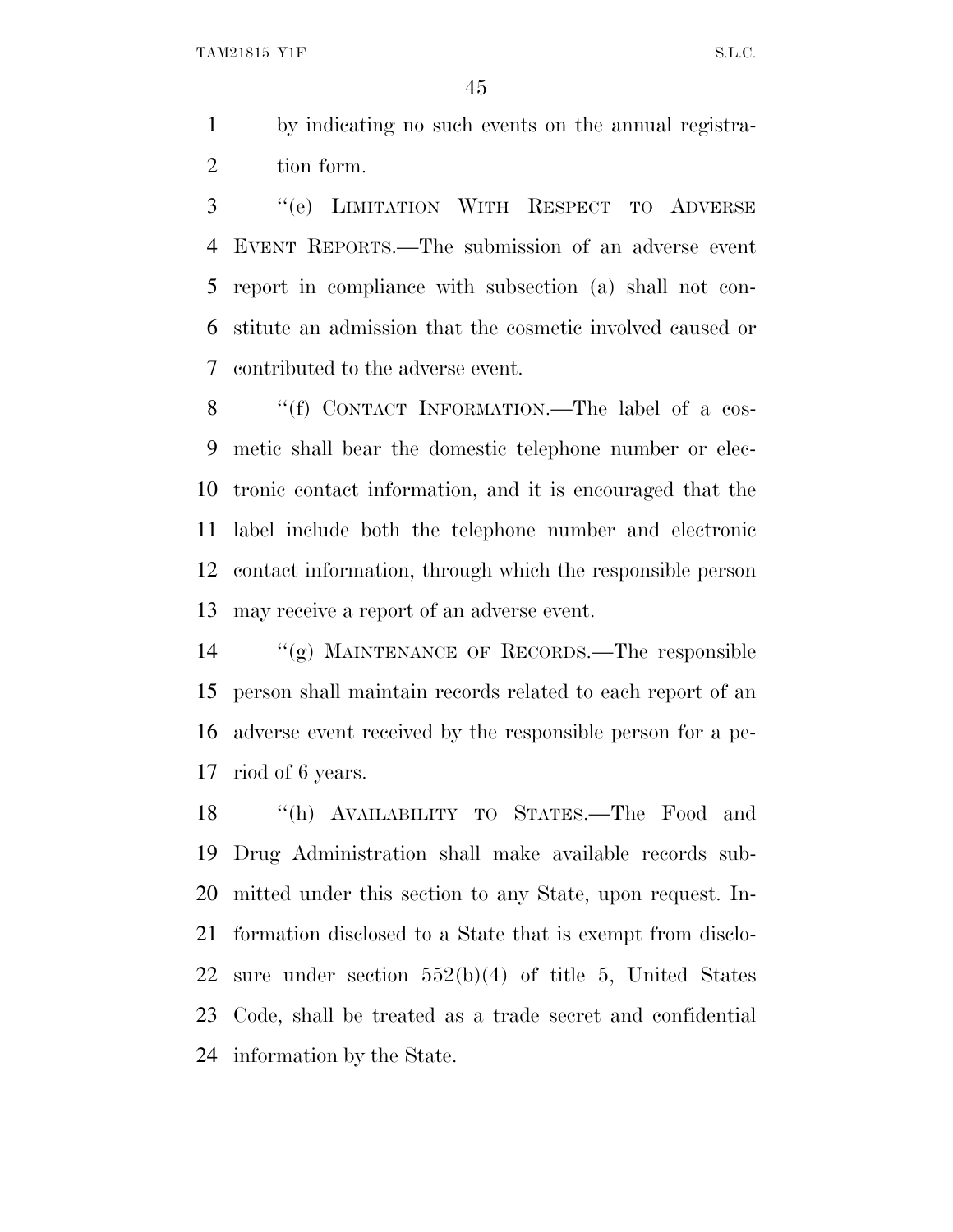1 "(i) EFFECTIVE DATE OF REQUIREMENT WITH RE- SPECT TO SERIOUS ADVERSE EVENTS.—The requirement under this section to report serious adverse events shall become effective on the date that the Food and Drug Ad- ministration publicizes the availability of the electronic 6 system described in subsection  $(d)(1)$ .".

# **SEC. 105. RECORDS INSPECTION; MANDATORY RECALL AU-THORITY.**

 Chapter VI of the Federal Food, Drug, and Cosmetic Act (21 U.S.C. 361 et seq.), as amended by section 104, is further amended by adding at the end the following: **''SEC. 610. INSPECTION OF COSMETIC RECORDS.**

 ''(a) INSPECTION OF RECORDS.—Each manufacturer or processor of a cosmetic shall, at the request of an offi- cer or employee duly designated by the Food and Drug Administration, permit such officer or employee, upon presentation of appropriate credentials and written notice to such person, at reasonable times and within reasonable limits and in a reasonable manner, to have access to and copy—

21 ''(1) all records maintained under section 605(e)(2)(A)(xii) or 609 and in accordance with the 23 rules promulgated by the Food and Drug Adminis-tration under section 608, as applicable; and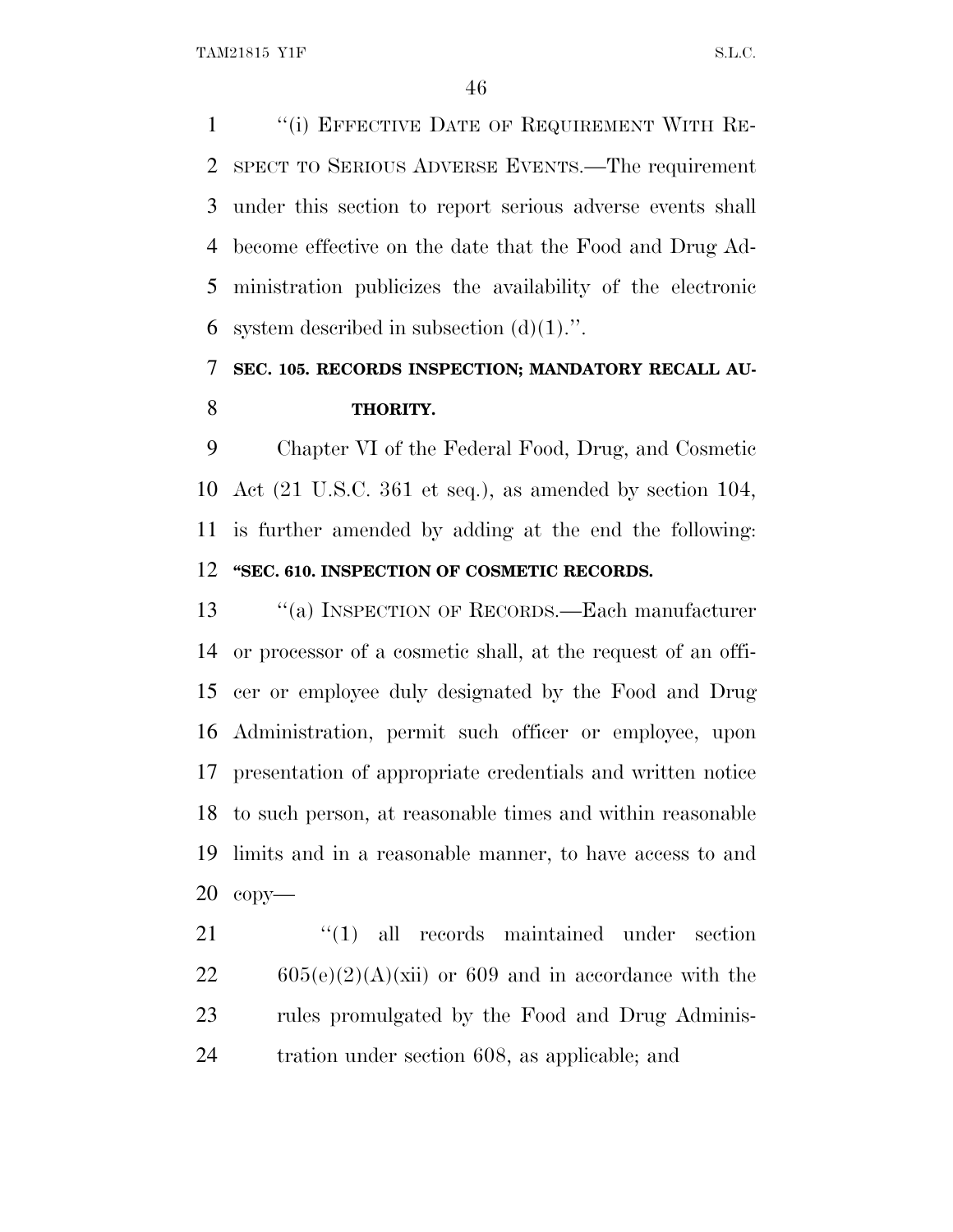| $\mathbf{1}$   | $(2)$ except as provided in subsection (b), all            |
|----------------|------------------------------------------------------------|
| $\overline{2}$ | other records, if the Food and Drug Administra-            |
| 3              | tion-                                                      |
| $\overline{4}$ | "(A) has a reasonable belief that the cos-                 |
| 5              | metic—                                                     |
| 6              | $"(i)$ is adulterated;                                     |
| $\tau$         | "(ii) has caused a reportable serious                      |
| 8              | adverse event; or                                          |
| 9              | "(iii) contains an ingredient that sub-                    |
| 10             | stantial new scientific information shows                  |
| 11             | may be unsafe when present in a cosmetic;                  |
| 12             | and                                                        |
| 13             | "(B) provides written notice of the basis                  |
| 14             | for the Food and Drug Administration's rea-                |
| 15             | sonable belief described in subparagraph $(A)$ .           |
| 16             | "(b) EXCLUSIONS.—No inspection authorized by this          |
| 17             | section shall extend to financial data, pricing data, per- |
| 18             | sonnel data (other than data as to qualification of tech-  |
| 19             | nical and professional personnel performing functions sub- |
| 20             | ject to this Act), research data (other than safety data), |
| 21             | or sales data other than shipment data.                    |
| 22             | "(c) SCOPE.—The requirements under subsection $(a)$        |
| 23             | apply to records maintained by or on behalf of such person |
| 24             | in any format (including paper and electronic formats)     |
|                |                                                            |

and at any location.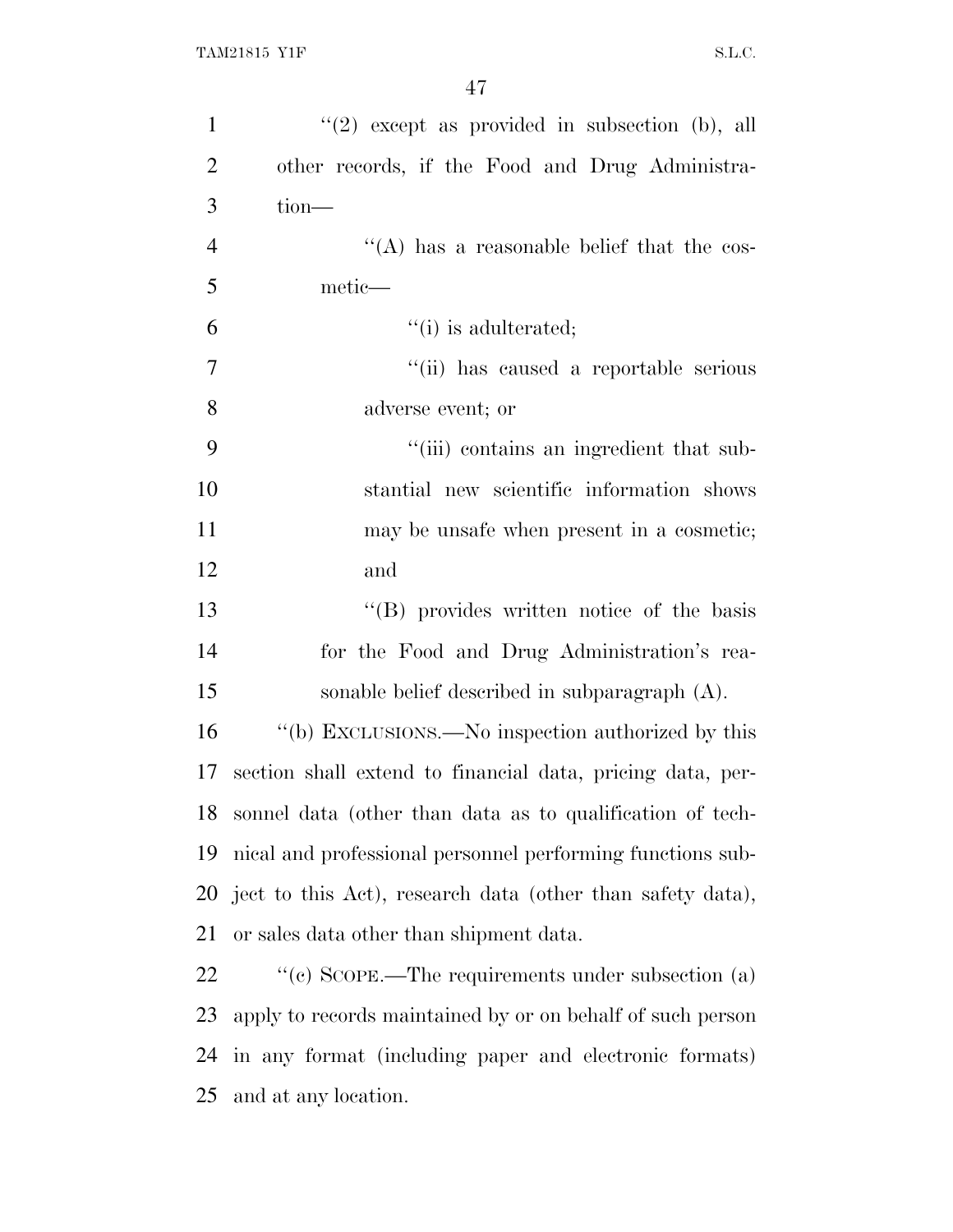TAM21815 Y1F S.L.C.

1 "(d) PROTECTION OF SENSITIVE INFORMATION.— The Food and Drug Administration shall take appropriate measures to ensure that there are effective procedures to prevent the unauthorized disclosure of any trade secret or confidential information that is obtained by the Food and Drug Administration pursuant to this section. Information disclosed to a State that is exempt from disclosure under section 552(b)(4) of title 5, United States Code, shall be treated as a trade secret and confidential information by the State. ''(e) LIMITATIONS.—This section shall not be con- strued— ''(1) to limit the authority of the Food and Drug Administration to inspect records or to require establishment and maintenance of records under any other provision of this Act; or

17  $\frac{17}{20}$  to have any legal effect on section 552 of 18 title 5, United States Code, or section 1905 of title 18, United States Code.

20 "(f) SUBMISSION OF RECORDS.—

 $\frac{1}{2}$  (1) In GENERAL.—Any records required to be maintained by a responsible person under section 23 605(e)(2)(A)(xii) shall, upon the written request of the Food and Drug Administration to the respon-sible person, be provided to the Food and Drug Ad-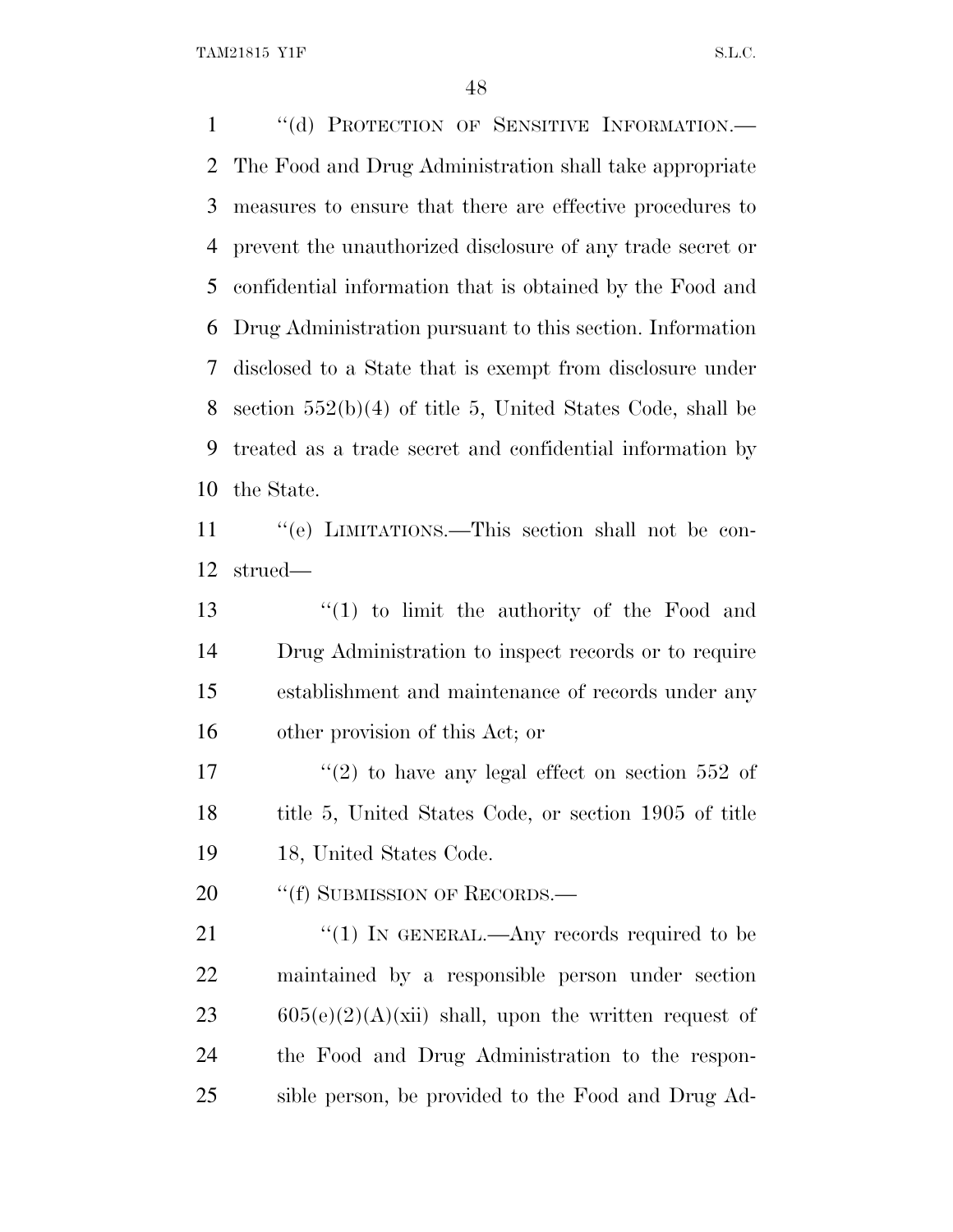| $\mathbf{1}$   | ministration within a reasonable timeframe not to   |
|----------------|-----------------------------------------------------|
| $\overline{2}$ | exceed 60 days, in either electronic or paper form. |
| 3              | "(2) CRITERIA.—The Food and Drug Adminis-           |
| $\overline{4}$ | tration may require records under paragraph (1)     |
| 5              | $if$ —                                              |
| 6              | "(A) the Food and Drug Administration               |
| $\tau$         | has a reasonable belief, described in written no-   |
| 8              | tice, that—                                         |
| 9              | ``(i)<br>the finished product may be                |
| 10             | harmful based on adverse event reports or           |
| 11             | other scientific information; or                    |
| 12             | "(ii) scientific information raises cred-           |
| 13             | ible and relevant questions about the safe-         |
| 14             | ty of the product or any of its ingredients;        |
| 15             | "(B) the Food and Drug Administration,              |
| 16             | an expert regulatory body, or an expert body        |
| 17             | composed of scientific and medical experts finds    |
| 18             | an ingredient in the product to be unsafe under     |
| 19             | the conditions of use of the product; or            |
| 20             | "(C) the Food and Drug Administration               |
| 21             | concludes that submission of the records will       |
| 22             | serve the public health or otherwise enable the     |
| 23             | Food and Drug Administration to fulfill the         |
| 24             | cosmetic safety purposes of this section.".         |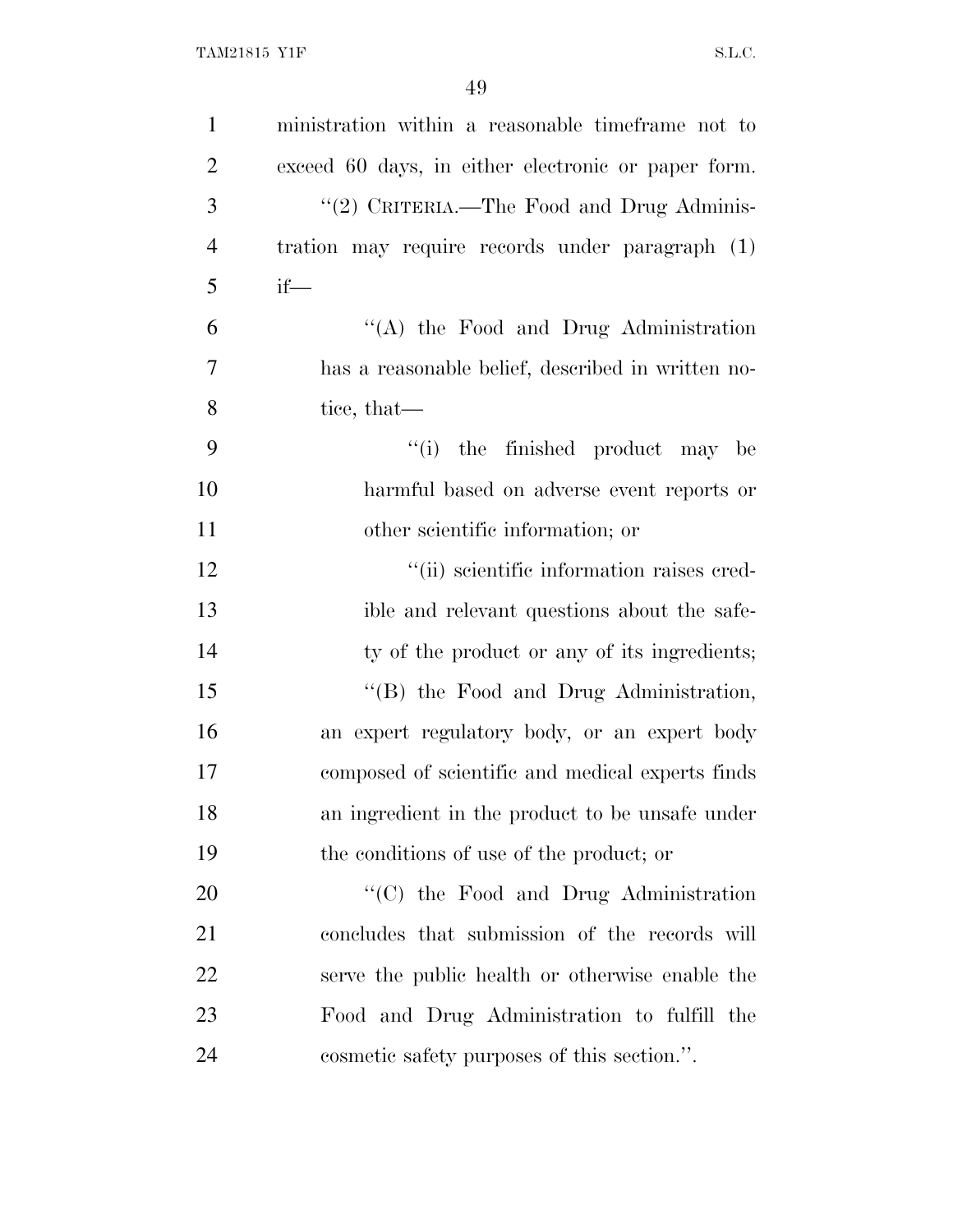#### **''SEC. 611. MANDATORY RECALL AUTHORITY.**

 ''(a) VOLUNTARY PROCEDURES.—If the Food and Drug Administration determines that there is a reasonable probability that a cosmetic is adulterated under section 601 or misbranded under section 602 and the use of or exposure to such cosmetic is likely to cause serious adverse health consequences or death, the Food and Drug Admin- istration shall provide the responsible person with an op- portunity to voluntarily cease distribution and recall such article.

11 "(b) PREHEARING ORDER TO MANDATORILY CEASE DISTRIBUTION AND GIVE NOTICE.—

13 "(1) In GENERAL.—If the responsible person refuses to or does not voluntarily cease distribution or recall such cosmetic within the time and in the manner prescribed by the Food and Drug Adminis- tration, the Food and Drug Administration may order such person to—

 ''(A) immediately cease distribution of such cosmetic; and

21 ''(B) as applicable, immediately notify all persons—

23  $\frac{1}{2}$   $\frac{1}{2}$  manufacturing, processing, pack-24 ing, transporting, holding, receiving, dis-25 tributing, or importing and selling such cosmetic; and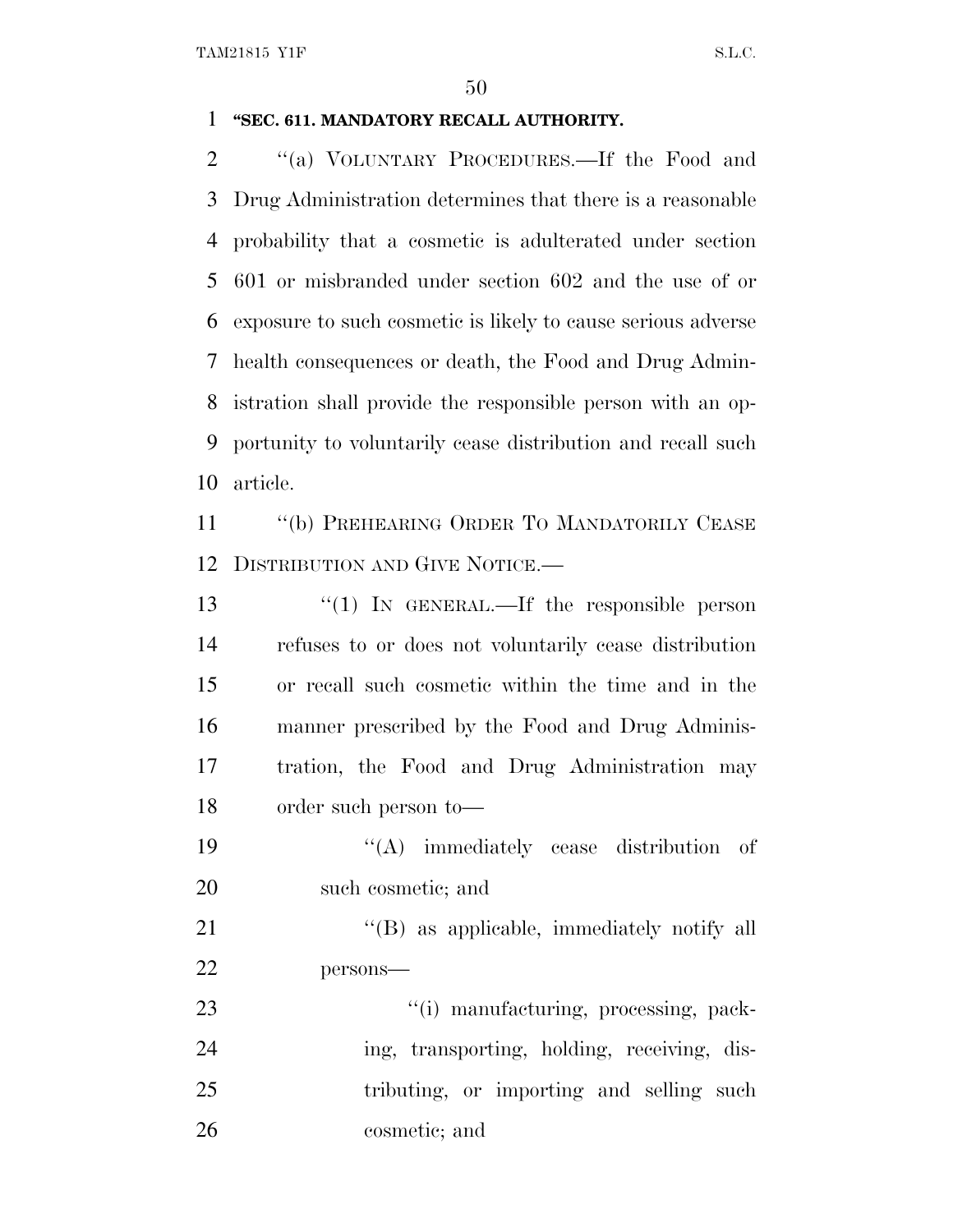| $\mathbf{1}$   | "(ii) to which such cosmetic has been             |
|----------------|---------------------------------------------------|
| $\overline{2}$ | distributed, transported, or sold (except         |
| 3              | consumers),                                       |
| $\overline{4}$ | to immediately cease distribution of such cos-    |
| 5              | metic.                                            |
| 6              | "(2) REQUIRED ADDITIONAL INFORMATION.—            |
| 7              | "(A) IN GENERAL.—If a cosmetic covered            |
| 8              | by a recall order issued under paragraph $(1)(B)$ |
| 9              | been distributed to a warehouse-based<br>has      |
| 10             | third-party logistics provider without providing  |
| 11             | such provider sufficient information to know or   |
| 12             | reasonably determine the precise identity of      |
| 13             | such cosmetic covered by a recall order that is   |
| 14             | in its possession, the notice provided by the re- |
| 15             | sponsible person subject to the order issued      |
| 16             | under paragraph $(1)(B)$ shall include such in-   |
| 17             | formation as is necessary for the warehouse-      |
| 18             | based third-party logistics provider to identify  |
| 19             | the cosmetic.                                     |
| 20             | "(B) RULES OF CONSTRUCTION.—Nothing               |
| 21             | in this paragraph shall be construed—             |
| 22             | "(i) to exempt a warehouse-based                  |
| 23             | third-party logistics provider from the re-       |
| 24             | quirements of this chapter, including the         |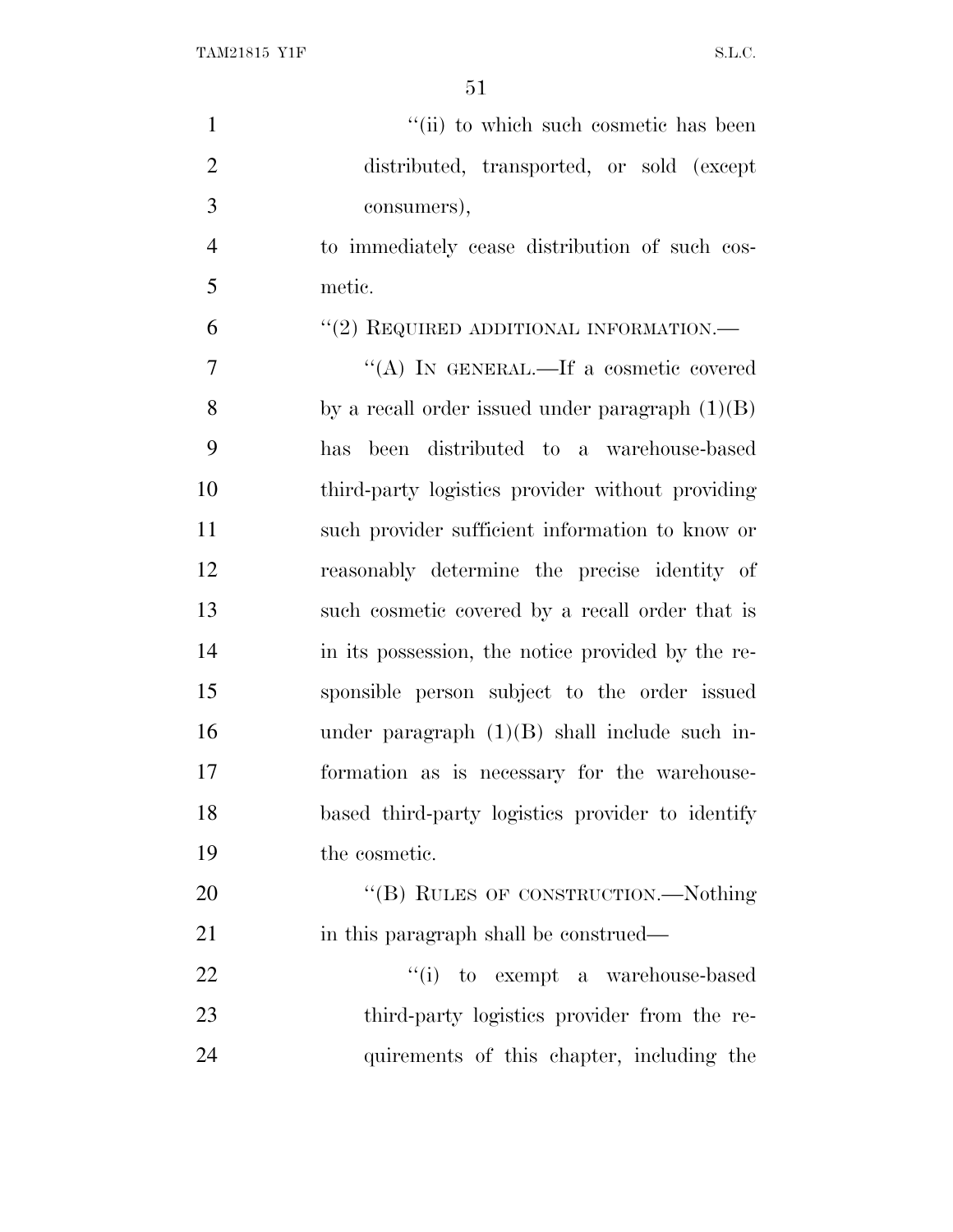TAM21815 Y1F S.L.C.

| $\mathbf{1}$   | requirements of this section and section                     |
|----------------|--------------------------------------------------------------|
| $\overline{2}$ | $610;$ or                                                    |
| 3              | "(ii) to exempt a warehouse-based                            |
| $\overline{4}$ | third-party logistics provider from being                    |
| 5              | the subject of a mandatory recall order.                     |
| 6              | DETERMINATION TO LIMIT AREAS AF-<br>(3)                      |
| 7              | FECTED.—If the Food and Drug Administration re-              |
| 8              | quires a responsible person to cease distribution            |
| 9              | under paragraph $(1)(A)$ of a cosmetic, the Food and         |
| 10             | Drug Administration may limit the size of the geo-           |
| 11             | graphic area and the markets affected by such ces-           |
| 12             | sation if such limitation would not compromise the           |
| 13             | public health.                                               |
| 14             | "(c) HEARING ON ORDER.—The Food and Drug Ad-                 |
| 15             | ministration shall provide the responsible party subject to  |
| 16             | an order under subsection (b) with an opportunity for an     |
| 17             | informal hearing, to be held as soon as possible, but not    |
|                | 18 later than 2 days after the issuance of the order, on the |
| 19             | actions required by the order and on why the cosmetic that   |
| 20             | is the subject of the order should not be recalled.          |
| 21             | "(d) POST-HEARING RECALL ORDER AND MODIFICA-                 |
| 22             | TION OF ORDER.—                                              |
| 23             | " $(1)$ AMENDMENT OF ORDER.—If, after pro-                   |
| 24             | viding opportunity for an informal hearing under             |
| 25             | subsection (c), the Food and Drug Administration             |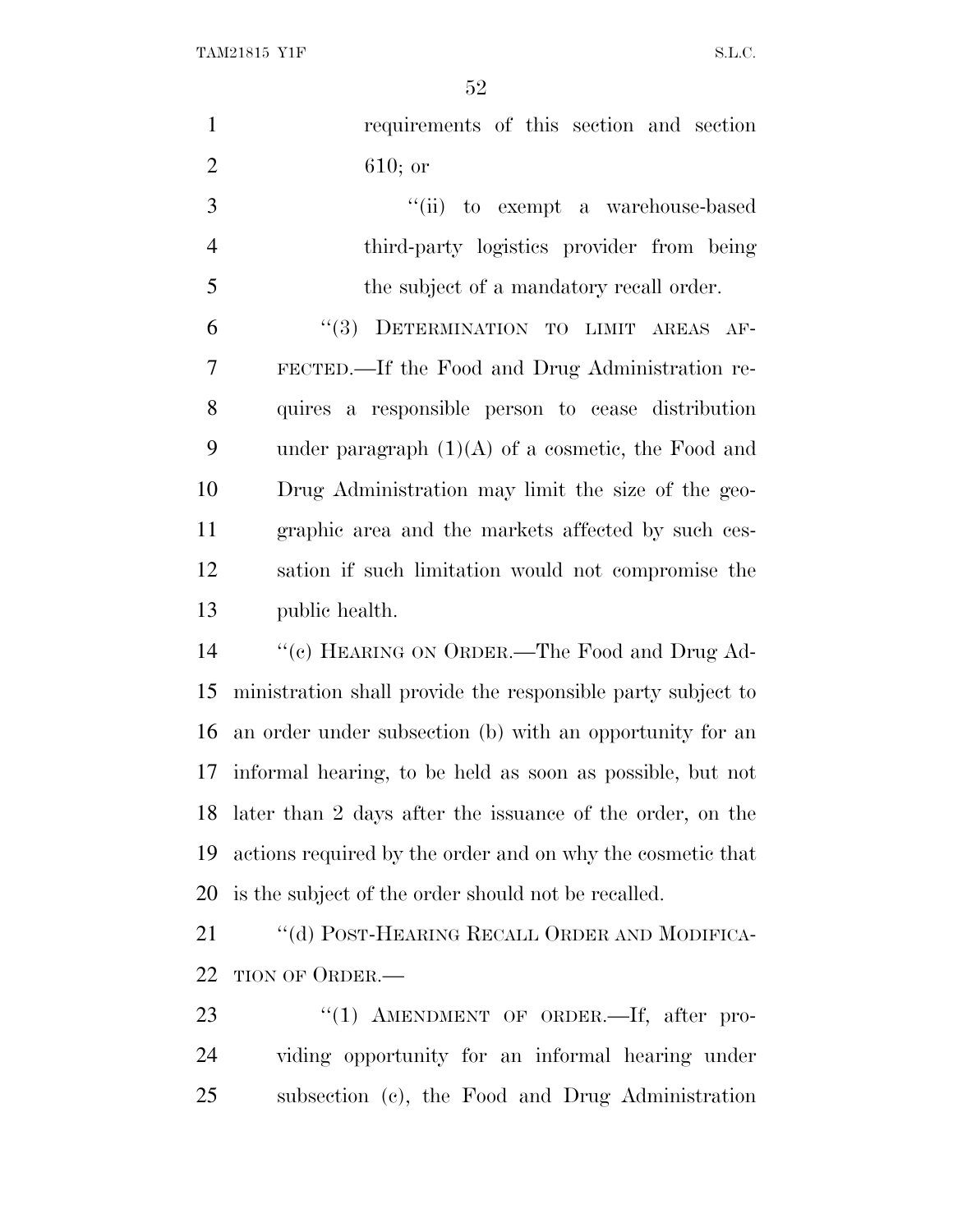| $\mathbf{1}$   | determines that removal of the cosmetic from com-            |
|----------------|--------------------------------------------------------------|
| $\overline{2}$ | merce is necessary, the Food and Drug Administra-            |
| 3              | tion shall, as appropriate—                                  |
| $\overline{4}$ | $\lq\lq$ amend the order to require recall of                |
| 5              | such cosmetic or other appropriate action;                   |
| 6              | $\lq\lq$ specify a timetable in which the recall             |
| 7              | shall occur;                                                 |
| 8              | $\lq\lq$ require periodic reports to the Food                |
| 9              | Drug Administration describing<br>the<br>and                 |
| 10             | progress of the recall; and                                  |
| 11             | $\lq\lq$ (D) provide notice to consumers to whom             |
| 12             | such cosmetic was, or may have been, distrib-                |
| 13             | uted.                                                        |
| 14             | "(2) VACATING OF ORDER.—If, after such hear-                 |
| 15             | ing, the Food and Drug Administration determines             |
| 16             | that adequate grounds do not exist to continue the           |
| 17             | actions required by the order, or that such actions          |
| 18             | should be modified, the Food and Drug Administra-            |
| 19             | tion shall vacate the order or modify the order.             |
| 20             | "(e) COOPERATION AND CONSULTATION.—The Food                  |
| 21             | and Drug Administration shall work with State and local      |
| 22             | public health officials in carrying out this section, as ap- |
| 23             | propriate.                                                   |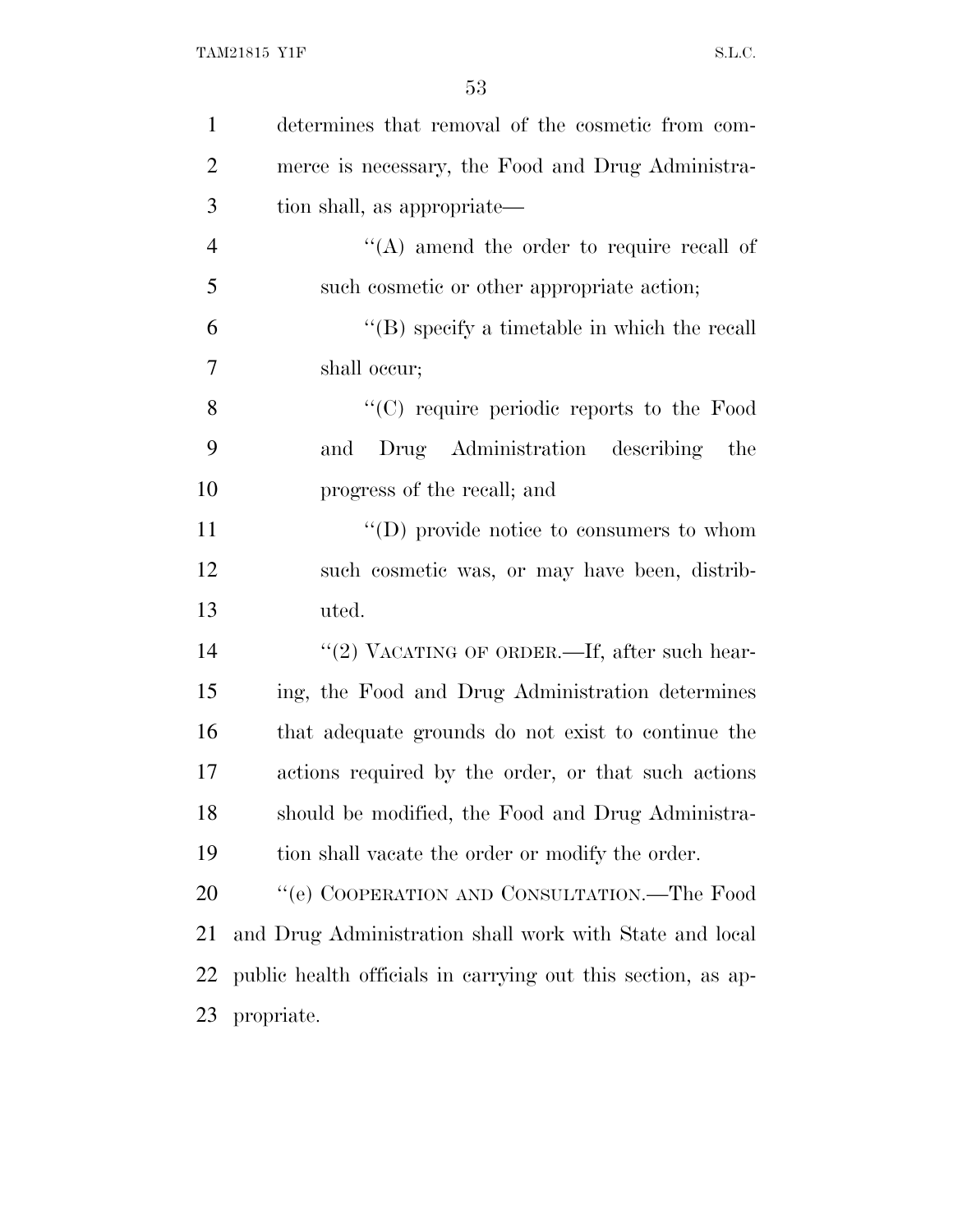| $\mathbf{1}$   | "(f) PUBLIC NOTIFICATION.—In conducting a recall                  |
|----------------|-------------------------------------------------------------------|
| $\overline{2}$ | under this section, the Food and Drug Administration              |
| 3              | shall—                                                            |
| $\overline{4}$ | $\cdot\cdot\cdot(1)$ ensure that a press release is published re- |
| 5              | garding the recall, and that alerts and public notices            |
| 6              | are issued, as appropriate, in order to provide notifi-           |
| 7              | cation—                                                           |
| 8              | $\lq\lq$ of the recall to consumers and retail-                   |
| 9              | ers to whom such cosmetic was, or may have                        |
| 10             | been, distributed; and                                            |
| 11             | "(B) that includes, at a minimum—                                 |
| 12             | $f'(i)$ the name of the cosmetic subject                          |
| 13             | to the recall;                                                    |
| 14             | "(ii) a description of the risk associ-                           |
| 15             | ated with such article; and                                       |
| 16             | "(iii) to the extent practicable, infor-                          |
| 17             | mation for consumers about similar cos-                           |
| 18             | metics that are not affected by the recall;                       |
| 19             | and                                                               |
| 20             | $\lq(2)$ ensure publication on the Internet website               |
| 21             | of the Food and Drug Administration of an image                   |
| 22             | of the cosmetic that is the subject of the press re-              |
| 23             | lease described in paragraph $(1)$ , if available.                |
| 24             | "(g) NO DELEGATION.—The authority conferred by                    |
| 25             | this section to order a recall or vacate a recall order shall     |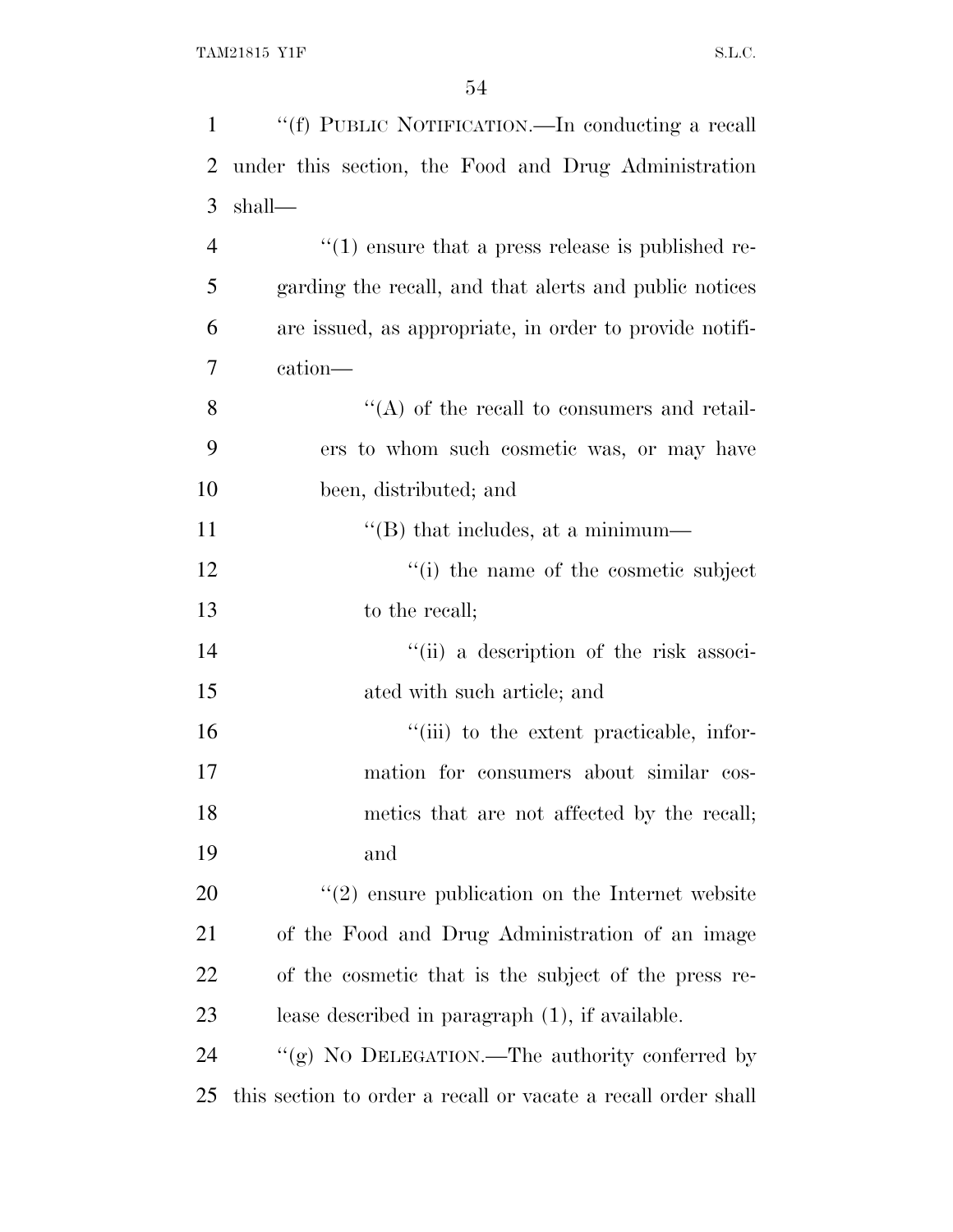not be delegated to any officer or employee other than the Commissioner.

 ''(h) EFFECT.—Nothing in this section shall affect the authority of the Food and Drug Administration to re- quest or participate in a voluntary recall, or to issue an order to cease distribution or to recall under any other provision of this chapter or under the Public Health Serv-ice Act.''.

## **SEC. 106. LABELING.**

 (a) I<sup>N</sup> GENERAL.—Chapter VI of the Federal Food, Drug, and Cosmetic Act (21 U.S.C. 361 et seq.), as amended by section 105, is further amended by adding at the end the following:

## **''SEC. 612. LABELING.**

 ''(a) SAFETY REVIEW AND LABELING.—Following a review of cosmetic ingredients that determines that warn- ings are required to help ensure safe use of cosmetic prod- ucts under section 607(d)(5), the Food and Drug Admin- istration shall require labeling of cosmetics that are not appropriate for use in the entire population, including warnings that vulnerable populations, such as children or pregnant women, should limit or avoid using the product. ''(b) COSMETIC PRODUCTS FOR PROFESSIONAL USE.—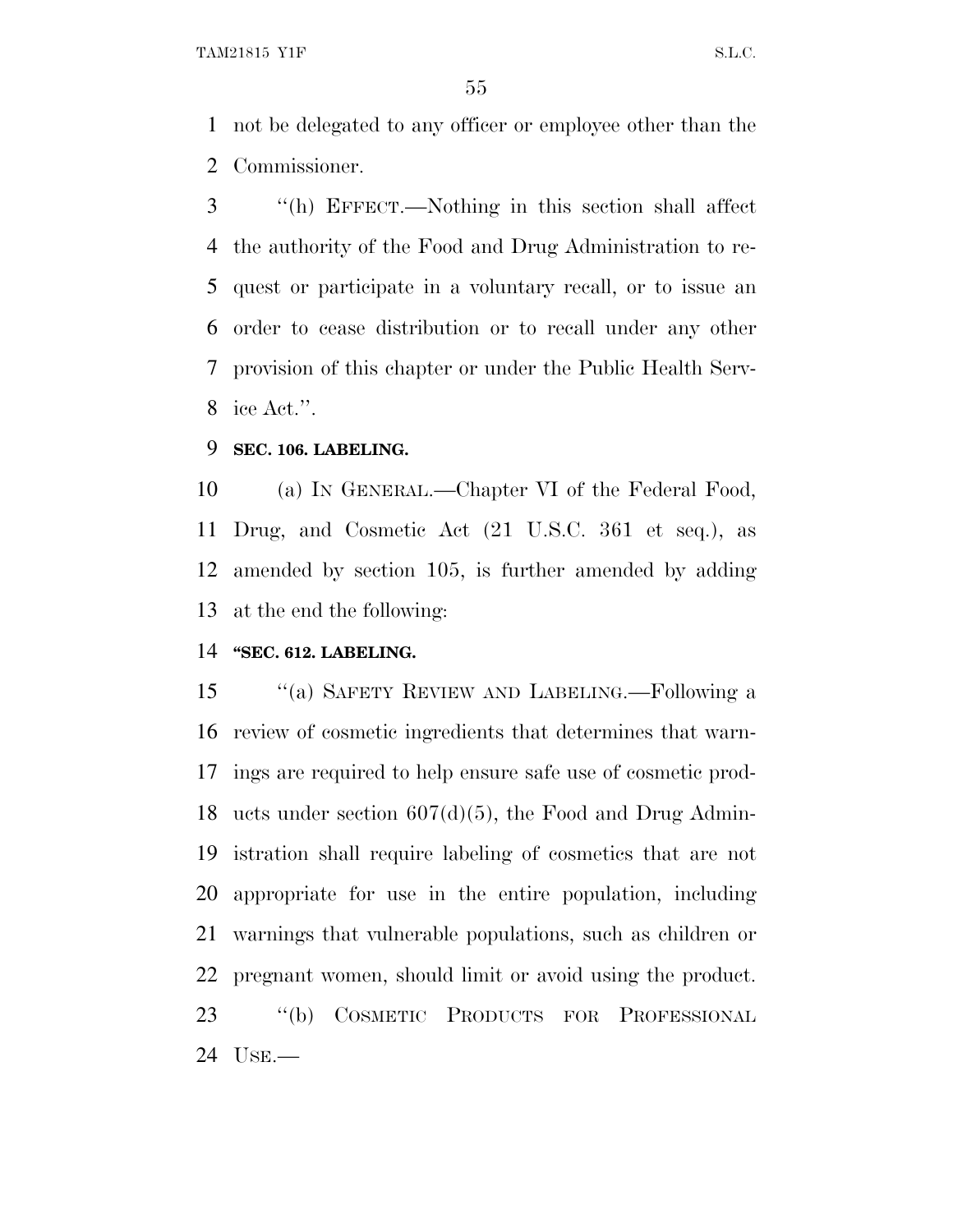| $\mathbf{1}$   | "(1) DEFINITION OF PROFESSIONAL.—For pur-              |
|----------------|--------------------------------------------------------|
| $\overline{2}$ | poses of this section, with respect to cosmetics, the  |
| 3              | term 'professional' means an individual who-           |
| $\overline{4}$ | $\lq\lq$ is licensed by an official State author-      |
| 5              | ity to practice in the field of cosmetology, nail      |
| 6              | care, barbering, or esthetics;                         |
| 7              | $\lq\lq$ has complied with all requirements            |
| 8              | set forth by the State for such licensing; and         |
| 9              | $\lq\lq$ (C) has been granted a license by a State     |
| 10             | board or legal agency or legal authority.              |
| 11             | (2)<br>LISTING OF INGREDIENTS.-Cosmetic                |
| 12             | products used and sold by professionals shall list all |
| 13             | ingredients and warnings, as required for other cos-   |
| 14             | metic products under this chapter.                     |
| 15             | "(3) PROFESSIONAL USE LABELING.—In the                 |
| 16             | case of a cosmetic product intended to be used only    |
| 17             | by a professional on account of a specific ingredient  |
| 18             | or increased concentration of an ingredient that re-   |
| 19             | quires safe handling by trained professionals, the     |
| 20             | product shall bear a statement as follows: 'To be Ad-  |
| 21             | ministered Only by Licensed Professionals'.            |
| 22             | $``(e)$ REQUIREMENTS.—                                 |
| 23             | "(1) $D$ ISPLAY.—A warning required under sub-         |
| 24             | section (a) and a statement required under sub-        |
| 25             | section $(b)(3)$ shall be prominently displayed—       |
|                |                                                        |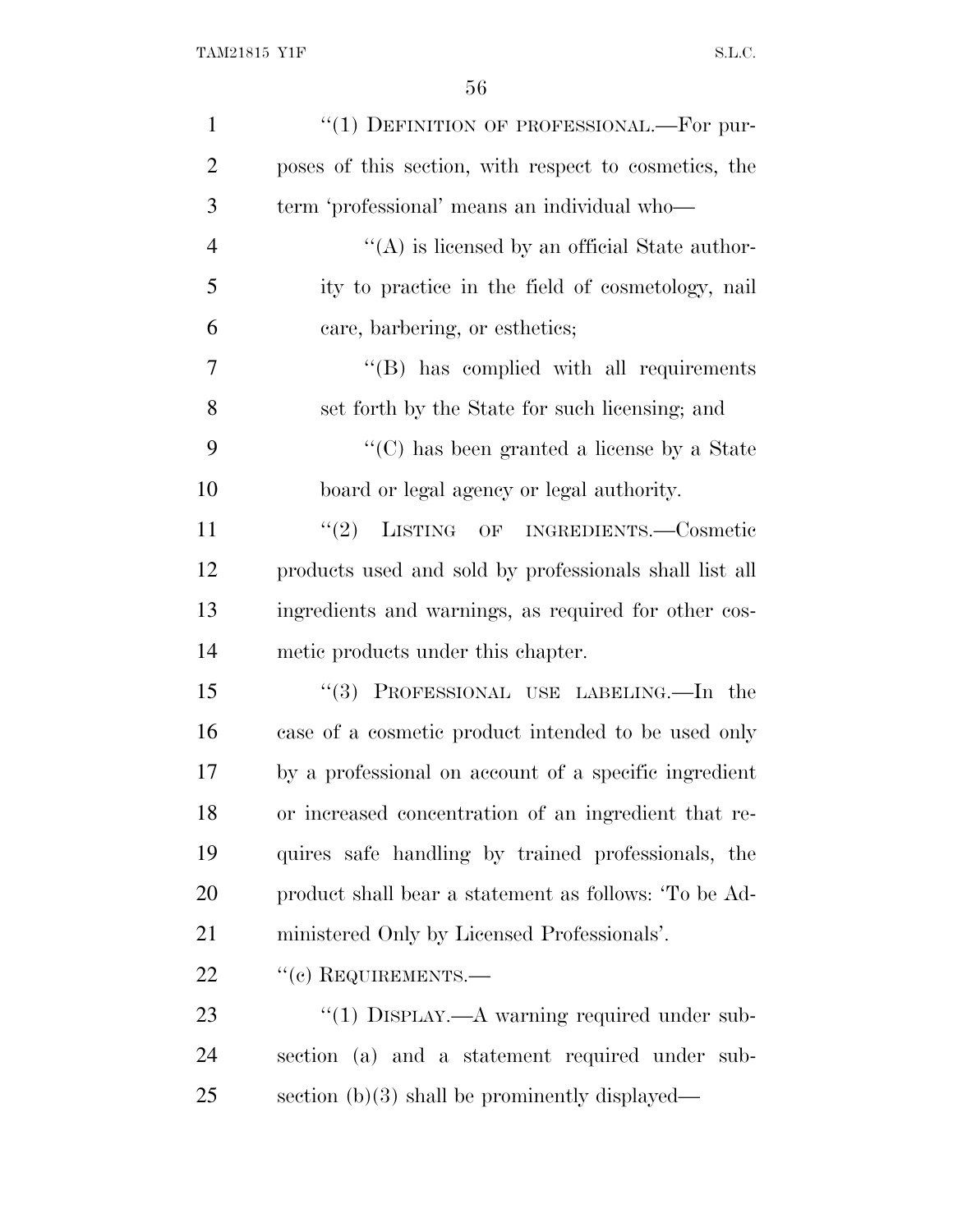TAM21815 Y1F S.L.C.

1 ''(A) in the primary language used on the label; and

 ''(B) in conspicuous and legible type in contrast by typography, layout, or color with other material printed or displayed on the label. ''(2) MINIMUM WARNING REQUIREMENTS.—A responsible person may include on the labeling any additional warnings in addition to the minimum warnings required under subsection (a).

 ''(d) INTERNET SALES.—In the case of Internet sales of cosmetics, each Internet website offering a cosmetic product for sale to consumers shall provide the same infor- mation, in an electronically readable format, that is in- cluded on the packaging of the cosmetic product as regu- larly available through in-person sales, except information that is unique to a single cosmetic product sold in a retail facility, such as a lot number or expiration date, and the warnings and statements described in subsection (c) shall be prominently and conspicuously displayed on the website.

21 "'(e) CONTACT INFORMATION.—The label on each cosmetic shall bear the manufacturer's toll-free domestic telephone number and electronic contact information, and it is encouraged that the label include both the telephone number and electronic contact information, that con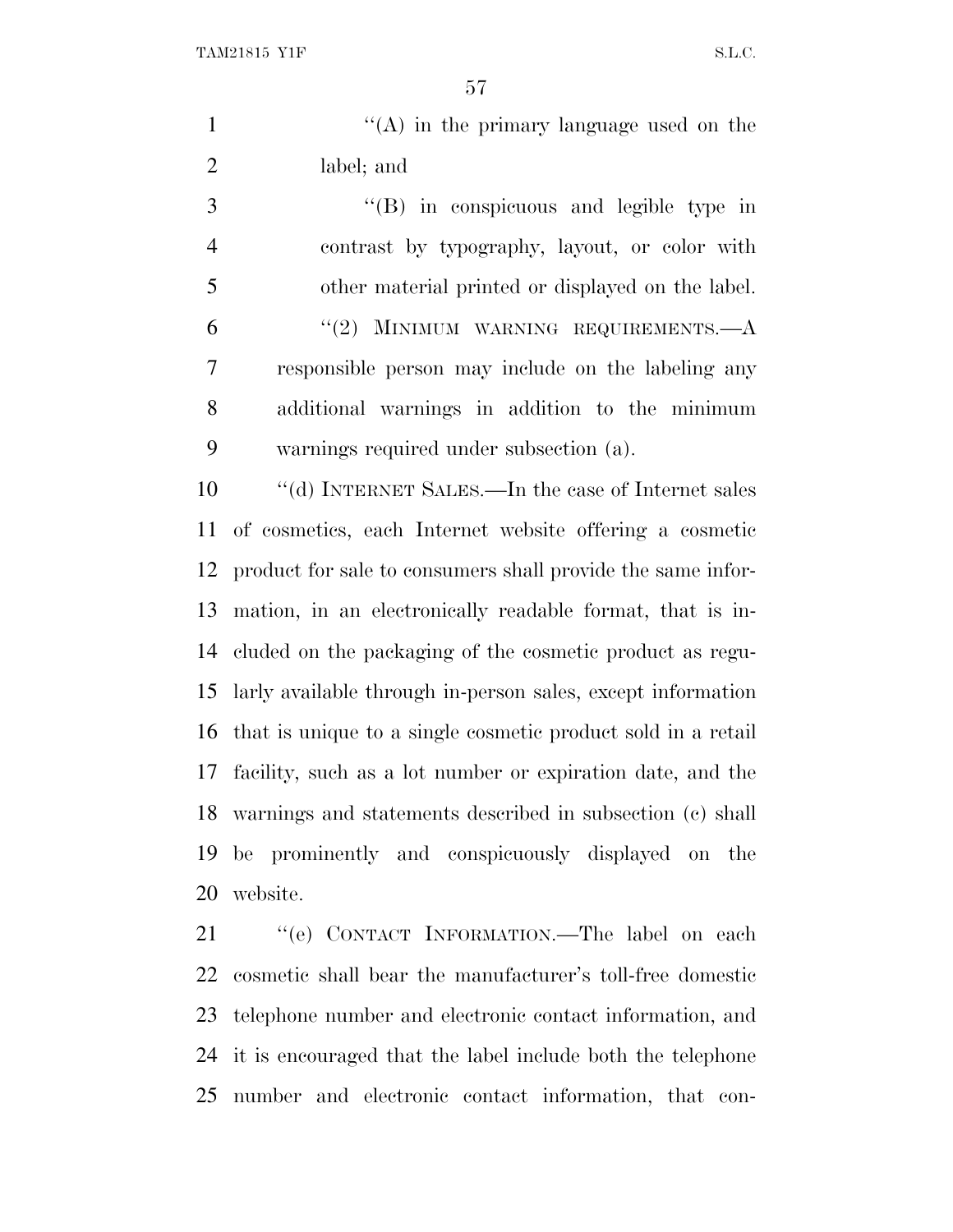TAM21815 Y1F S.L.C.

 sumers may use to contact the responsible person with re- spect to adverse events. The contact number shall provide a means for consumers to obtain additional information about ingredients in the designated cosmetic, including the ability to ask if a specific ingredient may be present that is not listed on the label and whether a specific ingredient may be contained in the fragrance or flavor used in the cosmetic. The manufacturer of the cosmetic is responsible for providing such information, including obtaining the in- formation from suppliers if it is not readily available. Sup- pliers are required to release such information upon re- quest of the cosmetic manufacturer.''. 13 (b) USE OF THE TERM "NATURAL" IN LABELING.—

The Food and Drug Administration—

 (1) in consultation with consumer protection stakeholders and the scientific community, shall es- tablish a definition of the term ''natural'' with re- spect to the use of such term in the labeling of cos-metics;

 (2) not later than 1 year after the date of en- actment of this Act, shall issue proposed regulations setting forth such definition; and

23 (3) not later than 2 years after such date of en- actment, issue final regulations setting forth such definition.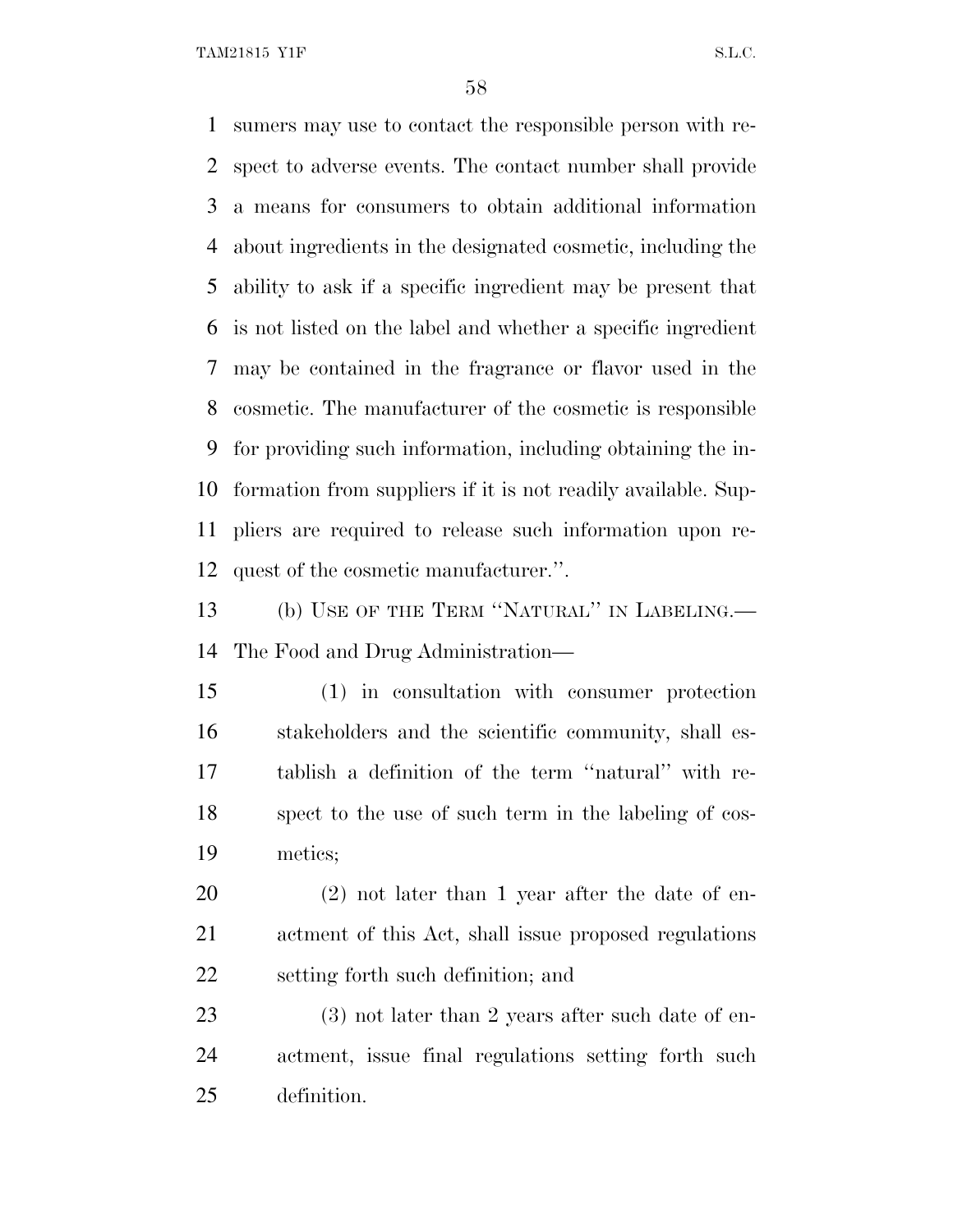(c) EFFECTIVE DATE.—Section 612 of the Federal Food, Drug, and Cosmetic Act, as added by subsection (a), shall take effect on the date that is 1 year after the date of enactment of this Act.

#### **SEC. 107. COAL TAR CHEMICALS.**

 Chapter VI of the Federal Food, Drug, and Cosmetic Act (21 U.S.C. 361 et seq.), as amended by section 106, is further amended by adding at the end the following: **''SEC. 613. COAL TAR CHEMICALS.**

 ''Specific ingredients in coal tar hair dyes may be se- lected and reviewed under section 607. If the Food and Drug Administration reviews a coal-tar ingredient found in hair dye and makes a safety determination under sec- tion 607(d) for such ingredient, such determination shall include consideration for the safe use of such ingredient through appropriate conditions of use, which may include a specific label requirement, specified limits of concentra- tions, or other such conditions of use as the Food and Drug Administration determines appropriate, including a finding of not safe under any conditions if appropriate.''.

# **SEC. 108. FRAGRANCE ALLERGEN DISCLOSURE.**

22 (a) IN GENERAL.—Chapter VI of the Federal Food, Drug, and Cosmetic Act (21 U.S.C. 361 et seq.), as amended by section 107, is further amended by adding at the end the following: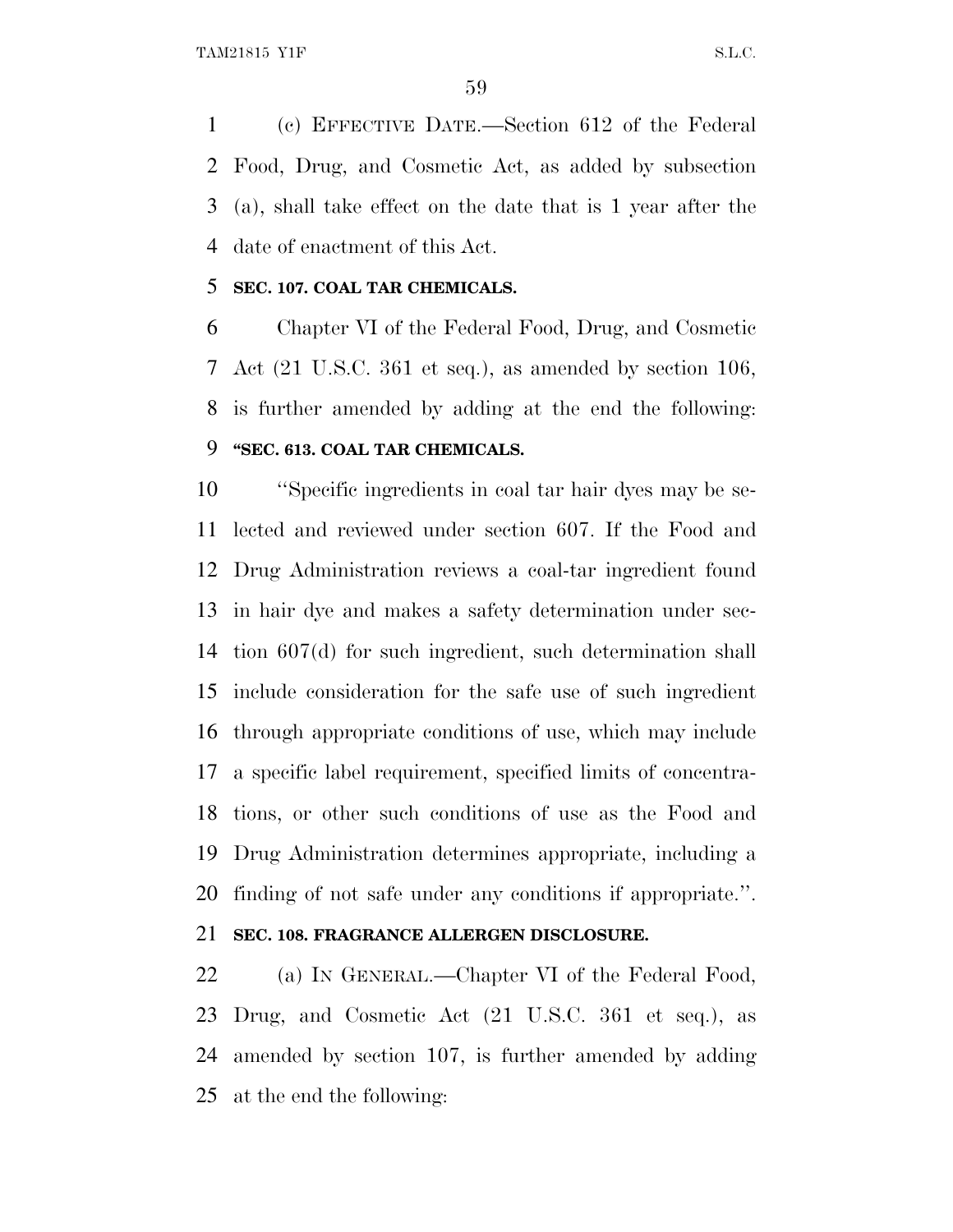## **''SEC. 614. FRAGRANCE ALLERGENS.**

2 "(a) FRAGRANCE ALLERGENS.—Not later than 2 years after the date of enactment of the Personal Care Products Safety Act, the responsible person shall include on the label of any cosmetic product containing one or more fragrance allergens, a list of each such fragrance al- lergen present in a rinse-off cosmetic at a concentration above 0.01 percent (100 ppm) or present in a leave-on cosmetic product at a concentration above .001 percent (10 ppm), in a form and manner as specified by the Food and Drug Administration.''.

 ''(b) IDENTIFIED FRAGRANCE ALLERGENS.—The fragrance allergens required to be identified on a label of a cosmetic product pursuant to subsection (a) include—

- ''(1) alpha-Isomethyl ionone;
- 16  $"(2)$  amyl cinnamal;
- 17  $\frac{1}{3}$  amylcinnamyl alcohol;
- 18  $\frac{1}{2}$  (4) anise alcohol;
- 19  $"(5)$  benzyl alcohol;
- 20  $\cdot$  (6) benzyl benzoate;
- 21  $\frac{((7) \text{ benzyl cinnamate}}{((7) \text{benzyl cinnamate)}}$
- 22  $\frac{1}{8}$  benzyl salicylate;
- 23 "(9) butylphenyl methylpropional;
- ''(10) cinnamal;
- 25 "(11) cinnamyl alcohol;
- ''(12) citral;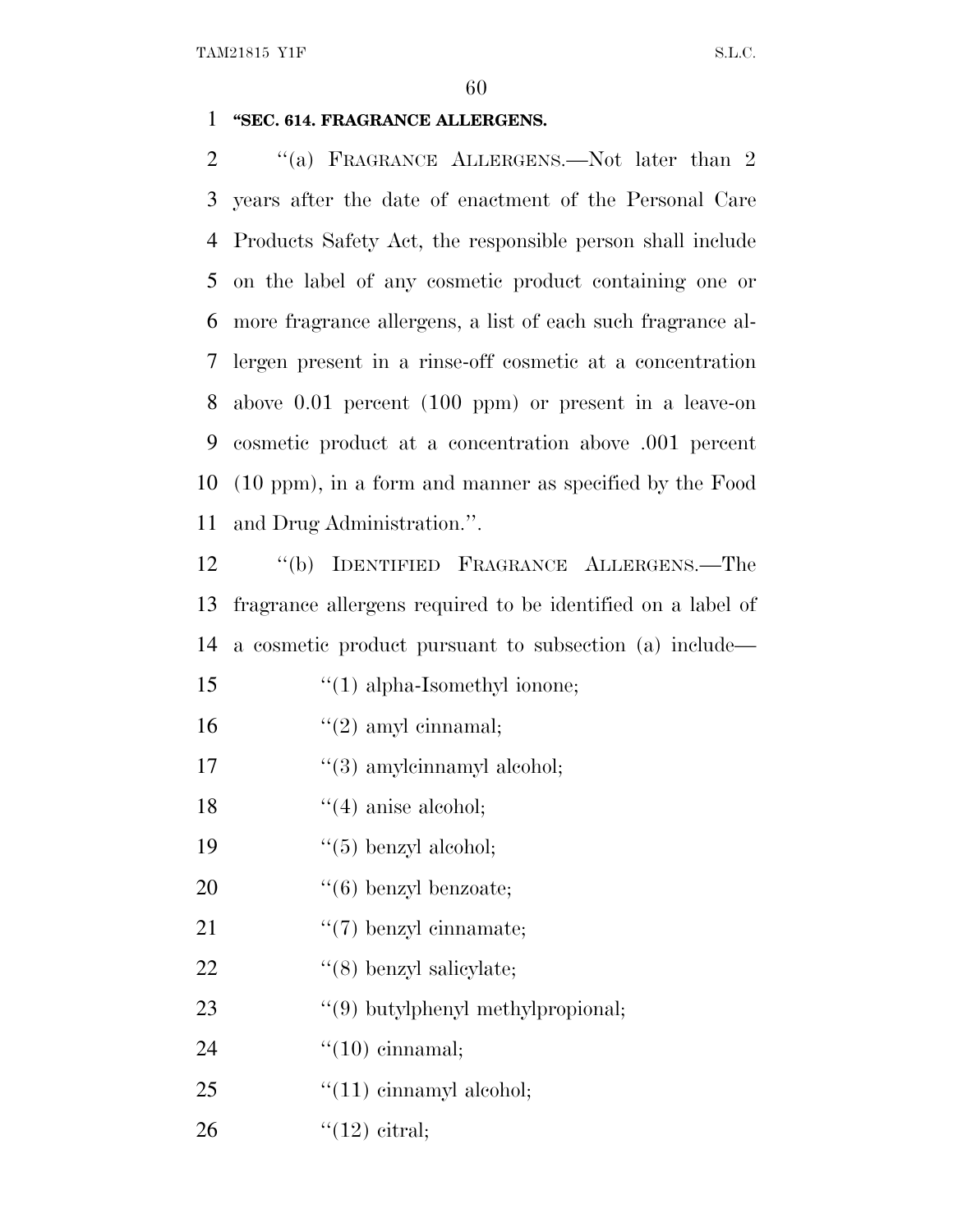| $\mathbf{1}$   | $"(13)$ citronellol;                                   |
|----------------|--------------------------------------------------------|
| $\overline{2}$ | $\lq(14)$ coumarin;                                    |
| 3              | $\degree$ (15) eugenol;                                |
| $\overline{4}$ | "(16) evernia prunastri (oak moss);                    |
| 5              | " $(17)$ evernia furfuracea (tree moss);               |
| 6              | $"(18)$ farnesol;                                      |
| 7              | $"(19)$ geraniol;                                      |
| 8              | $\lq(20)$ hexyl cinnamal;                              |
| 9              | $"(21)$ hydroxycitronellal;                            |
| 10             | $\lq(22)$ hydroxyisohexyl<br>3-cyclohexene             |
| 11             | carboxaldehyde;                                        |
| 12             | $"(23)$ isoeugenol;                                    |
| 13             | $\lq(24)$ limonene;                                    |
| 14             | " $(25)$ linalool;                                     |
| 15             | $\lq(26)$ methyl 2-octynoate; and                      |
| 16             | $\cdot\cdot(27)$ other substances as identified by the |
| 17             | Food and Drug Administration in guidance issued        |
| 18             | pursuant to this section.                              |
| 19             | $``(c)$ GUIDANCE.—                                     |
| 20             | $\lq(1)$ ISSUANCE.—Not later than one year after       |
| 21             | the date of enactment of the Personal Care Products    |
| 22             | Safety Act, the Food and Drug Administration shall     |
| 23             | issue guidance specifying the form and manner of       |
| 24             | fragrance allergen listing on the label of cosmetic    |
| 25             | products pursuant to subsection (a).                   |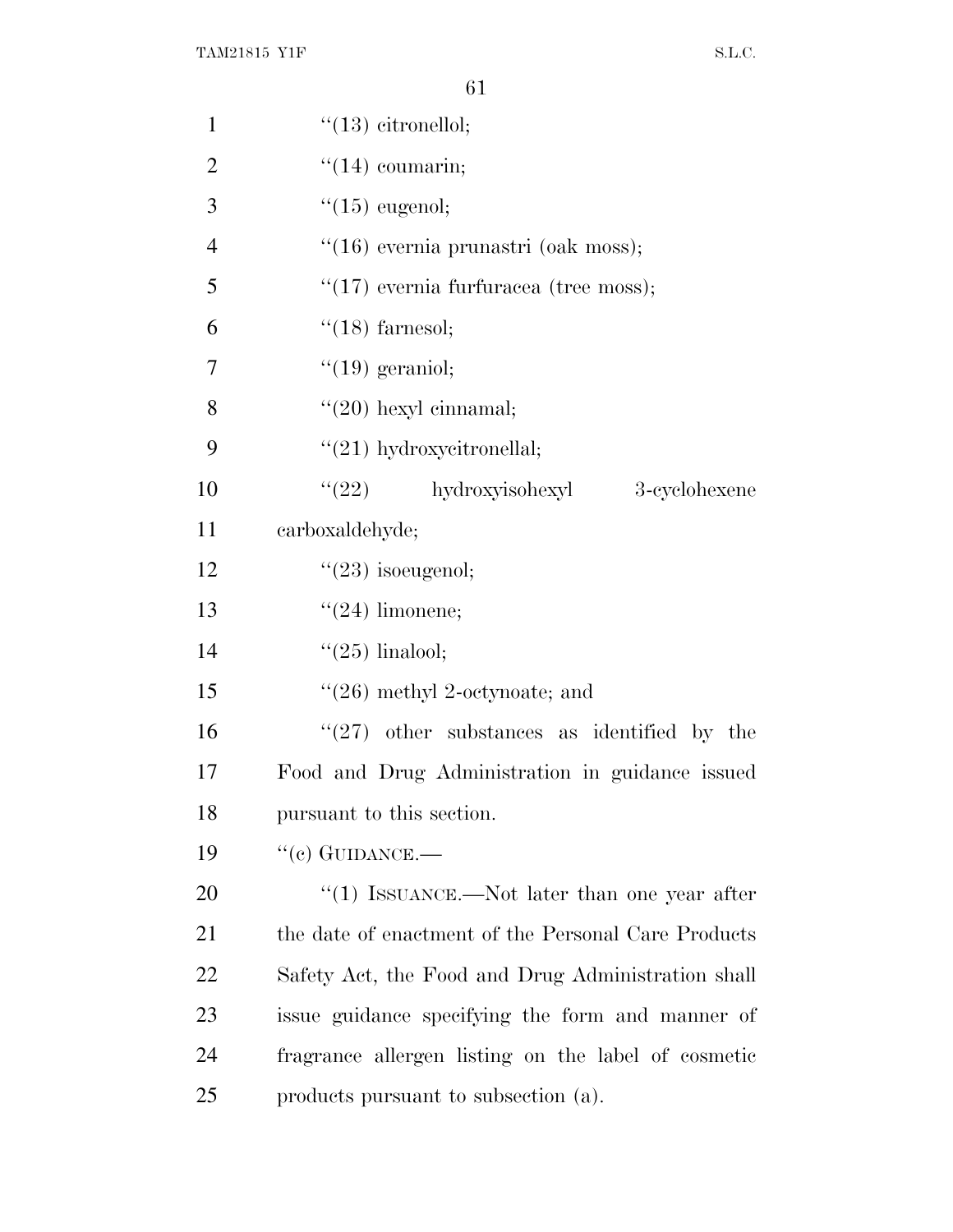| $\mathbf{1}$   | "(2) CONTENT.—The guidance described in              |
|----------------|------------------------------------------------------|
| $\overline{2}$ | paragraph $(1)$ shall—                               |
| 3              | $\lq\lq$ specify the form and manner of fra-         |
| $\overline{4}$ | grance allergen listing for cosmetic products        |
| 5              | where the package or label is too small or oth-      |
| 6              | erwise is unable to accommodate a label with         |
| $\overline{7}$ | sufficient space to bear the information re-         |
| 8              | quired for compliance with this section; and         |
| 9              | $\lq\lq$ take into consideration requirements        |
| 10             | under international regulations for fragrance al-    |
| 11             | lergen labeling, as appropriate.                     |
| 12             | "(3) UPDATES.—The Food and Drug Adminis-             |
| 13             | tration may, as appropriate, update the list of fra- |
| 14             | grance allergens to include additional substances    |
| 15             | pursuant to guidance issued under this subsection    |
| 16             | and taking into consideration international regula-  |
| 17             | tions, as appropriate.                               |
| 18             | "(d) CONTACT INFORMATION.-                           |
| 19             | $``(1)$ IN GENERAL.—The contact information on       |
| 20             | the label on a cosmetic product for consumers to re- |
| 21             | port adverse events shall also provide a means for   |
| 22             | consumers to obtain additional information about     |
| 23             | the inclusion of any recognized fragrance allergen   |
| 24             | required to be included on such label under sub-     |
| 25             | section (a).                                         |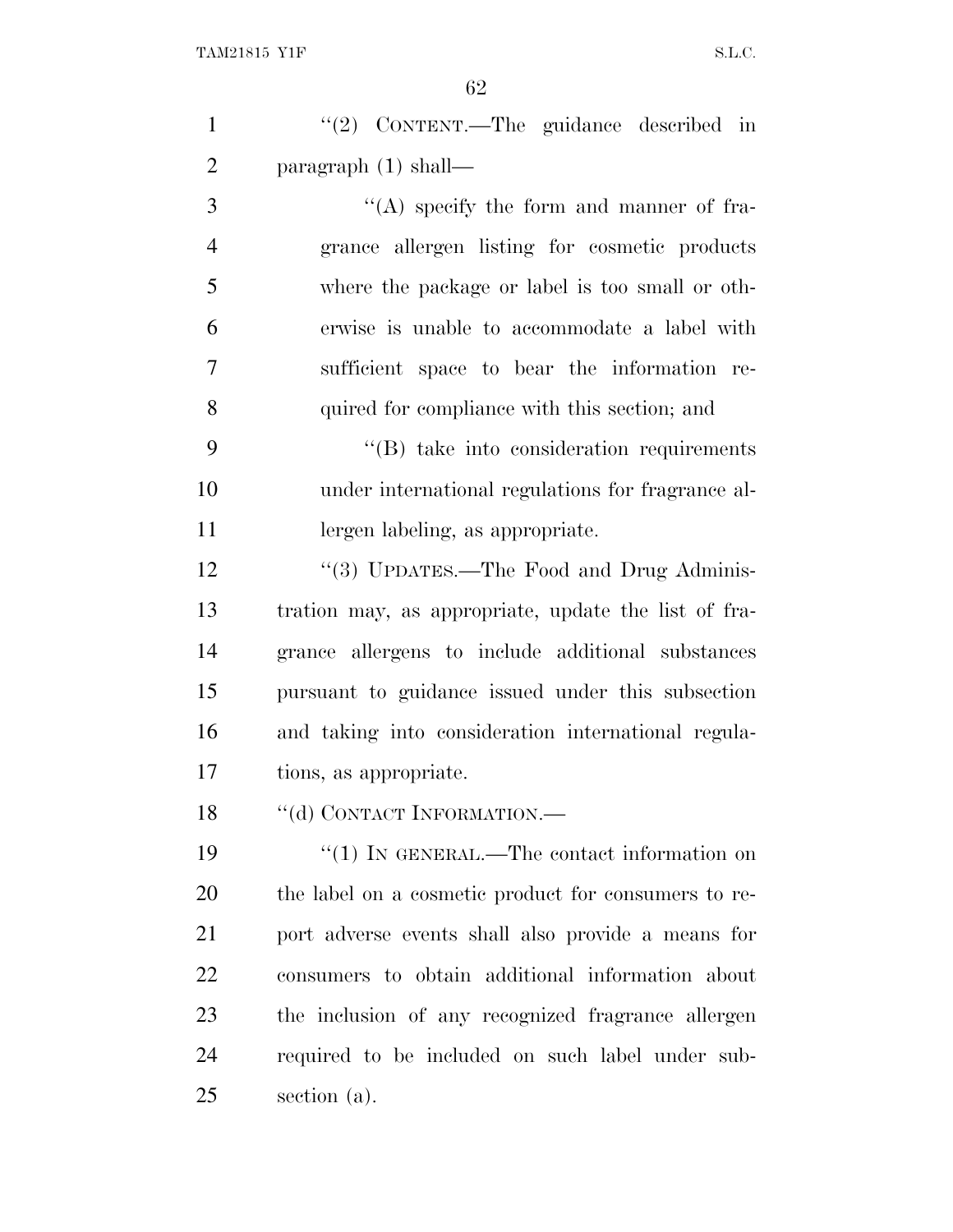| $\mathbf{1}$   | $"(2)$ RESPONSE.—                                              |
|----------------|----------------------------------------------------------------|
| $\overline{2}$ | "(A) IN GENERAL.—The responsible per-                          |
| 3              | son shall—                                                     |
| $\overline{4}$ | "(i) upon receipt of a request for in-                         |
| 5              | formation under paragraph (1), promptly                        |
| 6              | obtain and provide such information to the                     |
| 7              | requesting consumer; and                                       |
| 8              | "(ii) in the case of information in the                        |
| 9              | possession of a supplier, promptly obtain                      |
| 10             | such information from such supplier, if                        |
| 11             | reasonably available.                                          |
| 12             | "(B) SUPPLIER.—A relevant supplier shall                       |
| 13             | promptly provide information requested to a re-                |
| 14             | sponsible person pursuant to subparagraph                      |
| 15             | $(A)(ii)$ .".                                                  |
| 16             | (b) INGREDIENT STATEMENT.—Section 602 of the                   |
|                | 17 Federal Food, Drug, and Cosmetic Act (21 U.S.C. 362),       |
|                | 18 as amended by section $114(c)$ , is further amended by add- |
| 19             | ing at the end the following:                                  |
| 20             | "(i) If its labeling or packaging does not contain a           |
| 21             | listing of ingredients that meets the requirements of sec-     |
| 22             | tion $614$ .".                                                 |
| 23             | (c) EFFECTIVE DATE.—The amendments made by                     |
| 24             | this section shall apply with respect to cosmetics intro-      |
| 25             | duced or delivered for introduction into interstate com-       |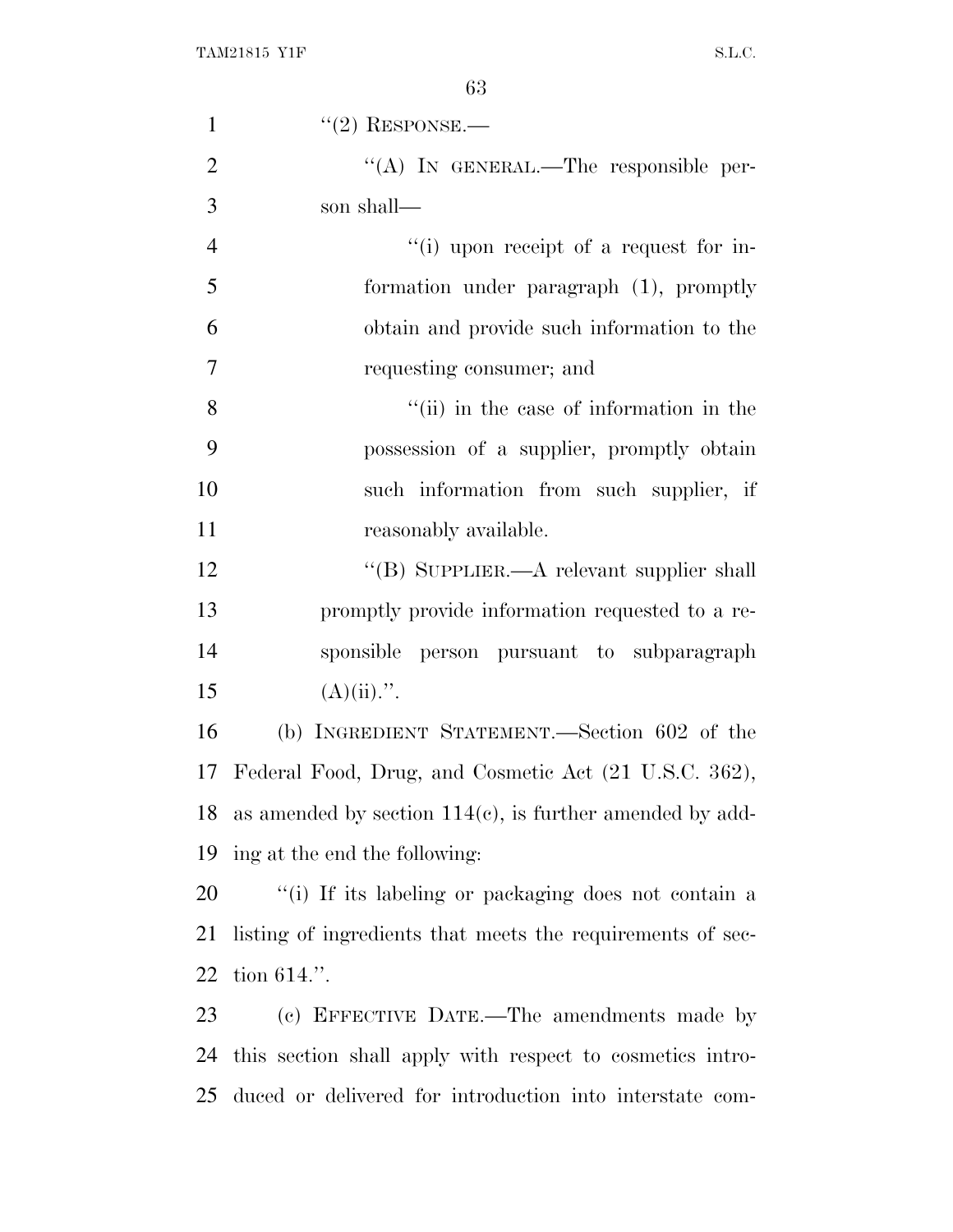merce on or after the date that is 2 years after the date of enactment of this Act.

#### **SEC. 109. SENSE OF THE SENATE ON ANIMAL TESTING.**

 (a) ANIMAL TESTING.—Chapter VI of the Federal Food, Drug, and Cosmetic Act (21 U.S.C. 361 et seq.), as amended by section 108, is further amended by adding the following:

### **''SEC. 615. ANIMAL TESTING.**

 ''It is the sense of the Senate that animal testing should not be used for the purposes of safety testing on cosmetic products and should be phased out with the ex-ception of appropriate allowances.''.

## **SEC. 110. PREEMPTION.**

 Chapter VI of the Federal Food, Drug, and Cosmetic Act (21 U.S.C. 361 et seq.), as amended by section 109, is further amended by adding the following:

# **''SEC. 616. PREEMPTION.**

18 "(a) In GENERAL.—No State or political subdivision of a State may establish or continue in effect any require- ment for cosmetics, other than a requirement that is in full effect and implemented on the date of enactment of the Personal Care Products Safety Act—

23  $\frac{1}{2}$  (1) with respect to registration, good manufac- turing practices, mandatory recalls, or adverse event reporting; or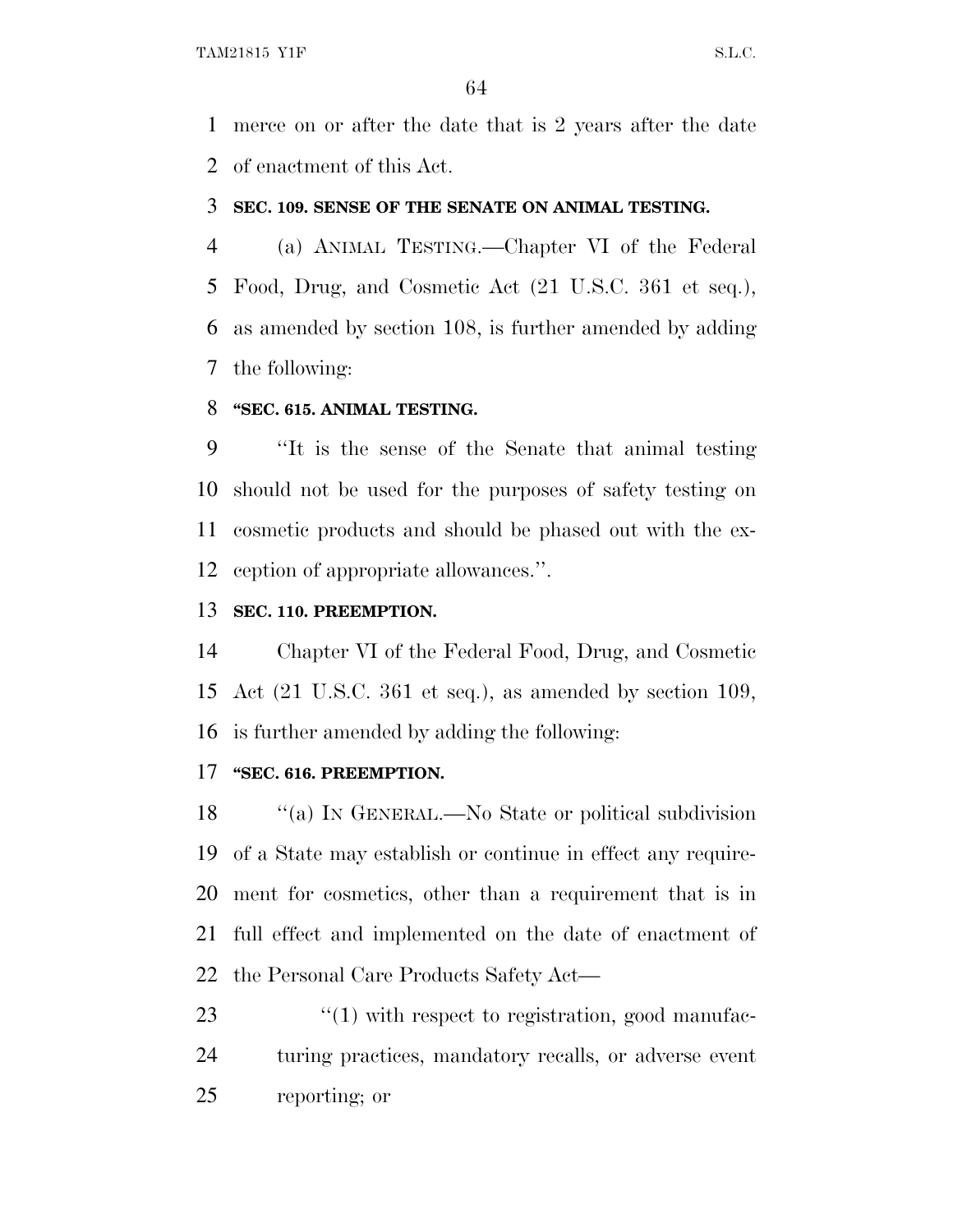| $\mathbf{1}$   | $\lq(2)$ with respect to the safety of a cosmetic in-   |
|----------------|---------------------------------------------------------|
| $\overline{2}$ | gredient or non-functional constituent that is the      |
| 3              | subject of a final order on a determination of safety   |
| $\overline{4}$ | under this chapter, unless the requirement of the       |
| 5              | State or political subdivision is more restrictive than |
| 6              | the final order under section $607(d)(3)$ .             |
| 7              | "(b) SAFETY OF COSMETIC INGREDIENTS AND NON-            |
| 8              | FUNCTIONAL CONSTITUENTS.-                               |
| 9              | "(1) DELAYED EFFECT OF NEW STATE RE-                    |
| 10             | QUIREMENTS.-                                            |
| 11             | "(A) IN GENERAL.—From the date that                     |
| 12             | the Food and Drug Administration has made               |
| 13             | public the final selection of a cosmetic ingre-         |
| 14             | dient or non-functional constituent to be re-           |
| 15             | viewed in the coming year under section                 |
| 16             | $607(a)(3)$ and opened the public comment pe-           |
| 17             | riod under section $607(a)(2)$ , until the date that    |
| 18             | is one year after the Food and Drug Adminis-            |
| 19             | tration has made public such selection, no State        |
| 20             | or political subdivision of a State may establish       |
| 21             | any new requirement related to such cosmetic            |
| 22             | ingredient or non-functional constituent.               |
| 23             | "(B) INITIAL REVIEW.—With respect to                    |
| 24             | the cosmetic ingredients to be reviewed in the          |
| 25             | first year, in accordance with section $607(a)(3)$ ,    |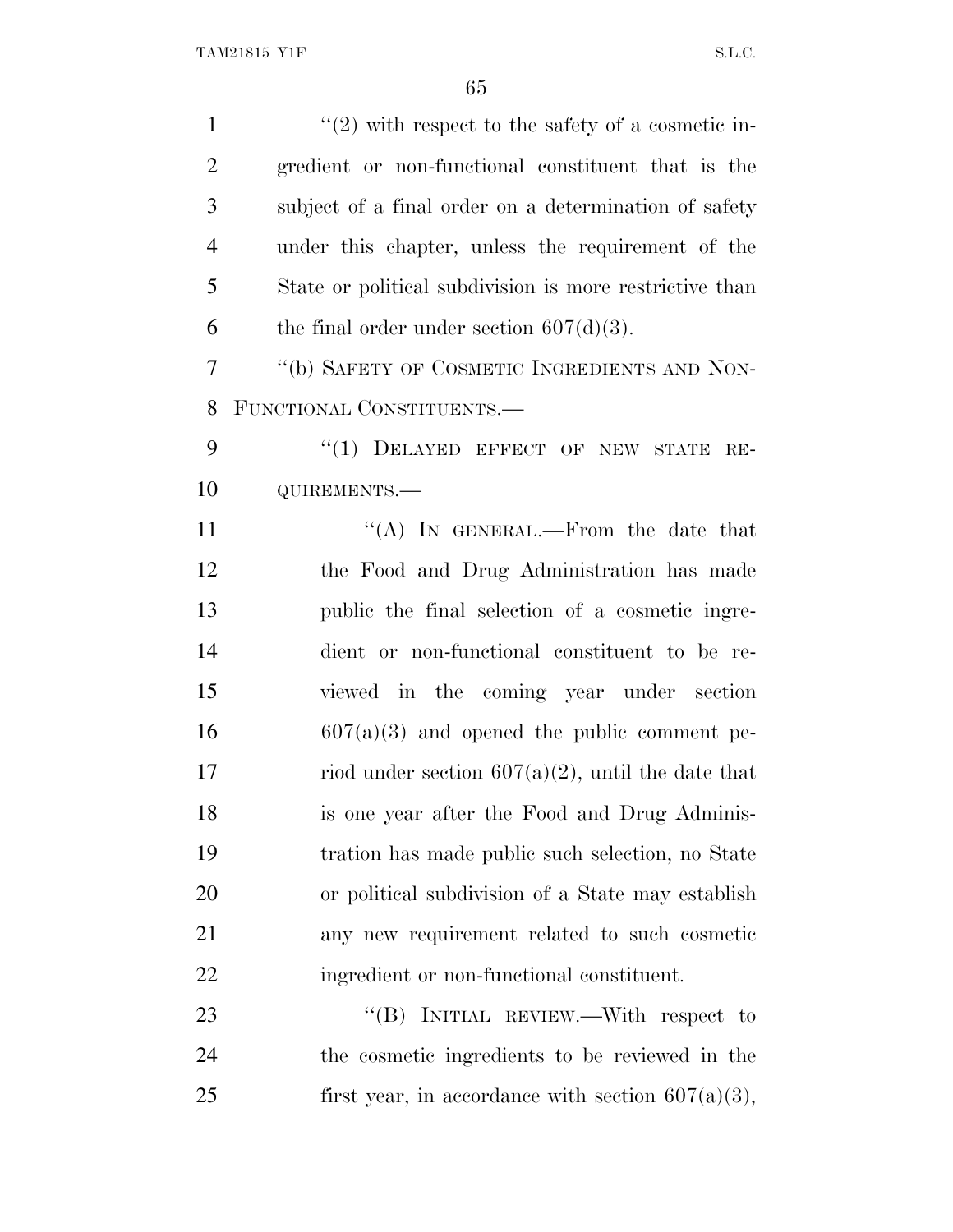| $\mathbf{1}$   | for the 1-year period beginning on the date that       |
|----------------|--------------------------------------------------------|
| $\overline{2}$ | is 6 months after the date of enactment of the         |
| 3              | Personal Care Products Safety Act, no State or         |
| $\overline{4}$ | political subdivision of a State may establish         |
| 5              | any new requirement related to such cosmetic           |
| 6              | ingredient or non-functional constituent.              |
| 7              | "(2) SCOPE.—Subsection $(a)(2)$ shall not be           |
| 8              | construed to affect the authority of a State or polit- |
| 9              | ical subdivision of a State with respect to any re-    |
| 10             | quirement for the safety of a cosmetic ingredient or   |
| 11             | non-functional constituent that is unrelated to the    |
| 12             | scope of the safety assessment under section 607.      |
| 13             | "(3) SENSE OF CONGRESS.—It is the sense of             |
| 14             | Congress that a State or political subdivision that    |
| 15             | regulates the safety of cosmetics with respect to the  |
| 16             | health of humans beyond the scope of section 607       |
| 17             | should utilize the safety assessment criteria de-      |
| 18             | scribed in section $607(h)$ .                          |
| 19             | "(c) STATE REQUIREMENT THAT IS IN FULL EF-             |
| 20             | FECT AND IMPLEMENTED.—For purposes of this section:    |
| 21             | "(1) STATE REQUIREMENT. A State require-               |
| 22             | ment includes a State requirement that is adopted      |
| 23             | by a State public initiative or referendum.            |

24 "(2) FULL EFFECT AND IMPLEMENTED.—The term 'full effect and implemented' includes require-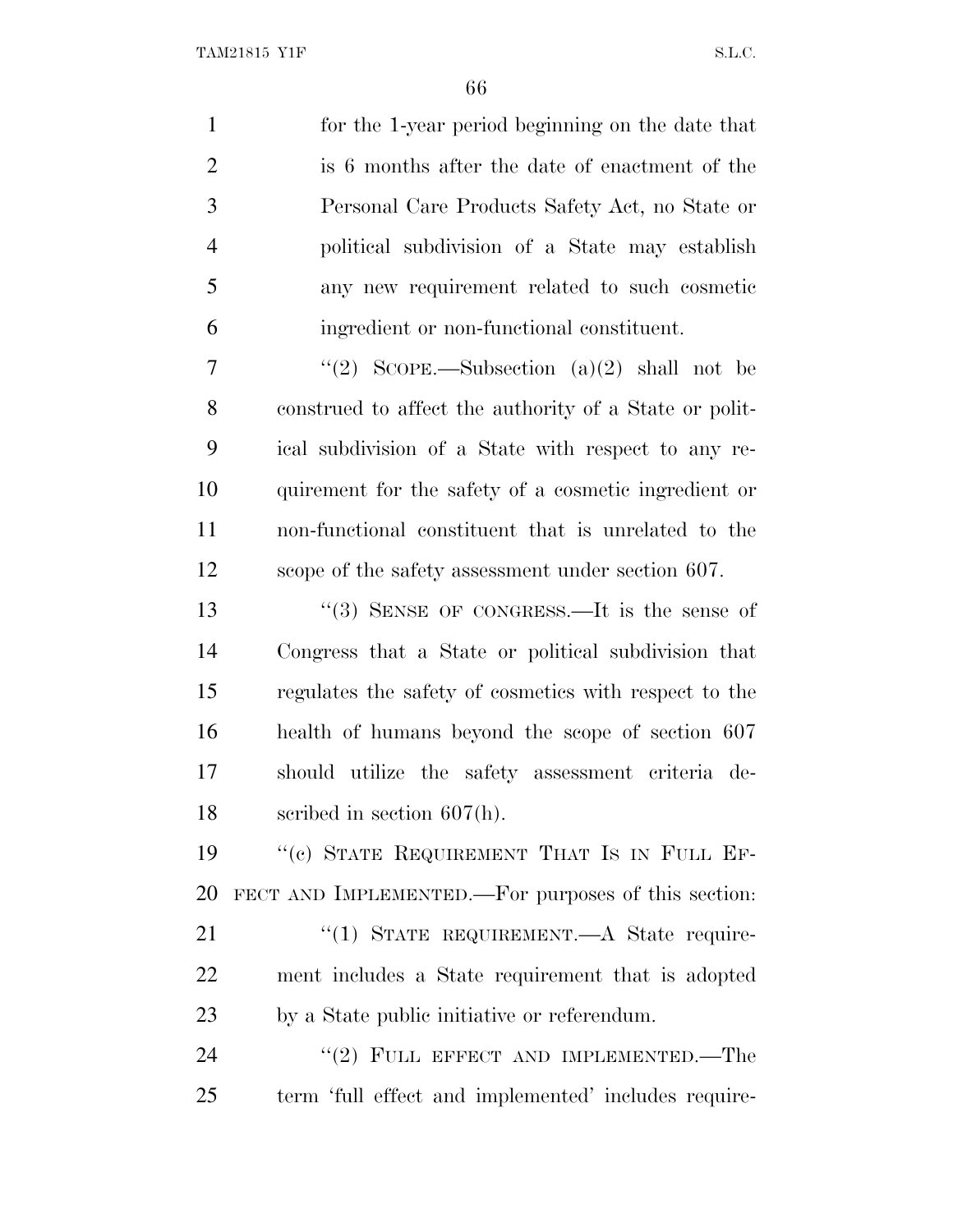ments of States that are implemented after the date of enactment of the Personal Care Products Safety Act, if such requirements are under a law that was in effect, or a lawful program that was established and functioning, prior to the date of enactment of the Personal Care Products Safety Act.

 ''(d) LIMITATION.—Nothing in the amendments to this Act made by the Personal Care Products Safety Act shall be construed to preempt any State statute, public initiative, referendum, or other State action, except as ex-pressly provided in this section.

 ''(e) SAVINGS.—Nothing in the amendments to this Act made by the Personal Care Products Safety Act, nor any standard, rule, requirement, regulation, adverse event report, safety assessment, safety determination, scientific assessment, or order issued or implemented pursuant to such amendments, shall be construed to modify or other- wise affect, preempt, or displace any cause of action or State or Federal law creating a remedy for civil relief or criminal cause of action, whether statutory or based in common law.

 ''(f) SENSE OF THE SENATE.—It is the sense of the Senate that subsection (e) does not negate the other provi-sions of this section.''.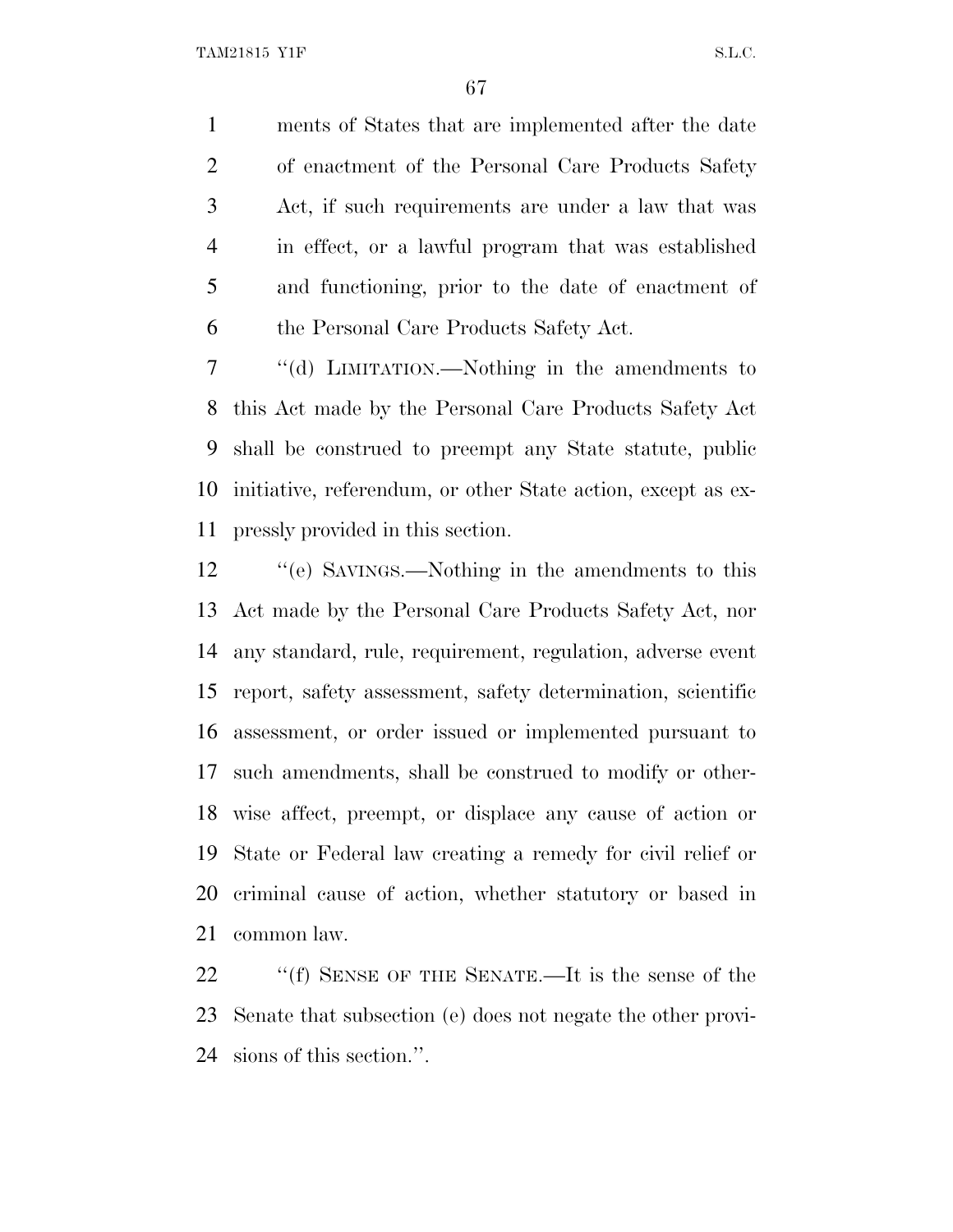## **SEC. 111. REPORTING.**

 Chapter VI of the Federal Food, Drug, and Cosmetic Act (21 U.S.C. 361 et seq.), as amended by section 110, is further amended by adding at the end the following: **''SEC. 617. REPORTING.**

 ''(a) PERFORMANCE REPORT.—Not later than 1 year after the date of enactment of the Personal Care Products Safety Act, and not later than 60 days prior to the end of each fiscal year for which fees are collected under sec- tion 744O, the Food and Drug Administration shall pre- pare and submit to Congress a report concerning the progress of the Food and Drug Administration in achiev- ing the objectives of the Personal Care Products Safety Act during such fiscal year and the future plans of the Food and Drug Administration for meeting the objectives. The annual report for a fiscal year shall include—

17  $\frac{17}{2}$  (1) the number of registered facilities and cos- metic ingredient statements on file with the Food and Drug Administration;

 $\frac{1}{2}$  identification of the cosmetic ingredients and non-functional constituents that have been fully reviewed for safety by the Food and Drug Adminis- tration in the prior fiscal year and for which a final administrative order has been released;

25 ''(3) identification of at least 5 specific cosmetic ingredients and non-functional constituents that will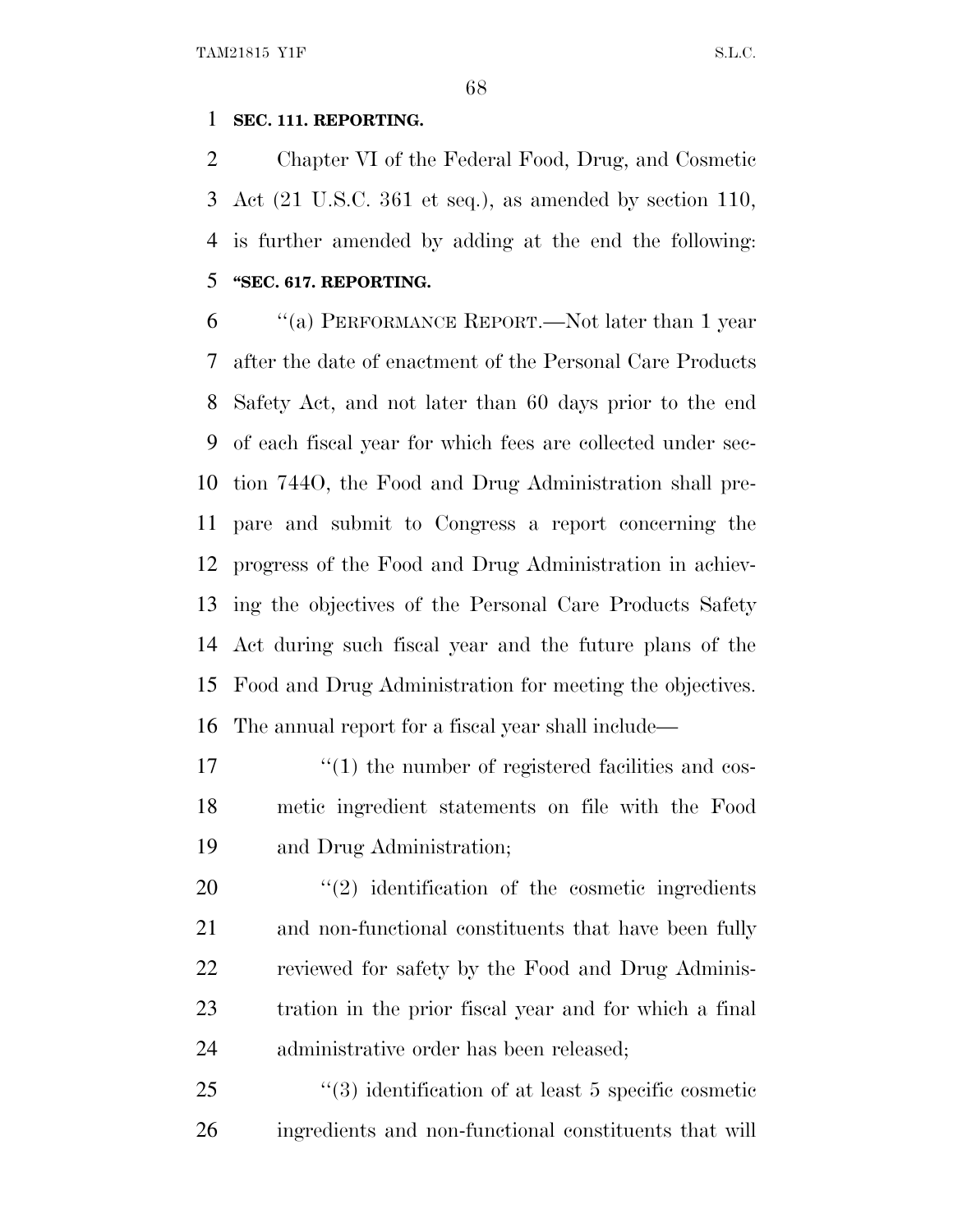| $\mathbf{1}$   | be reviewed by the Food and Drug Administration             |
|----------------|-------------------------------------------------------------|
| $\overline{2}$ | in the next fiscal year;                                    |
| 3              | $\lq(4)$ the number of facilities inspected and             |
| $\overline{4}$ | mandatory recalls that transpired during that fiscal        |
| 5              | year;                                                       |
| 6              | $\cdot\cdot$ (5) the number of serious adverse event re-    |
| 7              | ports received by the Food and Drug Administration          |
| 8              | during that fiscal year; and                                |
| 9              | "(6) any trends identified by the Food and                  |
| 10             | Drug Administration about adverse event reports re-         |
| 11             | lated to specific cosmetic ingredients or non-func-         |
| 12             | tional constituents.                                        |
| 13             | "(b) PUBLIC AVAILABILITY.-The Food and Drug                 |
| 14             | Administration shall make the reports required under sub-   |
| 15             | section (a) available to the public on the Internet website |
| 16             | of the Food and Drug Administration on the date of sub-     |
| 17             | mission of such reports to Congress.                        |
| 18             | "(c) PUBLIC INPUT ON SAFETY REVIEW.—Upon re-                |
| 19             | lease of the report described in subsection (a), the Food   |
| 20             | and Drug Administration shall provide the public with an    |
| 21             | opportunity to provide feedback, at any time during the     |
| 22             | year, on the identification of ingredients under subsection |
| 23             | $(a)(3)$ by—                                                |
| 24             | "(1) providing an electronic portal, upon release           |
| 25             | of the report, enabling the public to-                      |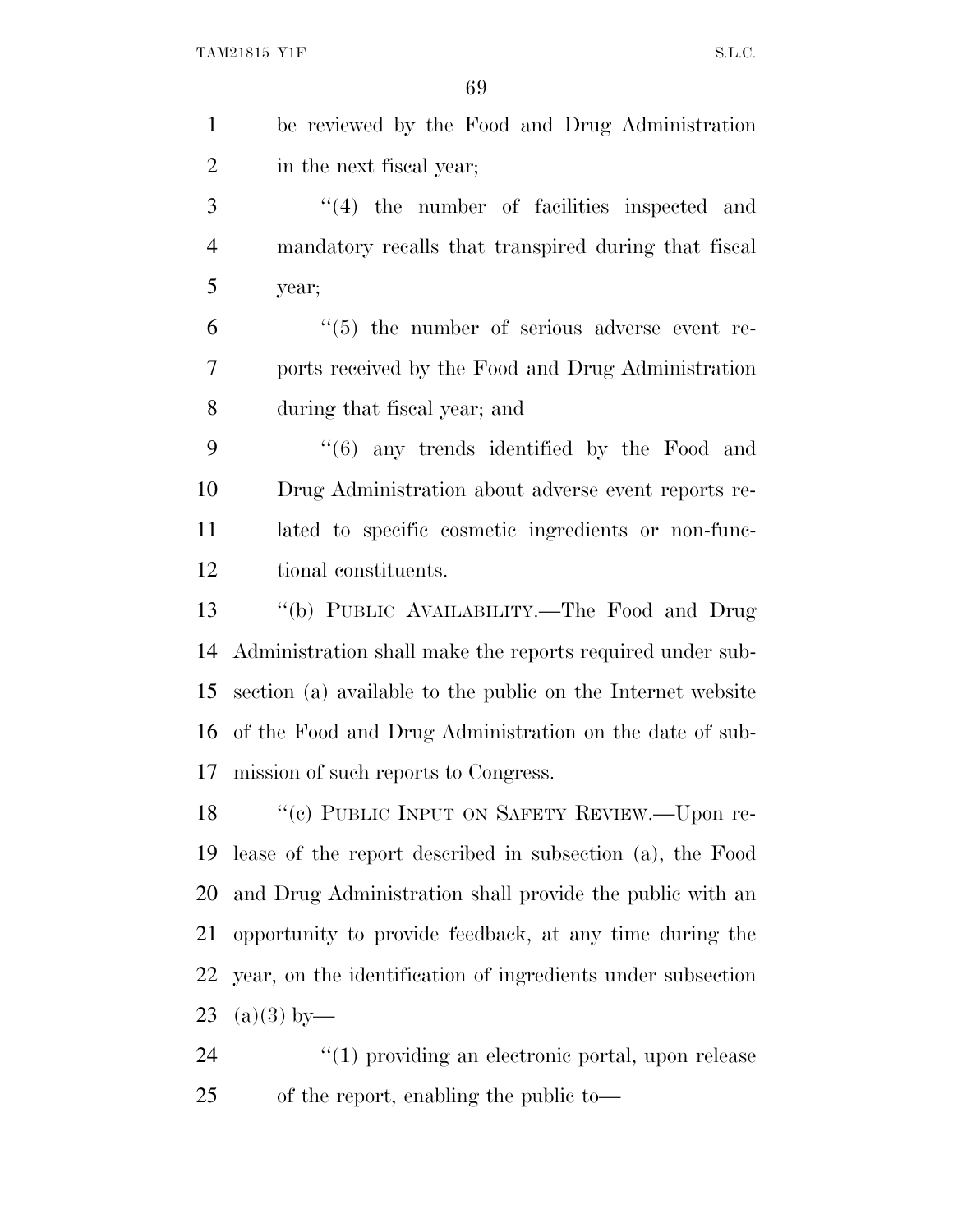| $\mathbf{1}$   | $\lq\lq$ comment on the cosmetic ingredients          |
|----------------|-------------------------------------------------------|
| $\overline{2}$ | or non-functional constituents under review for       |
| 3              | the current year;                                     |
| $\overline{4}$ | "(B) recommend additional cosmetic ingre-             |
| 5              | dients and non-functional constituents to be          |
| 6              | considered for review for safety in future years;     |
| 7              | and                                                   |
| 8              | $\lq\lq$ comment on the priorities for the spe-       |
| 9              | cific cosmetic ingredients and non-functional         |
| 10             | constituents that the Food and Drug Adminis-          |
| 11             | tration anticipates will be reviewed in the next      |
| 12             | fiscal year;                                          |
| 13             | $\lq(2)$ announcing on the Internet website of the    |
| 14             | Food and Drug Administration, within the first 30     |
| 15             | days of the new fiscal year, any amendments to the    |
| 16             | list of cosmetic ingredients and non-functional con-  |
| 17             | stituents submitted pursuant to subsection $(a)(3)$   |
| 18             | based on public input, pursuant to paragraph $(1)$ ;  |
| 19             | and                                                   |
| 20             | $(3)$ together with the final announcement of at      |
| 21             | least 5 specific cosmetic ingredients and non-func-   |
| 22             | tional constituents that will be reviewed in the com- |
| 23             | ing year under section 607, providing a comment pe-   |
| 24             | riod for further public input, pursuant to section    |
| 25             | $607(a)(2)$ .".                                       |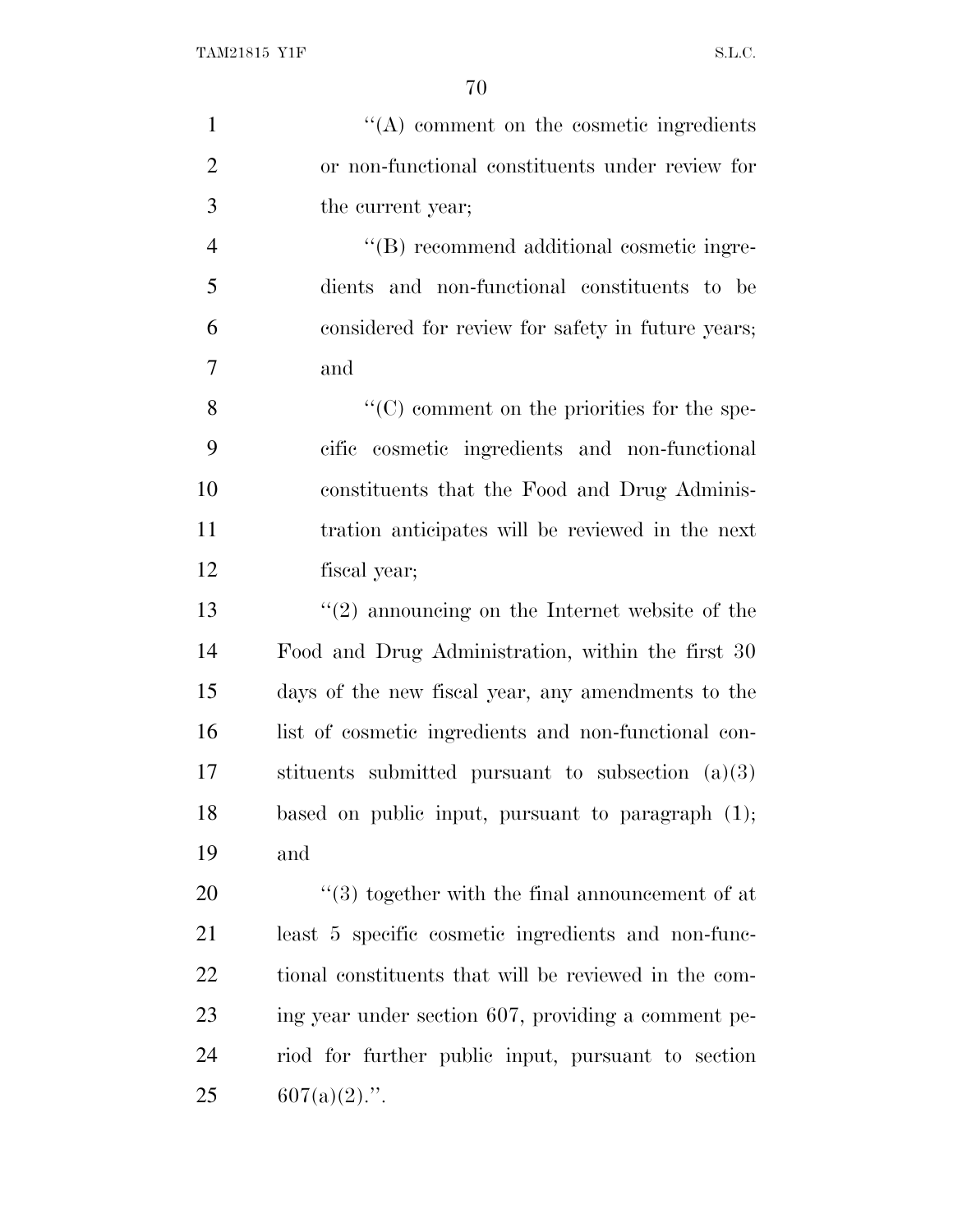#### **SEC. 112. SMALL BUSINESSES.**

 Chapter VI of the Federal Food, Drug, and Cosmetic Act (21 U.S.C. 361 et seq.), as amended by section 111, is further amended by adding at the end the following: **''SEC. 618. SMALL BUSINESSES.**

 ''The Commissioner, in coordination with the Admin- istrator of the Small Business Administration, shall pro- vide technical assistance, such as guidance and expertise, to small businesses regarding compliance with the Per- sonal Care Products Safety Act, including the amend-ments made by such Act.''.

# **SEC. 113. APPLICABILITY WITH RESPECT TO CERTAIN COS-METICS.**

 Chapter VI of the Federal Food, Drug, and Cosmetic Act (21 U.S.C. 361 et seq.), as amended by section 112, is further amended by adding at the end the following: **''SEC. 619. APPLICABILITY WITH RESPECT TO CERTAIN COSMETICS.**

 ''In the case of a cosmetic product or a facility that is subject to the requirements under this chapter and chapter V, if any requirement under chapter V with re- spect to such cosmetic or facility is substantially similar to a requirement under this chapter, the cosmetic product or facility shall be deemed to be in compliance with the applicable requirement under this chapter if such product or facility is in compliance with such substantially similar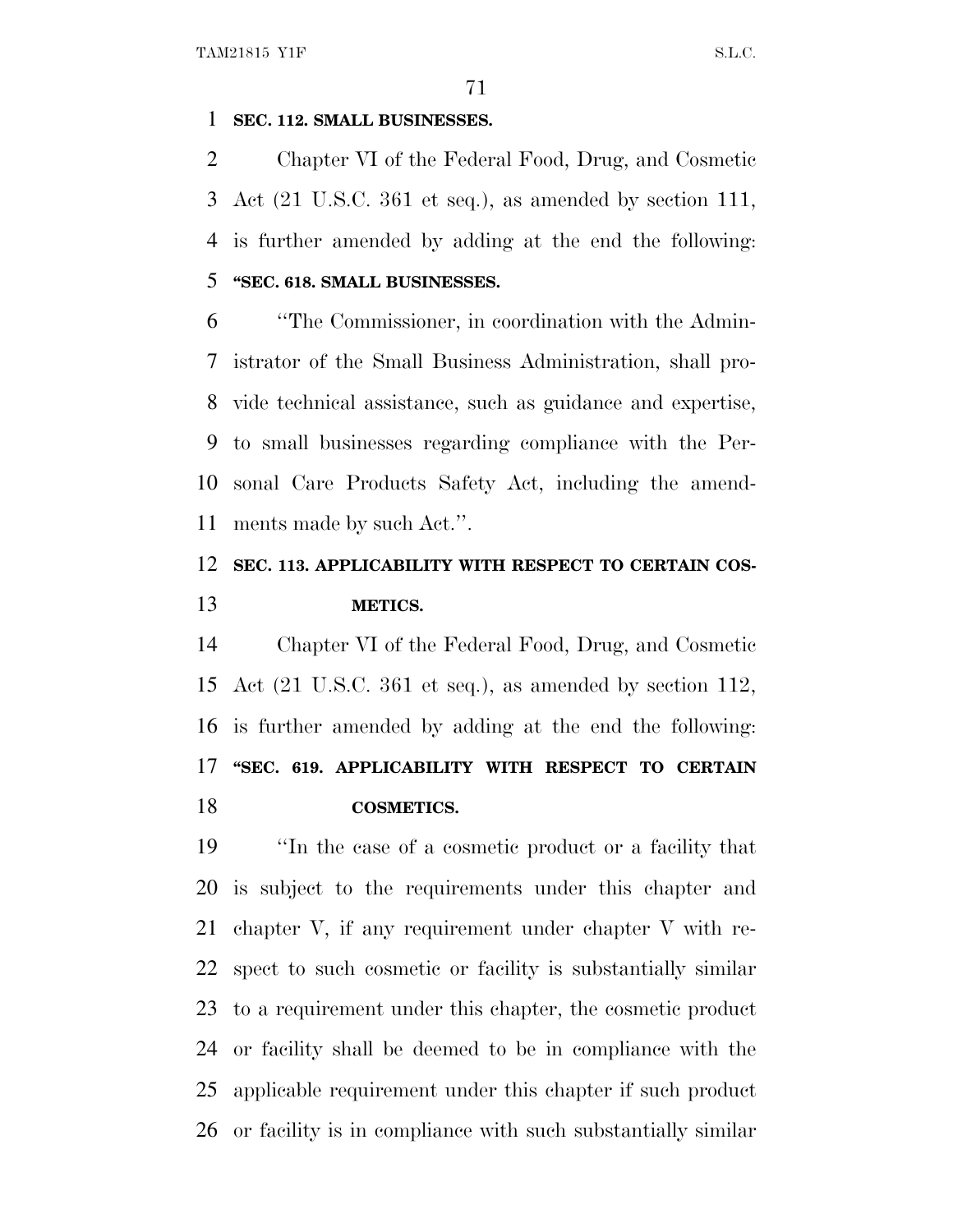TAM21815 Y1F S.L.C.

 requirement under chapter V, provided that the product or facility has not obtained a waiver from the requirement under chapter V. In the case of a cosmetic product or fa- cility that is subject to, and in compliance with, a fee under subchapter C of chapter VII, other than a fee under part 11 of such subchapter, any fee under such part 11 shall be waived with respect to such cosmetic product or facility (with respect to cosmetic products).''.

#### **SEC. 114. ENFORCEMENT.**

 (a) PROHIBITED ACTS.—Section 301 of the Federal Food, Drug, and Cosmetic Act (21 U.S.C. 331) is amend-ed—

13 (1) in paragraph (e)— 14 (A) by striking  $\lq 504$ , 564," and inserting ''504, 564, 609, 610,''; and 16 (B) by striking  $"519, 564,"$  and inserting 17  $"519, 564, 609,";$ 18 (2) in paragraph (j), by inserting "606, 607, 608,'' before ''704''; 20  $(3)$  in paragraph  $(ii)$ — (A) by striking ''760 or 761) or'' and in-22 serting "604, 760, or 761) or"; and 23 (B) by striking "761) submitted" and in- serting ''761 or as described in section 609) submitted'';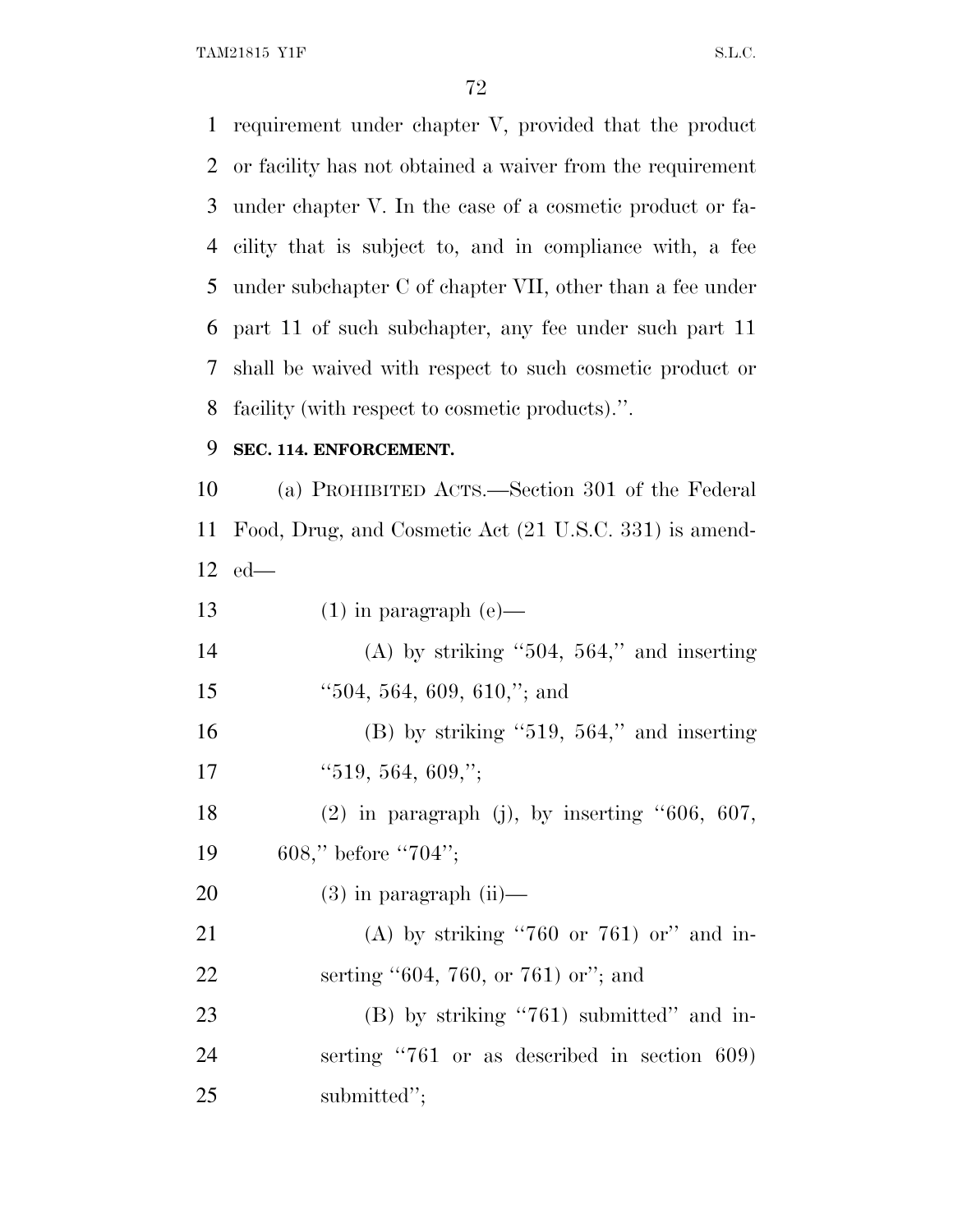(4) in paragraph (xx) by inserting ''or 611'' 2 after "; and

(5) by adding at the end the following:

 ''(fff) The failure to register in accordance with sec- tion 605, the failure to provide any information required by section 605, or the failure to update the information required by section 605, as required.''.

 (b) ADULTERATION.—Section 601 of the Federal Food, Drug, and Cosmetic Act (21 U.S.C. 361) is amend-ed by adding at the end the following:

 ''(f) If the methods used in, or the facilities or con- trols used for, its manufacture, processing, packing, or holding do not conform to current good manufacturing practice, as prescribed by the Food and Drug Administra-tion in accordance with section 608.

 ''(g) If it contains, after the date prescribed under section 607(e), an ingredient that the Food and Drug Ad- ministration has determined under section 607(d)(4) to be not safe, or not safe under the conditions of use rec- ommended or suggested in the label or a non-functional constituent that the Food and Drug Administration has determined under section 607(d)(4) to be not safe or not safe in the amount present in the cosmetic.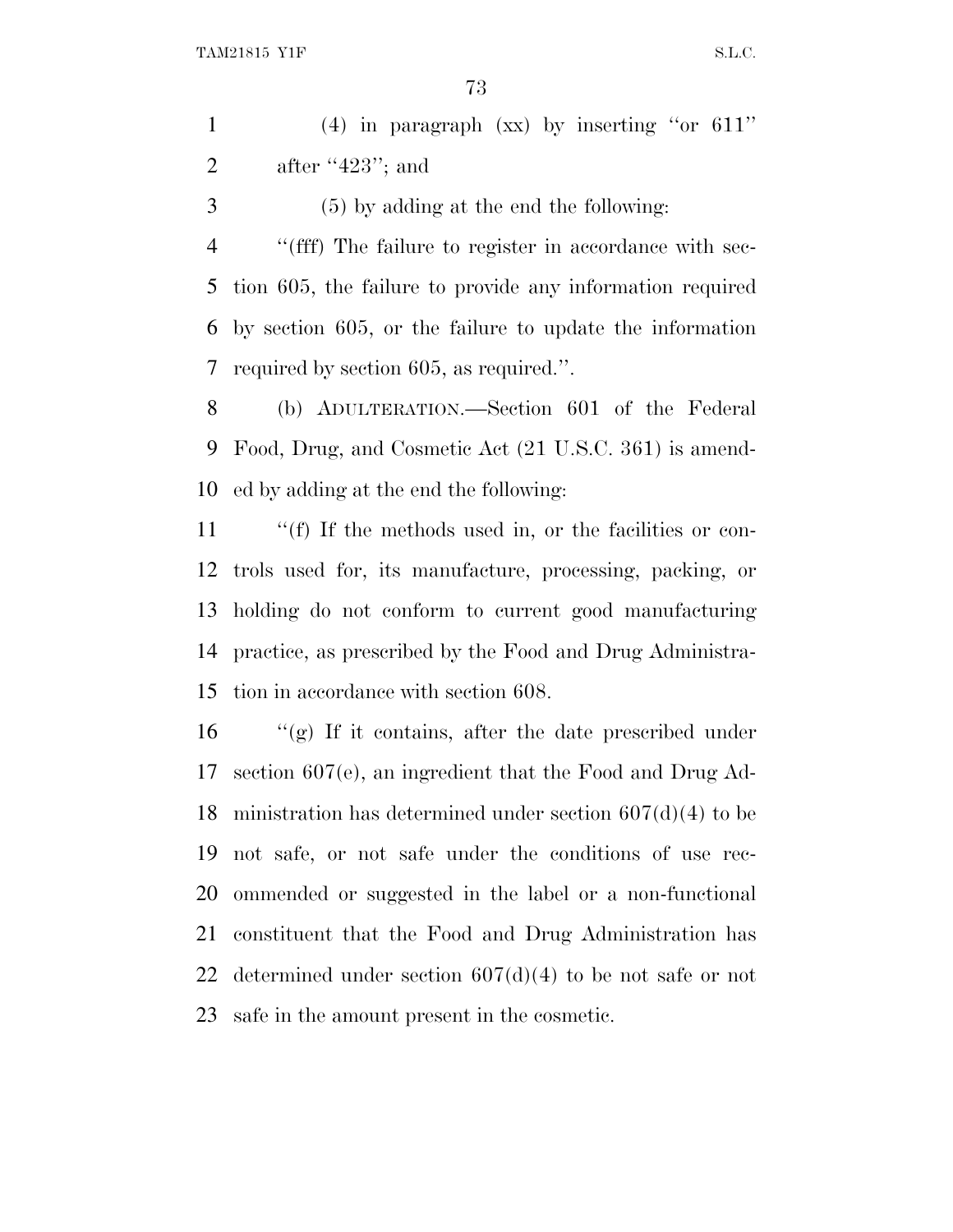| $\mathbf{1}$   | "(h) If it is a cosmetic product for which assurances     |
|----------------|-----------------------------------------------------------|
| $\overline{2}$ | regarding safety substantiation have not been supplied    |
| 3              | under section $605(e)(2)(A)(xii)$ .".                     |
| $\overline{4}$ | (c) MISBRANDING.—Section 602 of the Federal               |
| 5              | Food, Drug, and Cosmetic Act (21 U.S.C. 362) is amend-    |
| 6              | $ed$ —                                                    |
| 7              | $(1)$ in paragraph $(b)$ —                                |
| 8              | (A) by striking "and $(2)$ " and inserting                |
| 9              | $((2)$ "; and                                             |
| 10             | $(B)$ by inserting "; and $(3)$ a domestic ad-            |
| 11             | dress or a domestic telephone number, and it is           |
| 12             | encouraged that the label include both a domes-           |
| 13             | tic address and a domestic telephone number,              |
| 14             | through which the responsible person may re-              |
| 15             | ceive a report of an adverse event associated             |
| 16             | with the use of such cosmetic product" after              |
| 17             | "numerical count"; and                                    |
| 18             | $(2)$ by adding at the end the following:                 |
| 19             | "(g) If it has been manufactured or processed in any      |
| 20             | factory, warehouse, or establishment and the responsible  |
| 21             | person, operator, or agent of such factory, warehouse, or |
| 22             | establishment delays, denies, or limits an inspection, or |
| 23             | refuses to permit entry or inspection.                    |
| 24             | "(h) If its labeling does not conform with a require-     |
|                |                                                           |

ment under section 612.''.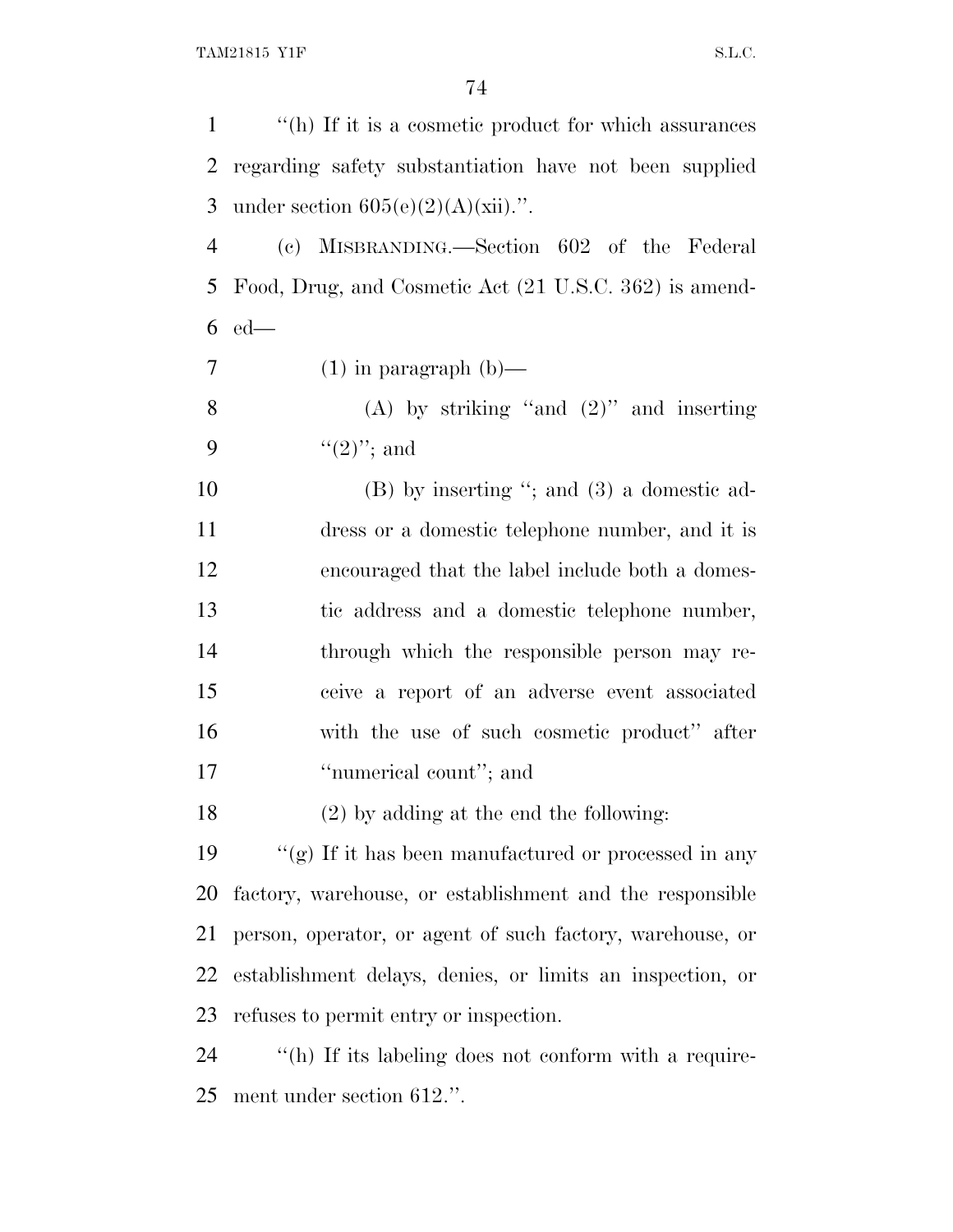(d) GUIDANCE.—Not later than 1 year after the date of enactment of this Act, the Food and Drug Administra- tion shall issue guidance that defines the circumstances that would constitute delaying, denying, or limiting inspec- tion, or refusing to permit entry or inspection, for pur-6 poses of section  $602(g)$  of the Federal Food, Drug, and 7 Cosmetic Act, as added by subsection  $(e)(2)$ . (e) IMPORTS.—Section 801(a) of the Federal Food, Drug, and Cosmetic Act (21 U.S.C. 381(a)) is amended— (1) by striking ''section 760 or 761'' the first,

 third, and fourth place such term appears and in-serting ''section 609, 760, or 761''; and

 (2) by striking ''760 or 761)'' and inserting 14  $\text{``}604, 760, \text{ or } 761$ ".

 (f) FACTORY INSPECTION.—Section 704(a)(1) of the Federal Food, Drug, and Cosmetic Act (21 U.S.C.  $17 \quad 374(a)(1)$  is amended by inserting after the third sen- tence the following: ''In the case of any person who manu- factures, processes, distributes, or imports a cosmetic product, or distributes a cosmetic product and affixes its name on the cosmetic label, the inspection shall extend to all records and other information described in section 610 (regarding inspection of cosmetic records), when the standard for records inspections under paragraph (1) or (2) of subsection (a) of such section applies, subject to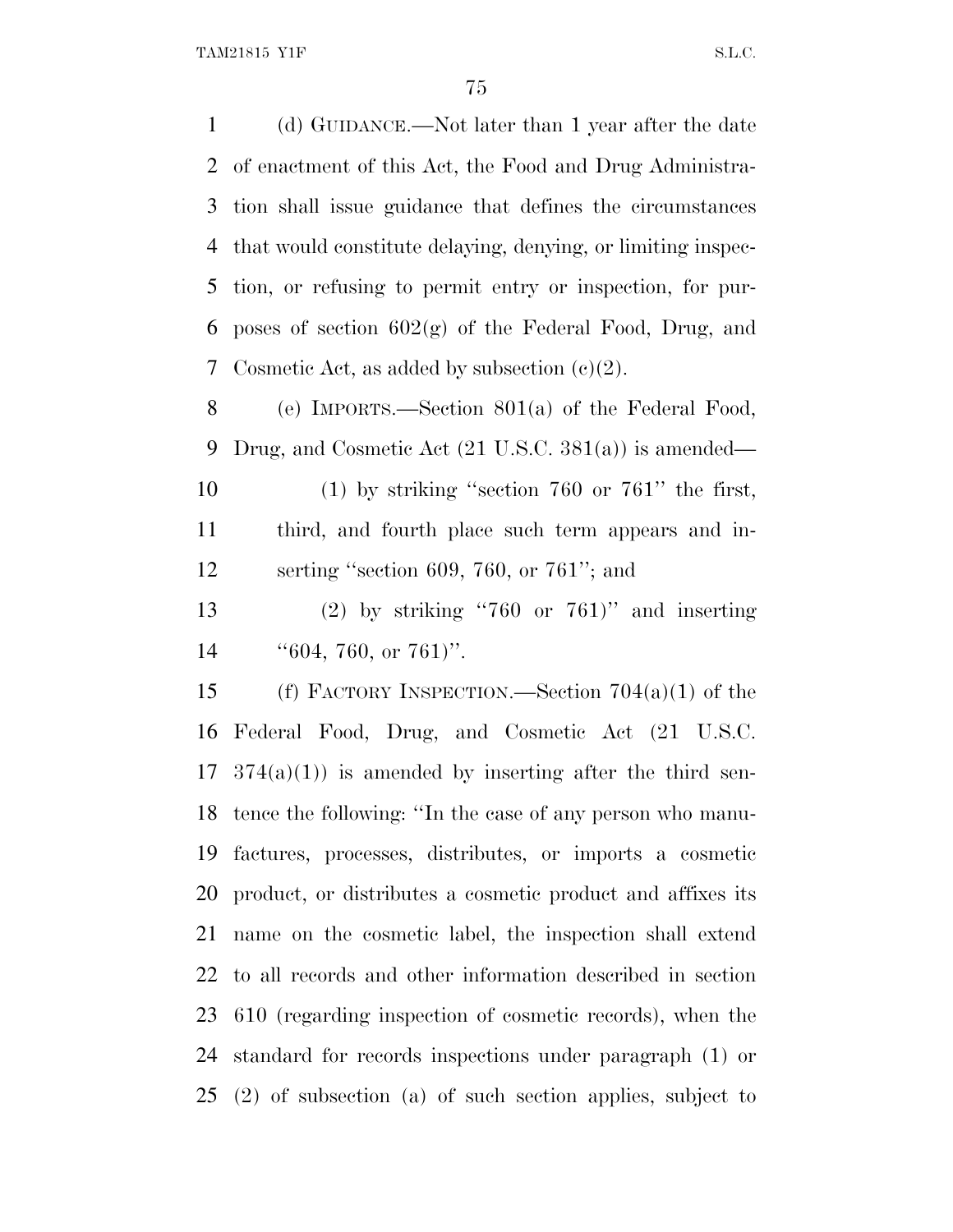the limitations under subsections (d) and (e) of such sec-tion.''.

#### **SEC. 115. CONSUMER INFORMATION.**

 The Food and Drug Administration shall post on its Internet website information for consumers regarding— (1) final orders regarding the safety of a cos- metic ingredient or non-functional constituent under section 607(d)(3) of the Federal Food, Drug, and Cosmetic Act;

 (2) cosmetic product recalls (including vol-untary and mandatory recalls); and

(3) identified counterfeit cosmetic products.

 **SEC. 116. BAN ON PERFLUOROALKYL OR POLYFLUOROALKYL SUBSTANCES.**

 Not later than 6 months after the date of enactment of this Act, the Food and Drug Administration shall issue a proposed rule to ban the use of intentionally added perfluoroalkyl or polyfluoroalkyl substances in cosmetics.

# **SEC. 117. COUNTERFEIT COSMETICS.**

 (a) COUNTERFEIT COSMETICS DEFINED.—Section 201(i) of the Federal Food, Drug, and Cosmetic Act (21 22 U.S.C.  $321(i)$  is amended—

23 (1) by striking "(i) The term" inserting " $(i)(1)$ The term'';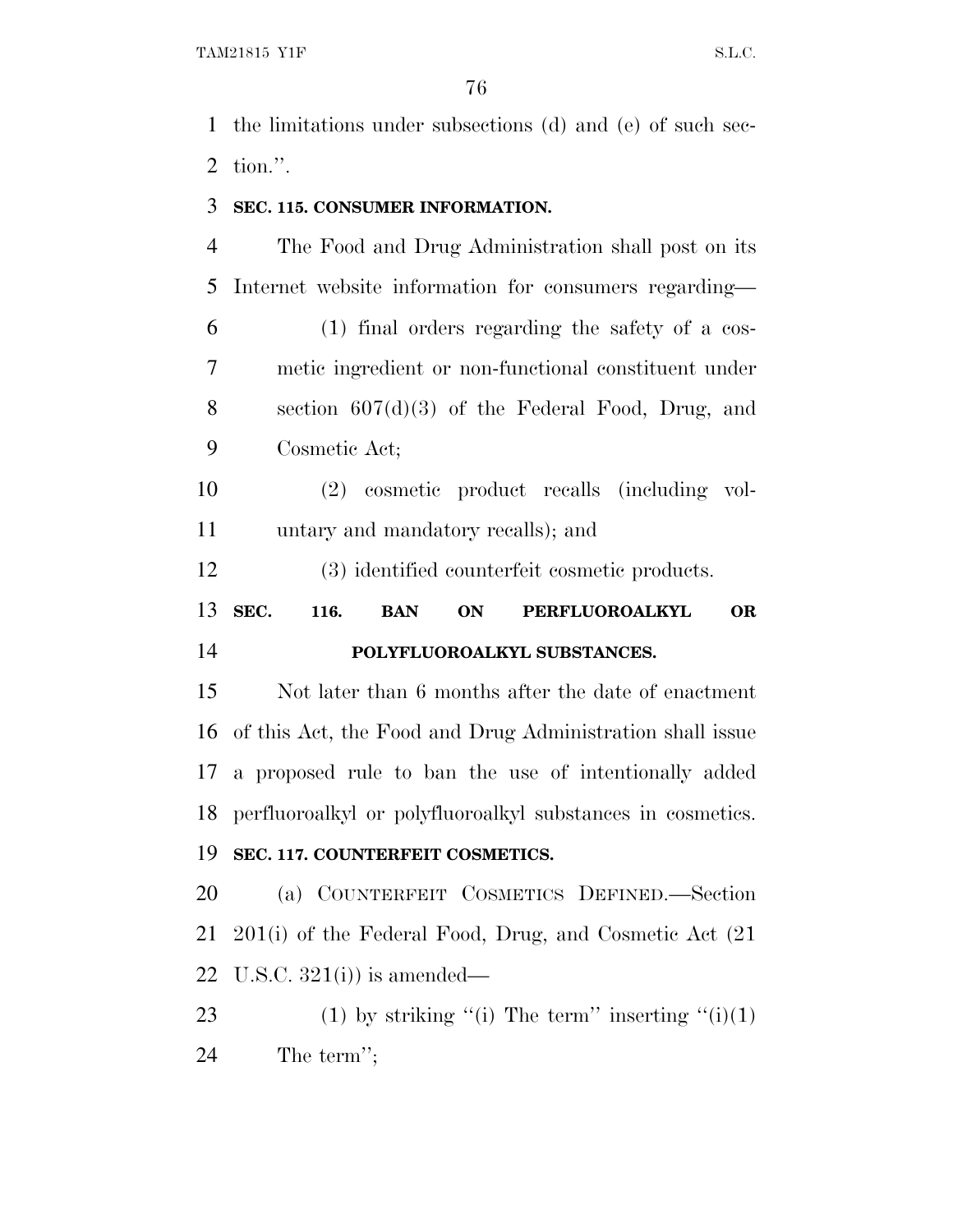| $\mathbf{1}$   | $(2)$ by striking " $(1)$ articles intended to be" and        |
|----------------|---------------------------------------------------------------|
| $\overline{2}$ | inserting $\lq\lq$ (A) articles intended to be";              |
| 3              | (3) by striking $(2)$ articles intended for use"              |
| $\overline{4}$ | and inserting $\lq\lq$ articles intended for use"; and        |
| 5              | (4) by adding at the end the following:                       |
| 6              | "(2) The term 'counterfeit cosmetic' means a cos-             |
| 7              | metic which, or the container or labeling of which, without   |
| 8              | authorization—                                                |
| 9              | "(A) bears the trademark, trade name, or other                |
| 10             | identifying mark, imprint, or device, or any likeness         |
| 11             | thereof, of a cosmetic manufacturer, processor, pack-         |
| 12             | er, or distributor other than the person or persons           |
| 13             | who in fact manufactured, processed, packed, or dis-          |
| 14             | tributed such cosmetic; and                                   |
| 15             | "(B) thereby falsely purports or is represented               |
| 16             | to be the product of, or to have been packed or dis-          |
| 17             | tributed by, such other cosmetic manufacturer, proc-          |
| 18             | essor, packer, or distributor.".                              |
| 19             | (b) PROHIBITED ACT.—Section $301(i)$ of the Federal           |
| 20             | Food, Drug, and Cosmetic Act $(21 \text{ U.S.C. } 331(i))$ is |
| 21             | amended-                                                      |
| 22             | $(1)$ in subparagraph $(2)$ —                                 |
| 23             | $(A)$ by inserting "digital printer," after                   |
| 24             | "stone,";                                                     |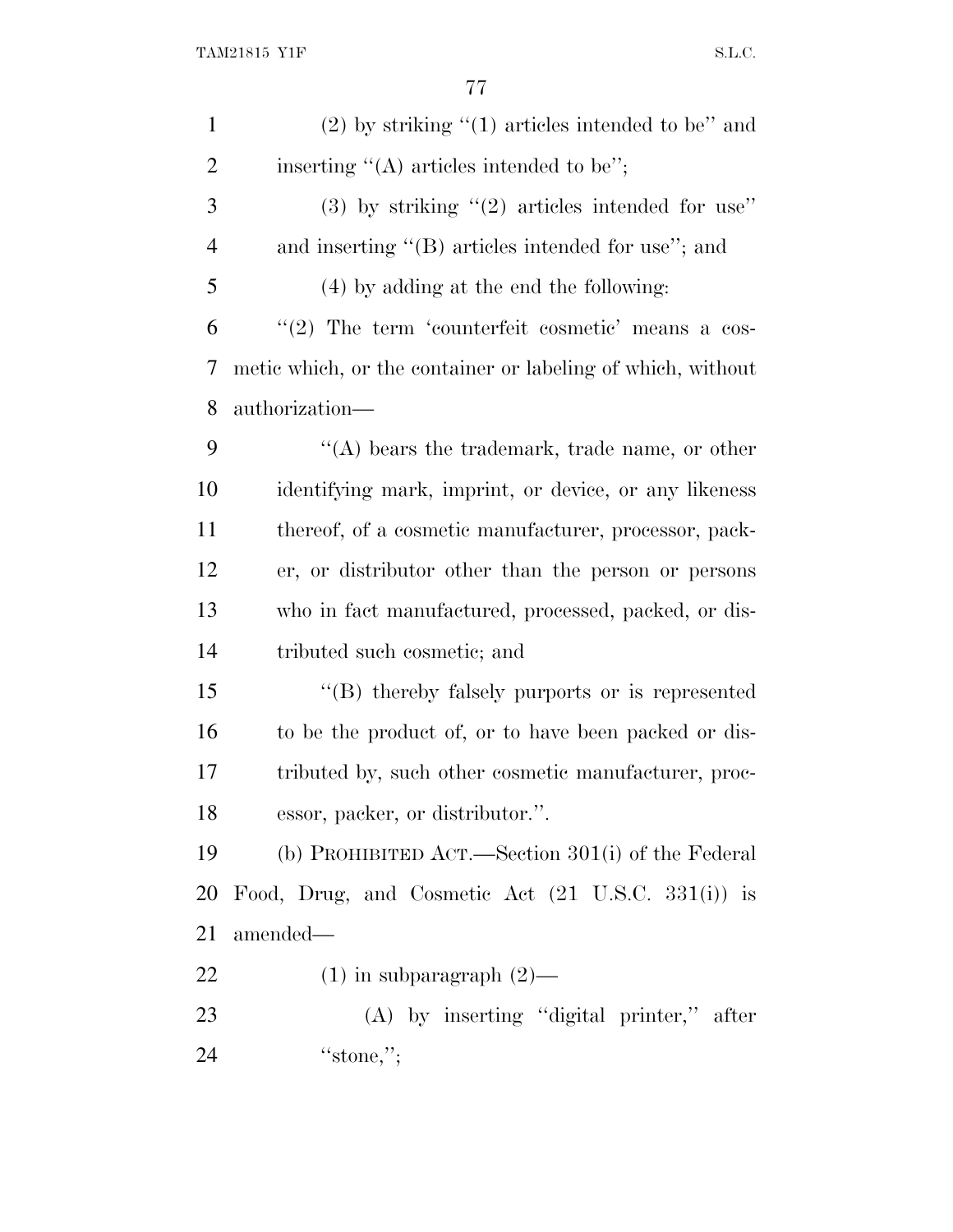| $\mathbf{1}$         | (B) by inserting "cosmetic" after "drug                          |
|----------------------|------------------------------------------------------------------|
| $\overline{2}$       | $\alpha$ <sup>"</sup> ; and                                      |
| 3                    | (C) by inserting before the period at the                        |
| $\overline{4}$       | end the following: "or such cosmetic a counter-                  |
| 5                    | feit cosmetic''; and                                             |
| 6                    | $(2)$ in subparagraph $(3)$ —                                    |
| 7                    | $(A)$ by inserting "or a cosmetic to be a                        |
| 8                    | counterfeit cosmetic" after "to be a counterfeit                 |
| 9                    | drug"; and                                                       |
| 10                   | (B) by inserting "or counterfeit cosmetic"                       |
| 11                   | before the period at the end.                                    |
| 12                   | (c) PENALTIES.—Section $303(c)(5)$ of the Federal                |
|                      |                                                                  |
|                      | Food, Drug, and Cosmetic Act $(21 \text{ U.S.C. } 333(e)(5))$ is |
|                      | amended—                                                         |
|                      | $(1)$ by inserting "digital printer" after "stone,";             |
| 13<br>14<br>15<br>16 | $(2)$ by inserting "or a cosmetic being a counter-               |
|                      | feit cosmetic" after "drug being a counterfeit drug";            |
| 17<br>18             | and                                                              |
|                      | (3) by inserting before the period at the end the                |
| 19<br>20             | following: "or the cosmetic was a counterfeit cos-               |
| 21                   | metic".                                                          |
| 22                   | (d) SEIZURE.—Section $304(a)(2)$ of the Federal                  |
| 23                   | Food, Drug, and Cosmetic Act $(21 \text{ U.S.C. } 334(a)(2))$ is |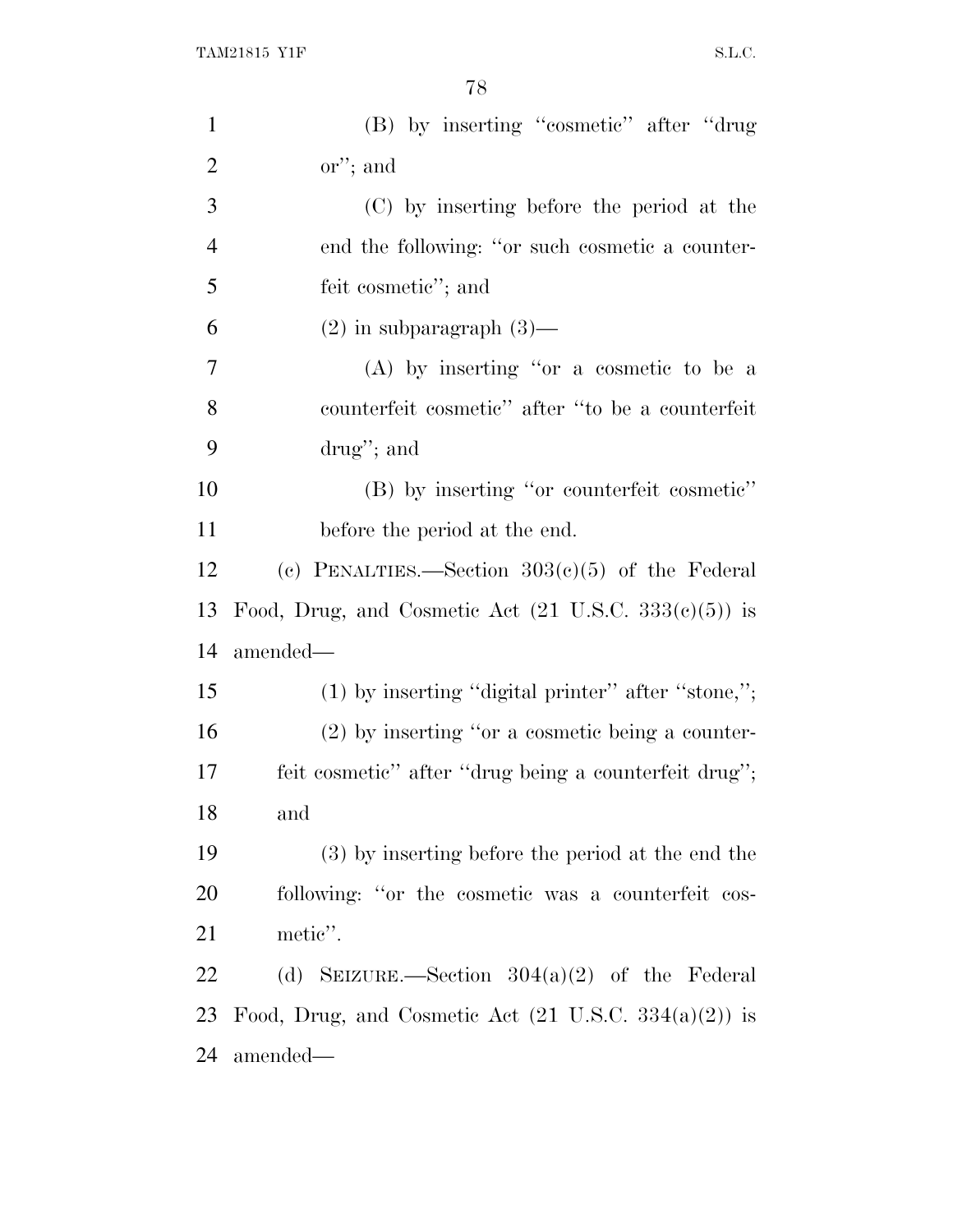| $\mathbf{1}$   | (1) by striking "(B) Any container" and all            |
|----------------|--------------------------------------------------------|
| $\overline{2}$ | that follows through "(D) Any adulterated" and in-     |
| 3              | serting "(B) Any cosmetic that is a counterfeit cos-   |
| $\overline{4}$ | metic, (C) Any container of a counterfeit drug or      |
| 5              | counterfeit cosmetic, (D) Any punch, die, plate,       |
| 6              | stone, labeling, container, digital printer, or other  |
| 7              | thing used or designed for use in making a counter-    |
| 8              | feit drug or drugs or a counterfeit cosmetic or cos-   |
| 9              | metics, $(E)$ Any adulterated"; and                    |
| 10             | (2) by striking " $(E)$ " and inserting " $(F)$ " be-  |
| 11             | fore "Any adulterated or misbranded tobacco prod-      |
| 12             | $uct$ ".                                               |
| 13             | (e) EXAMINATIONS AND INVESTIGATIONS.—Section           |
| 14             | 702(e) of the Federal Food, Drug, and Cosmetic Act (21 |
| 15             | U.S.C. $372(e)$ is amended—                            |
| 16             | $(1)$ in the matter preceding paragraph $(1)$ , by     |
| 17             | inserting "or counterfeit cosmetics" after "counter-   |
| 18             | feit drugs";                                           |
| 19             | $(2)$ in paragraph $(4)$ , by inserting "or cos-       |
| 20             | metics" after "such drugs"; and                        |
| 21             | $(3)$ in paragraph $(5)$ —                             |
| 22             | (A) by striking "drugs or containers" and              |
| 23             | inserting "drugs, cosmetics, or containers"; and       |
| 24             | (B) by inserting "digital printers," after             |
| 25             | "labeling,".                                           |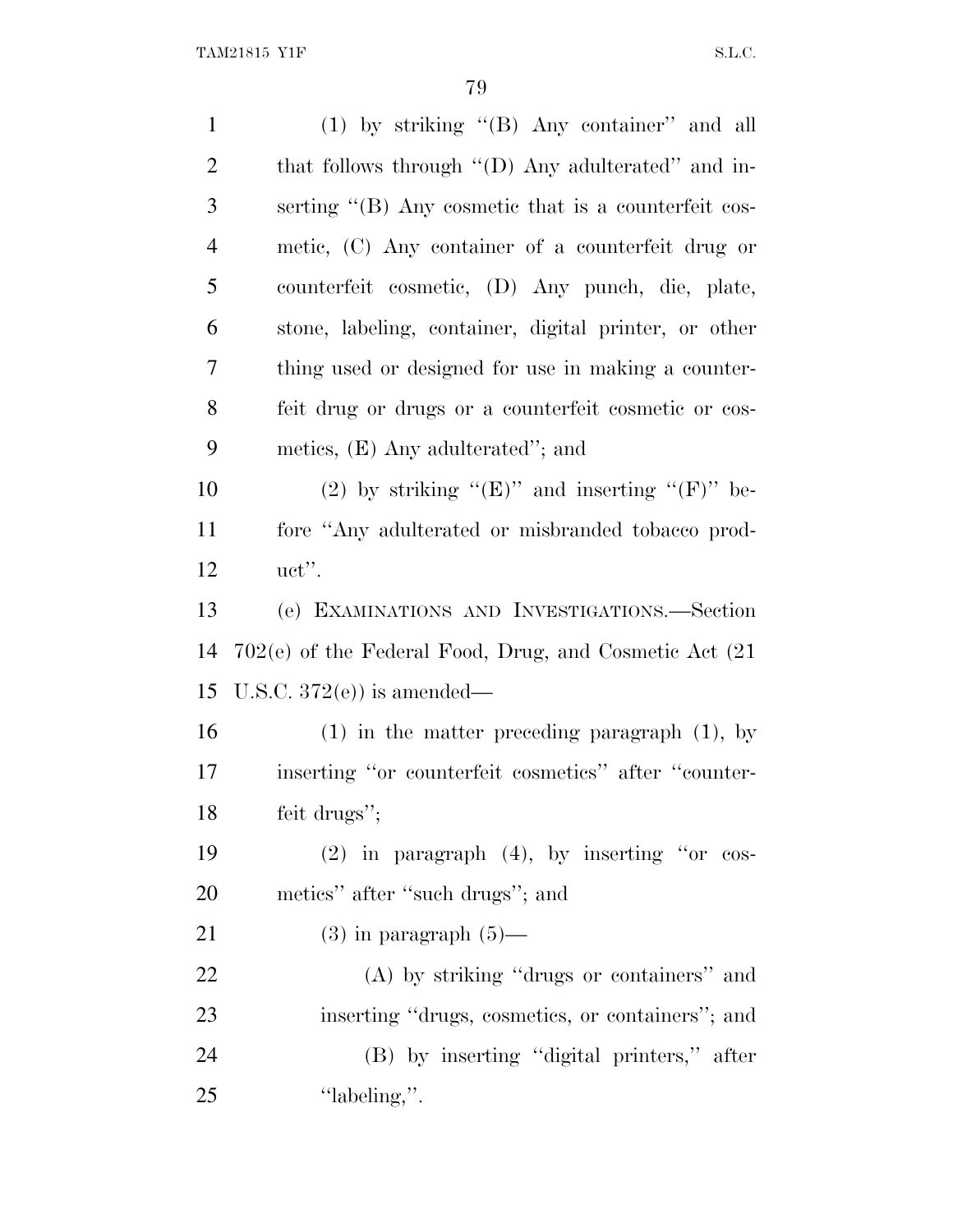# **TITLE II—FEES RELATED TO COSMETIC SAFETY**

#### **SEC. 201. FINDINGS.**

 Congress finds that the fees authorized by the amendments made by this title will be dedicated to cos- metic safety activities, as set forth in the goals identified for purposes of part 11 of subchapter C of chapter VII of the Federal Food, Drug, and Cosmetic Act, in the let- ters from the Secretary of Health and Human Services to the Chairman of the Committee on Health, Education, Labor, and Pensions of the Senate and the Chairman of the Committee on Energy and Commerce of the House of Representatives, as set forth in the Congressional Record.

#### **SEC. 202. AUTHORITY TO ASSESS AND USE COSMETIC SAFE-**

**TY FEES.**

 Subchapter C of chapter VII of the Federal Food, Drug, and Cosmetic Act (21 U.S.C. 379f et seq.) is amended by adding at the end the following:

# **''PART 11—FEES RELATING TO COSMETICS**

#### **''SEC. 744O. REGISTRATION FEE.**

22 "(a) ASSESSMENT AND COLLECTION.—

23 "(1) IN GENERAL.—Beginning in fiscal year 2022, the Food and Drug Administration shall as-sess and collect an annual fee from every responsible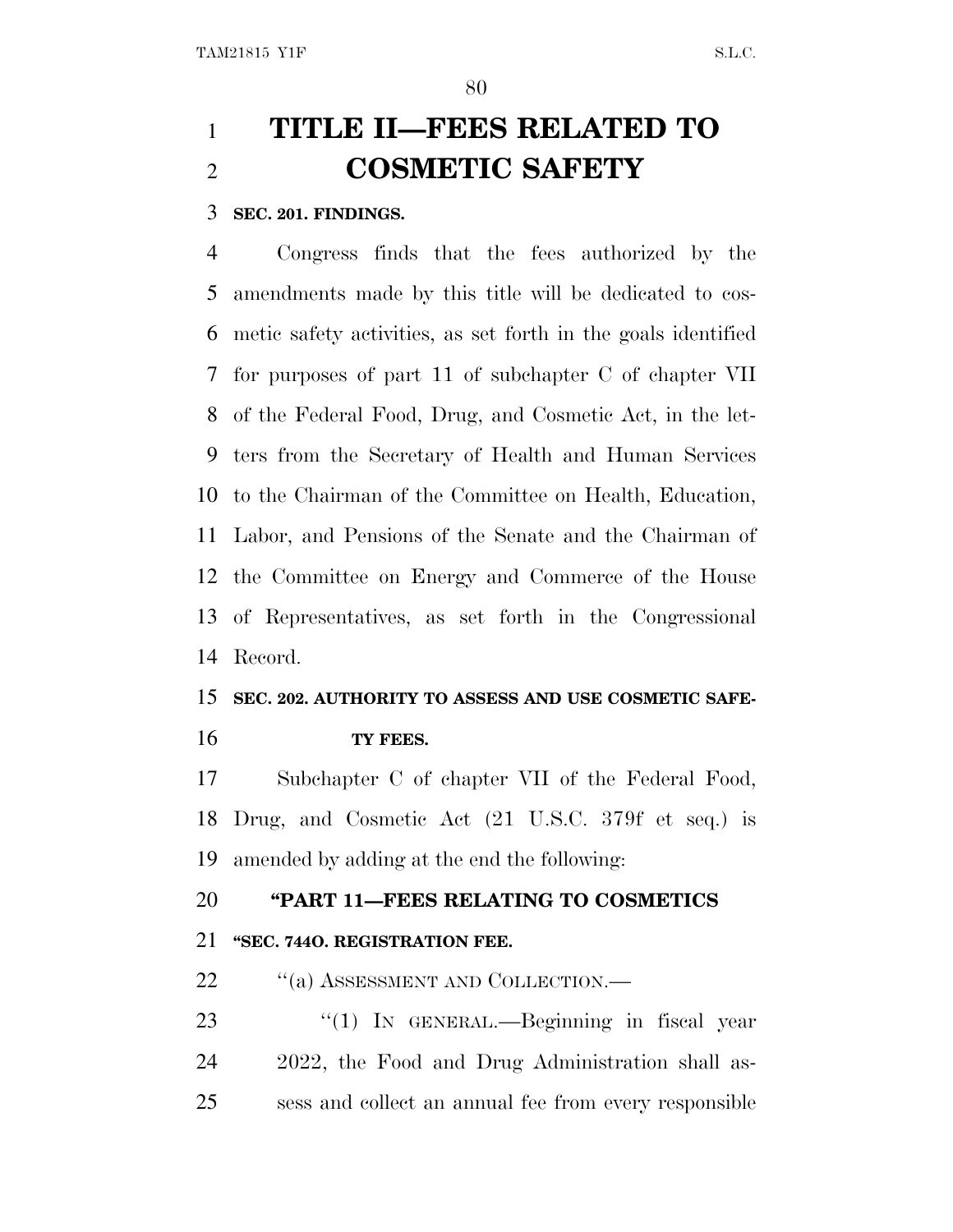TAM21815 Y1F S.L.C.

| $\mathbf{1}$   | person (referred to in this section as a 'registrant')  |
|----------------|---------------------------------------------------------|
| $\overline{2}$ | who owns or operates any facility (as defined in sec-   |
| 3              | tion $604(3)$ engaged in manufacturing or proc-         |
| 4              | essing, or whose name and address appear on the         |
| 5              | label of a cosmetic product distributed in the United   |
| 6              | States, except that this subsection shall not apply to  |
| 7              | contract manufacturers if a responsible person has      |
| 8              | already paid the appropriate fee with respect to the    |
| 9              | cosmetic product, to ensure no double fees are paid.    |
| 10             | "(2) PAYABLE DATE.—A fee under this section             |
| 11             | shall be payable during the period of initial registra- |
| 12             | tion and on the date of registration each year there-   |
| 13             | after as prescribed in section $605(a)(1)$ .            |
| 14             | "(b) DEFINITIONS.—In this section:                      |
| 15             | "(1) ADJUSTMENT FACTOR.—The term 'adjust-               |
| 16             | ment factor' applicable to a fiscal year means the      |
| 17             | Consumer Price Index for all urban consumers (all       |
| 18             | items; United States city average) for October of the   |
| 19             | preceding fiscal year divided by such index for Octo-   |
| 20             | ber 2021.                                               |
| 21             | "(2) $\Lambda$ FFILIATE.—The term 'affiliate' means     |
| 22             | any business entity that has a relationship with a      |
| 23             | second business entity if, directly or indirectly—      |
| 24             | $\lq\lq$ one business entity controls, or has           |
| 25             | power to control, the other business entity; or         |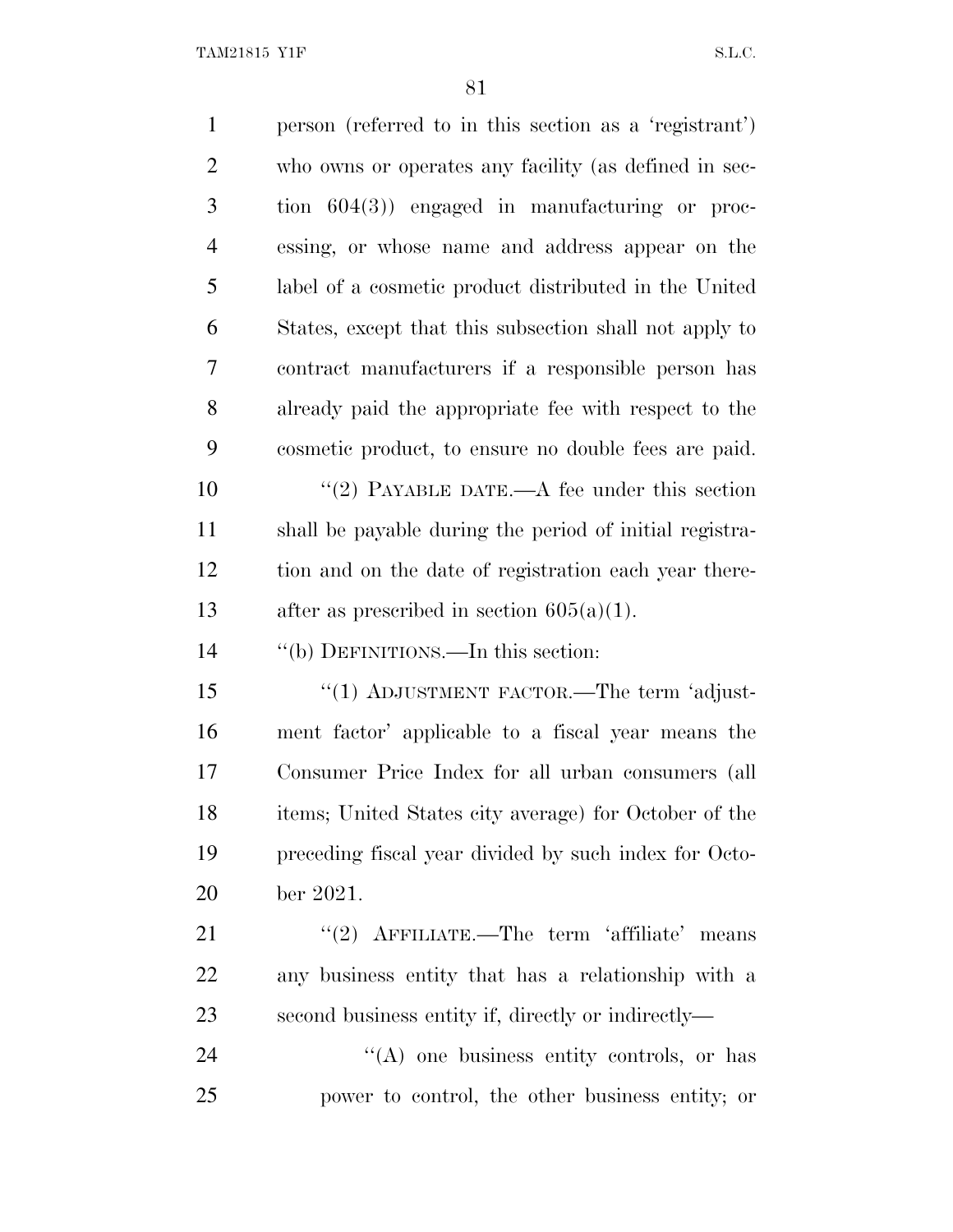| $\mathbf{1}$   | $\lq\lq (B)$ a third party controls, or has the     |
|----------------|-----------------------------------------------------|
| $\overline{2}$ | power to control, both of the business entities.    |
| 3              | "(3) COSMETIC PRODUCT.—The term 'cosmetic           |
| $\overline{4}$ | product' has the meaning given such term in section |
| 5              | $604(2)$ .                                          |
| 6              | $\cdot$ (4) COSMETIC SAFETY ACTIVITIES.—The term    |
| 7              | 'cosmetic safety activities'—                       |
| 8              | $\lq\lq$ means activities related to compliance     |
| 9              | by registrants under section 605 with the re-       |
| 10             | quirements of this Act with respect to cos-         |
| 11             | metics, including—                                  |
| 12             | "(i) administrative activities, such as             |
| 13             | information technology support, human re-           |
| 14             | sources, financial management, the admin-           |
| 15             | istration and maintenance of the cosmetic           |
| 16             | registration system and the cosmetic ingre-         |
| 17             | dient statement system under section 605,           |
| 18             | and fee assessment and collection under             |
| 19             | this section; and                                   |
| 20             | "(ii) implementation and enforcement                |
| 21             | activities, such as the establishment of            |
| 22             | good manufacturing practices, the review            |
| 23             | of adverse event reports, inspection plan-          |
| 24             | ning and inspections, and use of enforce-           |
| 25             | ment tools; and                                     |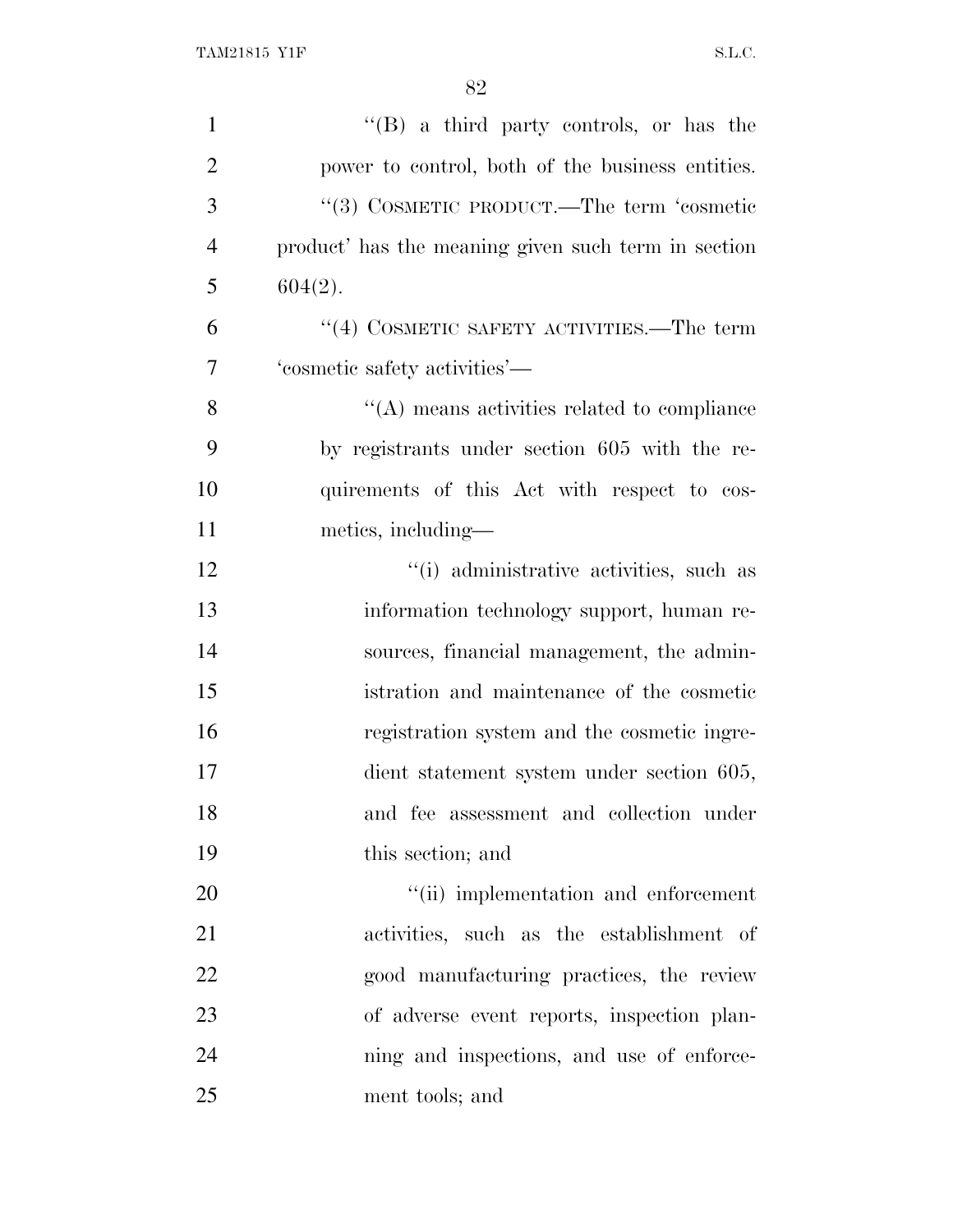$\langle$  (B) includes activities related to imple- mentation of section 607, regarding the review of cosmetic ingredients and non-functional con-stituents.

 ''(5) GROSS ANNUAL SALES.—The term 'gross annual sales' means the average United States gross annual sales for the previous 3-year period of cos- metics for a registrant, including the sales of all of its affiliates, as reported in the registration under section 605.

11 " (c) FEE SETTING AND AMOUNTS.—

12 '(1) IN GENERAL.—Subject to subsection (d), the Food and Drug Administration shall establish the fees to be collected under this section for each fiscal year after fiscal year 2022, based on the meth- odology described in paragraph (3), and shall pub- lish such fees in a Federal Register notice not later than 60 days before the beginning of each such fis-cal year.

20 "(2) FEE EXEMPTION.—Any registrant whose gross annual sales of cosmetic products in the 3-year period immediately preceding the fiscal year for which the annual fee will be paid was not more than \$10,000,000, shall be exempt from registration fees under this section for that fiscal year.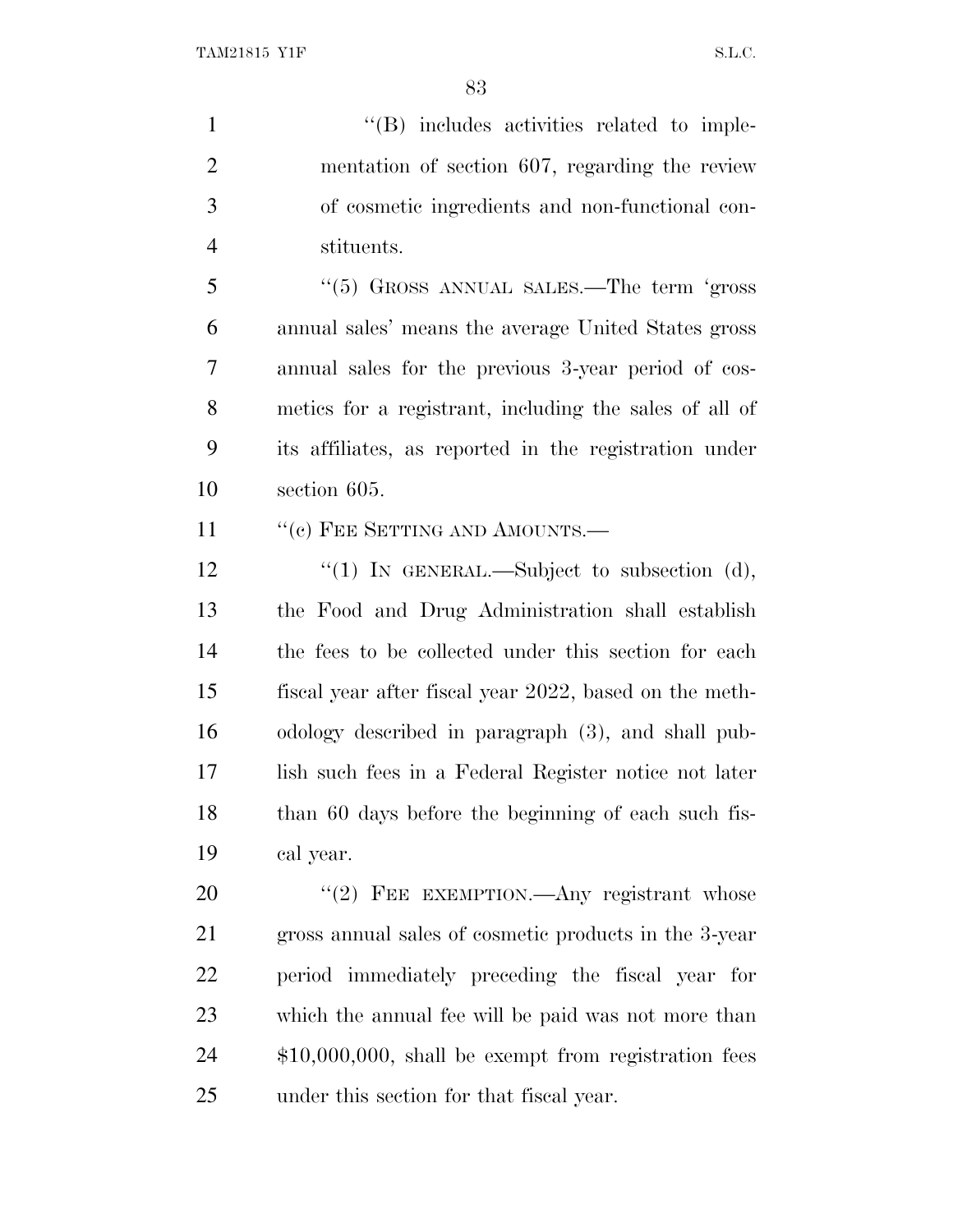| $\mathbf{1}$   | "(3) ANNUAL FEE SETTING.—For fiscal years             |
|----------------|-------------------------------------------------------|
| $\overline{2}$ | 2022 through 2027, to generate a total estimated      |
| 3              | annual revenue amount of $$20,600,000$ , the amount   |
| $\overline{4}$ | of the registration fee under subsection (a) shall be |
| 5              | as follows:                                           |
| 6              | "(A) TIER I-A.—For a registrant that has              |
| 7              | gross annual sales of $$5,000,000,000$ or more        |
| 8              | in 2020, $$1,350,000$ .                               |
| 9              | "(B) TIER I-B.—For a registrant that has              |
| 10             | gross annual sales of at least $$4,000,000,000$       |
| 11             | per annum but less than $$5,000,000,000$ in           |
| 12             | 2020, \$850,000.                                      |
| 13             | "(C) TIER II-A.—For a registrant that has             |
| 14             | gross annual sales of at least $$3,000,000,000$       |
| 15             | per annum but less than $$4,000,000,000$ in           |
| 16             | 2020, \$730,000.                                      |
| 17             | "(D) TIER II-B.—For a registrant that                 |
| 18             | sales<br>of<br>annual<br>at<br>least<br>has<br>gross  |
| 19             | $$2,000,000,000$ per annum but less than              |
| 20             | \$3,000,000,000 in 2020, \$610,000.                   |
| 21             | "(E) TIER III-A.—For a registrant that                |
| 22             | annual sales<br>of<br>least<br>has<br>gross<br>at     |
| 23             | $$1,000,000,000$ per annum but less<br>than           |
| 24             | \$2,000,000,000 in 2020, \$500,000.                   |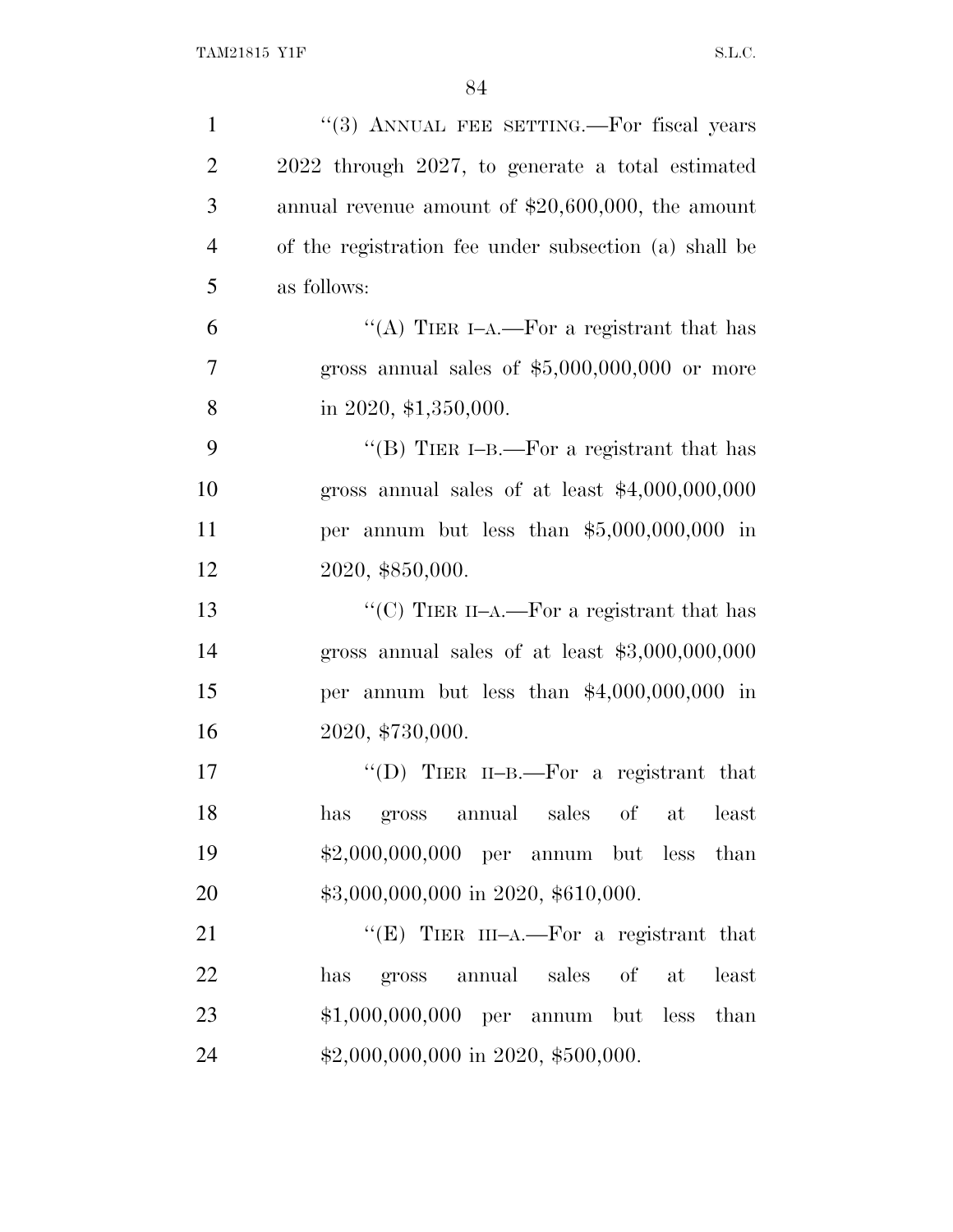| $\mathbf{1}$   | "(F) TIER III-B.—For a registrant that             |
|----------------|----------------------------------------------------|
| $\overline{2}$ | has gross annual sales of at least $$500,000,000$  |
| 3              | per annum but less than $$1,000,000,000$ in        |
| $\overline{4}$ | 2020, \$395,000.                                   |
| 5              | "(G) TIER IV-A.—For a registrant that              |
| 6              | has gross annual sales of at least $$200,000,000$  |
| 7              | per annum but less than $$500,000,000$ in 2020,    |
| 8              | \$325,000.                                         |
| 9              | "(H) TIER IV-B.—For a registrant that              |
| 10             | has gross annual sales of at least $$100,000,000$  |
| 11             | per annum but less than $$200,000,000$ in $2020$ , |
| 12             | \$275,000.                                         |
| 13             | "(I) TIER V-A.—For a registrant that has           |
| 14             | gross annual sales of at least $$80,000,000$ per   |
| 15             | annum but less than \$100,000,000 in 2020,         |
| 16             | \$185,000.                                         |
| 17             | "(J) TIER V-B.—For a registrant that has           |
| 18             | gross annual sales of at least $$60,000,000$ per   |
| 19             | annum but less than \$80,000,000 in 2020,          |
| 20             | \$95,000.                                          |
| 21             | "(K) TIER VI-A.—For a registrant that              |
| 22             | has gross annual sales of at least $$40,000,000$   |
| 23             | per annum but less than $$60,000,000$ in 2020,     |
| 24             | \$15,000.                                          |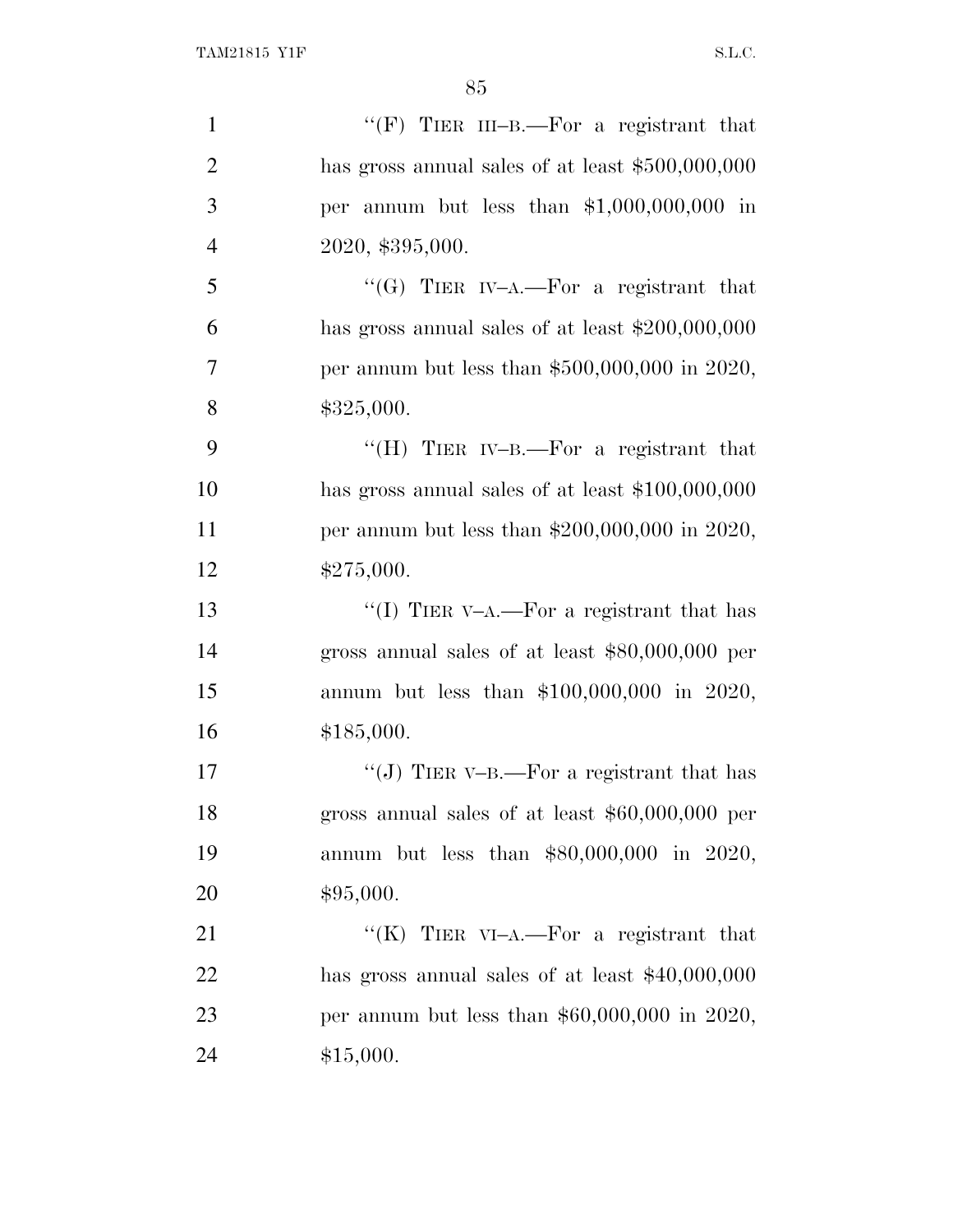| $\mathbf{1}$   | "(L) TIER IV-B.—For a registrant that            |
|----------------|--------------------------------------------------|
| $\overline{2}$ | has gross annual sales of at least $$20,000,000$ |
| 3              | per annum but less than $$40,000,000$ in 2020,   |
| $\overline{4}$ | \$12,000.                                        |
| 5              | "(M) TIER VII-A.—For a registrant that           |
| 6              | has gross annual sales of at least $$10,000,000$ |
| 7              | per annum but less than $$20,000,000$ in 2020,   |
| 8              | \$500.                                           |
| 9              | "(d) ADJUSTMENTS.-                               |
| 10             | $``(1)$ INFLATION ADJUSTMENT.—                   |
| 11             | "(A) IN GENERAL.—For fiscal year $2023$          |
| 12             | and each subsequent fiscal year, the revenues    |
| 13             | and fee amounts under subsection $(c)(3)$ shall  |
| 14             | be adjusted by the Food and Drug Administra-     |
| 15             | tion in the annual Federal Register notice es-   |
| 16             | tablishing fees in subsection $(c)(1)$ , by an   |
| 17             | amount equal to the sum of—                      |
| 18             | $``(i)$ one;                                     |
| 19             | $``(ii)$ the<br>average annual<br>percent        |
| 20             | change in the cost, per full-time equivalent     |
| 21             | position of the Food and Drug Administra-        |
| 22             | tion, of all personnel compensation and          |
| 23             | benefits paid with respect to such positions     |
| 24             | for the first 3 of the preceding 4 fiscal        |
| 25             | years for which data are available, multi-       |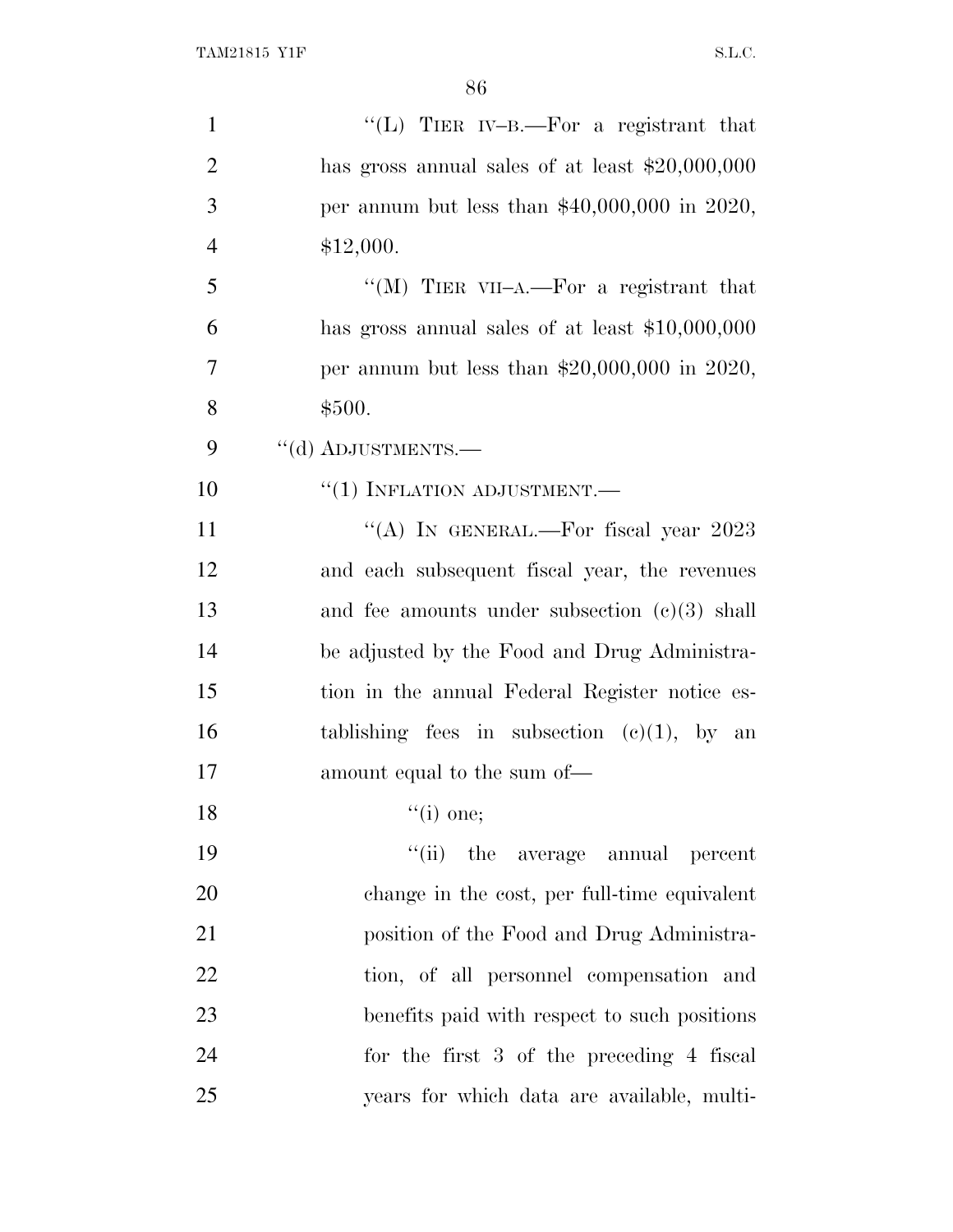| $\mathbf{1}$   | plied by the average proportion of per-        |
|----------------|------------------------------------------------|
| $\overline{2}$ | sonnel compensation and benefits costs to      |
| 3              | total Food and Drug Administration costs       |
| $\overline{4}$ | for the first 3 years of the preceding 4 fis-  |
| 5              | cal years for which data are available; and    |
| 6              | "(iii) the average annual percent              |
| $\overline{7}$ | change that occurred in the Consumer           |
| 8              | Price Index for urban consumers (Wash-         |
| 9              | ington-Baltimore, DC6 MD-VA-WV; not            |
| 10             | seasonally adjusted; all items less food and   |
| 11             | energy; annual index) for the first 3 years    |
| 12             | of the preceding 4 years for which data are    |
| 13             | available multiplied by the average propor-    |
| 14             | tion of all costs other than personnel com-    |
| 15             | pensation and benefits costs to total Food     |
| 16             | and Drug Administration costs for the          |
| 17             | first 3 years of the preceding 4 fiscal years  |
| 18             | for which data are available.                  |
| 19             | "(B) COMPOUNDED BASIS.—The adjust-             |
| 20             | ment made each fiscal year under this sub-     |
| 21             | section shall be added on a compounded basis   |
| 22             | to the sum of all adjustments made each fiscal |
| 23             | year after fiscal year 2022 under this sub-    |
| 24             | section.                                       |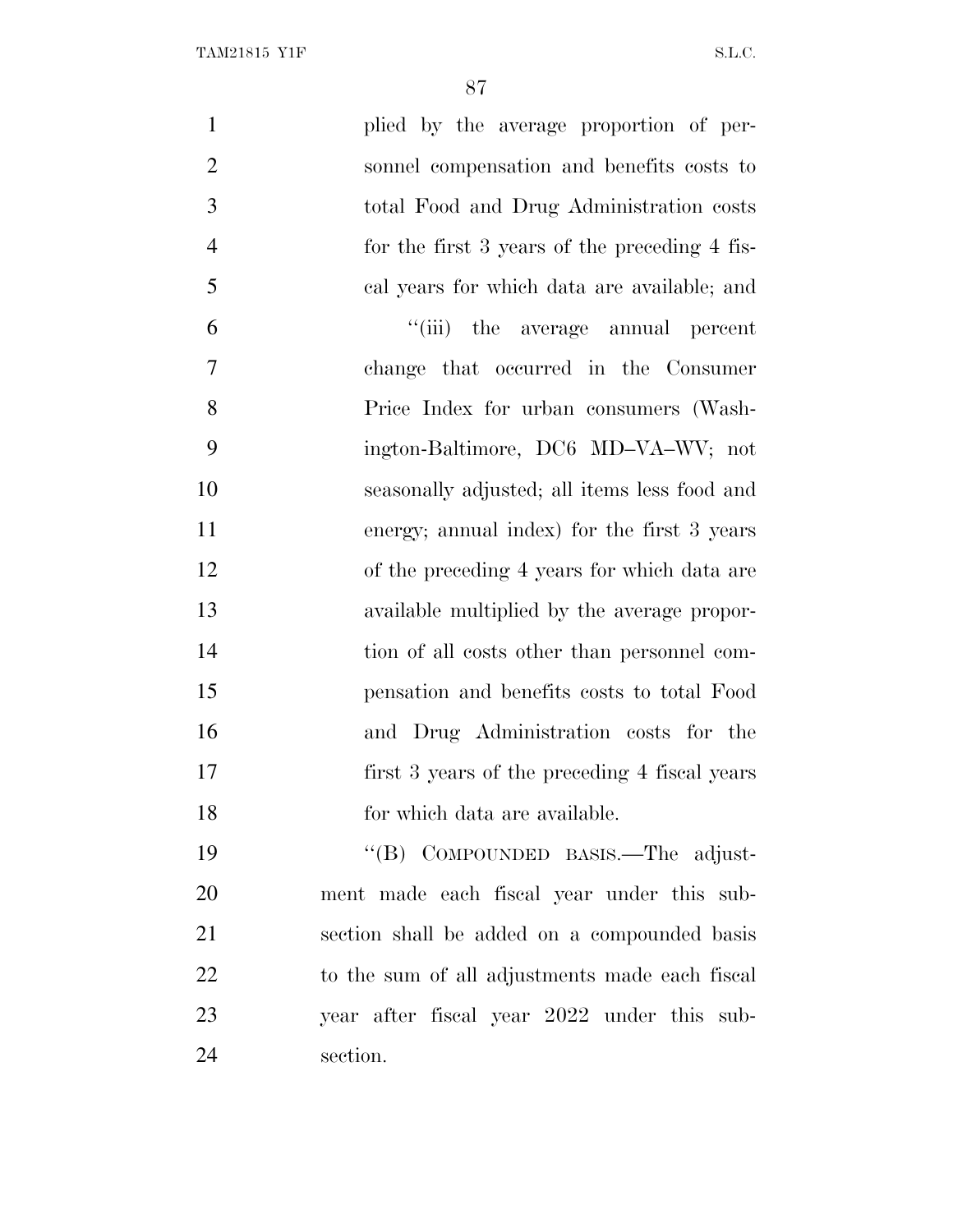1 "(2) FINAL YEAR ADJUSTMENT.—For fiscal year 2027, the Food and Drug Administration may, in addition to adjustments under paragraph (1), fur- ther increase the fee revenues and fees established in subsection (c) if such an adjustment is necessary to provide for not more than 3 months of operating re- serves of carryover fees for cosmetic safety activities for the first 3 months of fiscal year 2028. If such an adjustment is necessary, the rationale for the in- crease, shall be contained in the annual Federal Register notice establishing fees, in subsection (e)(1), for fiscal year 2027. If the Food and Drug Administration has carryover balances for such ac- tivities in excess of 3 months of such operating re- serves, the adjustment under this subparagraph shall not be made. 17 "(3) WORKLOAD ADJUSTMENT.— 18 "(A) IN GENERAL.—For fiscal year 2023 and each subsequent fiscal year, after fee reve-

 nues established in subsection (c)(3) are ad- justed for a fiscal year for inflation in accord- ance with paragraph (1), the fee revenues shall be adjusted further for each fiscal year to re- flect changes in the workload of the Food and Drug Administration for actual changes in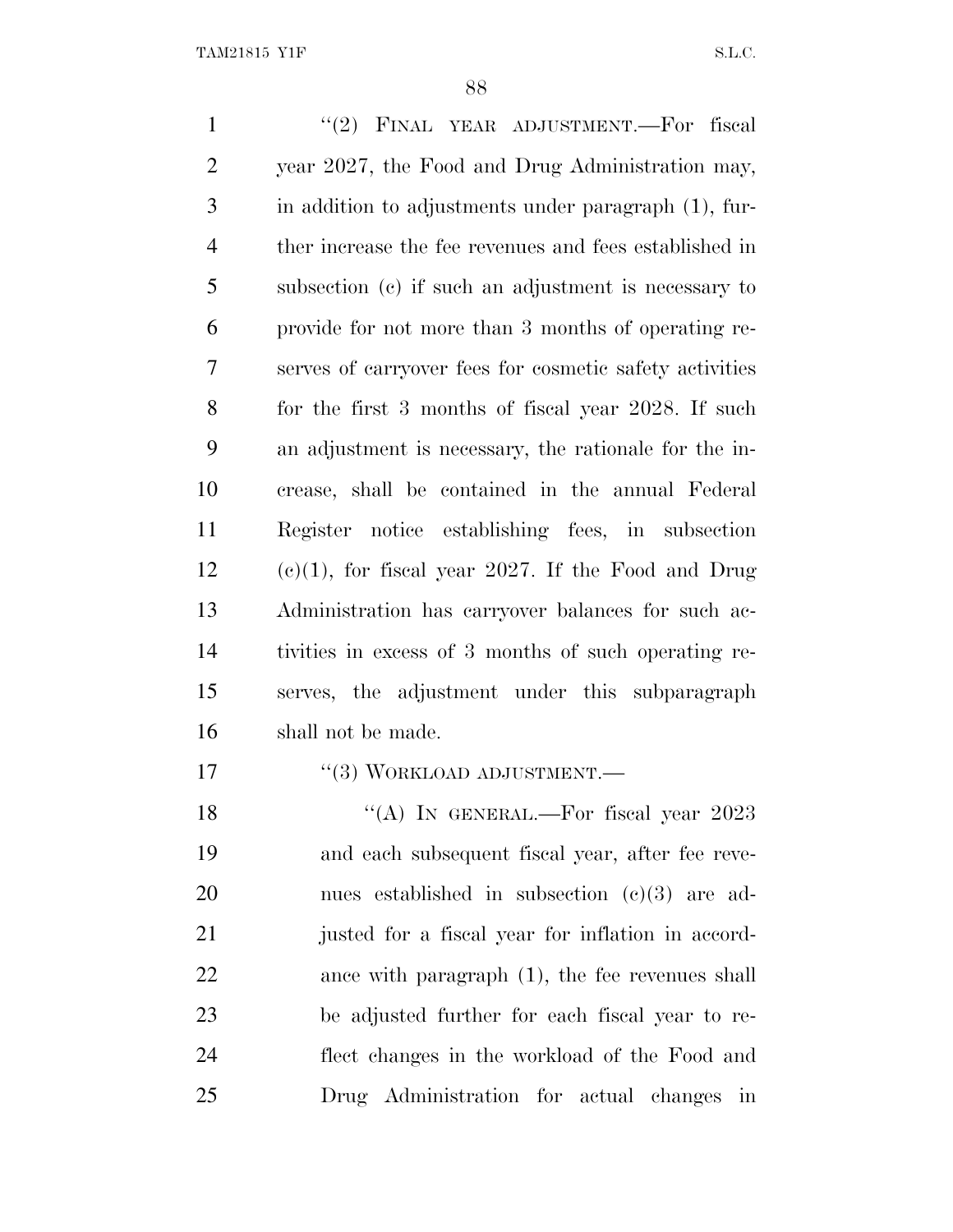| $\mathbf{1}$   | workload volume due to the process of reviewing       |
|----------------|-------------------------------------------------------|
| $\overline{2}$ | cosmetic ingredients or non-functional constitu-      |
| 3              | ents not listed under section $607(b)$ .              |
| $\overline{4}$ | "(B) DETERMINATION OF ADJUSTMENT.-                    |
| 5              | The adjustment shall be determined by the             |
| 6              | Food and Drug Administration based on the             |
| 7              | workload in the most recent 1-year period for         |
| 8              | which workload data is available. The Food and        |
| 9              | Drug Administration shall publish in the Fed-         |
| 10             | eral Register the fee revenues and fees resulting     |
| 11             | from the adjustment and the supporting meth-          |
| 12             | odologies.                                            |
| 13             | "(C) MINIMUM REVENUES.—The adjust-                    |
| 14             | ment shall not result in fee revenues for a fiscal    |
| 15             | year that are less than the sum of the amount         |
| 16             | under subsection $(c)(3)$ , as adjusted for infla-    |
| 17             | tion under subparagraph (1).                          |
| 18             | $``$ (e) LIMITATIONS.—                                |
| 19             | " $(1)$ IN GENERAL.—With respect to the amount        |
| 20             | that, under the salaries and expenses account of the  |
| 21             | Food and Drug Administration, is appropriated for     |
| 22             | a fiscal year for the cosmetics program in the Center |
| 23             | for Food Safety and Applied Nutrition and related     |
| 24             | field activities, fees may not be assessed under sub- |
| 25             | section (a) for the fiscal year unless the amount so  |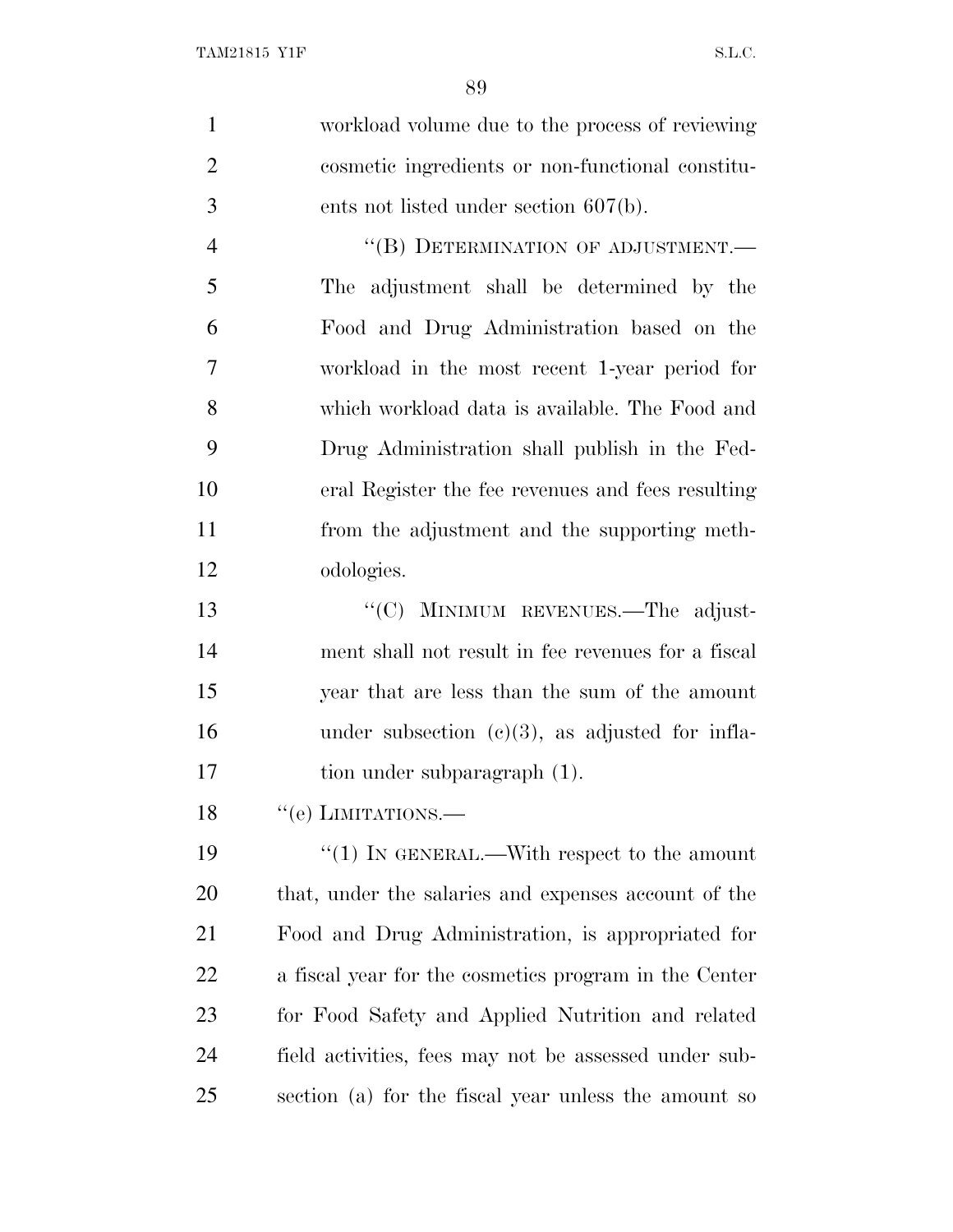appropriated for the fiscal year (excluding the amount of fees appropriated for the fiscal year), is equal to or greater than that assessed for fiscal year 2021, multiplied by the adjustment factor applicable to the fiscal year involved.

 ''(2) AUTHORITY.—If the Food and Drug Ad- ministration does not assess fees under subsection (a) during any portion of a fiscal year because of paragraph (1) and if at a later date in such fiscal year the Food and Drug Administration may assess such fees, the Food and Drug Administration may assess and collect such fees, without any modifica- tion in the rate, for registration under section 605 at any time in such fiscal year.

15 "(f) CREDITING AND AVAILABILITY OF FEES.—

16 "(1) IN GENERAL.—Fees authorized under sub- section (a) shall be collected and available for obliga- tion only to the extent and in the amount provided in advance in appropriations Acts. Such fees are au- thorized to remain available until expended. Such sums as may be necessary may be transferred from the Food and Drug Administration salaries and ex- penses appropriation account without fiscal year lim- itation to such appropriation account for salaries and expenses with such fiscal year limitation. The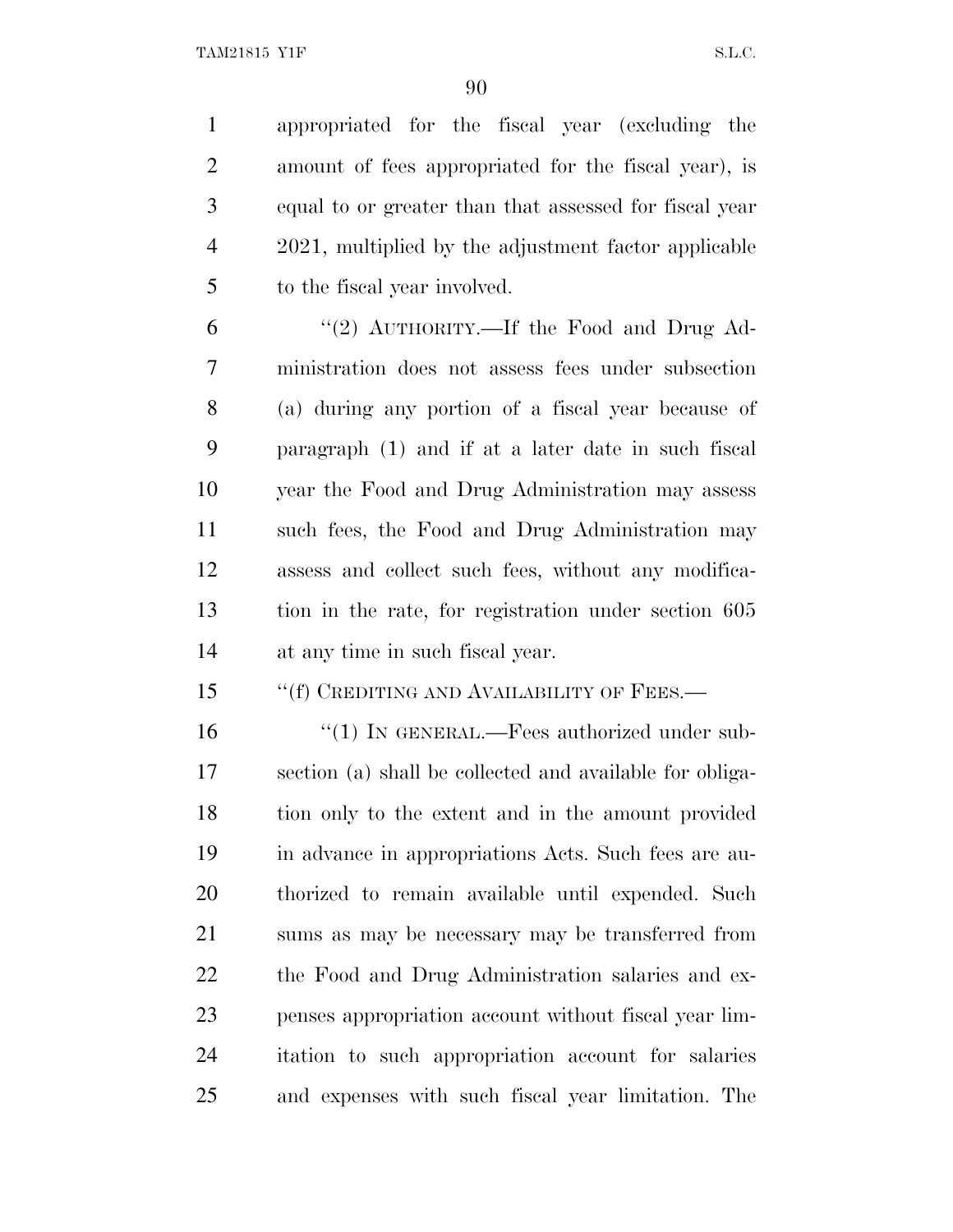| $\mathbf{1}$   | sums transferred shall be available solely for cos-  |
|----------------|------------------------------------------------------|
| $\overline{2}$ | metic safety activities.                             |
| 3              | "(2) COLLECTIONS AND APPROPRIATIONS                  |
| $\overline{4}$ | ACTS.                                                |
| 5              | "(A) IN GENERAL.—Subject to subpara-                 |
| 6              | graphs $(C)$ and $(D)$ , the fees authorized by this |
| 7              | section shall be collected and available in each     |
| 8              | fiscal year in an amount not to exceed the           |
| 9              | amount specified in appropriation Acts, or oth-      |
| 10             | erwise made available for obligation for such        |
| 11             | fiscal year.                                         |
| 12             | "(B) USE OF FEES AND LIMITATION.-                    |
| 13             | The fees authorized by this section shall be col-    |
| 14             | lected and available only to defray the costs of     |
| 15             | cosmetic safety activities.                          |
| 16             | "(C) FEE COLLECTIONS DURING FIRST                    |
| 17             | PROGRAM YEAR.—Until the date of enactment            |
| 18             | of an Act making appropriations through Sep-         |
| 19             | tember 30, 2020, for the salaries and expenses       |
| 20             | account of the Food and Drug Administration,         |
| 21             | fees authorized by this section for fiscal year      |
| 22             | 2022 may be collected and shall be credited to       |
| 23             | such account to remain available until ex-           |
| 24             | pended. Fees collected under this subparagraph       |
| 25             | shall be considered discretionary for purposes of    |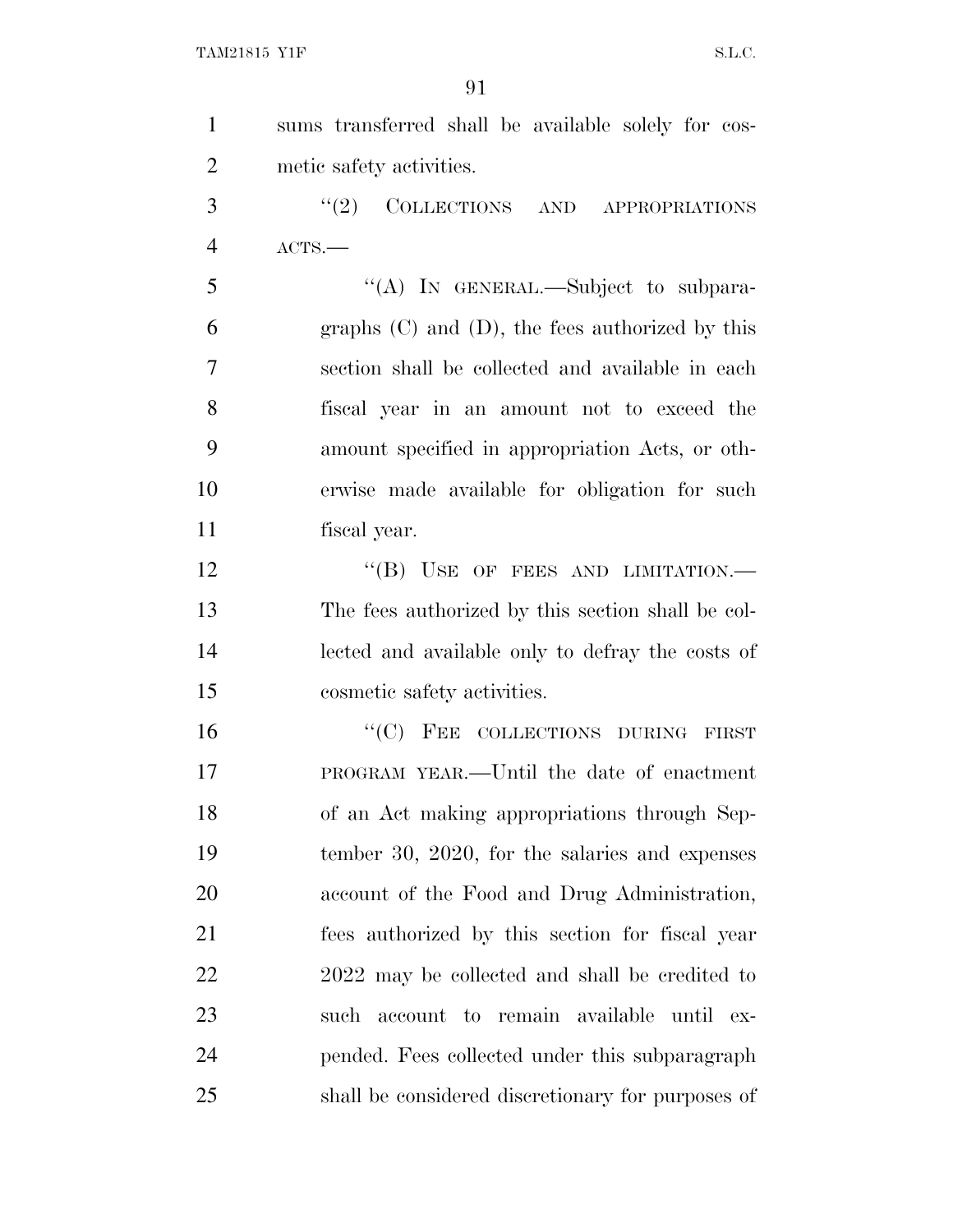| the Balanced Budget and Emergency Deficit |
|-------------------------------------------|
| Control Act of 1985.                      |

3 "(D) REIMBURSEMENT OF START-UP AMOUNTS.—Any amounts allocated to establish programs under section 605, prior to collection of fees, may be reimbursed through any appro- priated fees collected under this section, in such manner as the Food and Drug Administration determines appropriate. Any amounts reim- bursed under this subparagraph shall be avail- able for the programs and activities for which funds allocated to establish the programs were available, prior to such allocation, until the end of the fiscal year in which the reimbursement occurs, notwithstanding any otherwise applica- ble limits on amounts for such program or ac-tivities for a fiscal year.

18 "(3) AUTHORIZATION OF APPROPRIATIONS. For each of fiscal years 2022 through 2028, there are authorized to be appropriated for fees under this section \$20,600,000, as adjusted by subsection (d). 22 "(4) OFFSET OF OVERCOLLECTIONS; RECOVERY 23 OF COLLECTION SHORTFALLS.—

24 "(A) OFFSET OF OVERCOLLECTIONS.—If the sum of the cumulative amount of fees col-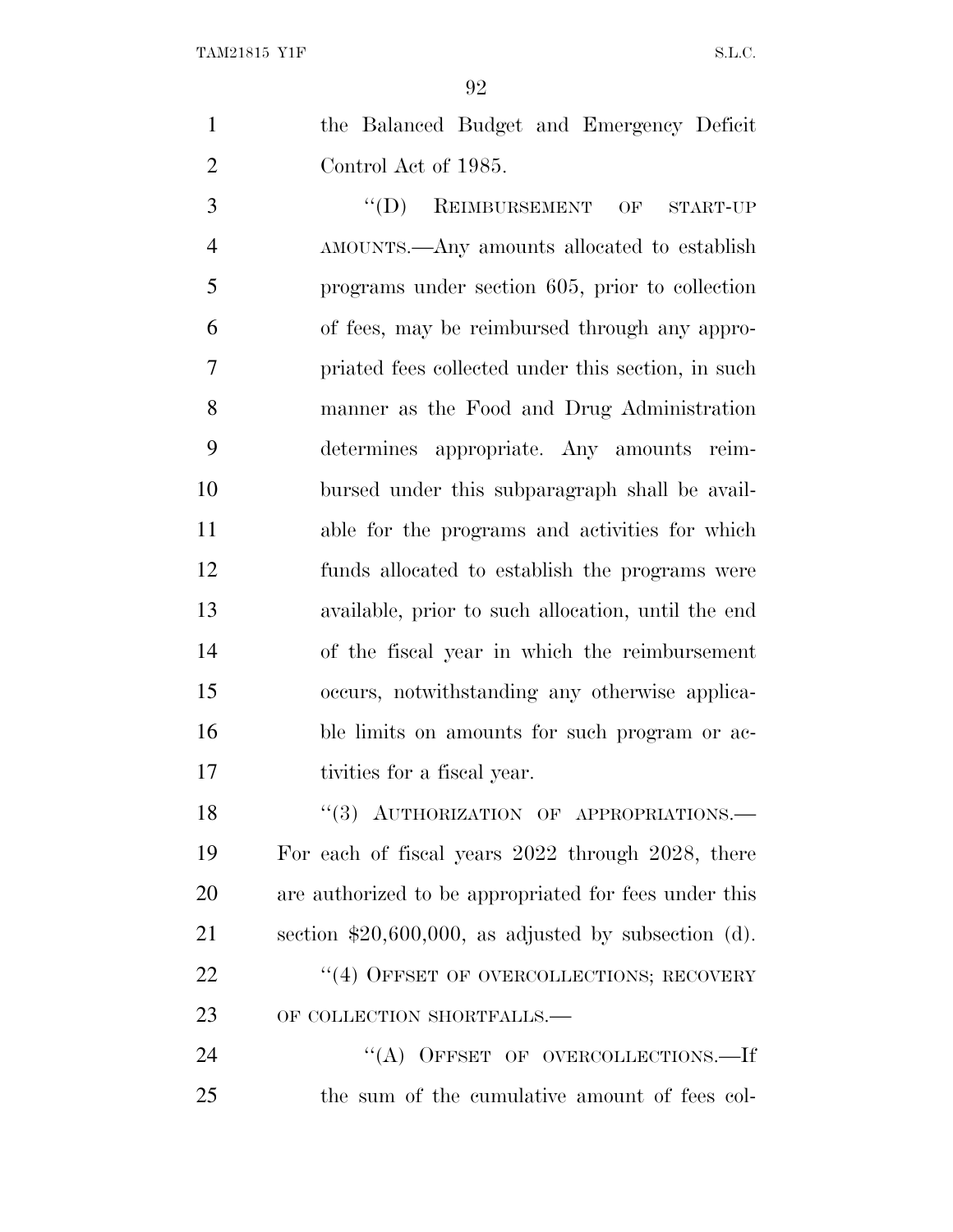| $\mathbf{1}$   | lected under this section for the fiscal years      |
|----------------|-----------------------------------------------------|
| $\overline{2}$ | 2022 through 2026 exceeds the cumulative            |
| 3              | amount appropriated pursuant to paragraph (3)       |
| $\overline{4}$ | for fiscal years $2022$ through $2027$ , the excess |
| 5              | amount shall be credited to the appropriation       |
| 6              | account of the Food and Drug Administration         |
| 7              | as provided in paragraph (1), and shall be sub-     |
| 8              | tracted from the amount of fees that would oth-     |
| 9              | erwise be authorized to be collected under this     |
| 10             | section pursuant to appropriation Acts for fiscal   |
| 11             | year 2028.                                          |
| 12             | "(B) RECOVERY OF COLLECTION SHORT-                  |
|                | FALLS.-                                             |
| 13             |                                                     |
|                | "(i) $2024$ .—For fiscal year $2024$ , the          |
| 14<br>15       | amount of fees otherwise authorized to be           |
| 16             | collected under this section shall be in-           |
|                | creased by the amount, if any, by which             |
| 17<br>18       | amount collected under this section<br>the          |
|                | and appropriated for fiscal year 2022 falls         |
| 19<br>20       | below the amount of fees authorized for             |
|                | fiscal year $2022$ under paragraph $(3)$ .          |
| 21<br>22       | "(ii) $2025$ .—For fiscal year $2025$ , the         |
| 23             | amount of fees otherwise authorized to be           |
| 24             | collected under this section shall be in-           |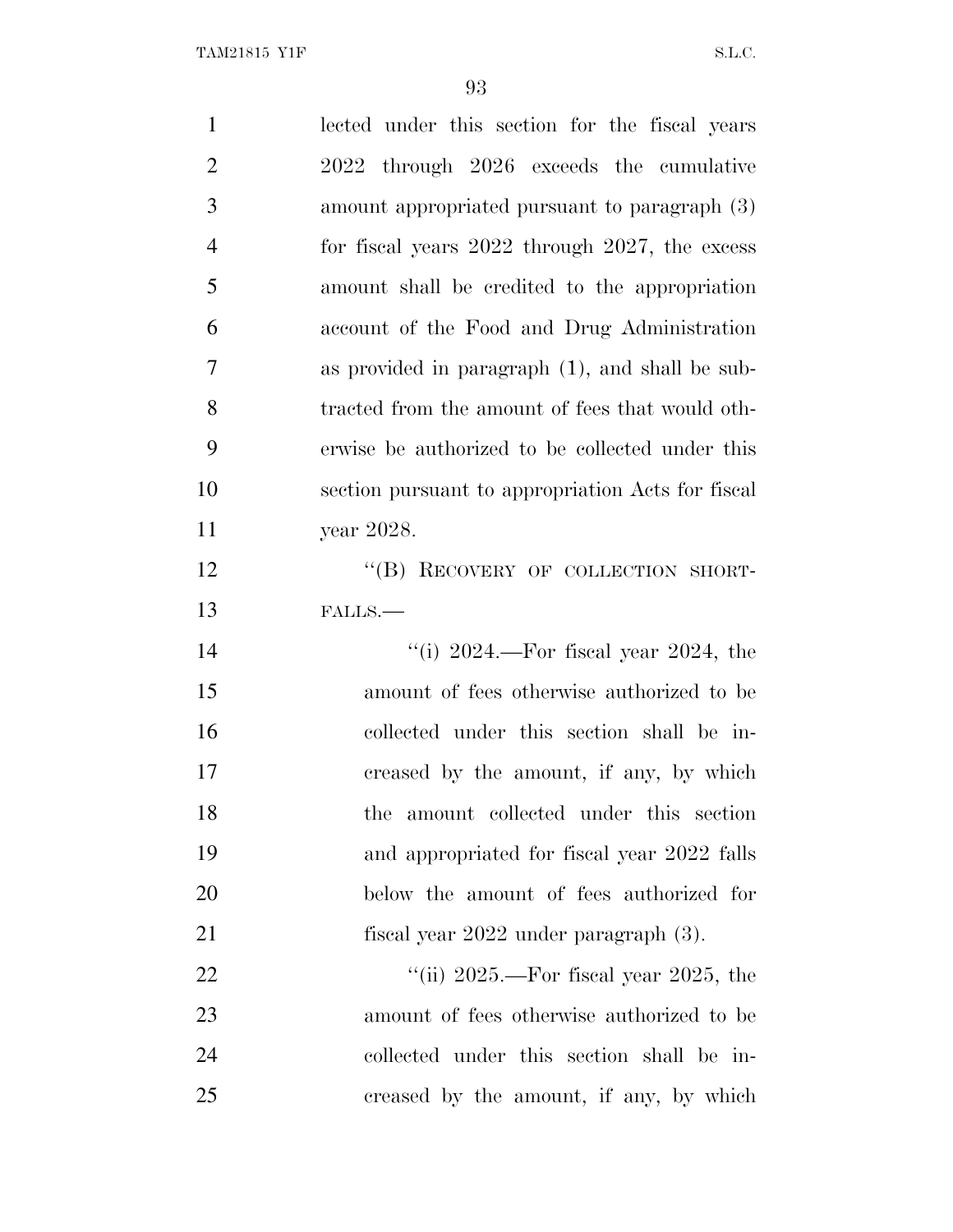| $\mathbf{1}$   | the amount collected under this section      |
|----------------|----------------------------------------------|
| $\overline{2}$ | and appropriated for fiscal year 221 falls   |
| 3              | below the amount of fees authorized for      |
| $\overline{4}$ | fiscal year $2023$ under paragraph $(3)$ .   |
| 5              | "(iii) $2026$ .—For fiscal year $2026$ ,     |
| 6              | the amount of fees otherwise authorized to   |
| $\overline{7}$ | be collected under this section shall be in- |
| 8              | creased by the amount, if any, by which      |
| 9              | the amount collected under this section      |
| 10             | and appropriated for fiscal year 2024 falls  |
| 11             | below the amount of fees authorized for      |
| 12             | fiscal year $2024$ under paragraph $(3)$ .   |
| 13             | "(iv) $2027$ .—For fiscal year $2027$ , the  |
| 14             | amount of fees otherwise authorized to be    |
| 15             | collected under this section shall be in-    |
| 16             | creased by the amount, if any, by which      |
| 17             | the amount collected under this section      |
| 18             | and appropriated for fiscal year 2025 falls  |
| 19             | below the amount of fees authorized for      |
| 20             | fiscal year $2025$ under paragraph $(3)$ .   |
| 21             | "(v) $2028$ .—For fiscal year 2028, the      |
| 22             | amount of fees otherwise authorized to be    |
| 23             | collected under this section shall be in-    |
| 24             | creased by the amount, if any, by which      |
| 25             | the amount collected under this section      |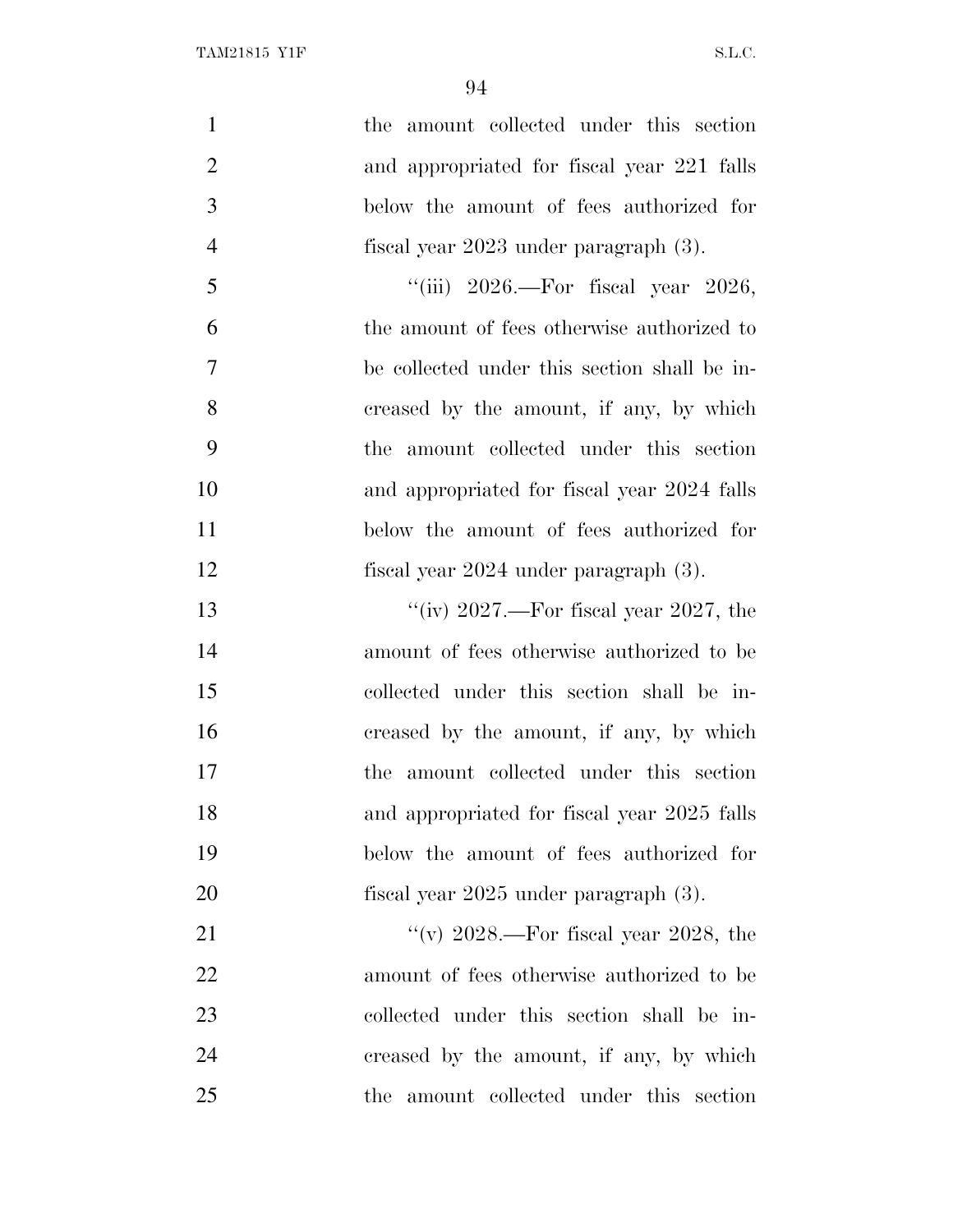TAM21815 Y1F S.L.C.

 and appropriated for fiscal year 2026 falls below the amount of fees authorized for fiscal year 2026 under paragraph (3).

 ''(g) EFFECT OF FAILURE T<sup>O</sup> PAY FEES.—The Food and Drug Administration shall not consider a registration submitted to be complete until such fee under subsection (a) is paid. Until the fee is paid, the registration is incom- plete and the registrant is deemed to have failed to reg-ister in accordance with section 605.

 ''(h) FALSE STATEMENTS.—Any statement or rep- resentation made to the Food and Drug Administration shall be subject to section 1001 of title 18, United States Code.

 ''(i) COLLECTION OF UNPAID FEES.—In any case where the Food and Drug Administration does not receive payment of a fee assessed under subsection (a), such fee shall be treated as a claim of the United States Govern- ment subject to subchapter II of chapter 37 of title 31, United States Code.

 $\frac{1}{20}$  (i) CONSTRUCTION.—This section may not be con- strued to require that the number of full-time equivalent positions in the Department of Health and Human Serv- ices, for officers, employees, and advisory committees not engaged in cosmetic activities, be reduced to offset the